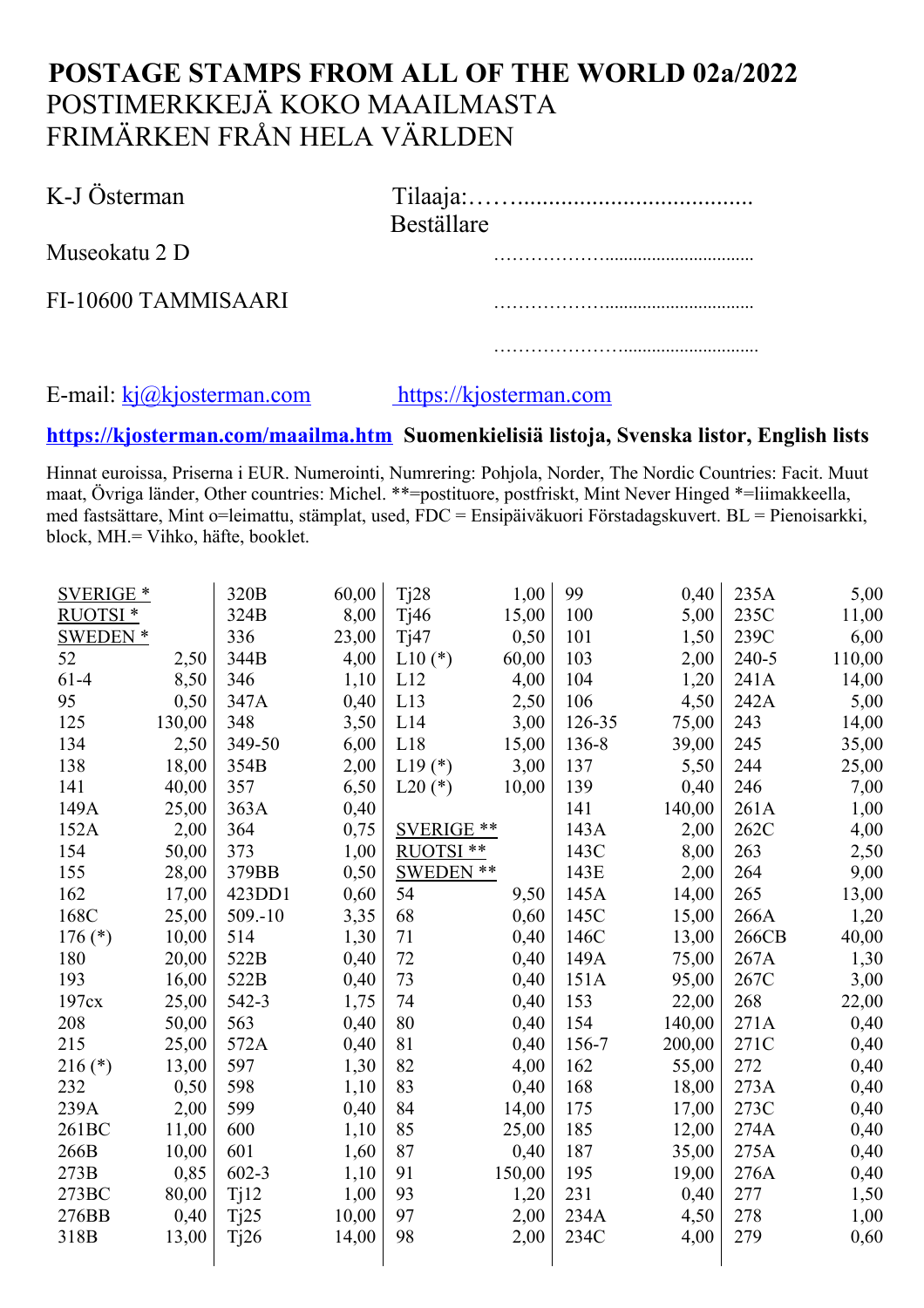| 280       | 1,00  | 349BB     | 2,50  | 400A              | 0,40  | 428BB        | 1,60  | 467BB          | 0,40  |
|-----------|-------|-----------|-------|-------------------|-------|--------------|-------|----------------|-------|
| 281       | 0,90  | 350       | 10,00 | 401               | 0,40  | 428SX2       | 0,40  | 467DD1         | 8,00  |
| 282       | 1,00  | 353B      | 1,00  | 402               | 0,40  | 428SX5       | 1,30  | 468            | 1,10  |
| 283       | 5,00  | 354A      | 0,50  | 403A              | 0,40  | 428D1        | 0,90  | $471 - .5$     | 8,50  |
| 284       | 1,40  | 358B      | 3,00  | 404A              | 0,50  | 428D2        | 0,90  | $471 - 5(5x9)$ | 72,00 |
| 285       | 0,80  | 358       | 6,50  | 405A              | 0,80  | 428D3        | 0,90  | 476A           | 0,40  |
| 286       | 1,00  | $361 - 2$ | 10,00 | 406A              | 0,40  | 428D4        | 0,90  | 476BB          | 2,40  |
| 287       | 0,60  | 361A      | 0,40  | 406BB             | 0,40  | 428DD1       | 7,50  | 477            | 3,60  |
| 288       | 2,50  | 362       | 7,00  | 408               | 0,40  | 428DD2       | 2,60  | 478-80         | 6,00  |
| 289       | 0,50  | 363BB     | 0,80  | 409               | 0,40  | 429A         | 0,60  | 478A           | 0,80  |
| 290       | 0,50  | 364       | 1,50  | 411               | 0,50  | 429B         | 0,70  | 478BB          | 1,40  |
| 291       | 0,50  | $365 - 7$ | 14,00 | 412               | 0,50  | 430A         | 0,60  | 479A           | 0,80  |
| 292       | 4,50  | 366A      | 0,40  | 413SX2            | 11,00 | 430BB        | 1,40  | 479B           | 0,40  |
| 293       | 0,60  | 366BB     | 4,00  | 414A              | 0,40  | 432A         | 0,40  | 483BB          | 1,20  |
| 294       | 0,50  | 368-9     | 7,80  | 415               |       | 432BB        | 1,00  | 484A           |       |
|           |       |           |       |                   | 0,60  |              |       |                | 0,40  |
| 296       | 4,00  | $370-1$   | 2,00  | 416A              | 0,40  | 433A         | 0,40  | 484BB          | 1,80  |
| 297       | 0,60  | 370A      | 0,40  | 416D3             | 4,00  | 433BB        | 0,80  | 486A           | 3,50  |
| 298       | 2,50  | 371       | 1,20  | 418A              | 0,40  | 434          | 0,60  | 486BB          | 3,20  |
| 300       | 0,70  | 372-3     | 6,40  | 418SX1            | 0,40  | 435A         | 0,80  | 487            | 4,50  |
| 301       | 3,50  | 372A      | 0,60  | 418SX2            | 0,80  | 435BB        | 1,80  | 488A           | 2,00  |
| 304       | 1,20  | 374A      | 0,40  | 419A              | 0,40  | 436          | 0,50  | 488BB          | 9,00  |
| 306       | 1,40  | 375       | 4,00  | 419BB             | 1,60  | 437A         | 0,80  | 489            | 4,50  |
| 307       | 3,00  | 376A      | 0,40  | 420A              | 0,40  | 437BB        | 1,40  | 490BB          | 1,20  |
| 308       | 1,00  | 376BB     | 0,50  | 421BB             | 1,60  | 438-9        | 2,60  | 492A           | 0,80  |
| 309       | 0,80  | 377A      | 0,40  | 422A              | 0,40  | 438A         | 1,30  | 492BB          | 1,10  |
| 310       | 5,50  | 377BB     | 1,00  | 420BB             | 0,40  | 439          | 0,50  | 493B           | 0,50  |
| 315       | 1,40  | 377B      | 0,40  | 420D1             | 0,40  | 441          | 2,80  | 493BB          | 1,20  |
| 317       | 1,40  | 378       | 1,00  | 420D <sub>2</sub> | 0,40  | 442B         | 0,40  | 495-6          | 4,50  |
| 318A      | 0,40  | 379A      | 0,40  | 420D3             | 0,40  | 442BB        | 0,90  | 495A           | 0,40  |
| 318C      | 1,60  | 379BB     | 1,00  | 424D4             | 0,40  | 443A         | 0,40  | 495B           | 0,60  |
| 319       | 1,50  | 382BB     | 1,00  | 420DD1            | 0,80  | 443BB        | 0,90  | 495BB          | 1,60  |
| 320A      | 6,00  | 383BB     | 1,20  | 420DD2            | 0,80  | 445A         | 0,50  | 497BB          | 1,40  |
| 320C      | 3,50  | 385A      | 0,40  | 420SX1            | 0,40  | 445BB        | 1,50  | 498A           | 0,40  |
| 321A      | 0,40  | 386       | 0,60  | 420SX2            | 0,40  | 446          | 0,60  | 498BB          | 1,40  |
| 322       | 23,00 | 387       | 2,80  | 421DDR            | 8,00  | 448          | 4,50  | 499            | 0,70  |
| 323       | 23,00 | 388       | 0,40  | 421D(4)           | 4,00  | 449-50       | 4,00  | $500-1$        | 4,60  |
| 324A      | 0,40  | 389A      | 0,40  | 421DD1            | 1,10  | 449A         | 0,40  | 500A           | 0,40  |
| 325       | 0,90  | 389B      | 0,40  | 421B              | 0,40  | 449B         | 0,70  | 500BB          | 1,40  |
| 326A      | 6,00  | 389BB     | 1,00  | 421SX1            | 1,30  | 449BB        | 1,70  | 501            | 3,20  |
| 327       | 33,00 | 390-2     | 1,20  | 423BB             | 1,60  | 450          | 2,20  | 502BB          | 1,70  |
| 328-9     | 42,00 | 390BB     | 0,60  | 423DD2            | 0,80  | $451 - 3$    | 5,40  | 503A           | 1,00  |
| 330A      | 5,00  | 393       | 0,40  | 423B              | 0,70  | 451A         | 0,40  | 503BB          | 1,20  |
| 330BB     | 8,00  | 394A      | 0,40  | 423D2             | 0,60  | 451BB        | 2,20  | 504            | 3,99  |
| 333A      | 0,40  | 394B      | 0,40  | 423D3             | 0,40  | 453          | 2,50  | 506            | 3,40  |
| 333B      | 4,50  | 394BB     | 0,50  | 424               | 0,40  | 454-5        | 9,30  | 507A           | 0,40  |
| 334       | 13,00 | 395B      | 0,40  | 425A              | 0,60  | 545BB        | 2,70  | 507BB          | 0,90  |
| $335 - 6$ | 51,00 | 395BB     | 0,50  | 425BB             | 0,90  | 455          | 6,50  | $507 - 8$      | 4,40  |
| 337BB     | 15,00 | 395BR     | 0,50  | 425SX1            | 0,40  | 456-7        | 7,30  | 508            | 3,40  |
| 339       | 29,00 | 395RB     | 0,50  | 425SX2            | 0,40  | 456A         | 0,40  | 509A           | 0,40  |
| 340       | 0,50  | 395TB     | 1,50  | 425SX5            | 1,20  | 456BB        | 2,70  | 510            | 3,40  |
| 342A      | 0,40  | 396BB     | 0,40  | 425SX6            | 1,20  | 457          | 5,00  | 511-2          | 1,50  |
| 342BB     | 6,00  | 397B      | 0,40  | 426               | 0,60  | 460          | 0,40  | 511A           | 0,40  |
| 344A      |       | 397BB     | 0,50  | 427               | 0,50  | 464          |       | 511BB          |       |
|           | 1,00  |           |       |                   |       |              | 0,50  |                | 1,20  |
| 349A      | 0,40  | 399A      | 0,40  | 428B              | 0,40  | $467 - 8(8)$ | 12,00 | 513BB          | 0,60  |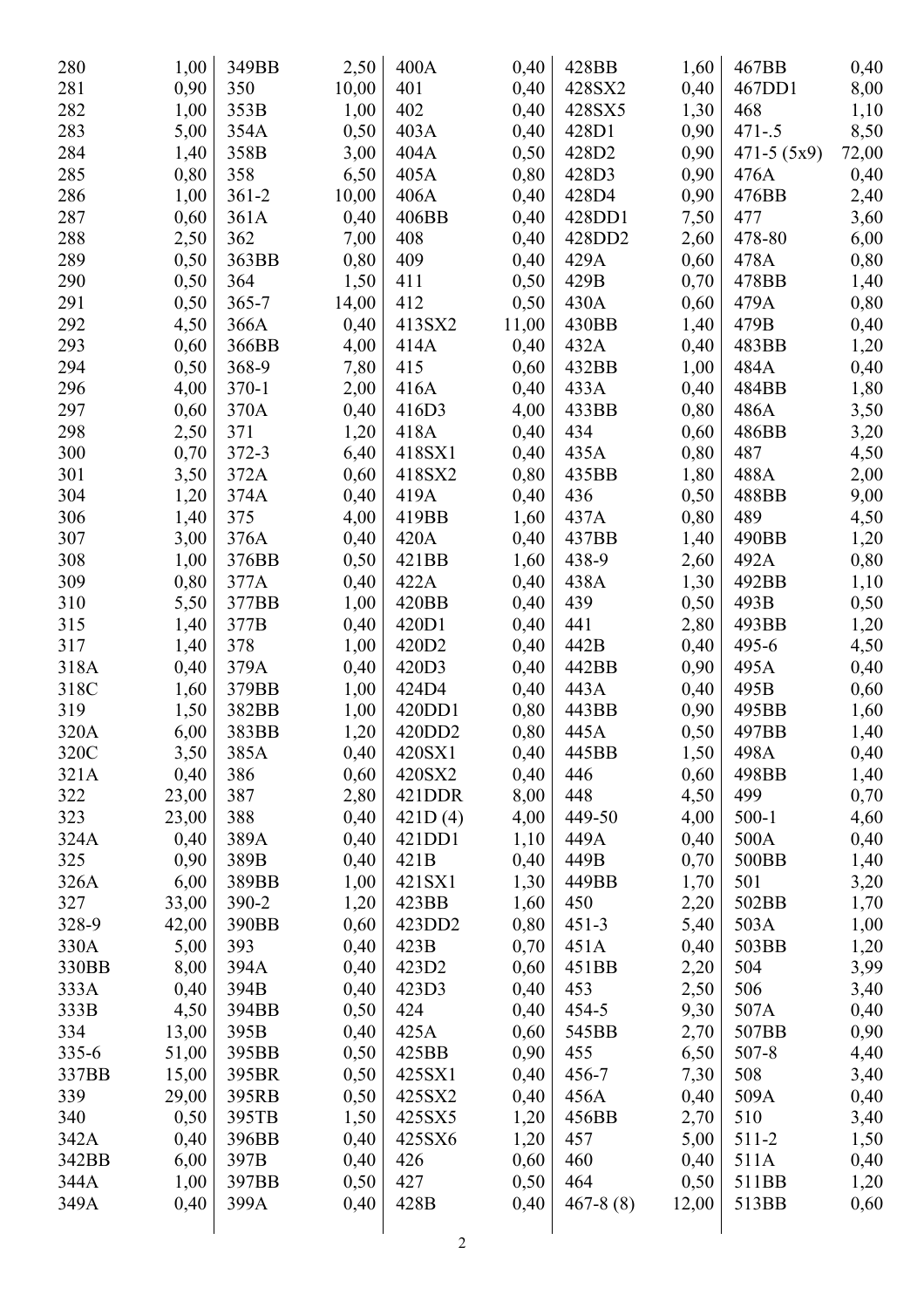| 515A        | 0,40  | 579         | 1,50  | 636         | 2,80  | 728(1)     | 0,60  | 858-60    | 1,10 |
|-------------|-------|-------------|-------|-------------|-------|------------|-------|-----------|------|
| 517-8       | 0,60  | 580-1       | 4,50  | 637-8       | 3,60  | 729 v2     | 1,50  | 861-4     | 2,40 |
| 519-20      | 3,30  | 580BB       | 0,80  | 637A        | 0,40  | 730A       | 0,40  | 865-6     | 0,80 |
| 519BB       | 1,00  | 582-4       | 1,00  | 637BB       | 1,40  | 730B       | 0,70  | 866 BB    | 1,00 |
| 521BB       | 1,80  | 582BB       | 0,40  | 639-41      | 2,20  | 730BB      | 1,50  | 867-8     | 2,10 |
| 522A        | 0,40  | 583BB       | 0,40  | $639-41(8)$ | 4,00  | $731 - 2$  | 1,50  | 869(3)    | 1,60 |
| 522BB       | 2,50  | 585BB       | 0,80  | 642-6       | 6,50  | 731B       | 0,40  | 869BB     | 1,10 |
| 524-5       | 1,90  | 586         | 2,10  | 647-8       | 2,60  | 731BB      | 1,00  | 870A      | 0,40 |
| 524A        | 0,40  | 592         | 0,40  | 647BB       | 1,00  | 733        | 0,60  | 870BB     | 1,20 |
| 526-7       | 7,50  | 593-4       | 2,80  | 648BB       | 1,00  | $734-7(5)$ | 2,50  | 871-3     | 1,80 |
| 526BB       | 0,80  | 593BB       | 1,20  | 649BB       | 0,80  | $734-7(4)$ | 2,10  | 874-8     | 2,50 |
| 528BB       | 40,00 | 594BB       | 1,20  | $651-2$     | 2,00  | 738        | 0,40  | 879-80    | 1,20 |
| 529A        | 0,40  | 595-6       | 3,20  | 651BB       | 1,20  | 739BB      | 1,20  | 881-2     | 0,80 |
| 529BB       | 0,80  | 595BB       | 0,60  | 653-4       | 7,00  | 740-4      | 5,00  | 887-91    | 5,00 |
| 530         | 0,40  | 596         | 2,70  | 655-6       | 1,80  | 745-9      | 12,00 | 892       | 0,90 |
| 531         | 0,40  | 597BB       | 3,00  | 655BB       | 1,10  | 750        | 0,90  | 894       | 0,90 |
|             |       | 598         |       |             |       |            |       | 895       |      |
| 532-3       | 4,70  |             | 2,20  | 663-5       | 4,20  | $751-3$    | 4,20  |           | 0,90 |
| 532A        | 0,40  | 599         | 0,50  | 663B        | 0,70  | 751BB      | 1,30  | 899       | 0,90 |
| 532BB       | 0,80  | 599BB       | 0,60  | 666-71      | 8,00  | 752BB      | 1,30  | 902       | 0,50 |
| 534BB       | 1,00  | 600         | 2,20  | 672         | 1,00  | 754-8      | 10,00 | $903 - 5$ | 1,60 |
| 536BB       | 0,80  | 601         | 3,20  | 672A        | 0,40  | 759-62     | 1,60  | 906-7     | 1,00 |
| 538-9 A1    | 0,80  | 602BB       | 0,60  | 672B        | 0,40  | $763 - 7$  | 5,00  | 908       | 0,70 |
| 540BB       | 0,80  | $604-7(10)$ | 1,20  | 673         | 1,00  | 768        | 0,40  | 909-10    | 1,60 |
| 542BB       | 0,80  | $608-9(10)$ | 1,20  | 674-8       | 16,00 | 769-73     | 4,00  | 909BB     | 0,90 |
| 544BB       | 1,00  | 608-9 SX2   | 0,40  | 682BB       | 1,30  | 774        | 3,00  | $911 - 5$ | 0,80 |
| 546-7       | 8,70  | 610-1       | 1,30  | 684         | 0,40  | 775-6      | 1,00  | 913BB     | 0,40 |
| 546A        | 0,50  | 612-5       | 5,00  | 685         | 1,10  | 777        | 0,40  | 916-7     | 2,00 |
| 548BB       | 1,60  | 612A        | 0,40  | 685BB       | 0,80  | 778-81     | 1,80  | 918A      | 0,40 |
| $551 - 2$   | 1,20  | 612BB       | 0,40  | 686-9       | 2,00  | 782-6      | 3,00  | 918BB     | 1,30 |
| 551BB       | 0,60  | 613BB       | 0,40  | 690         | 1,70  | 787-92     | 3,60  | 919A      | 0,40 |
| 555A        | 0,60  | 614A        | 0,40  | 691         | 1,20  | 793-5      | 1,00  | 919BB     | 1,30 |
| 555B        | 0,40  | 614BB       | 0,80  | 692         | 1,30  | 793+94SX   | 0,60  | 920-2     | 1,10 |
| 555BB       | 1,20  | 615BB       | 2,50  | 693-4       | 1,00  | 796BB      | 1,30  | 923-4     | 1,50 |
| $557-8(4)$  | 1,20  | 616BB       | 0,60  | 695-9       | 2,50  | 798-802    | 5,50  | 925-9     | 2,50 |
| $557-8(2)$  | 0,90  | 617BB       | 1,40  | $700-1$     | 2,30  | 807-8      | 0,90  | 930-4     | 3,00 |
| 559BB       | 0,80  | 618A        | 0,60  | 700B        | 0,40  | 807BB      | 0,60  | 935-7     | 1,50 |
| 560BB       | 1,40  | 618BB       | 1,40  | 700BB       | 0,90  | 810        | 0,70  | 937BB     | 1,00 |
| $561-2$     | 5,50  | 619BB       | 1,20  | $702 - 7$   | 12,00 | $811 - 5$  | 2,50  | 938-9     | 1,00 |
| 561BB       | 1,00  | $620-1$     | 1,00  | 708         | 1,60  | 816-7      | 0,40  | $940 - 1$ | 1,30 |
| 563         | 0,40  | 620A        | 0,40  | 709-10      | 1,00  | 816 v2 BB  | 0,40  | 941       | 0,40 |
| 564BB       | 2,70  | 620BB       | 0,40  | 709A1       | 0,40  | 817 v2 BB  | 0,40  | 942       | 3,00 |
| 566-7       | 2,70  | $622 - 3$   | 3,80  | 710A1       | 0,40  | 818-20     | 0,90  | $943 - 8$ | 3,20 |
| 566A        | 0,40  | 622BB       | 1,20  | 710A2       | 0,40  | 821-2      | 1,10  | 949-51    | 1,30 |
| 568BB       | 1,00  | 624-5       | 2,70  | 716-8       | 4,70  | 823-4 SX2  | 1,70  | 952A      | 0,50 |
| 570-1       | 2,50  | 624BB       | 1,20  | 716BB       | 1,40  | $825 - 6$  | 1,00  | 952BB     | 1,50 |
| 570A        | 0,40  | 624A        | 0,40  | 717BB       | 1,20  | 827-31     | 6,50  | 953       | 0,80 |
| 570BB       | 0,80  | 625BB       | 2,40  | 719         | 0,40  | 832-6      | 7,00  | 954       | 1,10 |
| 571BB       |       | 626-30      |       | 720         |       | 837-42     |       |           |      |
|             | 2,00  | $631 - 2$   | 12,00 | $721 - 2$   | 1,60  | 843-4      | 2,50  | 955(3)    | 1,70 |
| 572BB       | 1,40  |             | 1,60  |             | 1,60  |            | 0,80  | 955 Av1   | 0,40 |
| 574-6       | 1,00  | $631-2(10)$ | 1,20  | 721BB       | 1,20  | 845-8      | 3,50  | 955BB     | 1,30 |
| $574-6(10)$ | 1,20  | 633BB       | 1,60  | 724BB       | 0,90  | 845+6SX    | 0,90  | 956-7     | 2,00 |
| 574BB       | 0,60  | 635-6       | 4,30  | 725         | 0,40  | 849        | 4,50  | 958-9     | 0,60 |
| 575BB       | 0,50  | 635A        | 0,50  | 726-7       | 0,40  | 850-2      | 1,50  | $960 - 1$ | 1,60 |
| 577-8       | 2,60  | 635BB       | 1,80  | 728 A1+A2   | 0,70  | 853-7      | 2,50  | $967 - 8$ | 1,20 |
|             |       |             |       |             |       |            |       |           |      |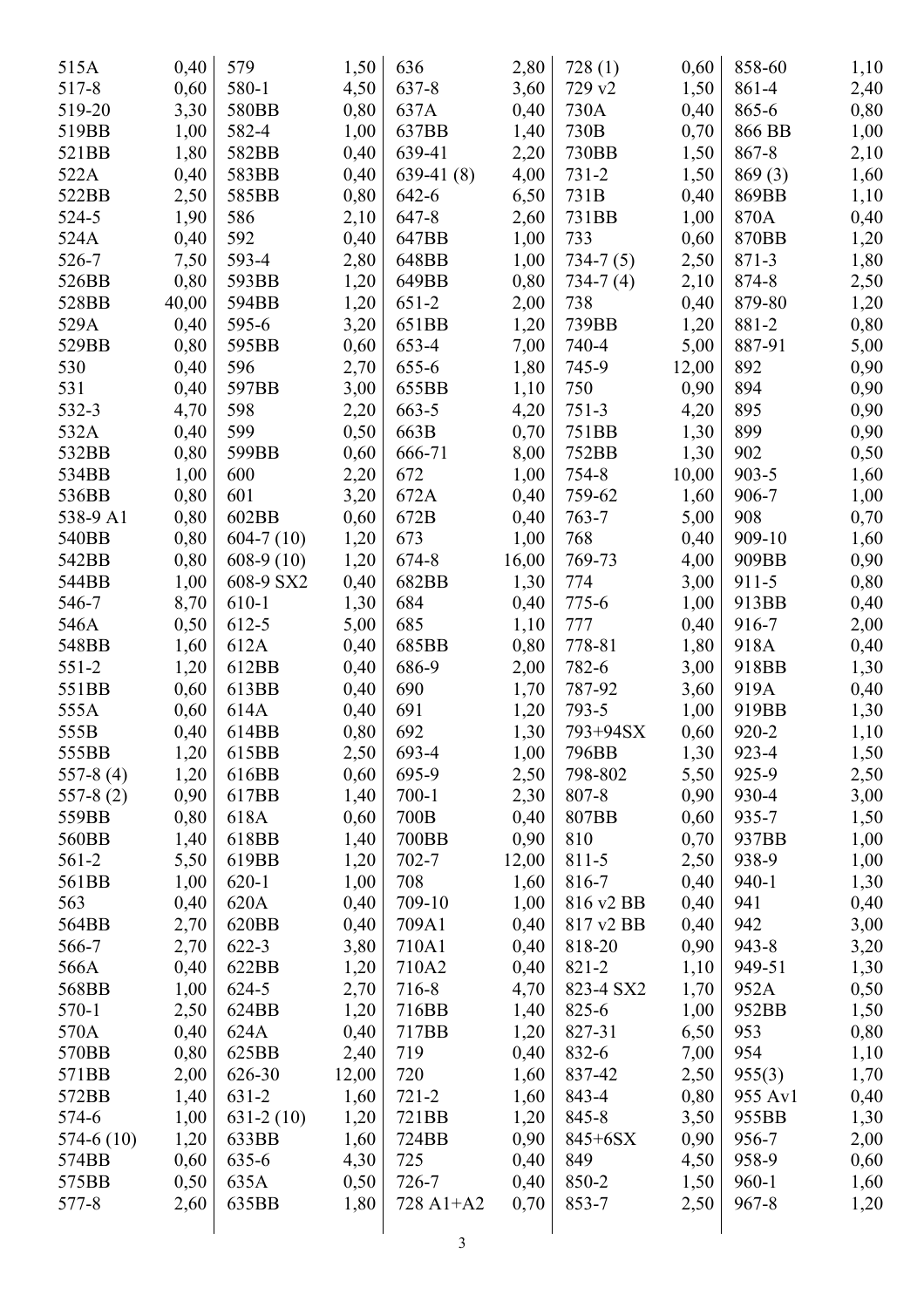| 969-70       | 1,60 | 1082-7         | 4,20  | 1205BB       | 2,50         | $1351 + 2SX$  | 2,00  | 1512-7        | 7,50  |
|--------------|------|----------------|-------|--------------|--------------|---------------|-------|---------------|-------|
| 969BB        | 1,30 | 1088-91        | 5,00  | 1206-9       | 6,00         | 1353-6        | 5,00  | 1518-20       | 4,90  |
| 971-4        | 0,60 | 1092-94        | 2,00  | 1210-2       | 2,20         | 1357-8        | 1,60  | $1519 + 20SX$ | 3,10  |
| 974          | 0,40 | 1095-8         | 3,00  | 1213-7       | 5,00         | 1359-63       | 2,00  | 1521          | 6,00  |
| 975          | 3,50 | 1099-103       | 6,00  | 1218-21      | 4,00         | 1364-5        | 3,30  | 1522.4        | 4,80  |
| 976-80       | 4,00 | 1104-09        | 3,80  | 1222-5       | 4,00         | 1366-8        | 3,60  | $1525 - 6$    | 1,80  |
| 981-2        | 0,90 | $1105 + 6SX$   | 1,10  | 1226-30      | 8,00         | 1369-70       | 2,20  | 1527-32       | 6,00  |
| 983+4SX      | 0,70 | 1109 SX1       | 1,40  | $1231 - 5$   | 7,00         | $1371 - 6$    | 2,80  | 1533-6        | 6,00  |
| 986 SX1      | 1,20 | 1109 SX2       | 1,60  | 1236-40      | 5,50         | 1377-80       | 4,00  | 1537-40       | 5,20  |
| 986 SX2      | 1,40 | 1110-2         | 3,00  | 1241-4       | 0,40         | 1381-5        | 8,00  | 1541-6        | 7,00  |
| 987-8        | 1,00 | 1113-7         | 6,00  | 1245         | 2,40         | 1386-7        | 2,00  | $1541 + 2SX$  | 2,50  |
| 989-90       | 0,90 | 1118-9         | 3,80  | 1246         | 0,50         | 1388          | 1,30  | 1547-50       | 6,00  |
| 991          | 0,60 | 1118BB         | 1,70  | 1247-8       |              | 1389-92       | 5,00  | $1551 - 3$    |       |
| 992          | 0,90 | 1120-1         | 2,20  | 1249         | 1,60<br>1,60 | 1393-5        | 3,00  | 1554-5        | 2,70  |
| 993-7        |      |                |       | 1250-3       |              |               |       |               | 2,50  |
| 998-9        | 2,50 | 1122<br>1123-4 | 4,00  |              | 6,00         | $12393 + 4SX$ | 1,90  | 1556-8        | 5,20  |
|              | 2,30 |                | 2,20  | 1254-5       | 3,10         | 1396          | 0,70  | $1557 + 8SX$  | 3,10  |
| 998BB        | 1,10 | 1125-9         | 4,00  | 1256-7       | 1,80         | 1397          | 1,00  | 1559-68       | 25,00 |
| 1000-4       | 3,50 | $1130A+BB$     | 2,60  | 1258         | 1,10         | 1398          | 1,20  | 1569          | 1,00  |
| 1000         | 0,70 | 1130BB         | 1,70  | 1259-62      | 5,50         | 1399-1400     | 1,40  | 1570-5        | 9,00  |
| 1001         | 0,70 | 1131           | 1,20  | 1263-5       | 2,80         | $1401 + 2SX$  | 3,10  | 1576-81       | 12,00 |
| 1002         | 0,70 | 1132-3         | 2,00  | 1263 BB      | 1,60         | 1403-6        | 8,00  | 1582          | 7,50  |
| 1003         | 0,70 | 1134           | 1,50  | 1266-7 SX1   | 1,40         | 1407-11       | 12,00 | 1583-5        | 3,80  |
| 1005(3)      | 2,00 | 1135-40        | 4,50  | 1266-7 SX2   | 1,40         | 1412-3        | 2,00  | $1583 + 4SX$  | 2,50  |
| 1005BB       | 1,30 | 1141-4         | 3,50  | 1268-9       | 1,80         | 1414-5        | 4,60  | 1586-8        | 4,50  |
| 1006-7       | 2,00 | 1142BB         | 1,50  | 1270-4       | 4,60         | 1415BB        | 3,10  | 1589-92       | 5,60  |
| 1008         | 0,40 | 1145           | 5,00  | 1275-8       | 4,00         | 1416-9        | 12,00 | 1593-8        | 7,50  |
| 1010         | 0,50 | 1146-9         | 4,00  | 1279-83      | 9,00         | 1420-3        | 4,00  | 1599-603      | 7,30  |
| $1011 - 5$   | 6,00 | 1150BB         | 1,30  | 1284-6       | 1,70         | 1424-5        | 3,00  | 1599+600SX    | 2,50  |
| 1016-20      | 2,50 | 1151           | 2,10  | 1287-8       | 7,70         | 1426-9        | 5,00  | 1604-5        | 2,90  |
| $1021 - 6$   | 2,10 | 1152-6         | 2,00  | 1289         | 0,80         | 1430-4        | 6,00  | 1606-8        | 5,80  |
| 1027-8       | 1,20 | 1157           | 13,00 | 1290         | 0,90         | 1435-7        | 3,90  | $1607 + 8SX$  | 3,70  |
| 1029         | 0,70 | 1158-9         | 2,50  | 1291-4       | 4,00         | 1438-9        | 2,70  | 1609-16       | 10,00 |
| 1030         | 1,00 | 1160-1         | 2,10  | $1291 + 2SX$ | 1,70         | 1440-3        | 4,00  | 1617          | 1,00  |
| $1031 - 2$   | 2,70 | 1162-5         | 8,00  | 1295-8       | 8,00         | 1444          | 10,00 | 1618-23       | 12,00 |
| 1033-7       | 6,00 | 1166           | 0,60  | 1299-304     | 9,00         | 1445-7        | 4,70  | $1624.-5$     | 3,30  |
| 1038         | 0,50 | 1167           | 0,90  | 1305-8       | 4,50         | 1446+7SX      | 3,10  | 1626-35       | 25,00 |
| 1039-44      | 6,00 | 1168           | 0,70  | 1309-10      | 3,30         | 1448-57       | 25,00 | 1636-9        | 6,00  |
| 1045-9       | 2,50 | 1169-74        | 3,60  | $1311 - 6$   | 6,00         | 1458-9        | 1,80  | 1640-5        | 9,00  |
| 1050         | 1,00 | $1175-6(3)$    | 2,50  | 1317-21      | 4,60         | 1460-2        | 4,50  | 1646          | 10,00 |
| $1051 - 3$   | 2,60 | 1175BB         | 1,70  | 1322-3       | 2,20         | 1463-6        | 4,50  | 1647-9        | 4,50  |
| 1054         | 4,00 | 1177-82        | 6,60  | 1324-7       | 4,00         | 1463          | 1,20  | 1650-3        | 8,00  |
| 1055         | 1,20 | 1177           | 1,30  | 1328-32      | 7,50         | 1464          | 1,20  | 1654-5        | 2,20  |
| 1056-61      | 5,00 | 1178           | 1,30  | 1333         | 0,70         | 1465          | 1,20  | 1656-9        | 7,00  |
| 1062-7       | 2,60 | 1179           | 1,30  | 1334         | 0,90         | 1467-9        | 4,50  | 1660-5        | 6,00  |
| $1063 + 4SX$ | 1,30 | 1180           | 1,30  | 1335         | 1,30         | 1470-3        | 5,00  | 1666-71       | 10,00 |
| $1066 + 7SX$ | 1,50 | 1183-4 SX1     | 3,00  | 1336         | 0,70         | 1474-7        | 4,00  | $1666+7SX$    | 2,50  |
| 1068-9       | 1,40 | 1183-4 SX2     | 3,00  | 1337         | 1,10         | 1478-82       | 8,00  | 1672-7        | 15,00 |
| $1070 - 1$   | 2,50 | 1185-9         | 5,00  | 1338         | 1,50         | 1483          | 1,20  | 1678          | 2,00  |
| 1072         | 1,20 | $1190 + 1SX$   | 1,50  | 1339-42      | 3,70         | 1484-9        | 9,00  | 1679          | 6,50  |
| 1073         | 2,20 | 1192-4         | 2,20  | 1339+40SX    | 1,90         | 1490-5        | 12,00 | 1680-2        | 5,70  |
| 1074BB       | 4,00 | 1195-8         | 4,00  | 1343-4       | 2,90         | 1496-8        | 3,60  | 1683-4        | 2,60  |
| 1075-6       | 4,00 | $1196 + 98$ SX | 2,00  | 1345-6       | 5,30         | $1496 + 7SX$  | 3,10  | 1685-8        | 3,60  |
| 1076         | 2,00 | 1199-203       | 3,00  | 1346BB       | 2,70         | 1499-508      | 25,00 | 1689-90       | 2,00  |
| 1077-81      | 4,00 | 1204-5         | 4,50  | 1347-50      | 8,00         | 1509-11       | 5,50  | 1691-6        | 6,00  |
|              |      |                |       |              |              |               |       |               |       |
|              |      |                |       | 4            |              |               |       |               |       |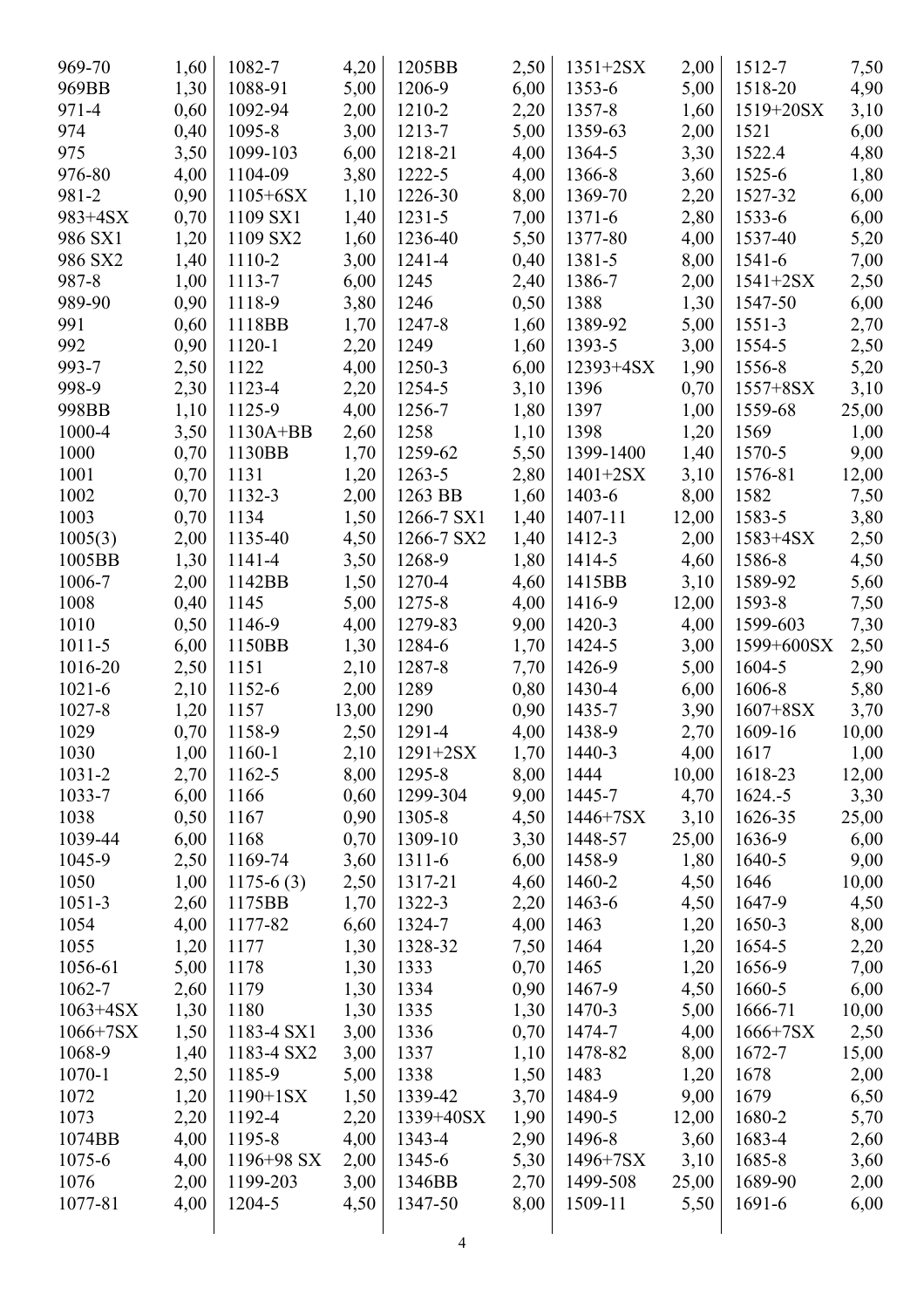| 1697-700     | 6,00  | 1847-52           | 15,00 | 2018-20         | 7,00  | $2545-8(6)$           | 10,00 | H115B            | 30,00 |
|--------------|-------|-------------------|-------|-----------------|-------|-----------------------|-------|------------------|-------|
| 1701         | 4,00  | 1853-6            | 6,00  | $2021 - 2(4)$   | 3,20  | $2557-8(4)$           | 10,00 | <b>H120B</b>     | 10,00 |
| 1702-4       | 4,00  | 1857-8            | 2,40  | 2028-33         | 12,00 | 2573-7                | 6,00  | H121             | 8,00  |
| 1705-7       | 15,00 | $1859-60(4)$      | 9,00  | $2051 - 2$      | 4,00  | Tj31                  | 1,00  | H122B            | 10,00 |
| 1708-11      | 6,00  | 1861-3            | 8,00  | $2053 - 5$      | 6,00  |                       |       | H123             | 12,00 |
| 1712-5       | 6,00  | 1864              | 2,50  | 2056-9          | 14,00 | <b>SVERIGE BLOCK</b>  |       | H124             | 10,00 |
| 1716         | 1,00  | 1865-8            | 12,00 | 2060            | 2,00  | $***$                 |       | H125             | 10,00 |
| 1717-20      | 8,00  | 1869-70           | 2,40  | 2069            | 2,00  | BL <sub>3</sub>       | 9,60  | H126             | 10,00 |
| $1717 + 8SX$ | 2,50  | $1871 + 2SX$      | 2,90  | 2070-7          | 17,00 | BL <sub>4</sub>       | 9,00  | H127             | 16,00 |
| 1721         | 1,00  | 1873-5            | 6,30  | $2079 - 80(4)$  | 12,00 | BL5                   | 3,00  | H128             | 10,00 |
| 1722-5       | 7,00  | 1876-7            | 4,00  | 2081            | 2,00  | BL <sub>6</sub>       | 4,50  | H130             | 8,00  |
| 1726-8       | 14,00 | 1878-80           | 5,50  | 2088-97         | 23,00 | BL7                   | 5,00  | H132             | 10,00 |
| 1729-31      | 6,00  | $1879 + 80SX$     | 3,70  | 2098+9SX        | 5,00  | BL <sub>8</sub>       | 4,50  | H133             | 6,00  |
| 1732-3       | 2,00  | 1881-3            | 5,00  | 2100            | 2,50  | BL <sub>9</sub>       | 5,50  | H135             | 8,00  |
| 1734-7       | 5,00  | $1882 + 3SX$      | 3,50  | 2108            | 2,00  | <b>BL10</b>           | 5,00  | H136             | 8,00  |
| 1738-41      | 10,00 | 1884-5            | 2,80  | 2127-30         | 14,00 | <b>BL11</b>           | 4,50  | H138             | 12,00 |
| 1742         | 6,00  | 1886-7            | 4,30  | 2131-4          | 8,00  | <b>BL</b> 12          | 4,80  | H139             | 12,00 |
| 1743-6       | 5,00  | 1888-92           | 10,00 | $2140-1(4)$     | 10,00 | <b>BL13</b>           | 11,00 | H140             | 22,00 |
| 1747         | 1,20  | 1893-6            | 8,40  | 2142-53         | 24,00 | <b>BL15</b>           | 10,00 | H142             | 6,00  |
| 1748         | 1,20  | 1897              | 2,20  | 2160-3          | 10,00 | <b>BL16</b>           | 5,40  | H144             | 6,00  |
| 1749-54      | 18,00 | 1898-9            | 6,00  | 2161            | 2,50  | <b>BL17</b>           | 5,00  | H145             | 8,00  |
| 1755-8       | 4,40  | 1900-3            | 5,60  | 2162            | 2,50  | <b>BL18</b>           | 5,00  | H146             | 12,00 |
| $1759-60(4)$ | 5,60  | $1904-5(4)$       | 8,000 | 2164-8          | 8,70  | <b>BL10</b>           | 7,50  | H149             | 6,00  |
| 1761-4       | 10,00 | 1906-10           | 15,00 | 2169-70         | 5,00  |                       |       | H151             | 3,00  |
| 1765-8       | 5,00  | 1911              | 1,70  | 2173-5          | 7,50  | <b>SVERIGE HÄFTEN</b> |       | H152             | 3,00  |
| $1769-70(4)$ | 8,00  | 1912-5            | 10,00 | 2178-81         | 7,20  | **                    |       | H153             | 8,00  |
| $1771 - 2$   | 4,00  | 1917-22           | 15,00 | 2179-80SX       | 3,60  | <b>VIHKOJA</b>        |       | H <sub>154</sub> | 6,00  |
| 1773-7       | 11,00 | 1923              | 1,60  | 2182-91         | 18,00 | <b>BOOKLETS</b>       |       | H155             | 8,00  |
| $1773 + 4SX$ | 2,50  | 1924-7            | 6,40  | 2192            | 11,00 | H <sub>29</sub>       | 60,00 | H157             | 12,00 |
| 1778-83      | 14,00 | 1930-3            | 7,00  | 2195-7          | 6,00  | H30                   | 80,00 | H159             | 6,00  |
| 1784-6       | 4,00  | 1934-7            | 12,00 | 2205-8          | 10,00 | H <sub>58</sub>       | 80,00 | H162             | 8,00  |
| $1785 + 6SX$ | 2,70  | 1940-4            | 9,00  | $2211 - 6$      | 11,00 | H <sub>63</sub>       | 3,00  | H163             | 3,00  |
| $1787-8(4)$  | 4,40  | $1942B+43SX$ 3,70 |       | 2217-8          | 5,00  | H <sub>64</sub> A     | 50,00 | H164             | 4,00  |
| $1789-90(4)$ | 4,80  | 1945-8            | 6,60  | 2219-23         | 6,50  | H <sub>67</sub>       | 24,00 | H167             | 8,00  |
| 1791-4       | 6,00  | $1946 + 7SX$      | 3,70  | 2224-5          | 4,00  | H77                   | 40,00 | H168             | 14,00 |
| 1795-7       | 7,00  | 1949              | 2,50  | 2249-52         | 10,00 | H83                   | 8,00  | H169             | 8,00  |
| 1798-801     | 10,00 | 1950-5            | 8,40  | 2253-7          | 18,00 | H85                   | 8,00  | <b>H170AO</b>    | 10,00 |
| 1802-5       | 6,00  | 1956-9            | 25,00 | 2281-2          | 4,40  | H86                   | 10,00 | <b>H170AR</b>    | 10,00 |
| 1806-9       | 10,00 | 1960-1 $(4)$      | 14,00 | 2285-7          | 5,40  | H87                   | 12,00 | H172             | 8,00  |
| $1810-1(4)$  | 4,40  | 1962-6            | 7,00  | $2289-90(2)$    | 5,40  | H89                   | 8,00  | H173             | 8,00  |
| 1812-5       | 20,00 | 1967              | 2,00  | 2292-8          | 12,00 | H <sub>90</sub>       | 4,00  | H174             | 14,00 |
| $1816+7SX$   | 2,50  | 1968-71           | 8,00  | $2331 - 8$      | 12,00 | H91                   | 4,00  | H175             | 7,00  |
| $1818-9(4)$  | 8,80  | 1972-6            | 12,50 | 2339-43         | 7,20  | H97                   | 8,00  | H176A            | 1,80  |
| 1820-2       |       | $1973+75SX+$      |       |                 | 11,00 | H98                   | 8,00  | H176B            |       |
|              | 3,20  |                   |       | $2370-1(4)$     |       |                       |       |                  | 1,80  |
| $1821 + 2SX$ | 2,50  | 1974+76SX         | 10,00 | 2372<br>2388-91 | 10,00 | H101                  | 14,00 | H177             | 1,20  |
| 1823         | 1,50  | 1973-6            | 10,00 |                 | 11,00 | H <sub>1</sub> 02     | 14,00 | H179             | 5,00  |
| 1824-7       | 6,20  | 1977-80           | 12,00 | $2401 - 3$      | 3,90  | H104                  | 20,00 | <b>H180A</b>     | 1,80  |
| $1825 + 6SX$ | 2,50  | 1981-4            | 11,00 | $2421 - 2$      | 5,40  | H105                  | 22,00 | <b>H180B</b>     | 1,80  |
| 1828         | 2,00  | 1985              | 2,20  | 2439-42         | 5,40  | H108                  | 20,00 | H181             | 6,00  |
| 1829-32      | 9,00  | 1987+8SX          | 3,30  | 2460-3          | 5,40  | H110A                 | 22,00 | H183             | 10,00 |
| 1833-8       | 15,00 | 1989-92           | 13,00 | $2483-4(4)$     | 6,00  | H110B                 | 24,00 | H184             | 10,00 |
| 1839         | 3,20  | 2009              | 2,00  | 2500-1          | 5,00  | H111                  | 12,00 | H185A            | 5,00  |
| 1840-1       | 4,00  | $2011 - 2$        | 4,00  | 2541-2          | 5,00  | H113B                 | 9,00  | H187             | 14,00 |
| 1842-6       | 15,00 | 1013-7            | 20,00 | 2543-4          | 7,50  | H114                  | 15,00 | H188             | 2,50  |
|              |       |                   |       |                 |       |                       |       |                  |       |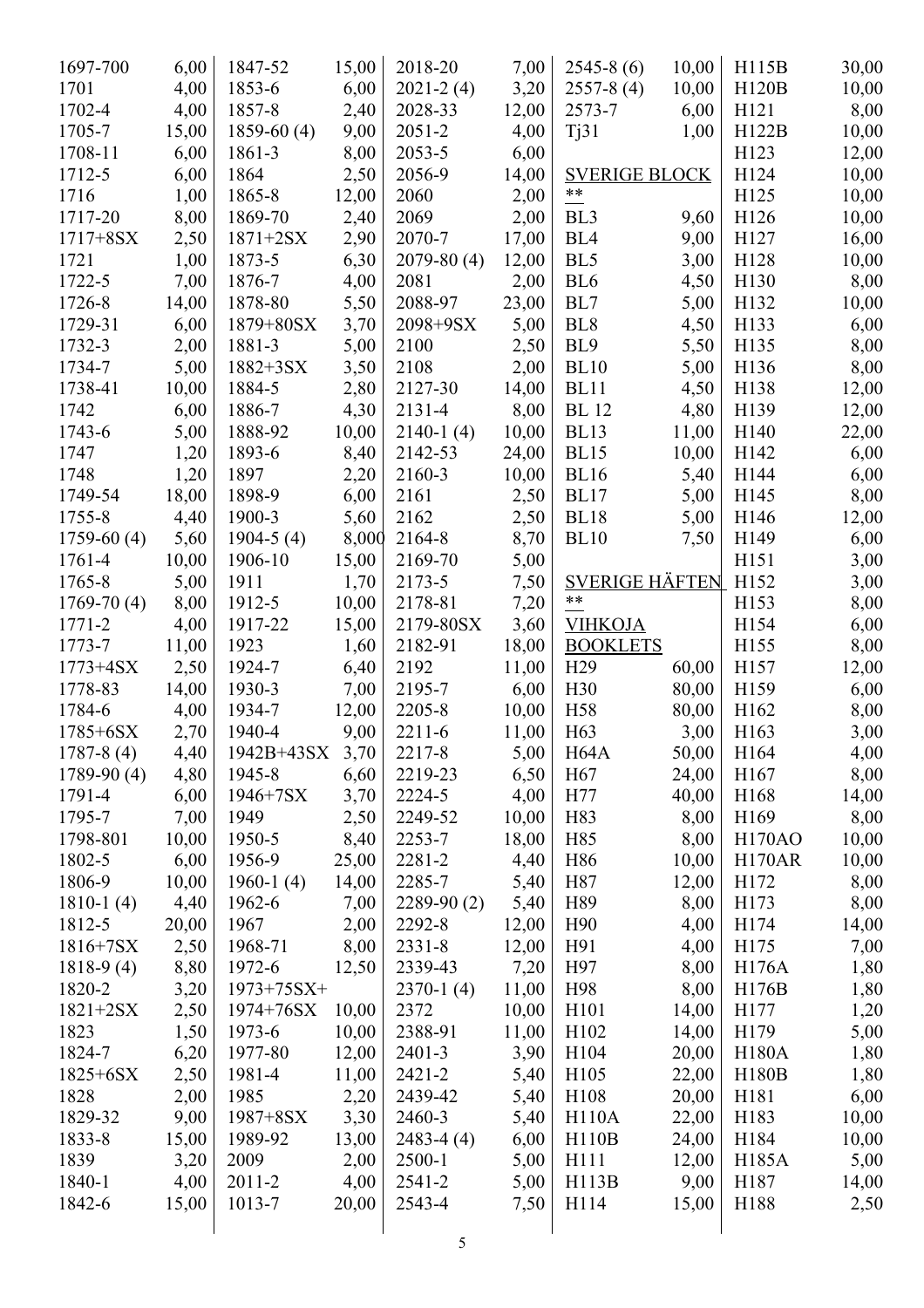| H189              | 8,00  | H <sub>252</sub>  | 6,00  | H321 | 40,00 | H376 | 50,00 | H430             | 12,00 |
|-------------------|-------|-------------------|-------|------|-------|------|-------|------------------|-------|
| H191A             | 1,20  | H <sub>253</sub>  | 10,00 | H322 | 8,00  | H377 | 9,00  | H431             | 20,00 |
| H191B             | 1,20  | H <sub>254</sub>  | 8,00  | H323 | 8,00  | H378 | 9,00  | H432             | 15,00 |
| H192              | 2,00  | H <sub>255</sub>  | 7,00  | H324 | 6,00  | H379 | 9,00  | H433             | 12,00 |
| H193              | 2,00  | H <sub>256</sub>  | 4,00  | H325 | 8,00  | H380 | 10,00 | H434             | 14,00 |
| H196              | 3,00  | H <sub>257</sub>  | 4,00  | H326 | 8,00  | H381 | 12,00 | H435             | 13,00 |
| H197              | 10,00 | H <sub>258</sub>  | 7,50  | H327 | 12,00 | H382 | 8,00  | H436             | 28,00 |
| H198              | 6,00  | H <sub>259</sub>  | 3,00  | H328 | 7,20  | H383 | 9,00  | H437             | 14,00 |
| H199              | 6,00  | H <sub>260</sub>  | 3,60  | H330 | 40,00 | H384 | 12,00 | H438             | 20,00 |
| H <sub>200</sub>  | 6,00  | H <sub>261</sub>  | 2,50  | H331 | 6,00  | H385 | 15,00 | H439             | 12,00 |
| H <sub>201</sub>  | 5,00  | H261Kn            | 4,50  | H332 | 8,00  | H386 | 50,00 | H440             | 20,00 |
| H <sub>2</sub> 02 | 5,00  | H <sub>262</sub>  | 5,50  | H333 | 8,00  | H387 | 7,50  | H441             | 20,00 |
| H <sub>203</sub>  | 5,00  | H <sub>263</sub>  | 3,00  | H334 | 7,00  | H388 | 9,00  | H442             | 12,00 |
| H <sub>204</sub>  | 10,00 | H <sub>264</sub>  | 3,00  | H335 | 4,00  | H389 | 4,80  | H443             | 12,00 |
| H <sub>205</sub>  | 12,00 | H <sub>265</sub>  | 6,00  | H336 | 7,20  | H390 | 12,00 | H444             | 12,00 |
| H <sub>206</sub>  | 1,60  | H <sub>266</sub>  | 5,00  | H337 | 40,00 | H391 | 12,00 | H445             | 18,00 |
| H <sub>207</sub>  | 8,00  | H <sub>267</sub>  | 0,70  | H338 | 10,00 | H392 | 12,00 | H446             | 15,00 |
| H <sub>208</sub>  | 3,00  | H <sub>268</sub>  | 1,00  | H339 | 8,00  | H393 | 12,00 | H447             | 15,00 |
| H <sub>209</sub>  | 8,00  | H <sub>269</sub>  | 6,50  | H340 | 8,00  | H394 | 9,00  | H448             | 15,00 |
| H <sub>2</sub> 10 | 6,00  | H <sub>270</sub>  | 14,00 | H341 | 7,00  | H395 | 50,00 | H449             | 14,00 |
| H <sub>2</sub> 13 | 4,00  | H <sub>271</sub>  |       | H342 | 11,00 | H396 | 9,00  | H450             |       |
| H <sub>215</sub>  | 4,00  | H275B             | 3,00  | H343 |       | H397 |       |                  | 9,00  |
|                   |       |                   | 5,00  |      | 4,50  |      | 12,00 | H451             | 15,00 |
| H <sub>216</sub>  | 4,00  | H <sub>279</sub>  | 5,00  | H344 | 40,00 | H398 | 12,00 | H452             | 24,00 |
| H <sub>217</sub>  | 2,00  | H <sub>280</sub>  | 4,00  | H345 | 5,50  | H399 | 9,00  | H453             | 14,00 |
| H <sub>220</sub>  | 4,00  | H <sub>281</sub>  | 6,00  | H346 | 8,00  | H400 | 11,00 | H454             | 18,00 |
| H <sub>221</sub>  | 5,00  | H <sub>2</sub> 83 | 6,00  | H347 | 12,00 | H401 | 15,00 | H455             | 15,00 |
| H <sub>223</sub>  | 2,50  | H <sub>286</sub>  | 5,00  | H348 | 9,00  | H402 | 12,00 | H456             | 10,00 |
| H <sub>224</sub>  | 5,00  | <b>H287A</b>      | 6,00  | H349 | 10,00 | H403 | 11,00 | H457             | 17,00 |
| <b>H225A</b>      | 8,00  | H287B             | 6,00  | H350 | 8,00  | H404 | 10,00 | H458             | 14,00 |
| <b>H225B</b>      | 8,00  | H <sub>2</sub> 89 | 5,00  | H351 | 40,00 | H405 | 12,00 | H459             | 8,00  |
| <b>H228A</b>      | 17,00 | H <sub>291</sub>  | 6,00  | H352 | 9,00  | H406 | 50,00 | H460             | 15,00 |
| <b>H228B</b>      | 16,00 | H <sub>292</sub>  | 4,00  | H353 | 4,50  | H407 | 12,00 | H461             | 20,00 |
| H228Acyl          | 17,00 | H <sub>293</sub>  | 3,00  | H354 | 6,00  | H408 | 9,00  | H462             | 15,00 |
| H <sub>230</sub>  | 6,00  | H <sub>294</sub>  | 3,00  | H355 | 12,00 | H409 | 9,00  | H463             | 13,00 |
| H <sub>231</sub>  | 2,50  | H <sub>295</sub>  | 6,00  | H356 | 7,50  | H410 | 14,00 | H464             | 14,00 |
| H <sub>2</sub> 32 | 5,00  | H <sub>297</sub>  | 5,00  | H357 | 9,00  | H411 | 12,00 | H465             | 12,00 |
| H <sub>233</sub>  | 4,00  | H <sub>298</sub>  | 7,00' | H358 | 8,00  | H412 | 12,00 | H466             | 18,00 |
| H234B             | 12,00 | H <sub>299</sub>  | 6,00  | H359 | 40,00 | H413 | 15,00 | H467             | 18,00 |
| <b>H235A</b>      | 6,00  | H303              | 4,00  | H360 | 10,00 | H414 | 12,00 | H469             | 25,00 |
| H235B             | 8,00  | H304              | 4,00  | H361 | 5,00  | H415 | 18,00 | H470             | 14,00 |
| H <sub>236</sub>  | 2,00  | H305A             | 7,00  | H362 | 12,00 | H416 | 6,00  | H471             | 16,00 |
| <b>H237A</b>      | 4,00  | H306              | 6,00  | H363 | 8,00  | H417 | 12,00 | H472             | 16,00 |
| H237B             | 4,00  | H307              | 6,00  | H364 | 5,00  | H418 | 7,20  | H473             | 10,00 |
| H239              | 6,00  | H309              | 6,00  | H365 | 9,00  | H419 | 15,00 | H474             | 12,00 |
| H <sub>240</sub>  | 6,00  | H310              | 5,00  | H366 | 10,00 | H420 | 12,00 | H475             | 22,00 |
| H <sub>241</sub>  | 5,00  | H311              | 6,00  | H367 | 15,00 | H421 | 19,00 | H476             | 16,00 |
| H <sub>242</sub>  | 4,00  | H312              | 7,00  | H368 | 40,00 | H422 | 12,00 | H477             | 25,00 |
| H <sub>243</sub>  | 4,00  | H313              | 40,00 | H369 | 12,00 | H423 | 13,00 | H493             | 14,00 |
| H <sub>245</sub>  | 2,50  | H314              | 8,00  | H370 | 9,00  | H424 | 14,00 | H501             | 10,00 |
| H <sub>247</sub>  | 6,00  | H315              | 4,20  | H371 | 12,00 | H425 | 11,00 | H507             | 14,00 |
| H <sub>248</sub>  | 8,00  | H316              | 6,00  | H372 | 15,00 | H426 | 24,00 | H513             | 20,00 |
| H <sub>249</sub>  | 12,00 | H317              | 5,00  | H373 | 9,00  | H427 | 20,00 | H <sub>521</sub> | 12,00 |
| H <sub>250</sub>  | 4,00  | H319              | 6,00  | H374 | 12,00 | H428 | 10,00 | HA4 BO           | 8,00  |
| H <sub>251</sub>  | 6,00  | H320              | 7,00  | H375 | 9,00  | H429 | 18,00 | HA10RH           | 2,00  |
|                   |       |                   |       |      |       |      |       |                  |       |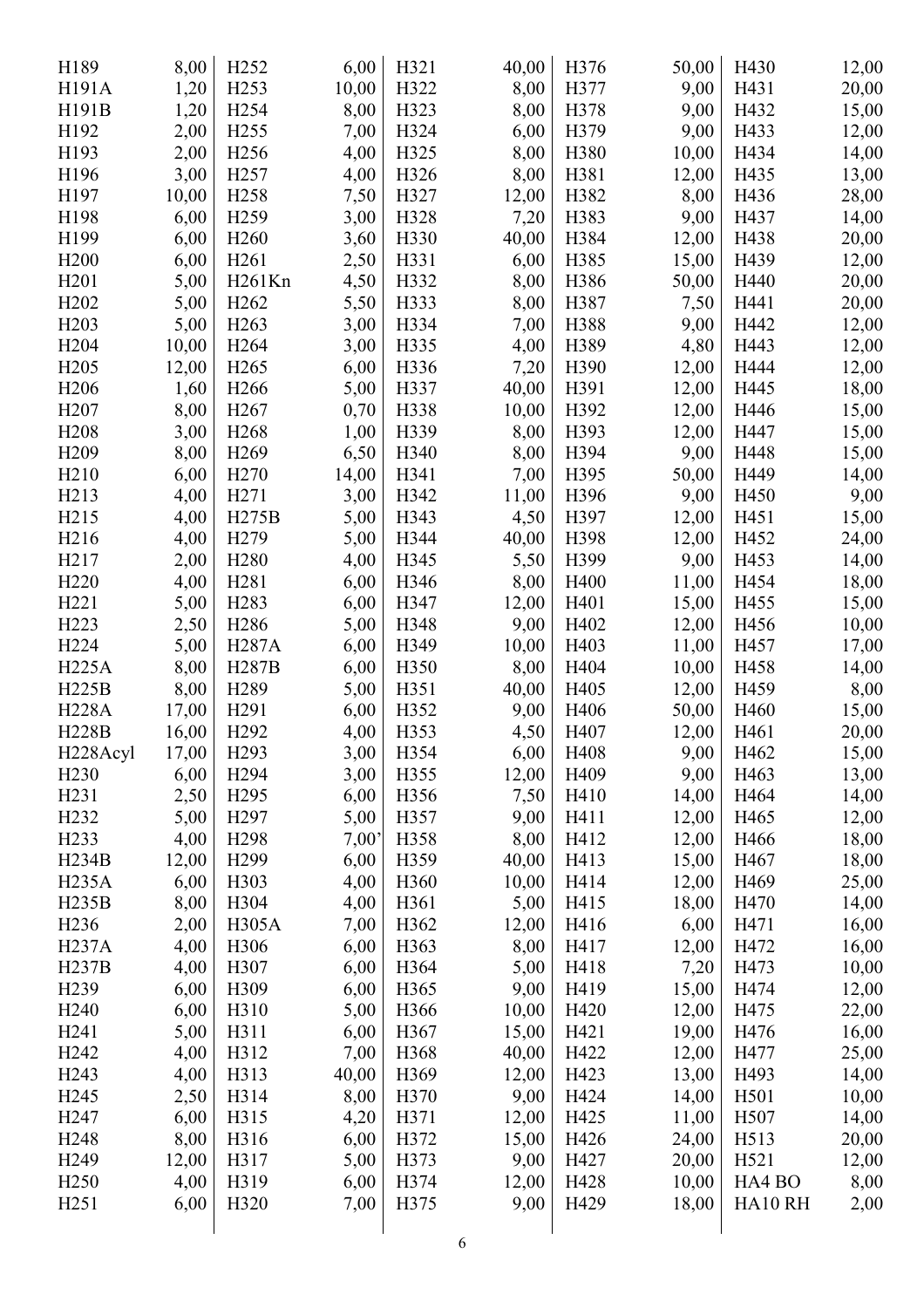| HA11ARH                         | 4,50   | 21                | 1,00  | 82 X              | 4,00   | 165cz             | 45,00 | 235A         | 0,50   |
|---------------------------------|--------|-------------------|-------|-------------------|--------|-------------------|-------|--------------|--------|
| HA11ARV                         | 1,50   | 22                | 7,00  | 83                | 0,40   | 165Cxz            | 47,00 | 236          | 1,00   |
| HA11B RH                        | 1,50   | 24                | 35,00 | 83Bz              | 0,60   | 166               | 0,50  | 237          | 2,00   |
| H <sub>12</sub> A <sub>RV</sub> | 1,50   | 25                | 9,00  | 84                | 0,40   | 167               | 0,50  | 239C         | 2,00   |
| HA12A RH                        | 2,50   | 26                | 40,00 | 84Bz              | 0,60   | 168               | 0,50  | 246A         | 0,50   |
| HA12A OH                        | 1,50   | 28                | 5,00  | 85                | 0,40   | 168c              | 8,00  | 246C         | 1,00   |
| HA12B RV                        | 1,50   | 29                | 3,50  | 85Bz              | 0,60   | 169               | 0,70  | 247A         | 0,50   |
| HA12B RH                        | 1,50   | 30                | 1,00  | 86                | 0,40   | 1697cx            | 5,00  | 247C         | 3,00   |
| HA12B OH                        | 1,50   | 31                | 4,00  | 86Bz              | 0,60   | 170               | 0,50  | 248A         | 0,50   |
| <b>HABC RV</b>                  | 1,50   | 32                | 0,80  | 88                | 0,40   | 170 LX            | 6,00  | 248C         | 0,80   |
| HA12C OH                        | 1,50   | 32 LX             | 15,00 | 89                | 0,40   | 171               | 0,50  | 250          | 0,50   |
| HA12D OH                        | 3,00   | 33                | 1,00  | 89Bz              | 0,60   | 172               | 3,00  | 252          | 1,50   |
| HA12E RH                        | 3,00   | 33 LX             | 10,00 | 90                | 0,40   | 173               | 0,50  | 256          | 0,80   |
| HA13A RH                        | 1,00   | 34                | 24,00 | 90Bz              | 0,60   | 173 <sub>bz</sub> | 10,00 | 259A         | 0,40   |
| HA13B RV                        | 1,00   | 35                | 2,00  | 96                | 0,60   | 175A              | 0,50  | 259B         | 3,50   |
| HA13B RH                        | 1,00   | 35 LX             | 20,00 | 97                | 5,00   | 175C              | 0,80  | 259C         | 0,4    |
| HA15AR                          | 1,00   | 36 LX             | 40,00 | 99                | 0,40   | 176A              | 0,50  | 259CB 4:bl   | 70,00  |
| HA15A O                         | 3,00   |                   | 20,00 | 100               |        | 176C              | 1,00  | 261CB        |        |
|                                 |        | 39 LX             |       |                   | 0,40   |                   |       |              | 35,00  |
| HA15BR                          | 3,00   | 41                | 20,00 | 103               | 3,50   | 177A              | 0,60  | 262A         | 0,50   |
| <b>HA15D R2</b>                 | 1,50   | 41 LX             | 80,00 | 109               | 7,50   | 177C              | 1,00  | 262B         | 5,00   |
| <b>HA17</b>                     | 1,20   | 42                | 2,50  | 112               | 7,50   | 178A              | 0,50  | 262C LX      | 8,00   |
| HA18A                           | 15,00  | 43                | 0,70  | 113               | 7,50   | 178C              | 1,20  | 265          | 0,40   |
| HA18B                           | 5,00   | 44                | 50,00 | 114               | 7,50   | 179A              | 0,40  | $266-8(8)$   | 15,00  |
| HA19A                           | 2,00   | 45                | 0,50  | 115               | 10,00  | 179A LX           | 10,00 | 266A         | 2,00   |
| <b>HA20</b>                     | 2,50   | 45 LX             | 5,00  | 118               | 6,00   | 179Abz            | 50,00 | 267A         | 0,40   |
| <b>HA21</b>                     | 1,50   | 46 LX             | 7,00  | 123               | 35,00  | 179C              | 1,50  | 267C         | 0,40   |
| HA22A                           | 2,40   | 47                | 1,50  | 125               | 120,00 | 180               | 0,70  | 267CB Å&Å    | 45,00  |
| HA23A                           | 1,00   | 48                | 4,00  | 129cz             | 5,00   | 181               | 0,50  | 269A         | 0,40   |
| <b>HA24</b>                     | 1,50   | 49                | 3,00  | 134               | 1,00   | 182               | 1,50  | 269C         | 3,50   |
| <b>HA25</b>                     | 1,60   | 52                | 0,80  | 138               | 22,00  | 183               | 0,50  | 270          | 0,40   |
| <b>HA26</b>                     | 1,60   | 52 X              | 4,00  | 142A              | 0,50   | 183 LX            | 6,00  | 271BB        | 0,70   |
|                                 |        | $52$ $\alpha$ :bl | 75,00 | 142E              | 7,00   | 184               | 0,50  | 273BB        | 0,60   |
| <b>SVERIGE</b>                  |        | 54                | 0,40  | 143A              | 0,50   | 185               | 0,50  | 273CB        | 220,00 |
| PROVHÄFTE **                    |        | 54 X              | 4,00  | 143ACx            | 1,80   | 186               | 0,50  | 274BB        | 0,70   |
| 1976? Uppsala                   |        | 55                | 0,50  | 143C              | 1,20   | 186 LX            | 6,00  | 275BB        | 0,50   |
| Domkyrka blå 8,00               |        | 56                | 0,50  | 143Eb             | 1,40   | 187               | 0,50  | 275C         | 0,40   |
| 1976 Uppsala                    |        | 57                | 0,40  | 145C              | 1,00   | 190               | 1,80  | 279 LX       | 6,00   |
| Domkyrka II                     | 6,00   | 58                | 0,50  | 145E              | 22,00  | 191               | 0,50  | 299          | 3,00   |
| 1981 Post-                      |        | 58 LX             | 4,00  | 148Acxz           | 80,00  | 192               | 0,50  | 309          | 0,40   |
| museum                          | 7,00   | 59                | 0,70  | 148Acx            | 18,00  | 194               | 2.,00 | 284-307 (29) | 15,00  |
|                                 |        | 60                | 2,00  | 148C              | 4,00   | 196               | 3,00  | 284          | 0,40   |
| <b>SVERIGE o</b>                |        | 61-64             | 2,80  | 149C              | 6,00   | 199               | 20,00 | 295          | 0,40   |
| <u>RUOTSI o</u>                 |        | 65                | 22,00 | 151A              | 0,50   | 200               | 20,00 | 303          | 0,40   |
| <b>SWEDEN o</b>                 |        | 66                | 13,00 | 151C              | 11,00  | 201               | 20,00 | 306          | 0,50   |
| $\overline{2}$                  | 85,00  | 67                | 4,00  | 153               | 24,00  | <b>204 VIAL</b>   | 10,00 | 307          | 1,00   |
| $\boldsymbol{7}$                | 19,00  | 74                | 0,40  | 154               | 7,00   | 211               | 4,50  | 310          | 0,40   |
| 9                               | 220,00 | 78                | 2,50  | 156Cx             | 7,00   | 212               | 5,50  | 311          | 0,80   |
| 10                              | 28,00  | 79                | 0,40  | 157               | 0,80   | 213               | 3,00  | 312          | 0,40   |
| 11                              | 28,00  | 79Bz              | 0,60  | 159 <sub>bz</sub> | 30,00  | 223               | 55,00 | 313          | 0,40   |
| 14B                             | 13,00  | 80                | 0,40  | 162               | 1,00   | 226               | 5,00  | 314          | 2,50   |
| 16                              | 18,00  | 81                | 0,40  | 162 X             | 8,00   | $231 - 2$         | 2,00  | 315          | 0,40   |
| 17                              | 8,00   | 81Bz              |       | 163               |        | 233a              | 10,00 | 316          |        |
| 19                              |        | 82                | 0,60  |                   | 0,50   |                   |       |              | 4,00   |
|                                 | 5,00   | 82Bz              | 0,40  | 165A              | 0,50   | 234-7             | 11,00 | 318A         | 0,40   |
| 20                              | 40,00  |                   | 0,60  | 165 <sub>bz</sub> | 35,00  | 234A              | 0,50  | 318B         | 5,00   |
|                                 |        |                   |       |                   |        |                   |       |              |        |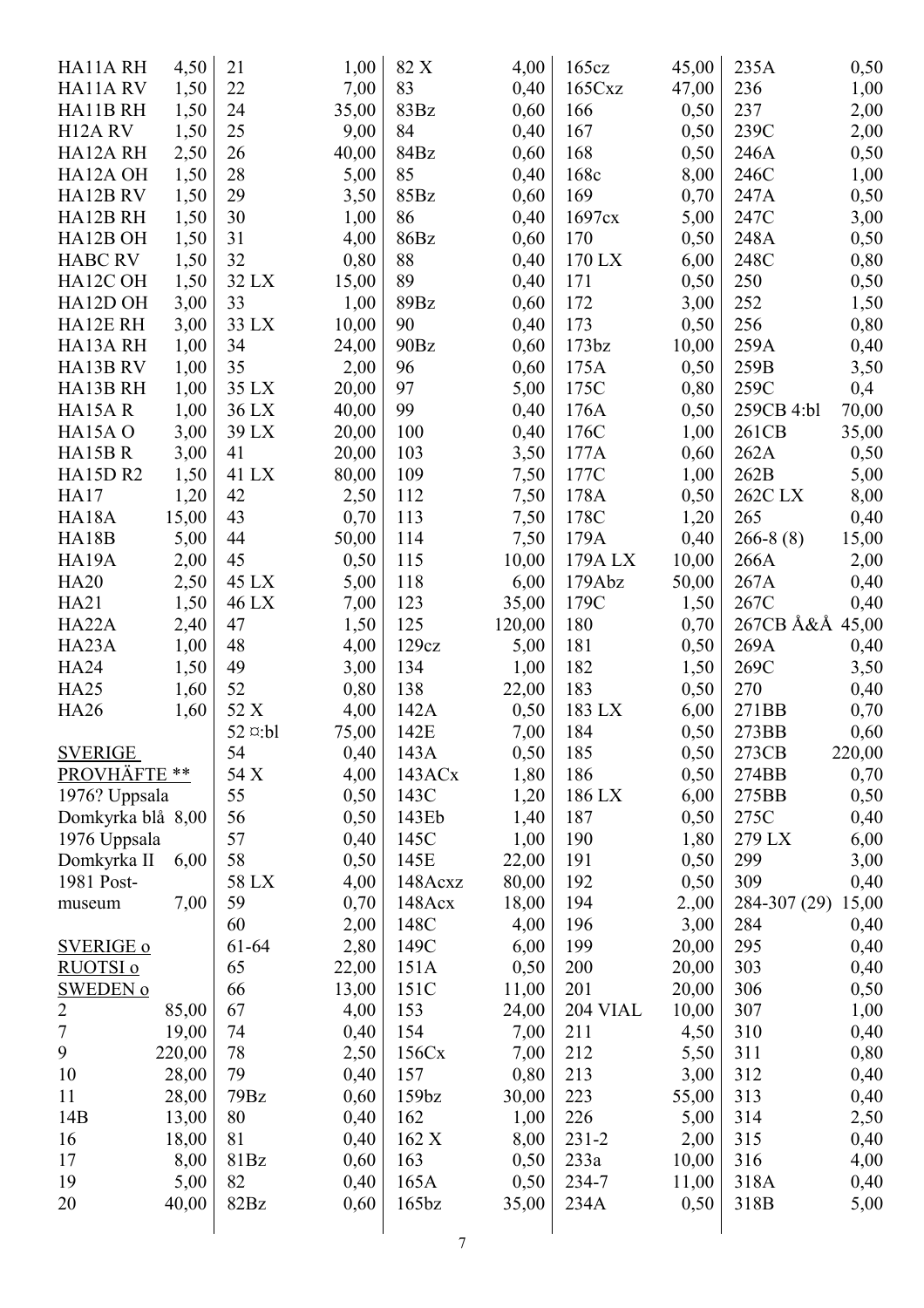| 318C       | 0,40   | 372A      | 0,40  | 437A      | 0,40 | 534A      | 0,40 | 605B       | 0,40         |
|------------|--------|-----------|-------|-----------|------|-----------|------|------------|--------------|
| 318BC      | 70,00  | 374A      | 0,40  | 448       | 1,20 | 534B      | 0,40 | 610-1      | 1,50         |
| 319A LX    | 6,00   | 374BB     | 0,90  | 449A      | 0,40 | 536A      | 0,40 | 612A       | 0,40         |
| 321A       | 0,40   | 375       | 0,40  | 449A LX   | 5,00 | 537A      | 0,40 | 612BB      | 0,50         |
| 321B       | 0,40   | $376 - 8$ | 3,00  | 452       | 1,40 | 538-9     | 1,50 | 613A       | 0,40         |
| 321BB      | 40,00  | 377B      | 0,40  | 453       | 2,70 | 539A1     | 0,40 | 614A       | 0,40         |
| 321C       | 0,40   | 385A      | 0,40  | 454B      | 2,00 | $540-1$   | 1,80 | 614BB      | 0,60         |
| 324A       | 0,40   | 385B      | 0,40  | 459       | 0,40 | 540A      | 0,40 | 615A       | 0,40         |
| 324B       | 0,50   | 386       | 0,70  | 461       | 0,40 | 542A      | 0,40 | 615B       | 1,00         |
| 324BB      | 7,00   | 387       | 9,40  | 462       | 0,40 | 543       | 0,70 | 615BB      | 2,50         |
| 324C       | 0,60   | 393       | 0,40  | 465       | 0,40 | 544-5     | 1,50 | 616A       | 0,40         |
| 326A       | 0,40   | 394BB     | 0,50  | 467A      | 0,40 | 545       | 0,40 | 616BB      | 0,60         |
| 326B       | 0,40   | 395B      | 0,40  | 468       | 0,40 | 544BB     | 0,80 | 617A       | 0,40         |
| 326BB      | 6,00   | 395BB     | 0,50  | 469-70    | 0,80 | 546A      | 0,40 | 617B       | 0,70         |
| 327        | 1,20   | 395D      | 0,40  | 483BB     | 1,00 | 547       | 3,00 | 619A       | 0,40         |
| 328A       | 0,40   | 397A      | 0,40  | 487       | 1,20 | 548-50    | 3,00 | 619BB      |              |
| 328BB      | 13,00  | 397BB     | 0,50  | 488-91    | 7,00 | 549A      | 0,40 | $620 - 1$  | 1,20<br>0,70 |
|            |        |           |       |           |      |           |      |            |              |
| 329        | 0,90   | 413A      | 1,00  | 494       | 1,00 | 549B      | 0,40 | 622-3      | 2,00         |
| 330A       | 0,40   | 413BB     | 0,70  | 497-9     | 4,00 | 550       | 0,50 | 62A        | 0,40         |
| 332A       | 0,40   | 414B      | 0,60  | 497A      | 0,40 | 553A      | 0,70 | 622BB      | 1,40         |
| 332B       | 0,40   | 415       | 0,60  | 497BB     | 1,50 | 553B      | 1,00 | 624-5      | 3,20         |
| 332BB      | 5,00   | 416A      | 0,40  | 498A      | 0,40 | 555-6     | 4,20 | 625A       | 0,40         |
| 332C       | 1,00   | 416BB     | 1,00  | 503A      | 0,40 | 557-8     | 1,50 | 626-30BB   | 10,00        |
| 332CB      | 160,00 | 416D      | 0,70  | 505       | 0,90 | 559-60    | 2,00 | 632B       | 0,80         |
| 333B       | 0,60   | 416SX1    | 25,00 | $505 - 6$ | 3,00 | 559A      | 0,40 | 635-6      | 1,50         |
| 333BB      | 7,00   | 417       | 0,40  | 507A      | 0,40 | $561 - 2$ | 1,40 | 637        | 0,40         |
| 335B       | 0,50   | 418A      | 0,40  | 508       | 0,40 | 564A      | 0,40 | 647A       | 0,40         |
| 336        | 10,00  | 418B      | 0,40  | 509-10    | 3,00 | 564B      | 1,50 | 648A       | 0,40         |
| 337C       | 14,00  | 418SX1    | 0,50  | 509BB     | 4,50 | 566-7     | 1,00 | $651 - 2$  | 1,20         |
| 338A       | 0,40   | 418SX2    | 0,90  | 510       | 2,00 | 566B      | 0,40 | 651A       | 0,40         |
| 338B       | 0,40   | 419A      | 0,40  | 511A      | 0,40 | 566A      | 0,40 | 653-4      | 6,00         |
| 338BB      | 4,50   | 419B      | 0,60  | 511BB     | 1,40 | 567       | 0,40 | 656A       | 0,40         |
| $340-1(3)$ | 8,00   | 420A      | 0,40  | 512       | 0,40 | 570A      | 0,40 | 663B       | 0,40         |
| 342A       | 0,40   | 420BB     | 0,60  | 513A      | 0,40 | 571A      | 0,40 | 664BB      | 2,50         |
| 343        | 0,50   | 421A      | 0,40  | 513BB     | 0,80 | 571B      | 0,40 | 665BB      | 3,00         |
| 345        | 2,50   | 422A      | 0,40  | 514       | 2,00 | 572-3     | 2,00 | 666-71     | 3,20         |
| 347A       | 0,40   | 425A      | 0,40  | 518       | 0,40 | 572A      | 0,40 | 672A       | 0,40         |
| 347B       | 0,40   | 425BB     | 0,70  | 519-20    | 1,40 | 577-8     | 2,20 | 673A       | 0,40         |
| 347BB      | 1,20   | 426       | 0,40  | 500A      | 0,40 | 579       | 0,40 | 681A       | 0,40         |
| 348        | 0,40   | 427       | 0,40  | 521       | 2,00 | 580-1     | 1,60 | 682A       | 0,40         |
| 349A       | 0,40   | 428A      | 0,40  | 522A      | 0,40 | 580A      | 0,40 | 683        | 1,00         |
| 349BB      | 1,40   | 428BB     | 0,70  | 523       | 1,30 | 581       | 0,60 | 684        | 0,40         |
| 351A       | 0,40   | 428SX1    | 1,10  | 524A      | 0,40 | 584BB     | 1,20 | 685        | 0,70         |
| 354A       | 0,40   | 428D      | 1,20  | 524BB     | 1,00 | 585-6     | 1,20 | $686-9(8)$ | 2,00         |
| 358A       | 0,40   | 429A      | 0,40  | 525       | 2,00 | 585A      | 0,40 | 690        | 0,40         |
| 358BB      | 6,00   | 430A      | 0,40  | 526-7     | 2,70 | 593A      | 0,40 | 691        | 0,90         |
| 359A       | 0,40   | 430BB     | 3,00  | 528B      | 0,70 | 595A      | 0,40 | 692        | 0,40         |
| 359B       | 0,40   | 431       | 0,40  | 528BB     | 1,40 | 595BB     | 0,90 | 708A       | 0,40         |
| 360        | 0,40   | 432A      | 0,40  | 529-31    | 1,00 | 597 $(3)$ | 3,00 | 709        | 0,40         |
| 361A       | 0,40   | 433A      | 0,40  | 529B      | 0,40 | 597B      | 1,20 | 710        | 0,40         |
| 361B       | 0,40   | 433BB     | 0,70  | 532-3     | 2,00 | 598       | 0,40 | 716A       | 0,40         |
| 366A       | 0,40   | 434       | 0,60  | 532BB     | 1,00 | 599A      | 0,40 | 717A       | 0,40         |
| 366BB      | 3,20   | 435A      | 0,40  | 533       | 0,70 | 601       | 0,50 | 718        | 1,00         |
| 367        | 0,80   | 436       | 0,40  | 534-5     | 1,50 | $602 - 3$ | 1,50 | 719        | 0,40         |
|            |        |           |       |           |      |           |      |            |              |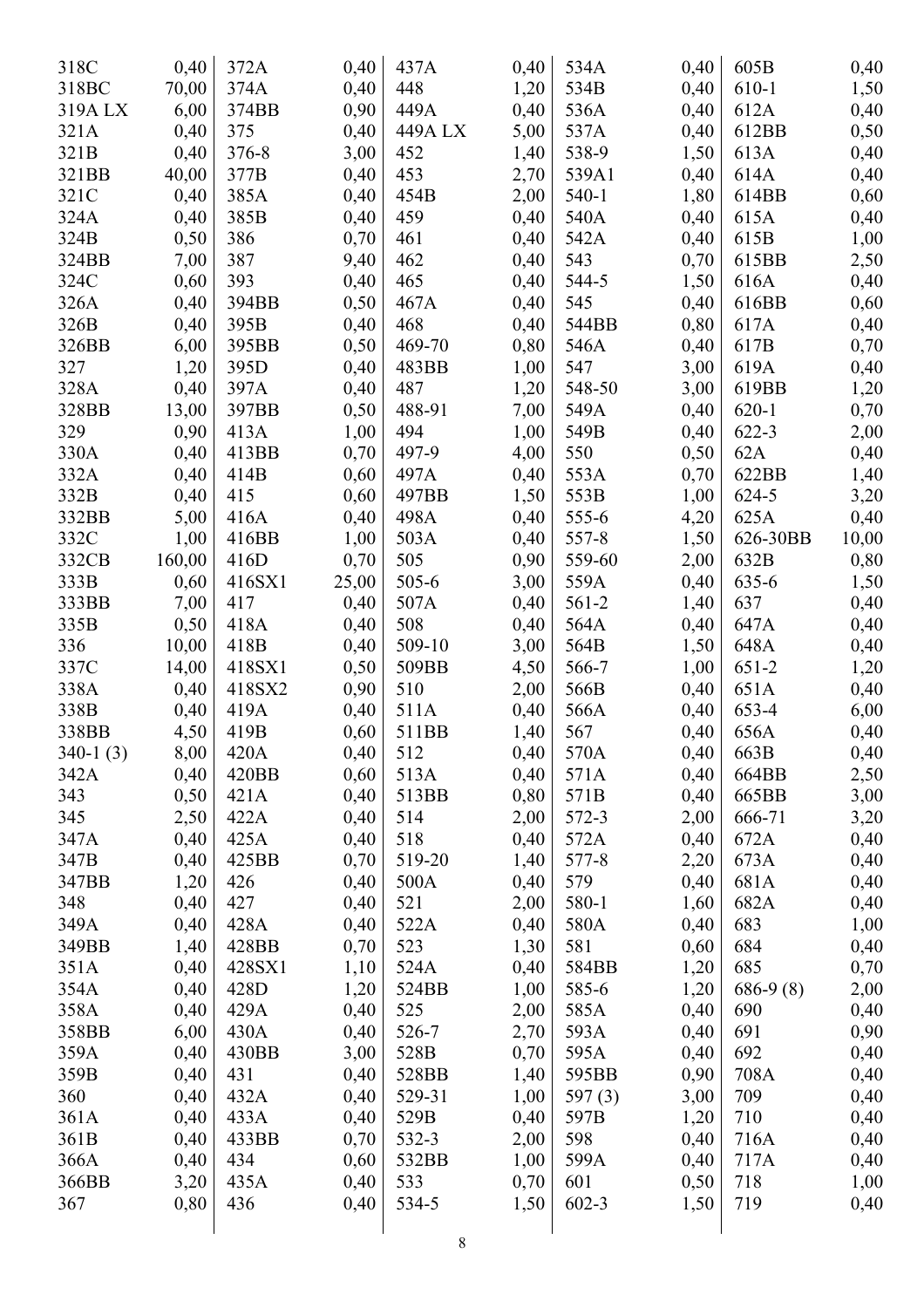| 720               | 0,40  | Tj39                      | 3,50         | $390 - 2$           | 2,00  | 553-4               | 2,00         | <b>HA18</b>      | 4,00  |
|-------------------|-------|---------------------------|--------------|---------------------|-------|---------------------|--------------|------------------|-------|
| $721 - 2$         | 2,10  | Tj44                      | 0,40         | 399,401,402, 494,   |       | $555 - 6$           | 3,00         | 672              | 0,50  |
| $723 - 4$         | 2,00  | Tj47                      | 0,40         | 408                 | 1,50  | 25.6.63 HA1212,00   |              | 673              | 0,50  |
| 725               | 0,40  | T <sub>j</sub> 51         | 0,50         | 438-9               | 2,50  | 25.6.64 HA1315,00   |              | 681-3            | 1,20  |
| $726-7(4)$        | 0,80  |                           |              | $440 - 1$           | 5,00  | 25.6.64 299,394,    |              | 684-5            | 0,40  |
| 728(2)            | 0,80  | <b>SVERIGE</b>            |              | 442-4               | 2,50  | 426,428,434         | 10,00        | HA19             | 1,30  |
| 729               | 0,40  | LÖSEN o                   |              | $445 - 8$           | 4,50  | $312 - 7$           | 9,00         | 690              | 1,50  |
| 730A              | 0,40  | L7 vika                   | 8,00         | 449-50              | 4,50  | 422, 429, 466       | 5,00         | 691-2            | 1,20  |
| 731A              | 0,40  | L17                       | 23,00        | $451 - 3$           | 3,50  | 559-60              | 2,00         | 693-4            | 0,40  |
| 732A              | 0,40  |                           |              | 454-5               | 5,50  | $561-2$             | 1,50         | 700              | 0,50  |
| 733               | 0,40  | <b>SVERIGE</b>            |              | 406BB, 410          | 30,00 | $563 - 5$           | 2,00         | 701              | 0,50  |
| 859               | 0,50  | <b>HÄFTEN 0</b>           |              | 400A, BB, 406       |       | HA14 O,R.           | 7,00         | $702 - 7$        | 12,50 |
| 1389-92           | 6,50  | RUOTSI VIHKOT             |              | HA3                 | 50,00 | 566-7               | 1,50         | 708              | 0,70  |
| 1806-9            | 20,00 | <b>SWEDEN</b>             |              | 456-7               | 55,00 | $312 + 316$         | 8,00         | 709-10           | 0,50  |
| 1833-8            | 20,00 | <b>BOOKLETS</b>           |              | 458, 460, 461, 463, |       | 568-9               | 1,00         | 716-8            | 2,00  |
| 1861-3            | 9,00  | H364                      | 6,50         | 465                 | 4,00  | $570-1$             | 2,00         | $721 - 2$        | 0,80  |
| 1934-7            | 12,00 | H440                      | 20,00        | 310                 | 30,00 | 572-3               | 1,50         | $725 - 7$        | 0,40  |
| 1962-6            | 8,00  | H446                      | 20,00        | $467 - 8$           | 15,00 | 574-6               | 1,00         | 728              | 0,40  |
| 1968-71           | 8,00  | H451                      | 15,00        | 469-70              | 0,60  | HA15                | 6,00         | 437              | 0,80  |
| 2034-5SX          | 15,00 | H465                      | 12,00        | $471 - 5$           | 20,00 | <b>HA16</b>         | 12,00        | $731 - 2$        | 0,60  |
| $2036 - 7 +$      |       | H472                      | 16,00        | $476 - 7$           | 4,00  | 579                 | 12,50        | 435 A, BB        | 0,50  |
| 2039-40           | 12,00 | H473                      | 9,00         | 478-80              | 2,50  | 580-1               | 1,20         | <b>HA20</b>      | 1,00  |
| 2047-8            | 7,00  | H486                      | 15,00        | $481 - 2$           | 2,00  | 585-6               | 0,90         | 759-62           | 0,60  |
|                   |       |                           |              | 481-2 Nordens       |       | 593-4               | 1,30         | $763 - 7$        | 1,00  |
| <b>SVERIGE</b>    |       | <b>SVERIGE FDC</b>        |              | Dag                 | 10,00 | 3066, 307, 315,     |              | 774              | 1,10  |
|                   |       | TJÄNSTE-MÄRKEN RUOTSI EPK |              | $483 - 5$           | 3,00  | 429BB               | 6,00         | 730BB            | 0,40  |
| $\overline{o}$    |       | <b>SWEDEN FDC</b>         |              | 496-7               | 5,50  | 595-6               | 1,20         | <b>HA21</b>      | 0,50  |
| Tj4 vika          | 10,00 | 258                       | 10,00        | 488-91              | 6,00  | 597                 | 1,60         | 777              | 0,40  |
| Tj5 vika          | 10,00 | $261 - 5$                 | 12,50        | 492-4               | 3,00  | 598                 | 2,50         | 787-92           | 1,00  |
| Tj8 vika          | 8,00  | 266-8                     | 10,00        | 495-6               | 4,50  | 599-600             | 2,50         | $793-5$          | 0,50  |
| Tj11              | 1,70  | 328-9                     | 13,00        | 497-9               | 3,00  | 601                 | 4,00         | 796-7            | 0,50  |
| Tj13A             | 2,50  | 333-4                     | 11,50        | $500-1$             | 3,00  | $602 - 3$           | 2,00         | 798-802          | 10,00 |
| Tj13B             | 0,80  | $335 - 6$                 | 15,00        | 502                 | 2,50  | <b>HA17</b>         | 2,00         | 803-6            | 0,70  |
| T <sub>1</sub> 14 | 0,50  | 338-8                     | 13,00        | $503 - 4$           | 3,00  | 430A, BB, 436 1, 50 |              | 807-8            | 0,40  |
| Tj16A             | 1,00  | $340-1$                   | 7,50         | $505 - 6$           | 3,50  | 608-9               | 1,50         | 809-10           | 0,40  |
| Tj16B             | 0,50  | $342 - 3$                 | 7,50         | $507 - 8$           | 3,00  | 610-11              | 0,60         | 796BB            | 0,40  |
| Tj17 vika         | 8,00  | 344-6                     | 20,00        | 509-10              | 3,50  | 612-5 24mm          | 2,50         | 816-7            | 0,40  |
| Tj17              | 20,00 | $347 - 8$                 | 6,50         | 511-2               | 1,20  | 612-5 29mm          | 1,50         | 827-31           | 2,00  |
| Tj18              | 2,20  | 349-50                    | 7,50         | 513-4               | 2,00  | 616-7               | 1,00         | 832-6            | 1,00  |
| Tj19              | 0,50  | $351 - 2$                 | 6,50         | 515-6               | 2,50  | 618-9               | 1,50         | 837-42           | 1,50  |
| Tj21              | 0,60  | 353-7                     | 13,00        | 517-8               | 0,80  | 432, 620-1          | 0,70         | 843-4            | 0,40  |
| Tj22B             | 22,00 | 358                       | 6,00         | 519-20              | 2,00  | 624-5               | 1,20         | 883-6            | 2,50  |
| Tj23              | 2,00  | 359-60                    | 4,50         | 521                 | 2,00  | $631 - 2$           | 0,90         | 906-7            | 0,50  |
| Tj24B             | 2,50  | $361 - 2$                 | 6,50         | 522-3               | 3,00  | 620BB               | 0,50         | 962-6            | 0,80  |
| Tj27              | 0,60  | $363 - 4$                 | 3,50         | $524 - 5$           | 2,00  | 635-6               | 0,80         | $967 - 8$        | 0,50  |
| Tj29              | 4,50  | $365 - 7$                 | 8,00         | 526-7               | 2,00  | $637 - 8$           | 1,50         | 967-70           | 0,70  |
| Tj30              | 1,00  | 368-9                     | 5,50         | 529-31              | 1,30  | 639-41              | 1,30         | 975              | 1,80  |
|                   | 0,80  | $370-1$                   |              | 532-3               |       | 647-8               |              | 981-2            |       |
| Tj32              | 1,00  | $372 - 3$                 | 4,50<br>7,00 | 534-5               | 2,00  | 1969-01-20          | 1,00<br>1,30 | 952BBB+10290,70  | 0,40  |
| Tj33              |       | 374-5                     | 4,00         | $540-1$             | 2,00  | 433 An, BB          | 0,50         | 989-90           |       |
| Tj23              | 2,00  | $376 - 8$                 | 3,00         | 542-3               | 1,50  | 649-50              | 1,00         | 1030             | 0,50  |
| T <sub>j</sub> 35 | 2,50  |                           |              | 544-5               | 2,00  |                     |              |                  | 0,40  |
| Tj36              | 4,00  | 379-81                    | 4,00         |                     | 1,50  | $651-2$             | 0,50         | 1056-61          | 1,50  |
| Tj37              | 4,00  | 385-7<br>388-9            | 4,50         | 546-7<br>548-50     | 5,50  | $655 - 6$<br>657-62 | 0,70         | 1095-8<br>1210-2 | 1,00  |
| T <sub>j</sub> 38 | 8,00  |                           | 2,50         |                     | 2,50  |                     | 1,50         |                  | 0,80  |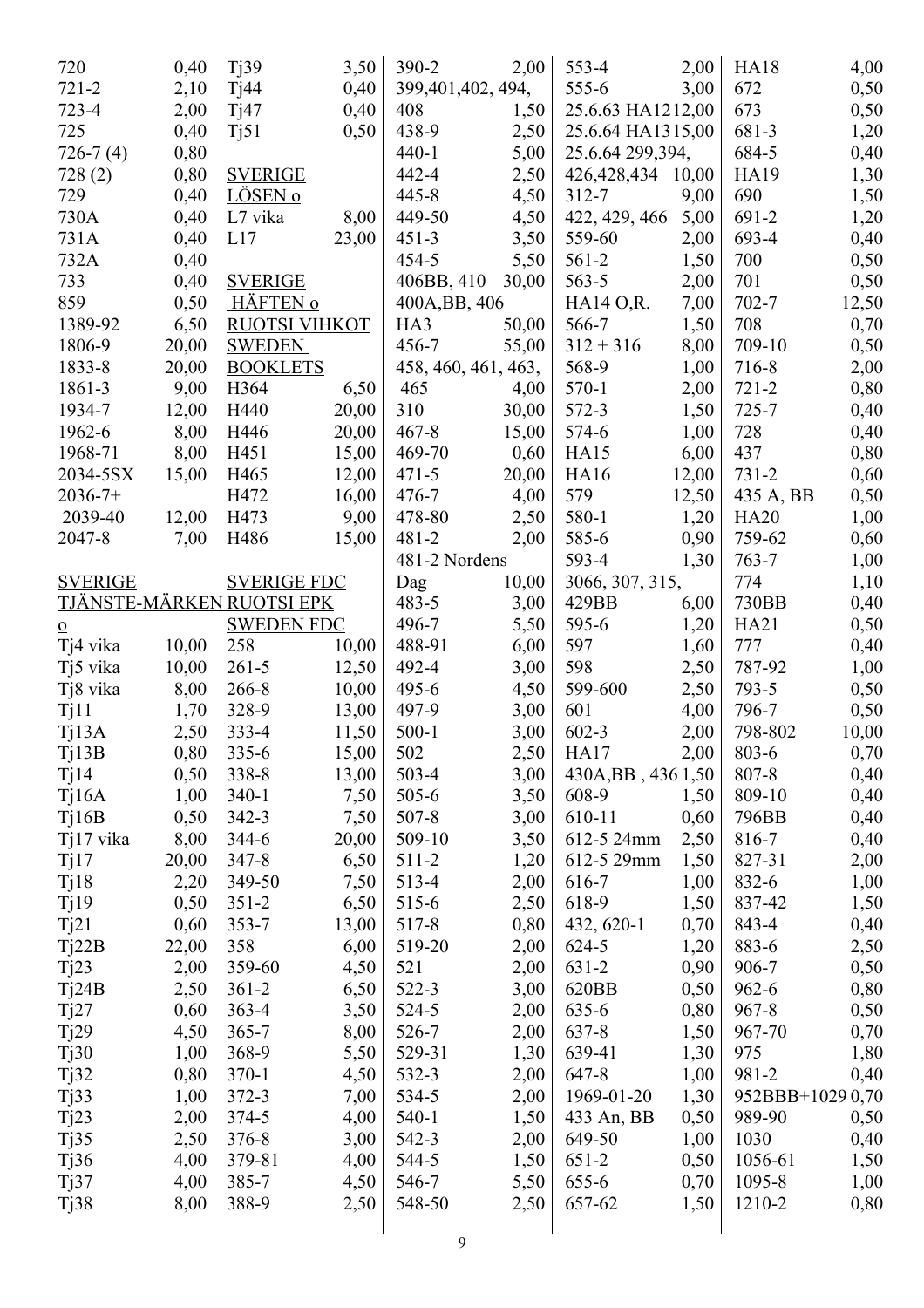| 1213-7   | 1,50 | 1470-3              | 1,80  | 392            | 0,40   | 371 II    | 0,60          | 518-9     | 2,00 |
|----------|------|---------------------|-------|----------------|--------|-----------|---------------|-----------|------|
| 1259-62  | 2,00 | 1474-7              | 1,50  | 399            | 1,75   | $373 - 5$ | 6,00          | 520-3     | 3,20 |
| 1284-6   | 1,00 | 1478-82             | 3,00  | 416            | 0,50   | 377-9     | 1,50          | 524       | 1,20 |
| 1287-8   | 1,00 | 1490-5              | 5,00  | 430            | 0,90   | 378       | 0,60          | 525b      | 2,50 |
| 1289-90  | 1,00 | 1499-508            | 4,00  | 434            | 0,75   | 382       | 0,80          | 526a      | 0,50 |
| 1291-4   | 1,70 | 1525-6              | 1,50  | 447            | 2,50   | 381-3     | 2,20          | 526b      | 0,50 |
| 1295-8   | 1,30 | 1541-6              | 3,50  | 448            | 1,50   | 384-5     | 9,50          | 527-8     | 4,00 |
| 1299-304 | 3,50 | 1559-68             | 4,50  | 515            | 0,40   | 388       | 4,00          | 529-30    | 2,30 |
| 1305-8   | 2,00 | 1624-5              | 1,50  | 516            | 2,00   | 394       | 2,00          | $531 - 2$ | 2,60 |
| 1309-10  | 1,50 | 1626-35             | 4,50  | 517            | 5,50   | 399       | 3,50          | 533-5     | 2,50 |
| 1311-16  | 2,50 | 1654-5              | 2,00  | 524            | 0,60   | $401 - 3$ | 6,50          | 536       | 4,00 |
| 1317-21  | 2,50 | 1666-71             | 5,50  | 536            | 2,00   | $404 - 6$ | 18,00         | 540       | 0,50 |
| 1322-23  | 1,20 | 1678-9              | 6,00  | 538            | 1,50   | 405       | 3,00          | 541-4     | 1,80 |
| 1324-7   | 1,30 | 1680-2              | 2,50  | 540            | 0,40   | 406       | 13,00         | 545-6     | 1,20 |
| 1328-32  | 3,00 | 1683-4              | 1,50  | 587-8          | 1,00   | 409-10    | 1,40          | 547-8     | 2,10 |
| 1333-5   | 1,60 | 1685-8              | 2,00  | Tj63           | 2,00   | 412       | 2,50          | 549-50    | 2,90 |
| 1336-8   | 1,50 | 1689-90             | 2,00  |                |        | $413 - 5$ | 40,00         | $551 - 2$ | 2,60 |
| 1339-42  | 2,00 | 1691-6              | 3,50  | NORGE **       |        | 413       | 13,00         | 553       | 3,50 |
| 1343-4   | 1,20 | 1697-700            | 2,50  | NORJA **       |        | 414       | 13,00         | 554aC     | 0,40 |
| 1345-6   | 1,50 | 1701                | 2,00  | NORWAY **      |        | 416       | 1,00          | 554aA     | 4,00 |
| 1347-50  | 1,50 | 1702-4              | 1,50  | 106BB          | 40,00  | 417-9     | 3,50          | 554b      | 0,40 |
| 1351-2   | 0,90 | 1705-7              | 6,50  | 106DD          | 80,00  | $420 - 2$ | 1,80          | 555a      | 4,00 |
| 1353-6   | 2,00 | 1708-11             | 3,50  | 122            | 1,50   | 423.5     | 1,20          | 555b      |      |
| 1357-8   |      | 1712-5              | 2,00  | 181-3          |        | $426 - 8$ |               | 556-7     | 1,20 |
| 1359-63  | 1,50 | 1716                |       | 186            | 180,00 | 430       | 38,00<br>1,80 | 558-9     | 3,30 |
| 1364-5   | 1,00 |                     | 0,90  | 188            | 1,50   | 434       |               | $560 - 1$ | 1,80 |
|          | 1,70 | 1717-20             | 4,50  |                | 3,00   |           | 1,50          |           | 1,00 |
| 1366-8   | 2,00 | 1721                | 0,90  | 195            | 1,50   | $437 - 8$ | 5,00          | 562-3     | 4,80 |
| 1369-70  | 1,10 | 1722-25             | 2,50  | 234            | 35,00  | 439-40    | 1,20          | 564-4     | 2,60 |
| 1371-6   | 1,30 | 1726-8              | 3,50  | $255 - 8$      | 13,00  | 444-6     | 1,50          | 566-7     | 2,00 |
| 1377-80  | 1,50 | 1732-3              | 2,20  | 259            | 3,00   | 449-50    | 1,40          | 568       | 2,50 |
| 1381-5   | 3,00 | 1734-7              | 2,20  | $260 - 3$      | 12,00  | 455       | 2,00          | 569-72    | 4,50 |
| 1386-8   | 1,50 | 1742                | 4,00  | 260            | 2,50   | 456y      | 1,00          | 573-4     | 1,70 |
| 1389-92  | 2,00 | 1743-6              | 2,50  | 261            | 2,50   | 458x      | 13,00         | 575-6     | 1,10 |
| 1393-5   | 1,30 | 1747-8              | 1,20  | 302            | 2,00   | 459       | 45,00         | 577-8     | 1,10 |
| 1396-8   | 1,30 | 1755-8              | 2,50  | 303            | 1,20   | 461       | 0,60          | 579-80    | 2,40 |
| 1399-400 | 1,50 | 1759-60             | 3,00  | 304            | 3,00   | $462 - 3$ | 2,60          | 581-2     | 3,50 |
| 1401-2   | 1,50 | 1761-4              | 4,00  | 305            | 8,00   | 466-7     | 2,30          | 583-4     | 2,50 |
| 1403-6   | 1,50 | 1765-8              | 2,00  | 306            | 8,00   | 473-4     | 2,40          | 585-6     | 3,30 |
| 1407-11  | 4,00 | 1769-70             | 4,50  | 307            | 0,60   | $475 - 6$ | 18,00         | 587-8     | 2,00 |
| 1412-3   | 1,00 |                     |       | $412 - 3$      | 0,80   | 477-81    | 10,00         | 589-90    | 1,00 |
| 1414-5   | 1,50 | NORGE <sup>*</sup>  |       | 327            | 0,50   | 482       | 0,60          | 591-2     | 1,80 |
| 1420-3   | 2,50 | NORJA *             |       | $341 - 3$      | 1,40   | 484       | 0,90          | 593-5     | 3,00 |
| 1424-5   | 2,50 | NORWAY <sup>*</sup> |       | 344            | 0,80   | $485 - 8$ | 3,50          | 596-7     | 1,70 |
| 1426-9   | 1,50 | 198-201             | 20,00 | $345 - 6$      | 2,30   | 489-90    | 1,50          | 599       | 0,50 |
| 1430-4   | 3,00 | 232                 | 2,50  | 347-50         | 4,50   | 491-2     | 1,50          | $600 - 1$ | 1,10 |
| 1435-7   | 1,30 | 234                 | 9,00  | 351            | 0,70   | 493-4     | 2,30          | 604       | 0,40 |
| 1438-9   | 2,00 | 236                 | 9,00  | $352 - 5$      | 70,00  | 497-8     | 2,00          | 605       | 0,40 |
| 1440-3   | 1,80 | 338                 | 0,50  | 352            | 2,00   | 499-500   | 1,70          | 606-7     | 1,00 |
| 1444     | 4,50 | $352 - 5$           | 30,00 | 364            | 6,50   | 501       | 3,50          | 608-9     | 2,20 |
| 1448-57  | 4,00 | 368                 | 0,40  | 365            | 6,00   | 509-12b   | 1,45          | 611-2     | 1,70 |
| 1458-9   | 1,50 | 369-70              | 1,75  | 366            | 6,50   | 513-4     | 2,10          | 613-4     | 1,40 |
| 1460-2   | 2,00 | 376                 | 5,00  | 367            | 1,20   | 513       | 0,60          | 615-6     | 2,20 |
| 1463-6   | 1,80 | 380                 | 1,75  | 368            | 0,60   | 516       | 4,00          | 617-8     | 3,00 |
| 1467-9   | 1,80 | 391                 | 4,25  | 369-70         | 3,50   | 517       | 11,00         | 619       | 1,80 |
|          |      |                     |       |                |        |           |               |           |      |
|          |      |                     |       | 1 <sub>0</sub> |        |           |               |           |      |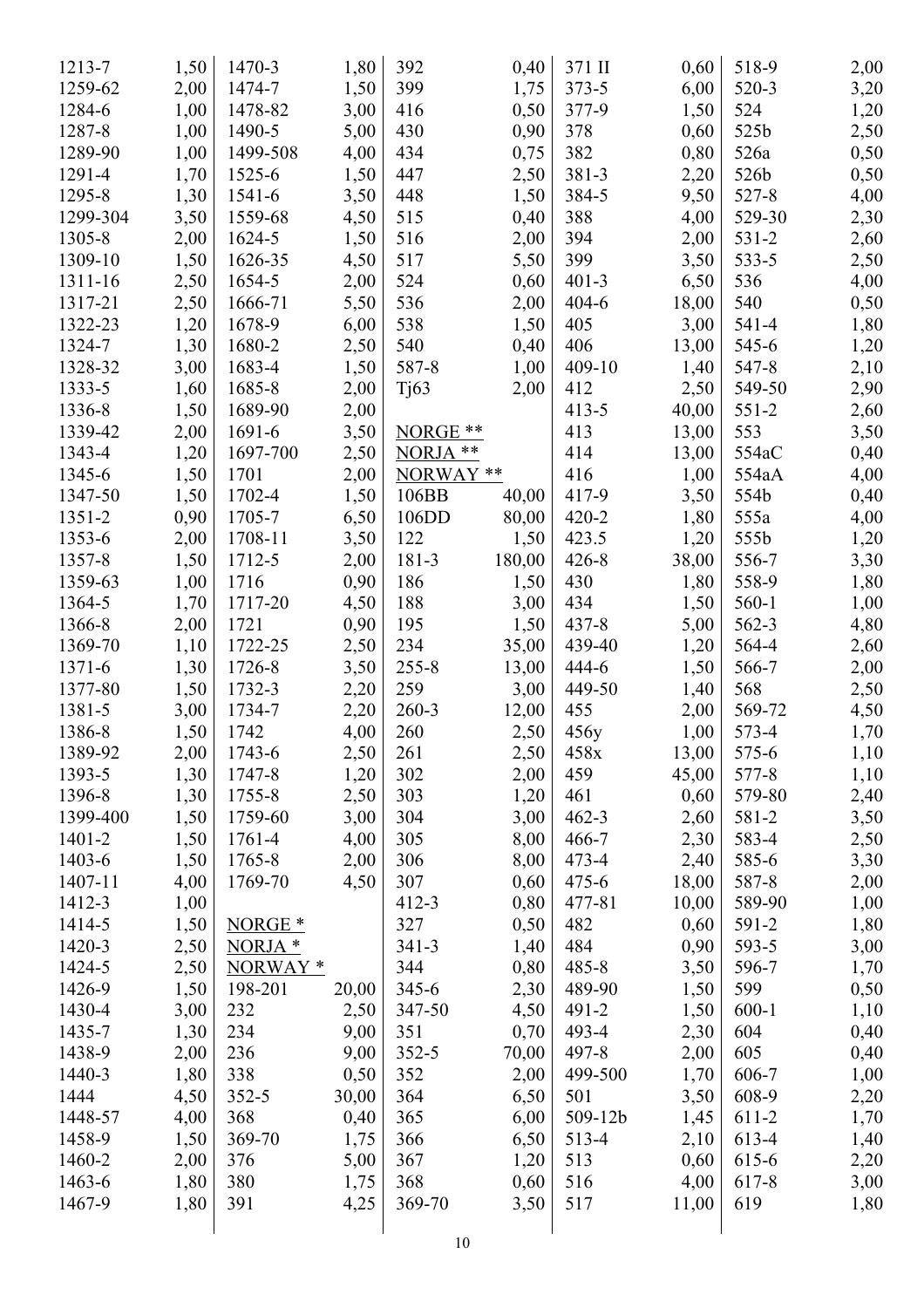| 620       | 9,00 | 730       | 0,70 | 873-5     | 2,00 | 982-3      | 3,00  | 1108-9   | 3,40         |
|-----------|------|-----------|------|-----------|------|------------|-------|----------|--------------|
| $621 - 2$ | 1,70 | $731 - 2$ | 1,60 | 876-9     | 2,20 | 984-5      | 2,50  | 1110-1   | 12,00        |
| 623-4     | 1,70 | 736-7     | 1,70 | 880-1     | 1,50 | 986-9      | 10,00 | 1112-3   | 3,90         |
| $625 - 6$ | 1,70 | 738-9     | 2,10 | 882-3     | 1,40 | 991-4      | 4,00  | 1114-7   | 7,50         |
| 627       | 0,50 | $740 - 1$ | 1,80 | 884       | 2,00 | 995-6BB    | 7,00  | 1118-21  | 7,00         |
| 629       | 0,80 | 742-4     | 3,00 | 885-7     | 1,20 | 997        | 8,00  | 1122-5   | 6,50         |
| 630       | 2,00 | 745-6     | 1,40 | 888-9     | 1,40 | 998-9      | 3,50  | 1126-7SX | 2,50         |
| 631       | 5,50 | 747-50    | 2,00 | 890-4     | 3,60 | $1000 - 1$ | 2,10  | 1128-31  | 6,70         |
| 632       | 0,40 | 751       | 3,20 | 895-6     | 1,50 | $1002 - 3$ | 3,00  | 1132b    | 7,50         |
| 633       | 0,60 | 752-4     | 2,00 | 897-8     | 1,50 | 1004       | 6,00  | 1133-4SX | 2,50         |
| 638-9     | 3,60 | 755-6     | 1,40 | 899       | 5,00 | 1006-7     | 2,50  | 1035-8   | 7,00         |
| 640-2     | 6,00 | $757 - 8$ | 1,40 | $900 - 1$ | 3,30 | 1008-9     | 2,50  | 1139-40  | 3,20         |
| 643-4     | 4,00 | 759-60BB  | 3,50 | 901       | 1,50 | $1010 - 1$ | 3,70  | 1141-2   | 3,60         |
| $645 - 8$ | 4,50 | $761 - 2$ | 1,40 | $902 - 3$ | 1,20 | $1+17-8$   | 3,70  | 1143-4   | 2,80         |
| 649-50    | 1,80 | 763-4     | 1,30 | 904       | 1,20 | 1019-21    | 3,70  | 1045-8   | 7,50         |
| $651-2$   | 2,00 | 765-6     | 1,40 | $905 - 6$ | 1,60 | 1019-21    | 3,50  | 1149-50  | 2,80         |
| 653-4     | 1,80 | 767-9     | 1,20 | $907 - 8$ | 1,60 | 1022-3BB   | 6,00  | 1151-5   | 4,00         |
| 655-6     | 1,00 | $770-1$   | 1,60 | 909       | 1,20 | 1022BB     | 3,00  | 1156-7SX | 3,00         |
| 657-8     | 1,10 | 772-4     | 1,50 | 910BB     | 1,20 | 1024-5     | 3,50  | 1158-9SX | 3,00         |
| 659-60    | 2,00 | 775-6aBB  | 3.50 | 911-2     | 2,00 | 1025       | 2,00  | 1160-2   | 3,80         |
| 661       | 3,50 | 775BB     | 2,00 | 913-5     | 3,00 | 1026-7     | 3,70  | 1163-4   | 7,00         |
| 662-4     | 2,00 | 777-9     | 2,00 | 916-7     | 2,10 | 1028-9SX   | 2,40  | 1165-8   | 7,00         |
| 665       | 0,40 | 780-3     | 3,50 | 918-9     | 2,20 | 1030-2     | 4,00  | 1169-70  | 3,80         |
| 666       | 0,50 | 784-5     | 1,70 | $920 - 1$ | 3,00 | 1033       | 10,00 | 1171-2   | 3,70         |
| $667 - 8$ | 1,80 | 786-7     | 1,30 | 921       | 1,50 | 1034-5     | 3,50  | 1173-4   | 3,50         |
| 669-70    | 1,20 | 788-90    | 1,20 | 922-3     | 2,10 | 1037B      | 1,20  | 1175-6   | 3,70         |
| 672-5     | 4,80 | 791-6     | 2,50 | 924       | 2,00 | $1040 - 1$ | 6,50  | 1177-8   | 6,00         |
| 676-7     | 4,00 | 797-8     | 1,40 | 925       | 0,90 | 1047-8SX   | 3,50  | 1179-82  | 7,50         |
| 678-9     | 1,90 | 799-801   | 1,20 | 926-7     | 2,10 | 1049-51    | 4,00  | 1183-4SX | 2,00         |
| 680-1     | 5,00 | 802-3     | 2,10 | 928       | 7,50 | 1052-3SX   | 3,00  | 1185-6SX | 3,00         |
| 682-4     | 5,50 | 804-5BB   | 2,70 | 929-30BB  | 4,00 | 1054       | 2,00  | 1187-8SX | 2,50         |
| 685-7     | 2,00 | 806-7     | 1,70 | 931-3     | 3,00 | 1055-6     | 3,20  | 1189-90  | 3,50         |
| 688       | 0,40 | 808-15    | 6,00 | 934-6     | 2,50 | 1057-8     | 3,20  | 1191-4   | 6,00         |
| 689       | 0,80 | 816-9     | 5,50 | 937-8     | 3,40 | 1059-60    | 4,30  | 1195a    | 1,50         |
| 690       | 0,60 | 820-2     | 1,20 | 939-40    | 3,00 | 1061-2     | 2,40  | 1196-7   | 2,50         |
| 691-2     | 1,70 | 823-5     | 2,00 | 941-2     | 1,70 | 1063-6     | 8,50  | 1198-9   | 3,50         |
| 693-4     | 4,00 | 826-7     | 1,30 | 943-4     | 1,80 | 1068-71    | 7,50  | 1200-2   | 5,00         |
| 694       | 1,50 | 828-9BB   | 2,75 | 945       | 1,00 | 1073-4     | 11,00 | 1203-4   | 3,50         |
| 695-6     | 2,20 | 828BB     | 1,50 | 946-7     | 1,80 | 1075-6     | 2,40  | 1205-6   |              |
| 697-8     | 2,40 | 830-1     | 1,30 | 948       | 4,00 | 1077-8SX   | 3,50  | 1207-8   | 2,70<br>6,50 |
| 699-700   | 1,80 | 832-4     | 5,00 | 949-52    | 9,00 | 1079-80    | 3,20  | 1209-12  | 9,00         |
| $701-3$   | 2,40 | 835-8     | 5,50 | 953-4     | 3,50 | 1081-2SX   | 2,50  | 1213     | 7,50         |
| 704-6     |      | 840-2     |      | 955       |      | 1083       | 2,00  | 1214-5SX |              |
| $707 - 8$ | 1,50 |           | 1,00 |           | 1,60 |            |       |          | 3,00         |
|           | 1,80 | 843-4     | 1,20 | 956-7     | 3,50 | 1084-5     | 7,50  | 1216-7   | 11,00        |
| 709       | 0,40 | 845-8     | 1,80 | 958       | 1,50 | 1087-8     | 3,80  | 1218-9SX | 3,00         |
| 710       | 0,40 | 849-50    | 1,30 | 959-60    | 2,40 | 1089-90    | 3,50  | 1220-1SX | 6,50         |
| 711       | 0,40 | 851-4     | 4,00 | $961 - 2$ | 3,50 | 1091-2     | 3,30  | 1222-4   | 5,00         |
| 712-3     | 3,50 | 856-7     | 1,30 | 963-4     | 2,60 | 1093-6     | 7,00  | 1225-6   | 6,50         |
| 714-5     | 1,50 | 858-9     | 1,30 | $970 - 1$ | 6,20 | 1098-9     | 7,70  | 1227-8   | 3,50         |
| 716-7     | 1,80 | 860-1     | 0,60 | 972-3     | 3,50 | 1100       | 12,00 | 1229-30  | 6,50         |
| 718-9     | 3,20 | 862-5     | 0,60 | 974-5BB   | 9,00 | 1101-2SX   | 2,50  | 1241-3   | 6,10         |
| $720-3$   | 3,50 | 866-8     | 2,00 | 976-7     | 2,50 | 1103-4     | 4,70  | 1244-5SX | 2,50         |
| $724 - 5$ | 1,80 | 869-70    | 1,10 | 978-9     | 2,50 | 1105       | 2,00  | 1246-7   | 10,00        |
| 726-7     | 1,00 | 871-2     | 1,80 | 980-1     | 4,50 | 1106-7     | 3,60  | 1248-9SX | 2,50         |
|           |      |           |      |           |      |            |       |          |              |
|           |      |           |      | 11        |      |            |       |          |              |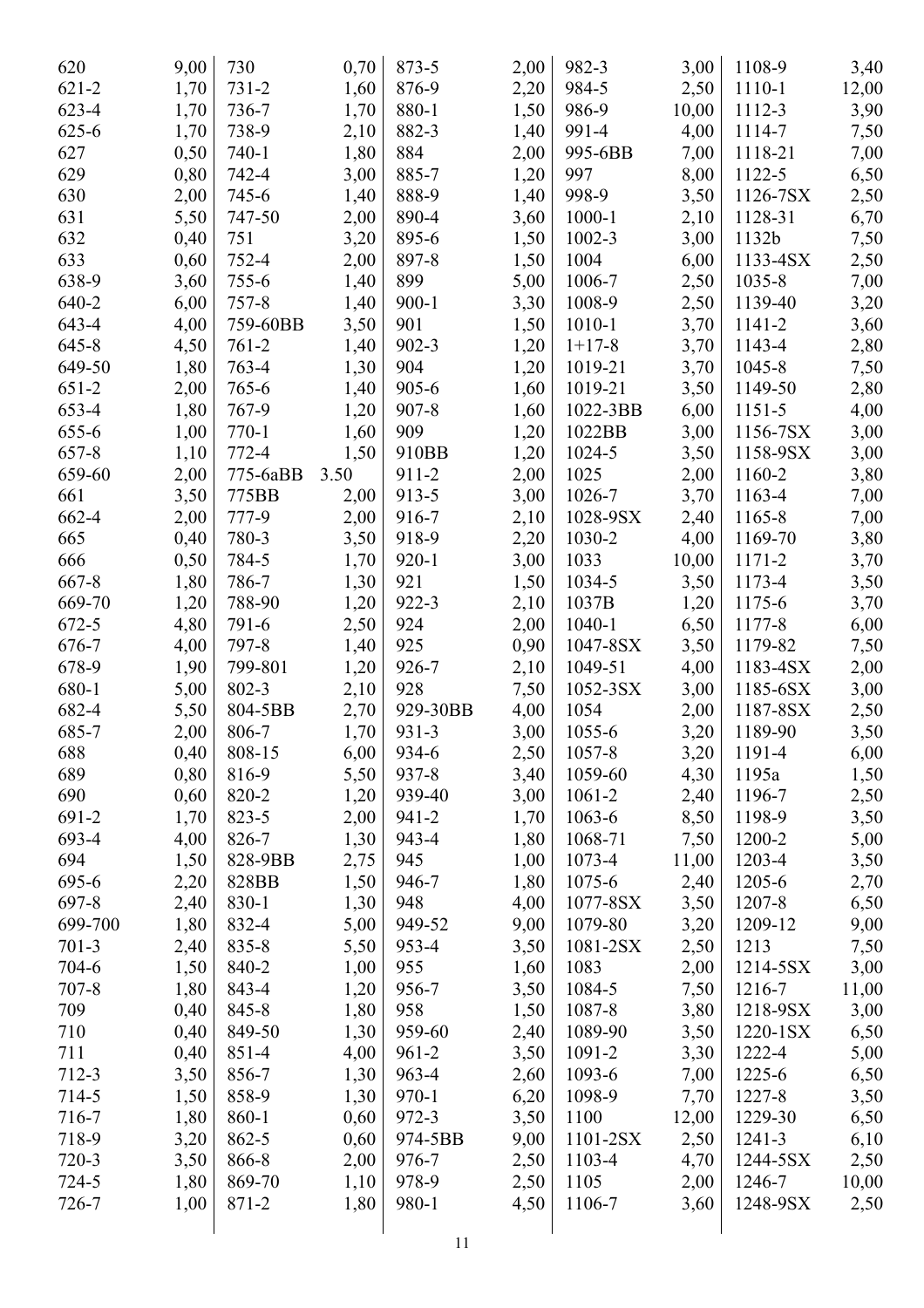| 1250-1           | 3,50         | 1405-9               | 7,00  | 1583-4          | 4,50  | <b>BL36</b>      | 9,00  | Ti128               | 2,00   |
|------------------|--------------|----------------------|-------|-----------------|-------|------------------|-------|---------------------|--------|
| 1252-4SX         | 8,00         | 1410-2               | 3,50  | 1585-6          | 3,00  | <b>BL37</b>      | 5,50  | T <sub>1</sub> 129a | 1,50   |
| 1255-6           | 8,70         | $1413-4(4)$          | 4,00  | 1587-8          | 5,00  | <b>BL38</b>      | 6,50  | $T_1129b$           | 0,50   |
| 1257-8           | 2,70         | 1415                 | 1,20  | 1587            | 1,60  | <b>BL39</b>      | 6,00  | Tj130               | 1,50   |
| 1259-61          | 5,00         | 1416-8a              | 2,50  | 1589-90         | 3,50  | <b>BL40</b>      | 4,00  | Tj131               | 0,60   |
| 1262-9           | 11,00        | 1419-20              | 3,40  | 1594-5          | 8,00  | H48              | 6,00  | Tj132               | 1,80   |
| 1270-1           | 6,20         | 1421-2               | 3,70  | 1599-602        | 6,50  | H49              | 7,50  | Tj133               | 0,80   |
| 1272-3SX         | 2,50         | 1423-4               | 3,90  | 1603-4          | 4,50  | H <sub>50</sub>  | 6,00  | Tj134               | 1,20   |
| 1274-8           | 0,60         | 1425-7               | 5,00  | 1606-10         | 11,00 | H51              | 6,00  | Tj135               | 1,80   |
| 1279-83          | 6,50         | $1428-9(4)$          | 6,00  | 1611-3          | 9,00  | H <sub>52</sub>  | 7,50  | Ti137               | 1,50   |
| 1284-5SX         | 2,50         | 1430-4               | 8,50  | 1614-9          | 13,00 | H <sub>53</sub>  | 4,00  | EA $2(3)$           | 3,00   |
| 1286-7           | 2,80         | 1435-42              | 15,00 | 1624-5          | 5,50  | H <sub>54</sub>  | 5,00  | EA $3(4)$           | 4,00   |
| 1288-95          | 15,00        | 1443-4               | 3,20  | 1632-4          | 6,50  | H <sub>55</sub>  | 5,00  |                     |        |
| 1296-7           | 2,40         | 1445-6               | 2,60  | 1635-6          | 8,50  | H56              | 6,00  | NORJA MAKSI-        |        |
| 1298-300SX 11,00 |              | $1451 - 2$           | 4,20  | 1637-8          | 6,00  | H <sub>57</sub>  | 7,50  | <b>KORTTI</b>       |        |
| 1301-2           | 5,20         | 1453-7               | 8,00  | 1643-8          | 13,00 | H <sub>58</sub>  | 6,00  | <b>NORGE MAXI-</b>  |        |
| 1303-4           | 8,70         | 1458-61              | 6,50  | 1650-1          | 8,50  | H <sub>59</sub>  | 11,00 | <b>KORT</b>         |        |
| 1305-6           | 9,50         | 1464-5               | 3,30  | 1663-4          | 7,00  | H <sub>60</sub>  | 10,00 | <b>NORWEGEN</b>     |        |
| 1307-8           | 6,00         | 1467-8               | 6,00  | 1670-2          | 12,00 | H <sub>61</sub>  | 10,00 | <b>MAXIMUM</b>      |        |
| 1309-10          | 2,20         | 1471-2               | 7,20  | 1677-8          | 4,00  | H <sub>62</sub>  | 23,00 | <b>CARD</b>         |        |
| $1311 - 2(4)$    | 4,00         | 1473-8               | 11,00 | 1682-7          | 13,00 | H <sub>63</sub>  | 23,00 | 1361 9-9-99         | 5,00   |
| 1313-8           | 8,50         | 1481-2               | 6,00  | 1692-4          | 13,00 | H72              | 18,00 |                     |        |
| 1319-20SX        | 2,50         | 1490-4               | 13,00 | 1695-6          | 8,00  | H74              | 18,00 | NORGE o             |        |
| 1321(3)          | 4,00         | 1495                 | 1,50  | 1706-8          | 13,00 | H75              | 13,00 | NORJA o             |        |
| 1322-4           | 6,50         | 1496-7               | 3,20  | 1713-8          | 13,00 | H76              | 13,00 | NORWAY o            |        |
| 1325-6           | 2,60         | 1504-6               | 7,00  | 1739            | 3,00  | H90-92           | 33,00 | 41                  | 300,00 |
| 1327-8           |              | 1507-11              | 7,50  | 1759-02a        | 11,00 | H96              | 15,00 | 96                  |        |
| 1329-30          | 2,20<br>2,70 | 1515-6               | 9,00  | BL1             |       | H <sub>100</sub> | 10,00 | 164                 | 0,40   |
| 1331-3           |              |                      |       | BL <sub>2</sub> | 6,00  |                  |       | 188                 | 0,50   |
| 1334-5           | 6,50         | $1521 - 2$<br>1523-4 | 2,80  | BL <sub>3</sub> | 5,50  | H101<br>H102-4   | 10,00 | 246                 | 3,00   |
| 1336-8           | 2,40         |                      | 5,00  | BL <sub>4</sub> | 4,50  |                  | 31,00 |                     | 0,60   |
| 1339-40          | 8,50         | 1526-8               | 6,00  | BL7             | 15,00 | H105<br>H122     | 8,00  | 314                 | 1,50   |
|                  | 1,70         | 1530-2               | 6,00  |                 | 2,50  |                  | 11,00 | 327                 | 4,00   |
| $1341 - 2(4)$    | 4,00         | 1533-4               | 6,00  | BL <sub>8</sub> | 11,00 | HA10             | 20,00 | 332                 | 0,60   |
| 1346-7           | 1,90         | 1535-6               | 4,00  | <b>BL10</b>     | 10,00 | HA11             | 2,00  | 337                 | 0,40   |
| 1350             | 1,00         | 1537                 | 2,00  | BL11            | 8,50  | HA12             | 8,00  | 352                 | 0,40   |
| 1351-3SX         | 7,50         | 1538-9               | 11,00 | <b>BL12</b>     | 7,50  | HA13             | 10,00 | 360                 | 0,40   |
| 1354-5           | 2,80         | 1540-3               | 9,00  | <b>BL13</b>     | 7,50  | <b>HA14</b>      | 10,00 | 363                 | 0,40   |
| 1356             | 1,00         | 1546                 | 2,00  | <b>BL14</b>     | 7,00  | Tj99             | 0,40  | 366                 | 0,60   |
| 1357-60          | 12,00        | 1548                 | 3,00  | <b>BL15</b>     | 7,50  | Tj100            | 0,70  | 373                 | 0,40   |
| 1361-8           | 7,50         | $1549-50(4)$         | 6,00  | <b>BL16</b>     | 7,00  | Ti104            | 0,60  | 384                 | 1,50   |
| $1371 - 2(4)$    | 4,00         | 1551-2               | 3,00  | BL17            | 7,00  | Tj109            | 0,90  | 389                 | 0,40   |
| 1373-4           | 2,00         | 1553-4               | 4,00  | <b>BL18</b>     | 7,50  | Tj110            | 0,70  | 390                 | 0,40   |
| 1375-6           | 2,40         | 1555                 | 1,50  | <b>BL19</b>     | 7,00  | Tj114            | 0,80  | 392                 | 0,40   |
| 1377-80          | 12,00        | 1556-7               | 3,00  | <b>BL20</b>     | 7,50  | Tj116            | 7,50  | 398                 | 0,40   |
| 1382-5           | 11,00        | 1558-9               | 8,00  | <b>BL21</b>     | 9,00  | Tj117            | 0,40  | 399                 | 0,40   |
| 1386-8BB         | 8,00         | 1560-1               | 3,50  | <b>BL22</b>     | 4,00  | Tj118            | 0,60  | 409                 | 0,40   |
| 1389-90          | 3,40         | 1562-3               | 3,00  | <b>BL24</b>     | 3,00  | Tj119            | 0,80  | 412                 | 2,50   |
| 1391-2           | 3,00         | 1564-6               | 7,00  | <b>BL25</b>     | 11,00 | Tj120            | 1,50  | 417                 | 0,50   |
| 1393             | 1,00         | 1567-8               | 3,50  | <b>BL30</b>     | 6,00  | Tj121            | 0,40  | 430                 | 0,40   |
| $1394-5(4)$      | 4,00         | 1569-73              | 8,00  | <b>BL31</b>     | 4,00  | Tj123            | 0,40  | 433                 | 0,40   |
| 1396-7           | 2,50         | 1574-6               | 6,50  | <b>BL32</b>     | 2,00  | Tj124            | 1,50  | 434                 | 0,40   |
| 1398-9           | 5,00         | 1577-8               | 3,00  | <b>BL33</b>     | 3,50  | Tj125            | 5,00  | 445                 | 0,40   |
| 1390-400         | 1,40         | $1579-80(4)$         | 6,50  | <b>BL34</b>     | 5,00  | Ti126            | 0,50  | 446                 | 0,50   |
| 1403-4           | 2,00         | 1581-2               | 5,00  | <b>BL35</b>     | 4,50  | Ti127            | 0,90  | 456                 | 0,40   |
|                  |              |                      |       | 12              |       |                  |       |                     |        |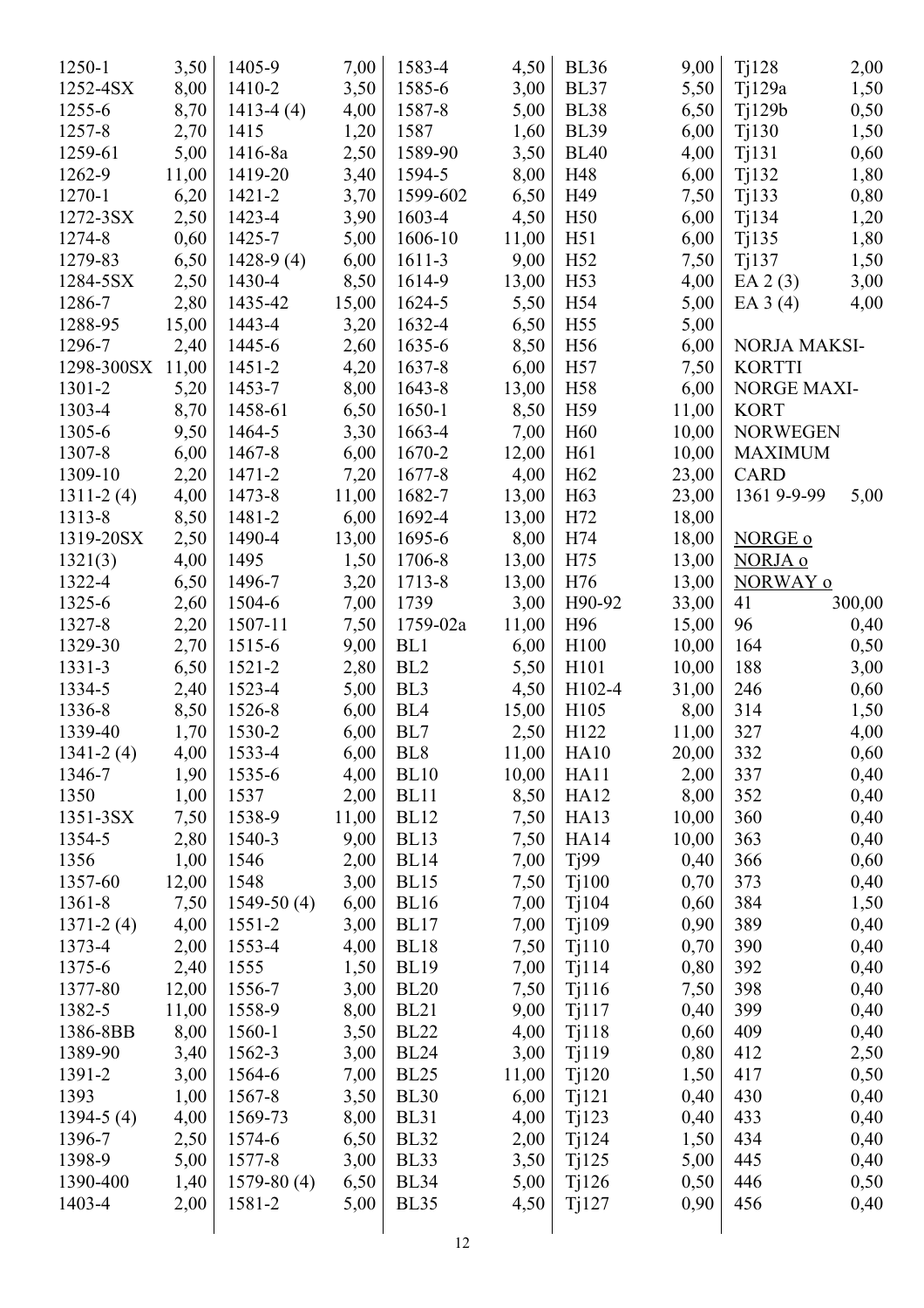| 457       | 0,40 | 946                    | 0,40   | 430         | 9,00   | 568                 | 1,80  | 720-3     | 3,50 |
|-----------|------|------------------------|--------|-------------|--------|---------------------|-------|-----------|------|
| 458       | 0,40 | 960                    | 0,90   | $431 - 2$   | 4,00   | 569-72              | 5,50  | 724-5     | 1,50 |
| 459       | 0,40 | 979                    | 0,40   | $433 - 4$   | 40,00  | 573-4               | 1,80  | 726-7     | 1,50 |
| 460       | 0,40 | 991-4                  | 1,80   | 437-8       | 10,00  | 575-6               | 1,50  | 728-9     | 1,80 |
| 487       | 0,40 | 991                    | 0,80   | $441 - 3$   | 19,00  | 577-8               | 1,50  | 730       | 1,00 |
| 489       | 0,40 | 994                    | 0,50   | 449-50      | 6,50   | 579-80              | 1,80  | $731 - 2$ | 1,50 |
| 493-4     | 1,90 | 1101-2SX               | 3,50   | 452, 454    | 2,00   | 581-2               | 4,00  | $733 - 5$ | 2,00 |
| 610       | 0,40 | 1126-7SX               | 3,00   | 451         | 120,00 | 583-4               | 2,50  | 736-7     | 1,50 |
| 619       | 0,40 | 1247                   | 0,70   | 453         | 120,00 | 585-6               | 3,50  | 738-9     |      |
|           |      |                        |        |             |        | 587-8               |       | $740 - 1$ | 1,50 |
| 620       | 0,40 | 1256                   | 1,00   | 461         | 6,50   |                     | 2,00  |           | 1,50 |
| 625       | 0,40 | 1257-8                 | 1,10   | 455         | 100,00 | 589-90              | 1,50  | 742-4     | 3,00 |
| 627       | 0,40 | 1280                   | 0,40   | $462 - 3$   | 8,00   | 591-2               | 1,80  | 745-6     | 1,50 |
| 628       | 0,40 | 1287                   | 0,60   | $464 - 5$   | 110,00 | 525-6, 554-5 Y 2,00 |       | 747-50    | 2,00 |
| 629       | 0,40 | 1309                   | 0,80   | 466-7       | 8,00   | 593-5               | 3,00  | 751       | 2,00 |
| 630       | 0,40 | 1313-8                 | 2,70   | $470-1$     | 13,00  | 596-7               | 2,00  | 752-4     | 1,50 |
| 631       | 0,40 | 1321                   | 0,50   | 472         | 110,00 | 598-9               | 1,50  | $755 - 6$ | 1.50 |
| 653       | 0,40 | Ti4                    | 0,40   | $473 - 4$   | 6,00   | $600-1$             | 1,50  | 757-8     | 1,50 |
| 751       | 0,40 | BL <sub>4</sub>        | 20,00  | $475 - 6$   | 16,00  | $602 - 3$           | 3,00  | 759-60    | 3,50 |
| 774       | 0,40 | BL 7                   | 2,50   | 477-81      | 15,00  | 537, 604-5 Y        | 2,00  | $761 - 2$ | 1,50 |
| 792       | 0,40 | BL <sub>8</sub>        | 13,00  | 482         | 2,50   | 606-7               | 1,50  | 763-4     | 1,50 |
| 795       | 0,40 | <b>BL</b> <sub>9</sub> | 5,00   | 483         | 100,00 | 608-9               | 2,00  | 765-6     | 1,50 |
| 799       | 0,40 | <b>BL</b> 10           | 11,00  | 484         | 2,00   | 509-12, 610         | 2,00  | 767-9     | 1,50 |
| 816       | 0,40 | <b>BL</b> 11           | 8,50   | 484-8       | 5,00   | 611-2               | 2,00  | $770 - 1$ | 1,50 |
| 817       | 0,40 | <b>BL</b> 12           | 8,00   | 489-90      | 4,00   | 613-4               | 1,50  | 772-4     | 1,50 |
| 819       | 0,40 | <b>BL</b> 13           | 7,50   | 491-2       | 4,00   | 615-6               | 1,80  | 775-6     | 4,00 |
| 833       | 0,40 | <b>BL</b> 14           | 7,00   | 493-4       | 3,50   | 619                 | 1,50  | 777-9     | 1,80 |
| 834       | 0,50 | <b>BL</b> 15           | 8,00   | 499-500     | 2,50   | 620                 | 15,00 | 780-3     | 3,50 |
| 864       | 0,40 | <b>BL</b> 16           | 7,00   | 501         | 3,50   | 623-4               | 1,80  | 784-5     | 1,50 |
| 866       | 0,40 | <b>BL</b> 20           | 7,50   | $502-3$     | 2,50   | 456-8 Y             | 3,50  | 786-7     | 1,50 |
| 867       | 0,60 | <b>BL</b> 21           | 8,00   | $507 - 8$   | 120,00 | 625-6               | 1,50  | 788-90    | 1,50 |
| 870       | 0,40 |                        |        | 513-4       | 2,50   | 539, 632-3 Y        | 2,50  | 791-6     | 1,50 |
| 880       | 0,40 | <b>NORGE FDC</b>       |        | 509-12, 516 | 3,50   | 638-9               | 2,50  | 797-8     | 1,50 |
| 882       | 0,40 | <b>NORJA EPK</b>       |        | 518-9       | 2,00   | 643-4               | 2,50  | 799-801   | 1,50 |
| 884       | 0,40 | <b>NORWAY FDC</b>      |        | 520-3       | 3,50   | 653-4               | 1,50  | 802-3     | 1,50 |
| 891       | 0,40 | 265                    | 60,00  | 524-6       | 2,50   | 655-6               | 1,50  | 804-5     | 3,00 |
| 892       | 0,40 | $314 - 5$              | 3,50   | 527-8       | 3,50   | 657-8               | 1,50  | 806-7     | 1,50 |
| 893       | 1,00 | 320                    | 6,00   | 515, 517    | 2,00   | 659-60              | 2,00  | 808-15    | 6,00 |
| 894       |      |                        |        | 529-30      |        |                     |       |           |      |
|           | 0,40 | $321 - 3$              | 23,00  |             | 2,00   | 662-4               | 1,50  | 816-9     | 2,50 |
| 896       | 0,40 | 344                    | 15,00  | $531 - 2$   | 2,50   | 665-6               | 1,50  | 820-2     | 1,50 |
| 897-8     | 1,30 | 351                    | 18,00  | 533-5       | 2,50   | 667-8               | 1,50  | 823-5     | 1,80 |
| 899       | 0,40 | 356-66                 | 40,00  | 536-40      | 6,50   | 676-7               | 2,00  | 826-7     | 1,20 |
| 903       | 0,40 | 367                    | 15,00  | 541-4       | 3,00   | 678-9               | 2,00  | 828-9     | 3,00 |
| 906       | 0,40 | 368                    | 15,00  | 545-6       | 1,50   | 685-7               | 1,50  | 830-1     | 1,20 |
| $907 - 8$ | 0,90 | 371                    | 28,00  | 547-8       | 2,50   | 691-2               | 2,00  | 832-4     | 2,50 |
| 907       | 0,40 | $373 - 5$              | 28,00  | 549-50      | 3,50   | 697-8               | 1,80  | $835 - 8$ | 5,00 |
| 909       | 0,60 | 377-9                  | 23,00  | $551-2$     | 3,00   | 699-700             | 1,80  | 840-2     | 1,20 |
| 910BB     | 2,00 | 380 (3.12)             | 250,00 | 553         | 3,00   | $701-3$             | 2,00  | 843-4     | 1,20 |
| 913       | 0,40 | 381-3                  | 18,00  | 554-5       | 60,00  | 704-6               | 1,50  | 845-8     | 1,50 |
| 915       | 0,80 | 384-5                  | 30,00  | 556-7       | 3,00   | $707 - 8$           | 2,00  | 849-50    | 1,20 |
| 916       | 0,40 | $401 - 3$              | 25,00  | 558-9       | 2,00   | 709-11              | 1,50  | 851-4     | 4,50 |
| 924       | 0,40 | 412                    | 15,00  | 560-1       | 1,80   | 712-3               | 3,00  | 856-7     | 1,20 |
| 928       | 0,40 | 417-9                  | 18,00  | 562-3       | 4,50   | 714-5               | 1,50  | 858-9     | 1,20 |
| 929-30BB  | 6,00 | $420 - 2$              | 13,00  | 564-5       | 2,00   | 716-7               | 1,50  | 860-1     | 1,20 |
| 940       | 0,80 | $423 - 5$              | 3,50   | 566-7       | 2,00   | 718-9               | 3,00  | 862-5     | 2,00 |
|           |      |                        |        |             |        |                     |       |           |      |
|           |      |                        |        | 12          |        |                     |       |           |      |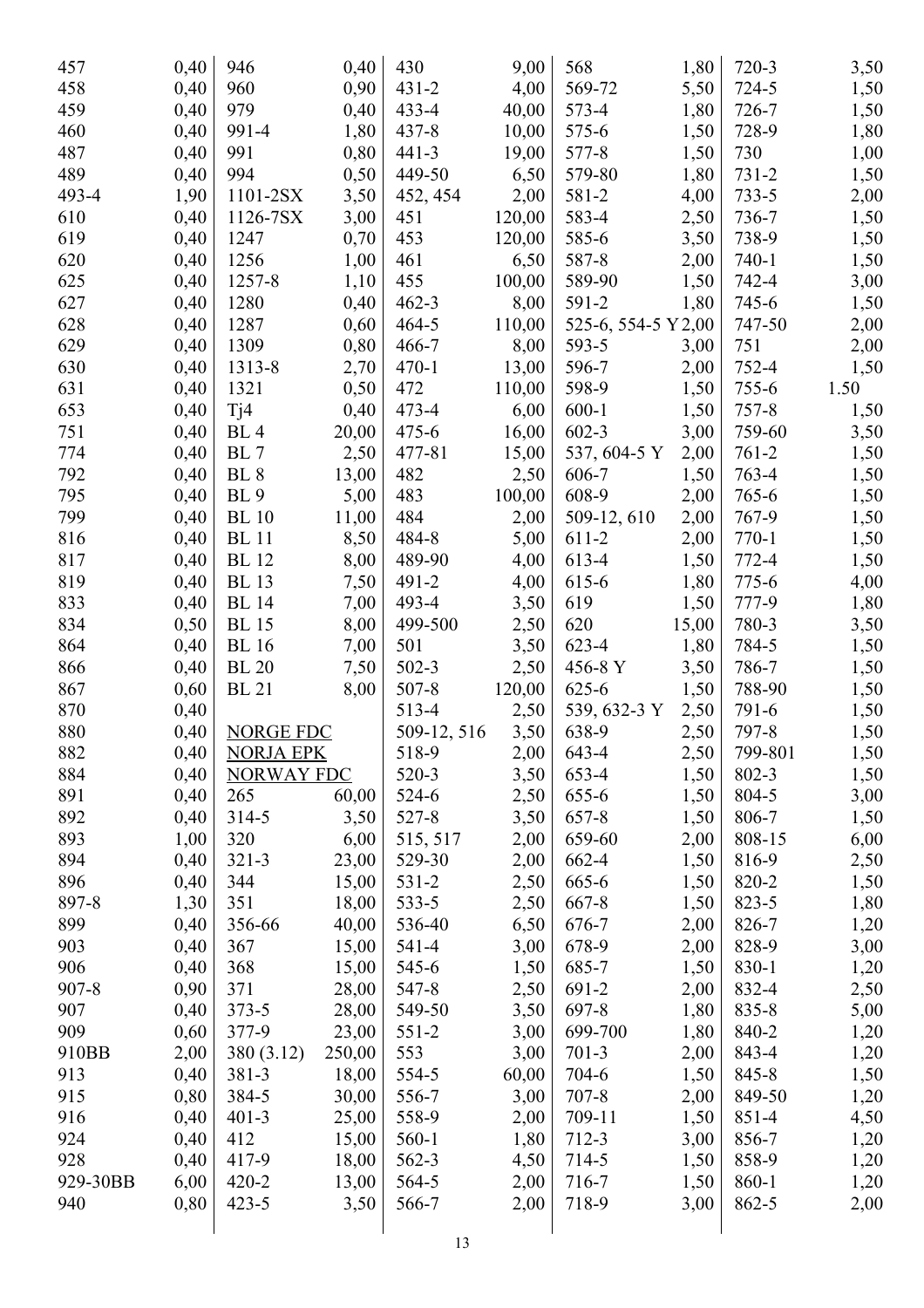| 866-8              | 1,20  | 1002-3  | 1,80 | 1305-6           | 6,00   | 347                   | 0,40 | 430a             | 0,40 |
|--------------------|-------|---------|------|------------------|--------|-----------------------|------|------------------|------|
| 869-70             | 1,20  | 1004    | 2,50 | 1307-8           | 2,00   | 348                   | 0,40 | 430b             | 0,40 |
| 871-2              | 1,50  | 1006-7  | 2,00 | 1309-10          | 2,00   | 349                   | 0,40 | 431              | 0,60 |
| 873-5              | 1,80  | 1008-9  | 1,50 | 1311-2           | 2,00'  | 350                   | 0,40 | 432b             | 5,00 |
| 876-9              | 1,80  | 1010-1  | 1,50 | 1319-20          | 2,00   | $351 - 2$             | 3,40 | 434a             | 0,40 |
| 880-1              | 1,20  | 1017-8  | 2,00 | 1321             | 1,50   | 353                   | 1,00 | 435a             | 0,40 |
| 882-3              | 1,20  | 1026-7  | 2,00 | 1322.4           | 4,00   | 354-5                 | 0,80 | 436b             | 0,40 |
| 884                | 1,50  | 1030-2  | 2,50 | 1325.6           | 2,50   | 356                   | 0,50 | 437a             | 0,40 |
| 888-9              | 1,50  | 1033    | 5,00 | 1329-30          | 2,00   | 357                   | 0,40 | 437b             | 0,40 |
| 890-4              | 2,50  | 1040-1  | 3,00 | 1311-3           | 5,00   | 359                   | 0,40 | 438a             | 0,40 |
| 895-6              | 1,20  | 1047-8  | 3,00 | 1339-40          | 1,50   | 360b                  | 2,00 | 438b             | 0,40 |
| 897-8              | 1,50  | 1052-3  | 2,00 | 1341-2           | 1,50   | 363                   | 0,80 | 439a             | 0,40 |
| $900 - 1$          | 1,50  | 1054    | 1,50 | 1346-7           | 2,00   | 364                   | 0,50 | 439b             | 0,40 |
| $902 - 3$          | 1,20  | 1057-8  | 2,00 | 1348-9           | 2,00   | 366                   | 1,00 | 440a             | 0,40 |
| 904                | 1,20  | 1061-2  | 1,50 | 1350             | 1,50   | 368                   | 0,40 | 440b             | 0,80 |
| 905-6              | 1,20  | 1063-6  | 8,00 | 1354-5           | 3,00   | $367+(1000\text{ar})$ | 1,50 | 441a             | 0,70 |
| $907 - 8$          | 1,20  | 1068-71 | 8,00 | 1356             | 1,50   | 372                   | 0,40 | 441b             | 0,70 |
| 909                | 1,20  | 1073-4  | 5,50 | 1357-60          | 13,00  | 373                   | 0,40 | 443-4a           | 0,70 |
| 910                | 1,50  | 1075-6  | 1,50 | 1361-8           | 8,50   | 383                   | 0,40 | 443-4b           | 0,70 |
| 911-2              | 1,50  | 1077-8  | 2,50 | <b>BL23</b>      | 10,00  | 384                   | 0,40 | 445              | 0,50 |
| 913-5              | 2,00  | 1079-80 | 2,00 | 1369-70          | 2,50   | 386                   | 0,40 | 446a             | 0,40 |
| 916-7              | 1,50  | 1084-5  | 7,50 |                  |        | 388                   | 0,40 | 446b             | 0,40 |
| 918-9              | 1,50  | 1087-8  | 2,00 | DANMARK **       |        | 389                   | 0,40 | 447-8            | 1,20 |
| 922-3              | 1,50  | 1089-90 | 2,00 | TANSKA**         |        | $390 - 1$             | 2,20 | 449a             | 0,40 |
| 924                | 1,50  | 1091-2  | 2,00 | DENMARK **       |        | 392                   | 0,50 | 449b             | 0,40 |
| 925                | 1,00  | 1093-6  | 6,50 | 68               | 15,00  | 393-4                 | 1,20 | 450a             | 0,40 |
| 926-7              | 1,50  | 1098-9  | 4,00 | 68 4:bl          | 70,00  | 395                   | 0,40 | 450b             | 0,40 |
| 928                | 9,00  | 1100    | 5,50 | 74               | 40,00  | 396                   | 0,60 | 451a             | 0,40 |
| 939-40             | 1,50  | 1101-2  | 2,00 | 75               | 200,00 | 397-9                 | 0,80 | 451b             | 0,40 |
| 941-2              | 1,00  | 1108-9  | 2,00 | 103 <sub>b</sub> | 0,40   | $400+461+429a0,60$    |      | 452a             | 0,40 |
| 943-4              | 1,20  | 1110-1  | 5,50 | 159              | 75,00  | $461 + 429b$          | 0,70 | 452b             | 0,40 |
| 945                | 1,00  | 1114-7  | 7,50 | 279H3 (3x279)    |        | $401 - 2$             | 1,00 | 453a             | 0,40 |
| 946-7              | 1,50  | 1118-21 | 6,00 | $+111a$          | 25,00  | 403                   | 0,40 | 453b             | 0,40 |
| 948                | 2,00  | 1122-5  | 6,00 | 285              | 1,00   | $404 - 6$             | 0,60 | 454a             | 0,60 |
| 959-52             | 6,00  | 1126-7  | 2,00 | 286-8            | 3,30   | $407 - 8$             | 0,80 | 454b             | 0,40 |
| 953-4              | 1,50  | 1128-31 | 3,00 | 290SX            | 2,00   | 409                   | 0,40 | 455a             | 0,60 |
| 956-7              | 1,80  | 1135-8  | 6,00 | 290SX 4:bl       | 4,00   | 410                   | 0,40 | 455b             | 0,40 |
| 958                | 1,00  | 1139-40 | 2,00 | 310              | 0,40   | 412                   | 0,50 | 456a             | 1,50 |
| $961 - 2$          | 1,50  | 1141-2  | 2,00 | 314              | 0,40   | 413                   | 0,80 | 456b             | 0,50 |
| 963-4              | 1,50  | 1132    | 9,00 | $315 - 7$        | 0,70   | 414a                  | 0,60 | 457a             | 0,40 |
| $970 - 1$          | 3,00  | 1143-4  | 1,80 | 318b             | 0,50   | 414b                  | 5,00 | 457b             | 0,40 |
| 972-3              | 2,00  | 1158-9  | 1,80 | 319a             | 2,00   | 415                   | 0,40 | 458a             | 0,40 |
| 976-7              | 1,50  | 1160-2  | 3,00 | 319b             | 0,40   | 416b                  | 2,00 | 458b             | 0,40 |
| 978-9              | 1,50  | 1165-8  | 6,00 | 320a             | 5,00   | 417 <sub>b</sub>      | 0,90 | 462              | 0,50 |
| 980-1              | 2,50  | 1250-1  | 2,50 | 328              | 0,40   | 418b                  | 1,40 | 463a             | 0,40 |
| 984-5              | 1,50  | 1257-8  | 2,00 | 329              | 0,80   | 419                   | 0,80 | 463 <sub>b</sub> | 0,40 |
| 986-9              | 10,00 | 1259-61 | 4,00 | 330b             | 0,40   | 420a                  | 0,40 | $464 - 5$        | 1,10 |
| 16.10.86 Frama5,50 |       | 1270-1  | 4,50 | 331              | 0,50   | 421a                  | 0,70 | 466a             | 0,40 |
| 986-9              | 10,00 | 1274-8  | 1,50 | 333              | 1,00   | 422                   | 1,00 | 466b             | 0,40 |
| 991-4              | 3,00  | 1284-5  | 1,80 | 334              | 2,50   | 423                   | 1,00 | 467a             | 0,40 |
| 995-6              | 6,50  | 1286-7  | 2,50 | 335              | 9,00   | 424                   | 3,00 | 467b             | 0,40 |
| 997                | 3,50  | 1296-7  | 1,80 | 343              | 1,50   | 426                   | 2,00 | 468-9a           | 0,90 |
| 998-9              | 1,80  | 1301-2  | 4,00 | 344              | 1,50   | 427                   | 2,00 | 468-9b           | 1,00 |
| $1000 - 1$         | 1,50  | 1303-4  | 6,50 | 345              | 0,80   | 428a                  | 1,80 | 470a             | 0,60 |
|                    |       |         |      |                  |        |                       |      |                  |      |
|                    |       |         |      | 14               |        |                       |      |                  |      |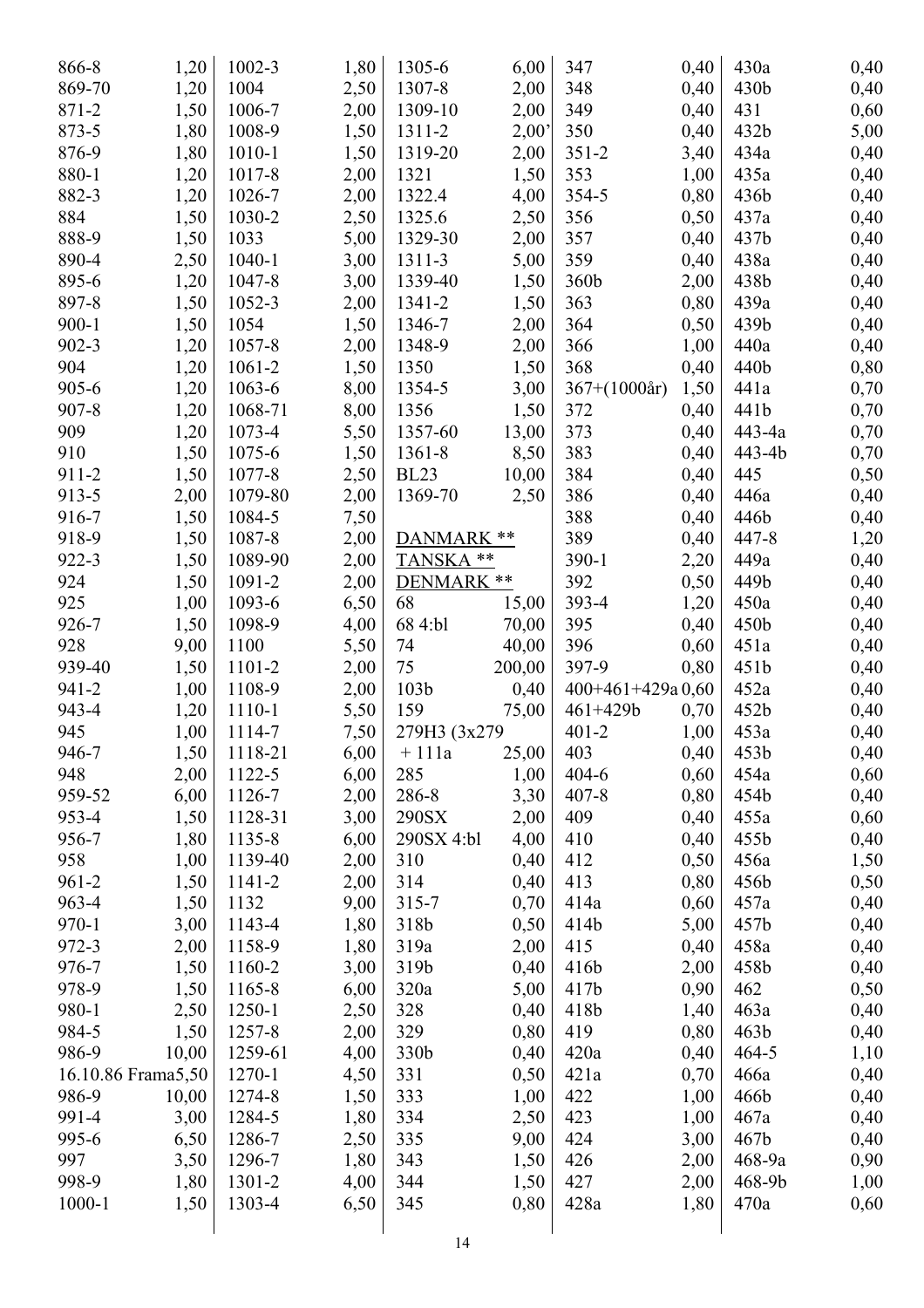| 470b      | 0,60 | 545       | 0,50 | 649b      | 0,40 | 729-32 | 2,70 | 804    | 0,80  |
|-----------|------|-----------|------|-----------|------|--------|------|--------|-------|
| $471 - 3$ | 1,80 | 546       | 0,40 | 650       | 1,50 | 733-4  | 1,10 | 805    | 0,90  |
| 474       | 0,60 | 547       | 0,40 | 651       | 2,50 | 735    | 1,50 | 810    | 1,20  |
| 475a      | 0,40 | 548       | 0,40 | 652       | 0,50 | 736    | 3,00 | 811-13 | 1,80  |
| 475b      | 0,40 | 550b      | 0,60 | 653       | 0,80 | 737-9  | 2,40 | 814-5  | 1,30  |
| 476a      | 0,60 | 551       | 1,00 | 654       | 6,50 | 740-2  | 1,00 | 816    | 0,70  |
| 476b      | 0,60 | 552       | 1,20 | 655       | 0,40 | 743    | 0,40 | 817    | 0,70  |
| 477-80a   | 1,40 | 553       | 4,00 | 656-9     | 1,70 | 744    | 0,40 | 818    | 0,60  |
| 477-80b   | 1,60 | 554       | 0,40 | 660       | 0,40 | 745    | 0,60 | 819    | 0,70  |
| 481       | 0,40 | 555       | 0,40 | 662       | 0,40 | 746    | 0,80 | 820    | 1,20  |
| 483b      | 0,50 | 556       | 0,50 | 663       | 0,60 | 747    | 0,50 | 821    | 1,00  |
| 484a      | 0,50 | 557-60    | 1,20 | 664-5     | 3,60 | 749    | 0,40 | 822    | 4,00  |
| 487       | 2,00 | 561-4     | 1,50 | 668       | 0,40 | 750    | 0,40 | 824    | 6,00  |
| 488       | 1,50 | 565       | 0,40 | 669       | 0,50 | 751    | 0,80 | 825    | 0,70  |
| 489       | 0,40 | 566       | 0,40 | 670-2     | 1,00 | 752    | 3,00 | 826    | 1,00  |
| 490       | 0,40 | 567       | 0,40 | 673       | 0,40 | 753    | 3,00 | 827    | 1,20  |
| 491       | 0,40 | 568-9     | 1,00 | 674       | 0,40 | 754-5  | 0,90 | 828    | 0,80  |
| 492       | 0,40 |           |      | 675       |      | 756-7  |      | 829    |       |
|           |      | 570-1     | 1,30 |           | 0,40 |        | 1,70 |        | 0,70  |
| 493       | 3,00 | 572       | 0,50 | 676       | 0,40 | 758    | 0,70 | 830    | 1,00  |
| 494       | 0,40 | 573       | 0,50 | 677       | 2,20 | 759-63 | 2,00 | 831    | 0,70  |
| 495       | 0,50 | 574       | 0,50 | 678-9     | 1,60 | 764    | 0,40 | 832-3  | 3,20  |
| 496-9     | 1,00 | 575-9     | 5,00 | 680       | 0,40 | 765    | 0,70 | 834    | 0,70  |
| 500       | 0,40 | 580       | 0,40 | 681       | 0,40 | 766-9  | 2,00 | 835    | 0,70  |
| 501       | 0,50 | 581       | 0,40 | 682       | 0,60 | 770    | 0,40 | 836    | 0,90  |
| 503-4     | 0,60 | 582       | 0,40 | 683       | 0,60 | 771    | 0,40 | 837    | 1,50  |
| 505       | 0,90 | 583a      | 0,40 | 684       | 1,80 | 772    | 0,40 | 838-41 | 4,00  |
| 506       | 0,40 | 583b      | 0,40 | 685-6     | 0,70 | 773    | 0,40 | 842    | 0,40  |
| 507       | 0,40 | 584       | 0,40 | 687-8     | 3,50 | 774    | 0,50 | 843    | 0,70  |
| 508       | 0,40 | 585       | 0,40 | 689-92    | 1,70 | 775-6  | 3,10 | 844    | 1,00  |
| 509       | 0,80 | 586       | 0,40 | 693-6     | 1,30 | 777    | 1,20 | 845-6  | 6,50  |
| 510       | 1,00 | 587       | 0,60 | 697       | 0,50 | 778    | 0,40 | 847    | 0,40  |
| 511       | 0,40 | 588       | 0,40 | 698-9     | 1,20 | 779    | 0,50 | 848    | 0,60  |
| 512       | 0,40 | 589-93    | 1,60 | 700       | 0,40 | 780    | 0,50 | 849    | 0,70  |
| 513       | 0,40 | 594       | 0,40 | 701       | 0,50 | 781    | 0,70 | 850    | 1,00  |
| 516       | 0,40 | 595       | 0,40 | $702 - 3$ | 0,70 | 782    | 4,50 | 851    | 1,00  |
| 517       | 0,40 | 596a      | 0,40 | 704       | 0,40 | 783    | 0,50 | 852    | 6,50  |
| 518       | 0,50 | 596b      | 1,50 | 705       | 2,00 | 784    | 0,70 | 853    | 13,00 |
| 519       | 0,40 | 597       | 0,40 | 706       | 0,40 | 785    | 2,50 | 854    | 0,70  |
| 520       | 0,40 | 598-9     | 0,70 | 707       | 0,40 | 786    | 0,60 | 855    | 1,00  |
| 521       | 0,40 | $600 - 1$ | 0,90 | 708       | 1,50 | 787    | 0,50 | 856-9  | 3,50  |
| 522       | 0,40 | $602 - 3$ | 0,60 | 709       | 0,80 | 788    | 1,50 | 860    | 1,00  |
| 523       | 0,40 | 604       | 0,40 | 710       | 2,00 | 789    | 0,50 | 861-2  | 3,30  |
| 526-9     | 1,30 | $605 - 8$ | 5,00 | $711 - 2$ | 3,40 | 790-1  | 1,10 | 863    | 1,50  |
| 530       | 0,80 | 609       | 0,40 | 713-4     | 1,00 | 792    | 0,70 | 864    | 0,70  |
| 531       | 0,50 | 611       | 0,40 | 715-8     | 2,50 | 793    | 0,50 | 865    | 0,80  |
| 532       | 0,40 | 612       | 1,50 | 719       | 0,40 | 794    | 1,50 | 866-7  | 1,90  |
| 533-4     | 0,60 | 613       | 0,70 | 720       | 0,40 | 795    | 0,50 | 868-70 | 2,90  |
| 535       | 0,50 | 614-6     | 1,20 | 721       | 0,60 | 796    | 0,50 | 871    | 1,00  |
| 536       | 0,40 | 617-9     | 2,00 | 722       | 0,40 | 797    | 0,70 | 872    | 0,80  |
| 537       | 0,60 | 632-5     | 2,50 | 723       | 0,50 | 798-9  | 1,40 | 873    | 1,00  |
| 538       | 1,50 | $642 - 5$ | 2,00 | 724-5     | 1,50 | 800    | 0,40 | 874    | 1,00  |
| 539-42    | 1,50 | 646       | 1,20 | 726       | 0,40 | 801    | 0,40 | 875    | 1,00  |
| 543       | 0,40 | 647       | 0,40 | 727       | 1,50 | 802    | 2,00 | 876    | 0,80  |
| 544       | 0,40 | 648       | 0,40 | 728       | 1,00 | 803    | 0,60 | 877    | 0,80  |
|           |      |           |      |           |      |        |      |        |       |
|           |      |           |      | 15        |      |        |      |        |       |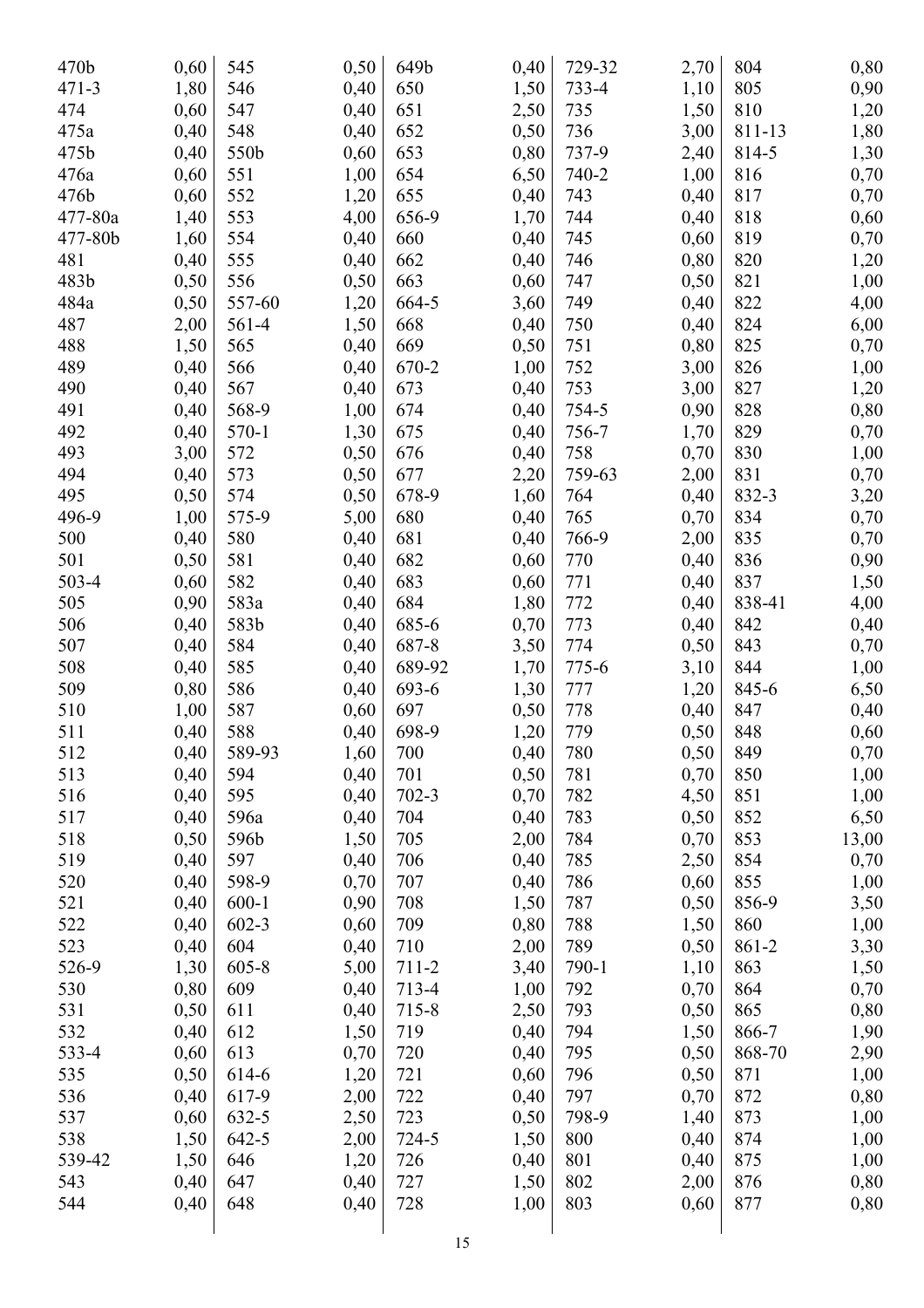| 878       | 2,50         | 959-60     | 7,50  | 1070            | 1,00  | <b>HS25</b>          | 5,00   | 353                | 0,60  |
|-----------|--------------|------------|-------|-----------------|-------|----------------------|--------|--------------------|-------|
| 879       | 1,50         | 961        | 0,60  | 1071-2          | 4,50  | <b>HS26</b>          | 12,00  | 357                | 0,40  |
| 880       | 5,00         | $962 - 5$  | 6,50  | 1073-4          | 2,50  | <b>HS27</b>          | 4,00   | 363                | 1,20  |
| 881       | 1,00         | 966-9      | 19,00 | 1075-8          | 8,50  | <b>HS29</b>          | 9,00   | $100 - 3$          | 8,00  |
| 882       | 0,70         | 970        | 0,80  | 1079-80         | 3,00  | <b>HS30</b>          | 10,00  | 1163-6             | 7,00  |
| 883       | 1,50         | 971        | 1,50  | 1081-2          | 2,50  |                      |        | 1180-3             | 3,00  |
| 888       | 1,20         | 972        | 1,00  | 1083-6          | 7,50  | SLESVIG **           |        | 1197               | 0,80  |
| 889       | 0,70         | 973        | 1,10  | 1088            | 1,50  | SCHLESWIG **         |        | 1241-4             | 7,00  |
| 890       | 1,20         | 974-5      | 1,90  | 1089            | 1,50  | $1 - 12$             | 23,00  | BL9                | 4,50  |
| 891       | 0,70         | 976        | 0,90  | 1091-4          | 6,00  |                      |        | MH <sub>4</sub>    | 14,00 |
| 892       | 1,00         | 977-8      | 4,00  | 1095-6          | 6,50  | DANMARK <sup>*</sup> |        | HM <sub>6</sub>    | 14,00 |
| 893       | 1,00         | 979        | 0,40  | 1121            | 1,50  | TANSKA <sup>*</sup>  |        |                    |       |
| 894-5     | 1,50         | 980        | 0,80  | 1122            | 1,50  | DENMARK <sup>*</sup> |        | <b>DANMARK FDC</b> |       |
| 896       | 0,80         | 981        | 2,00  | 1123-6          | 7,00  | 194                  | 2,50   | <b>TANSKA EPK</b>  |       |
| 897       | 0,70         | 982        | 0,80  | 1127-30         | 8,00  | 196                  | 2,00   | <b>DENMARK FDC</b> |       |
| 898-902   | 4,50         | 983        | 2,00  | 1131            | 1,50  | 197                  | 10,00  | $322 - 4$          | 3,00  |
| 903       | 0,70         | 984-6      | 2,60  | 1132-3          | 2,50  | 319a                 | 0,80   | 325-7              | 2,00  |
| 904-7     | 6,00         | 987        | 0,80  | 1134            | 1,50  | 320a                 | 2,00   | 328                | 1,00  |
| 908-9     | 3,60         | 988-9      | 6,00  | 1135-6          | 7,50  | 322-4                | 0,80   | 329a               |       |
| 910       | 0,70         | 990-2      | 1,10  | 1137-8          | 3,00  | $325 - 7$            | 1,60   | 333                | 1,00  |
| 911       |              | 993-6      |       | 1139-42         |       | 329                  | 0,40   | 335a               | 1,00  |
| 912       | 1,00<br>1,60 | 997        | 5,50  |                 | 7,50  |                      |        |                    | 1,50  |
|           |              |            | 2,20  | 1143-6          | 7,50  | 330a                 | 1,20   | 347                | 1,00  |
| 913       | 1,50         | 998        | 0,90  | 1147-50         | 6,00  | 330b                 | 0,40   | 337                | 1,00  |
| 914       | 5,50         | 999        | 2,20  | 1151-2          | 3,00  | 331                  | 0,40   | 348                | 2,00  |
| 915       | 0,70         | 1000       | 0,90  | 1153            | 1,50  | 332                  | 0,40   | 340                | 1,20  |
| 916       | 0,70         | 1001-2     | 6,00  | 1154.6          | 5,50  | 333                  | 0,40   | 343                | 1,20  |
| 917-9     | 3,50         | 1003       | 1,20  | 1157-8          | 3,00  | 334                  | 1,00   | 345                | 2,00  |
| 920       | 1,00         | 1004-7     | 6,00  | 1159-62         | 6,00  | 335                  | 3,60   | 349                | 2,00  |
| $921 - 2$ | 3,50         | 1008-11    | 5,20  | 1164-5          | 2,50  | 336                  | 0,40   | 339                | 2,00  |
| 923       | 0,70         | 1012       | 2,00  | 1166-7          | 7,00  | 338                  | 0,40   | 350                | 2,00  |
| 924       | 1,00         | 1013-5     | 4,00  | 1168-71         | 4,50  | 339                  | 0,40   | 344                | 2,00  |
| 925       | 1,00         | 1016       | 0,90  | 1172            | 1,50  | 340                  | 0,40   | 336, 342           | 2,50  |
| 927       | 1,00         | 1017       | 0,90  | 1173-6          | 5,50  | 341                  | 0,80   | $351 - 2$          | 2,00  |
| 928       | 0,70         | 1018-9     | 2,00  | 1177-8          | 3,00  | 342                  | 10,00  | 353                | 2,00  |
| 929       | 1,30         | 1020-2     | 3,50  | 1179            | 1,50  | 343                  | 0,60   | 354-5              | 1,20  |
| 930       | 0,70         | $1023 - 6$ | 5,80  | 1180-1SX        | 2,50  | 344                  | 0,60   | 356                | 1,20  |
| 931       | 0,80         | 1027-8     | 4,50  | 1182-3          | 5,00  | 364                  | 0,40   | 372                | 1,00  |
| 932       | 0,60         | 1029       | 2,20  | 1184            | 1,50  | 365                  | 0,80   | 373                | 1,00  |
| 933-6     | 4,00         | $1030 - 1$ | 2,40  | 1185-6          | 3,50  | $390 - 1$            | 1,10   | 374                | 1,00  |
| 937-40    | 22,00        | 1032       | 1,50  | 1187-90         | 6,00  |                      |        | 377-8              | 3,00  |
| 941-2     | 1,80         | 1033-6     | 5,60  | 1191-2          | 7,00  | DANMARK o            |        | 386                | 1,00  |
| 943       | 1,80         | 1037-8     | 2,10  | 1193-6          | 7,00  | TANSKA o             |        | 387                | 1,00  |
| 944       | 0,80         | 1039-42    | 7,00  | BL1             | 5,00  | DENMARK o            |        | 389                | 1,00  |
| 945       | 1,20         | 1043-4     | 7,00  | BL <sub>2</sub> | 2,50  | 3                    | 45,00  | 393-4              | 1,50  |
| 946       | 1,00         | 1045-8     | 6,00  | BL <sub>3</sub> | 6,50  | $\overline{4}$       | 10,00  | 395                | 1,00  |
| 947       | 0,70         | 1049       | 0,90  | BL <sub>4</sub> | 3,50  | 6                    | 140,00 | 396                | 6,00  |
| 948-9     | 3,60         | 1050-1     | 4,00  | BL <sub>6</sub> | 6,00  | $\tau$               | 9,00   | 397-9              | 1,00  |
| 950       | 0,80         | 1052-3     | 4,50  | BL <sub>8</sub> | 4,00  | 8                    | 80,00  | 400                | 1,00  |
| 951       | 0,80         | 1054       | 0,70  | <b>PF46</b>     | 0,40  | 205-8 4-bl           | 40,00  | $404 - 6$          | 1,00  |
| 952       | 1,00         | 1055-7     | 3,50  | <b>HA16</b>     | 1,00  | 214                  | 70,00  | $407 - 8$          | 1,00  |
| 953       | 0,80         | 1058       | 1,00  | <b>HA17</b>     | 1,00  | 215                  | 50,00  | 521                | 1,00  |
| 954       | 0,80         | 1063       | 1,00  | <b>HA18</b>     | 10,00 | $315 - 7$            | 0,80   | 521.2              | 2,00  |
| 955       | 2,00         | 1064       | 1,50  | H48             | 6,00  | 350                  | 0,40   | 523                | 1,00  |
| 956       | 1,50         | 1065       | 1,00  | H49             | 15,00 | $351 - 2$            | 3,40   | 535                | 1,00  |
|           |              |            |       |                 |       |                      |        |                    |       |
|           |              |            |       | 16              |       |                      |        |                    |       |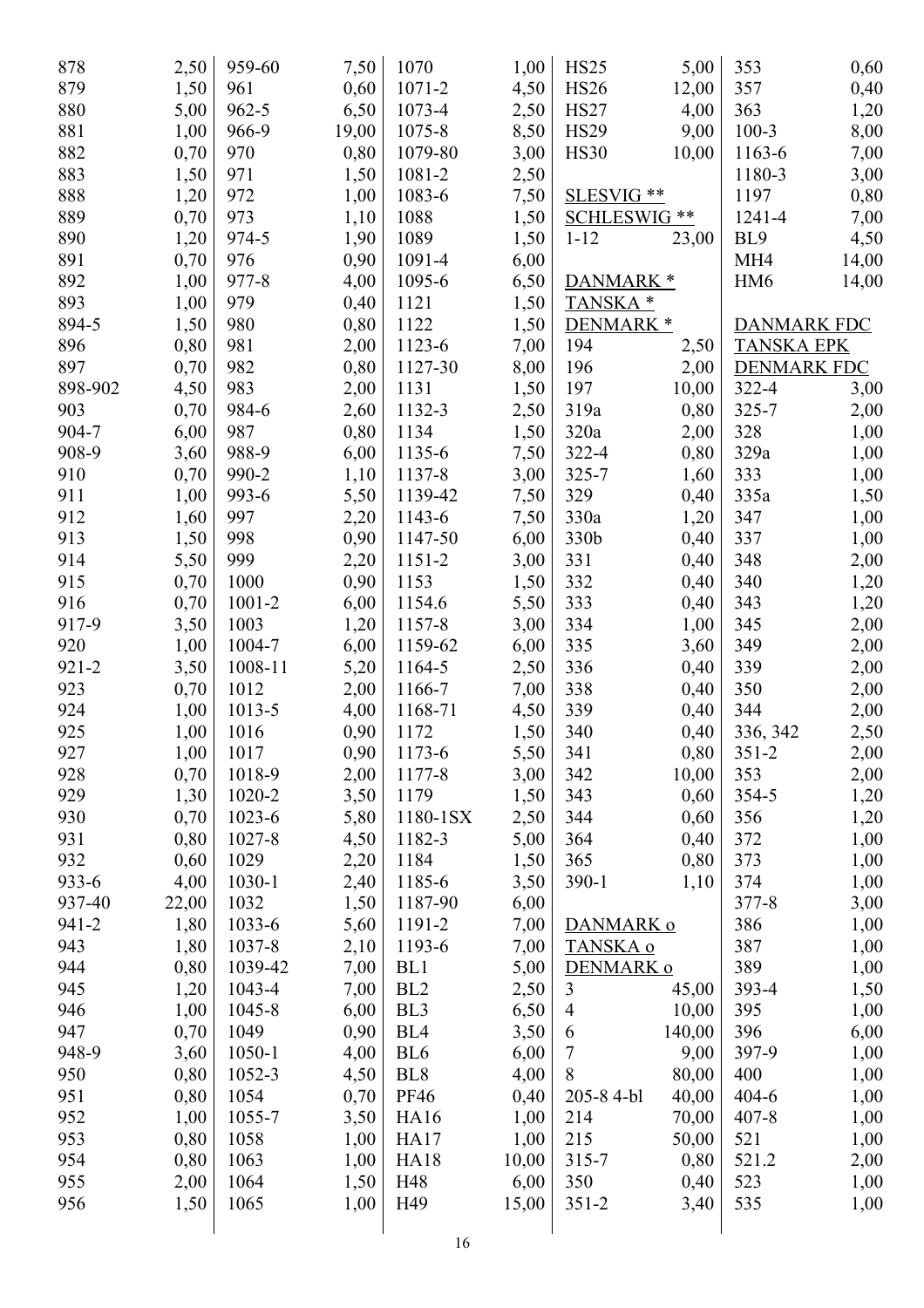| 536                 | 1,00         | 681-4        | 6,00  | 792           | 1,00 | 1043-4               | 4,50  | $120 - 2$       | 5,00                 |
|---------------------|--------------|--------------|-------|---------------|------|----------------------|-------|-----------------|----------------------|
| 539-42              | 1,00         | 685-6        | 1,00  | 793           | 1,00 | 1045-8               | 5,00  | 123-6           | 7,50                 |
| 543                 | 1,00         | 687-8        | 1,00  | 794           | 1,00 | 1049                 | 1,20  | 127-31          | 14,00                |
| 545                 | 1,00         | 689-92       | 1,50  | 795           | 1,00 | $1050 - 1$           | 3,00  | 132-5           | 6,00                 |
| 546                 | 1,00         | 693-6        | 1,50  | 796           | 1,00 | 1052-3               | 2,00  | 136-7           | 5,00                 |
| 547                 | 1,00         | 697          | 1,00  | 797           | 1,00 | 1058                 | 1,20  | 138-40          | 4,50                 |
| 548                 | 1,00         | 698-9        | 1,00  | 798-9         | 1,20 | 1059-61              | 4,50  | 144-6           | 10,00                |
| 549                 | 1,00         | 700          | 1,00  | $800-1 + 806$ | 6,00 |                      |       | $147 - 5$       | 7,50                 |
| 554                 | 1,00         | 701          | 1,00  | 802-5         | 1,80 | FÄRÖARNA             | **    | $151 - 2$       | 4,50                 |
| 555                 | 1,00         | $702 - 3$    | 1,00  | 864           | 1,00 | <b>FÄRSAARET**</b>   |       | $153 - 5$       | 8,00                 |
| 556                 | 1,00         | 704-10       | 9,00  | 871           | 1,00 | <b>FAROE ISLANDS</b> |       | 156-60          | 8,00                 |
| 572                 | 1,20         | 711-2        | 1,00  | 872           | 1,00 | 9                    | 0,40  | 161             | 3,50                 |
| 573                 | 1,20         | 713-4        | 1,00  | 874           | 1,00 | 10                   | 0,40  | $162 - 3$       | 4,50                 |
| 574                 | 1,00         | 715-8        | 1,80  | 875           | 1,20 | 11                   | 0,40  | 164-7           | 7,50                 |
| 575-9               | 6,00         | <b>HA17</b>  | 3,50  | 882           | 1,00 | 12                   | 0,80  | 168-9           | 5,00                 |
| 581                 | 1,00         | H47 5-str    | 6,50  | 883           | 1,20 | 14                   | 0,40  | 170-3           | 6,00                 |
| 583a                | 1,00         | 719          | 1,00  | 884-7         | 6,50 | 16                   | 0,60  | 174-6           | 6,00                 |
| 583b, 584, 586 1,00 |              | 720          | 1,00  | 888           | 1,20 | 17                   | 0,80  | 177-80          | 6,50                 |
| 582, 585, 587       | 1,00         | 721          | 1,00  | 889           | 1,00 | 18                   | 0,60  | 181-3           | 6,00                 |
| 588                 | 1,00         | 722          | 1,00  | 891           | 1,00 | 20                   | 0,80  | 184-5           | 5,00                 |
| 589-93              | 1,20         | 723          | 1,00  | 893           | 1,00 | 21                   | 0,90  | 186-7           | 3,00                 |
| $594-6(4)$          | 2,50         | 724-5        | 1,00  | 894-5         | 1,50 | 22                   | 1,00  | 192-5           | 6,00                 |
| 597                 | 1,20         | 726          | 1,00  | 896           | 1,00 | $23 - 5$             | 3,25  | 196-9           | 5,00                 |
| $600 - 1$           | 1,00         | $727 - 8$    | 3,00  | 897           | 1,00 | $26-9$               | 6,50  | $200 - 1$       | 4,50                 |
| $602 - 3$           | 1,00         | 729-32       | 1,50  | 898-902       | 6,00 | $30-2$               | 1,00  | 202-4           | 4,50                 |
| 604                 | 1,00         | 733-4        | 1,20  | 903           | 1,00 | $33 - 7$             | 1,20  | $205 - 8$       | 7,00                 |
| 609                 | 1,00         | $735-6+103b$ | 4,00  | 904-7         | 6,50 | 38-40                | 2,00  | 209-12          | 5,00                 |
| 611-3               | 4,50         | 737-9        | 1,20  | 908-9         | 1,50 | 44                   | 5,00  | 209 sheet (20)  | 4,00                 |
| 614-6               | 1,00         | 740-2        | 1,20  | 910           | 1,00 | $45 - 6$             | 1,00  | $213 - 6$       | 5,50                 |
| 617-9               | 1,20         | 743-6        | 3,00  | 911           | 1,20 | $45-6(20)$           | 20,00 | 217-8           | 5,50                 |
| 620-2               | 1,80         | 747          | 1,00  | 912           | 1,50 | $47-9$               | 0,80  | 219-20          | 2,00                 |
| 623-6               | 1,00         | 748-53       | 7,50  | 913           | 1,20 | $50 - 4$             | 1,80  | $221 - 2$       | 2,80                 |
| 627-30              | 1,50         | H48-5str     | 6,50  | 915           | 1,00 | $55-6$               | 0,75  | 223-4           | 2,75                 |
| 631                 | 1,00         | 754-5        | 1,00  | 916           | 1,00 | 57-60                | 1,25  | $225 - 8$       | 6,50                 |
| 632-5               | 4,50         | 756-7        | 1,20  | 917-9         | 3,00 | $61-4$               | 1,25  | 229-32          | 5,50                 |
| 636-9               | 2,50         | 758          | 1,00  | 920           | 1,00 | $65-6$               | 0,75  | 233-4A          | 4,00                 |
| $640 - 1$           | 1,20         | 759-63       | 1,80  | 923           | 1,00 | $65-6(20)$           | 15,00 | 233-4B          | 10,00                |
| $642 - 5$           | 1,80         | 764          | 1,00  | 924           | 1,00 | 67-71                | 4,30  | $235 - 6$       | 3,00                 |
| 646-9b              | 4,00         | 765          | 1,00  | 925           | 1,20 | $72-3$               | 1,00  | $237 - 8$       | 3,50                 |
| 649a                |              | 766-9        | 1,80  | 927           | 1,00 | $72-3(20)$           | 20,00 | 239-42          |                      |
| $650 - 1$           | 1,20<br>7,50 | $770-1$      | 1,00  | 928           | 1,00 | $74-6$               | 1,80  | 246-7           | 5,50                 |
| 652                 | 1,00         |              |       | 930           |      | 77-80                |       | HA <sub>2</sub> | 3,00                 |
|                     |              | 1,00         |       | 931           | 1,20 |                      | 2,75  |                 | 15,00                |
| 654                 | 9,00         | 774          | 1,00  |               | 1,20 | $81 - 3$             | 3,00  | HA3             | 30,00                |
| 655                 | 1,00         | $775 - 6$    | 1,20  | 1004-7        | 4,50 | 84-5SX               | 5,50  | HA4             | 14,00                |
| 656-9               | 1,20         | 777          | 1,00  | 1013-5        | 4,50 | $86 - 7$             | 1,75  | BL1             | 9,00                 |
| 660-1               | 1,50         | 778-82       | 5,00  | 1017          | 1,20 | 88-91                | 5,00  | BL <sub>2</sub> | 10,00                |
| 662                 | 1,00         | 783          | 1,00  | 1018-9        | 2,50 | $92 - 4$             | 9,00  | BL <sub>3</sub> | 3,50                 |
| 663                 | 1,00         | 784          | 1,00  | $1023-6$      | 4,50 | $95 - 8$             | 3,30  | BL <sub>4</sub> | 4,50                 |
| 664-5               | 3,00         | H49 5-str    | 15,00 | 1027-8        | 2,50 | 99-100               | 2,10  | BL5             | 10,00                |
| 666-9               | 2,50         | 785-6        | 1,20  | 1029          | 2,50 | $101 - 4$            | 3,00  | BL <sub>8</sub> | 3,20                 |
| 670-2               | 1,20         | 787          | 1,00  | 1032          | 1,50 | 106-7                | 5,00  |                 |                      |
| 673-7               | 9,00         | 788          | 1,20  | $1033 - 6$    | 4,50 | 108-13               | 30,00 | FÄRÖARNA o      |                      |
| 678-9               | 1,20         | 789          | 1,00  | 1037-8        | 2,50 | 114-7                | 5,50  | FÄRSAARET o     |                      |
| 680                 | 1,00         | 790-1        | 1,00  | 1039-42       | 6,00 | 118-9                | 3,75  |                 | <b>FAROE ISLANDS</b> |
|                     |              |              |       | 17            |      |                      |       |                 |                      |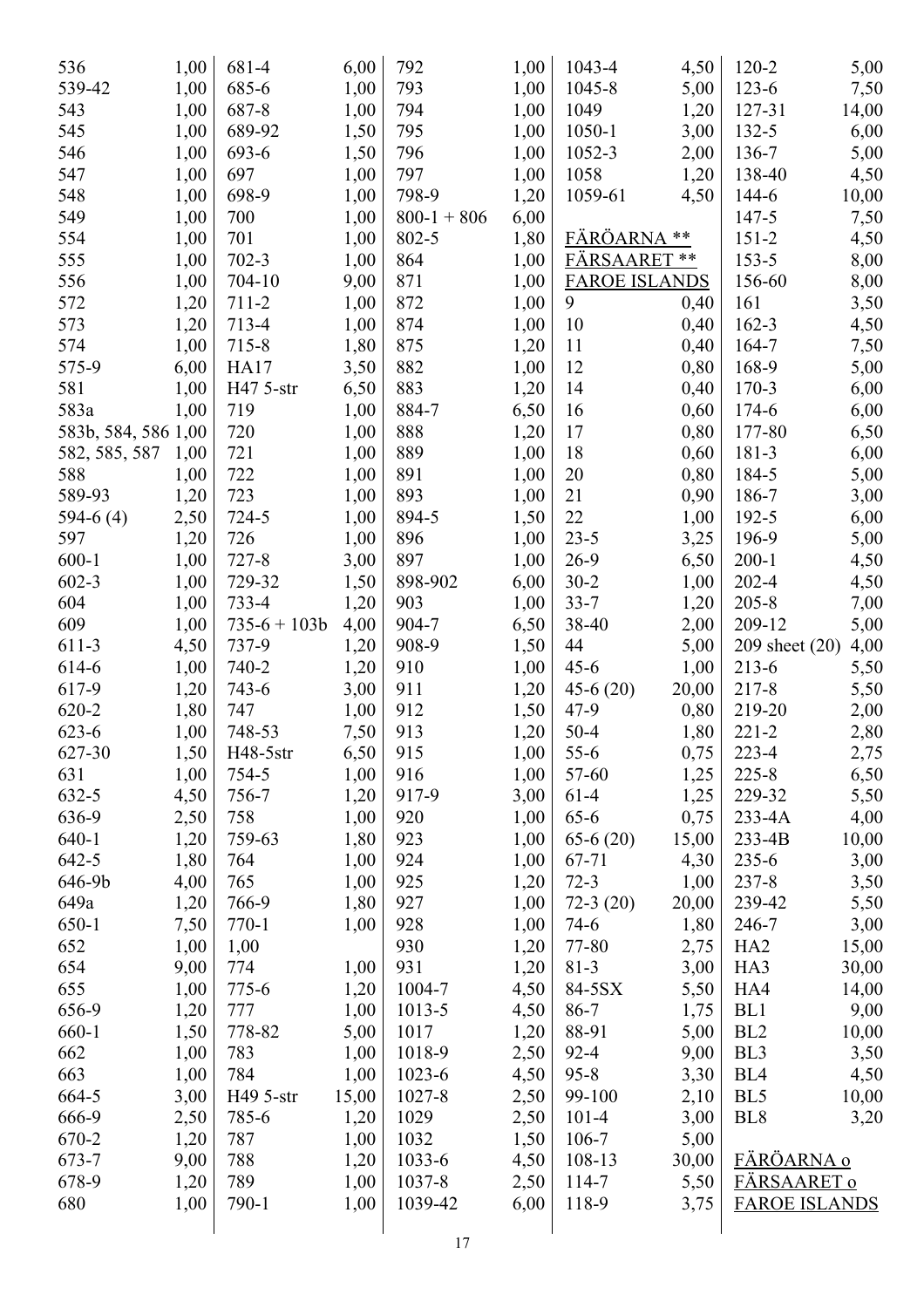| 67-71                | 4,30         | $33 - 7$    | 1,50         | 202-4               | 4,00   | 83            | 2,70  | $155 - 6$        | 3,50  |
|----------------------|--------------|-------------|--------------|---------------------|--------|---------------|-------|------------------|-------|
| $74-6$               | 1,80         | 38-40       | 2,00         | $205 - 8$           | 5,50   | 84            | 0,40  | $157 - 8$        | 3,25  |
| 77-80                | 2,75         | $41 - 2$    | 1,20         | 209-12              | 5,00   | 84 sheet (50) | 6,00  | 159              | 0,80  |
| $81-3$               | 3,00         | 43          | 1,00         | 213-6               | 4,80   | 85            | 0,40  | 160              | 1,00  |
| 84SX                 | 5,50         | 44          | 3,50         | 219-20              | 2,00   | 86            | 0,80  | 161              | 3,00  |
| 88-91                | 5,00         | $45 - 6$    | 1,20         | $221 - 2$           | 2,80   | 87            | 0,40  | 162              | 3,50  |
| $95 - 8$             | 3,30         | $47-9$      | 1,20         | 223-4               | 2,00   | 88-9          | 0,80  | 163              | 0,80  |
| 99-100               | 2,10         | 50-54       | 2,50         | $225 - 8$           | 6,50   | $90 - 1$      | 1,00  | 164              | 1,50  |
| $101 - 4$            | 3,00         | $55-6$      | 1,00         |                     |        | 92            | 0,60  | $165 - 6$        | 2,80  |
| $105 - 7$            | 5,00         | 57-60       | 1,50         | <b>GRÖNLAND</b>     | **     | 93            | 0,40  | 167              | 0,80  |
| 114.7                | 5,50         | $61-4$      | 1,50         | <b>GRÖNLANTI</b>    | **     | 94            | 0,40  | 168              | 4,00  |
| 118-9                | 3,60         | $65 - 6$    | 1,00         | <b>GREENLAND **</b> |        | 95            | 0,40  | 169-71           | 7,00  |
| 120-2                | 5,00         | 67-71       | 4,00         | $1-9$               | 70,00  | 96            | 1,50  | 172              | 1,00  |
| 123-6                | 7,50         | $72-3$      | 1,20         | $1$ II              | 1,50   | 97            | 0,40  | 173              | 1,25  |
| 132-5                | 6,00         | $74-6$      | 1,50         | $2 \text{ II}$      | 9,00   | 98            | 0,40  | 174-5            | 2,50  |
| 136-7                | 5,00         | 77-80       | 2,70         | $10-18$             | 240,00 | 99            | 0,40  | 176-7            | 6,00  |
| 138-40               | 4,50         | $81 - 3$    | 3,00         | 28-36,41.44 110,00  |        | 100           | 0,60  | 179-80           | 3,50  |
| 144-6                | 10,00        | 84-5 (par)  | 4,00         | 31a                 | 3,50   | $101 - 2$     | 0,75  | 181-4            | 9,00  |
| 147-50               | 7,50         | 84-5 (6str) | 15,00        | 37                  | 7,50   | 103           | 2,50  | 186-8            | 5,00  |
| $151 - 2$            | 4,50         | 86-7        | 1,70         | 38                  | 65,00  | 104           | 0,40  | 189-90           | 3,75  |
| $153 - 5$            | 8,00         | 88-91       | 5,00         | 40                  | 3,50   | 106           | 0,40  | 191-4            | 7,50  |
| 156-60               | 8,00         | $92 - 4$    | 10,00        | 42                  | 8,00   | $106 - 8$     | 1,10  | 195-6            | 2,50  |
| 162-3                | 4,50         | $95 - 8$    | 3,30         | 43                  | 4,00   | 109           | 0,40  | 197-8            |       |
| 164-7                |              | 99-100      |              | 46                  | 0,90   | 112-4         |       | 199-200          | 4,50  |
| 168-9                | 7,50<br>5,00 | $101 - 4$   | 2,50<br>3,00 | $47 - 51$           |        | 115           | 1,10  | $201 - 4$        | 3,75  |
|                      |              |             |              | 47                  | 1,00   |               | 0,40  |                  | 3,75  |
| 170-3                | 6,00         | 108-13      | 22,00        |                     | 0,40   | 116           | 0,40  | 205-7            | 5,00  |
| 174-6                | 6,00         | 114-7       | 4,40         | 48                  | 0,40   | 117           | 2,00  | 208              | 3,00  |
| 181-3                | 6,00         | 118-9       | 3,60         | 49                  | 0,40   | 118           | 0,60  | 209-10           | 13,00 |
| 184-5                | 5,00         | $120 - 2$   | 4,50         | 50                  | 0,40   | 119           | 2,20  | $211-6$          | 13,00 |
| 186-7                | 3,00         | $123-6$     | 6,00         | 52-7,65-7,71        | 10,00  | $120-1$       | 1,10  | 217-8            | 5,00  |
| 188-91               | 5,50         | 127-31      | 9,50         | 53                  | 0,40   | 123           | 0,60  | 218              | 3,50  |
| 192-5                | 6,00         | 132-5       | 5,00         | 54                  | 0,40   | 124           | 0,80  | 219              | 1,50  |
| 196-9                | 5,00         | 136-7       | 3,00         | 55                  | 0,40   | 125           | 1,00  | 220              | 6,00  |
| $200 - 1$            | 4,50         | 138-40      | 4,00         | 56                  | 6,00   | $126 - 7$     | 1,15  | $221 - 2$        | 16,00 |
| $205 - 8$            | 7,00         | $141 - 3$   | 9,00         | 57                  | 0,60   | 128           | 0,50  | 254-5            | 3,50  |
| 209-12               | 5,00         | 144-6       | 7,50         | 58-61               | 7,00   | 129           | 6,50  | $327 - 8x$       | 4,00  |
| 213-6                | 5,50         | 147-50      | 7,50         | $62 - 3$            | 3,75   | 130           | 0,50  | BL1              | 7,00  |
| 217-8                | 5,00         | $151 - 2$   | 3,70         | 62                  | 0,40   | 131-2         | 2,50  | BL <sub>2</sub>  | 2,50  |
| 219-20               | 2,00         | $153 - 5$   | 6,00         | 64                  | 0,50   | 133           | 2,75  | BL <sub>3</sub>  | 16,00 |
| $221 - 2$            | 2,80         | 156-60      | 7,00         | 65                  | 0,40   | 134-5         | 1,25  | BL22 svarttryck, |       |
| 223-4                | 2,40         | 161         | 3,00         | 69                  | 0,40   | 136           | 0,80  | blackprint       | 10,00 |
| $225 - 8$            | 6,50         | $162 - 3$   | 4,50         | 70                  | 0,60   | 137           | 0,80  | <b>BL29</b>      | 8,50  |
| HA3                  | 30,00        | 164-7       | 6,00         | 71                  | 0,40   | 138-9         | 1,40  | FRIMÄRKS-        |       |
| HA4                  | 14,00        | 168-9       | 4,00         | 72                  | 0,90   | 140           | 14,00 | <b>HÄFTEN</b>    |       |
| BL1                  | 10,00        | $170-3$     | 6,00         | 73                  | 0,80   | 141           | 0,75  | H2               | 20,00 |
| BL <sub>4</sub>      | 4,50         | 174-6       | 6,00         | 74                  | 7,00   | 142           | 0,90  | H9               | 18,00 |
|                      |              | 177-80      | 6,50         | 75                  | 0,40   | 143-5         | 2,80  | H10              | 15,00 |
| FÄRÖARNA FDC         |              | 181-3       | 6,00         | 76                  | 1,50   | 146           | 0,75  | H11              | 15,00 |
| FÄRSAARET EPK        |              | 184-5       | 3,50         | 77                  | 1,00   | 147           | 1,00  | H12              | 14,00 |
| <b>FAROE ISLANDS</b> |              | 186-7       | 2,50         | 78                  | 1,50   | 148-50        | 3,75  | H13              | 14,00 |
| $9 - 22$             | 10,00        | 188-91      | 5,50         | 79                  | 0,40   | 151           | 1,50  | H <sub>14</sub>  | 14,00 |
| $23 - 5$             | 5,00         | 192-5       | 5,00         | 80                  | 0,40   | 152           | 1,25  | H15              | 14,00 |
| $26-9$               | 6,00         | 196-9       | 4,50         | 81                  | 0,40   | 153           | 2,50  |                  |       |
| $30 - 2$             | 1,20         | $200 - 1$   | 3,50         | 82                  | 0,40   | 154           | 5,00  | NUMMER-          |       |
|                      |              |             |              |                     |        |               |       |                  |       |
|                      |              |             |              | 1 <sup>Q</sup>      |        |               |       |                  |       |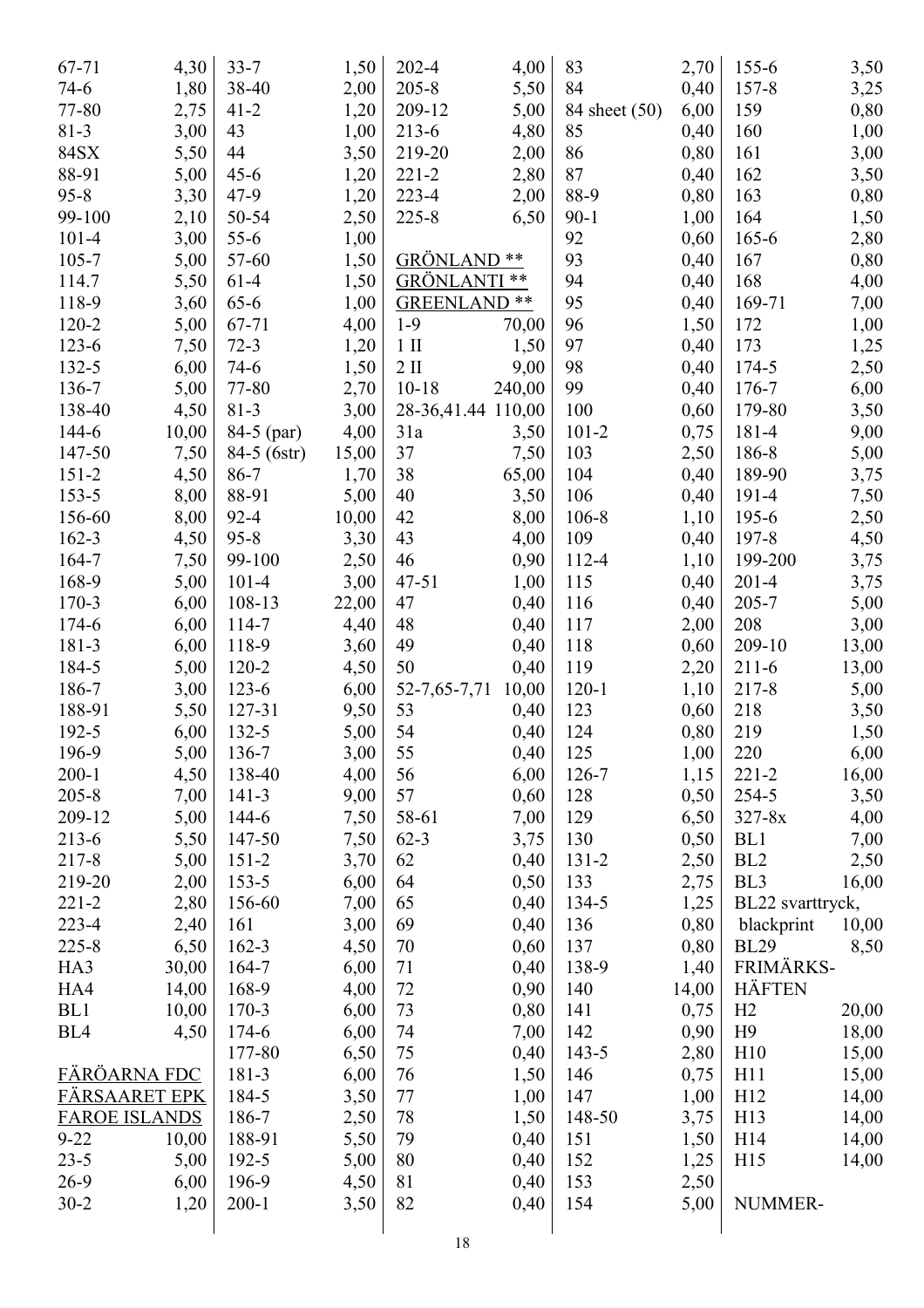| <b>FYRBLOCK</b>      |       | 106-8     | 1,00  | $201 - 4$            | 3,50   | 219                   | 2,00   | 196       | 55,00  |
|----------------------|-------|-----------|-------|----------------------|--------|-----------------------|--------|-----------|--------|
| 1890                 | 3,70  | 109       | 1,00  | 205-7                | 5,00   | 227                   | 6,00   | 199       | 260,00 |
| 1891                 | 2,50  | 110       | 1,00  | 208                  | 4,00   | 237                   | 6,50   | 206c1     | 65,00  |
| 1892                 | 52,00 | 111       | 2,00  | 209-10               | 8,50   | 240A                  | 1,50   | 215       | 1,00   |
| 1893                 | 3,50  | 112-4     | 1,20  | $211-6$              | 14,00  | 241A                  | 2,00   | $221 - 3$ | 36,00  |
| G023                 | 3,00  | 115       | 0,80  |                      |        | 241B                  | 0,40   | 230       | 25,00  |
| G024                 | 3,75  | 115(4)    | 2,00  | <u>DANSKA VÄST-</u>  |        | 242A                  | 2,50   | 233       | 12,00  |
| G026                 | 2,00  | 116       | 1,00  | <b>INDIEN **</b>     |        | 248B                  | 25,00  | 235       | 6,00   |
| G041                 | 2,50  | 117       | 2,00  | TANSKAN LÄNSI        |        | 249                   | 0,40   | 236       | 6,00   |
|                      |       | 118       | 1,00  | INTIA <sup>**</sup>  |        | 250                   | 0,50   | 237-9     | 27,00  |
| GRÖNLAND o           |       | 119       | 2,50  | DaN WEST INDIA       |        | 251                   | 0,60   | 239       | 10,00  |
| <b>GRÖNLANTI</b> o   |       | 120-2     | 1,50  | 32                   | 10,00  | $252 - 5$             | 50,00  | 242A      | 6,00   |
| <b>GREENLAND o</b>   |       | 123       | 1,00  | 49                   | 59,00  | 261                   | 20,00  | 243A      | 12,00  |
| 1                    | 0,40  | 124       | 1,20  | 54                   | 8,00   | 262                   | 10,00  | 245A      | 160,00 |
| 28-36,41,44          | 19,00 | 125       | 1,50  |                      |        | 284                   | 0,50   | 246       | 0,40   |
| 30                   | 0,40  | 126-7     | 1,20  | <u>DANSKA VÄST-</u>  |        | 285                   | 3,50   | 247       | 0,50   |
| 39                   | 0,90  | 128       | 1,00  | <b>INDIEN</b> o      |        | 286                   | 5,00   | 248A      | 150,00 |
| 40                   | 1,25  | 129       | 5,00  | <u>TANSKAN LÄNSI</u> |        | 287                   | 25,00  | 249       | 0,70   |
| 41                   | 1,25  | 130       | 1,00  | <b>INTIA o</b>       |        | $330-06(12)$          | 55,00  | 252-5     | 85,00  |
| 58                   | 0,40  | $131 - 2$ | 2,00  | DaN WEST INDIA       |        | 303                   | 10,00  | 256-9     | 200,00 |
| BL <sub>2</sub>      | 2,50  | 133       | 2,50  | 6                    | 18,00  | 311                   | 88,00  | 258       | 10,00  |
|                      |       | 134-5     | 1,50  | 34                   | 8,00   | 312-4                 | 23,00  | 273       | 75,00  |
| <b>GRÖNLAND FDC</b>  |       | 136       | 1,00  | 37                   | 13,00  | $315 - 8$             | 25,00  | $281 - 7$ | 70,00  |
| <u>GRÖNLANTI FDC</u> |       | 137       | 1,50  | 45                   | 3,50   | $321 - 5$             | 19,00  | 281       | 0,40   |
| <b>GREENLAND</b>     |       | 138-9     | 1,40  |                      |        | 328                   | 10,00  | 282       | 1,50   |
| 39                   | 6,00  | 140       | 15,00 | <u>ISLAND *</u>      |        | 361                   | 0,90   | 273       | 0,40   |
| 42                   | 6,00  | 141       | 1,00  | <b>ISLANTI</b> *     |        | BL <sub>2</sub>       | 4,00   | 294       | 0,40   |
| 43                   | 6,00  | $143 - 5$ | 2,50  | <b>ICELAND*</b>      |        | Tj8                   | 20,00  | 296       | 1,30   |
| 44                   | 8,00  | 146       | 1,00  | 13                   | 100,00 | Tj26                  | 3,50   | 330       | 0,40   |
| 58-61                | 70,00 | 147       | 1,20  | 65                   | 30,00  | Tj28                  | 3,00   | 297       | 0,40   |
| 66                   | 2,00  | 148-50    | 4,00  | 66                   | 18,00  | Tj34                  | 3,00   | 331       | 0,40   |
|                      |       | 151       | 1,80  | 79                   |        |                       | 4,00   | 303       |        |
| 68 (4)               | 13,00 |           |       | 89                   | 70,00  | Tj37                  |        |           | 20,00  |
| 75                   | 1,00  | 152       | 1,50  |                      | 28,00  | Tj46                  | 0,50   | 306       | 35,00  |
| 77                   | 1,50  | 153       | 2,50  | 90                   | 170,00 | $***$                 |        | 311       | 160,00 |
| 79                   | 1,00  | 154       | 4,50  | 102                  | 55,00  | <b>ISLAND</b>         |        | 312-4     | 45,00  |
| 80                   | 1,00  | $157 - 8$ | 3,50  | 109                  | 4,00   | <b>ISLANTI</b> **     |        | $315 - 8$ | 48,00  |
| 81                   | 1,00  | 159       | 1,20  | 114-9                | 120,00 | ICELAND <sup>**</sup> |        | 326       | 0,40   |
| 84-5                 | 1,00  | 161       | 3,00  | 114                  | 28,00  | 79                    | 190,00 | 327-9     | 45,00  |
| 86                   | 1,00  | 162       | 3,50  | 118                  | 25,00  | 81                    | 300,00 | 337-44    | 50,00  |
| 87                   | 1,00  | 163       | 1,20  | 135                  | 55,00  | 90                    | 400,00 | 350-2     | 14,00  |
| 88-9                 | 1,20  | 164       | 2,00  | 142                  | 85,00  | 108                   | 5,50   | 352       | 6,00   |
| $90 - 1$             | 1,20  | $165 - 6$ | 3,00  | 161                  | 50,00  | 110                   | 4,00   | 353       | 20,00  |
| 93                   | 1,00  | 168       | 4,00  | 178                  | 35,00  | 111                   | 28,00  | 377-8     | 1,20   |
| 94                   | 1,00  | 172       | 1,00  | 182                  | 5,00   | 112                   | 20,00  | $401 - 2$ | 0,90   |
| 95                   | 1,00  | 173       | 1,50  | 189                  | 25,00  | 113                   | 55,00  | 401       | 0,40   |
| 96                   | 1,50  | 174-5     | 3,00  | 190                  | 25,00  | 119                   | 65,00  | $410 - 1$ | 1,00   |
| 97                   | 1,00  | 176-7     | 3,50  | 195                  | 10,00  | 120                   | 300,00 | 414       | 2,00   |
| 98                   | 1,00  | 178       | 3,50  | 197                  | 12,00  | 169                   | 100,00 | $422 - 3$ | 1,20   |
| 99                   | 1,00  | 179-80    | 3,00  | 198                  | 2,00   | 172                   | 200,00 | 432-3     | 2,60   |
| 100                  | 1,00  | 186-8     | 5,00  | 206c2                | 10,00  | 173                   | 4,00   | $441 - 2$ | 4,00   |
| 103                  | 2,50  | 189-90    | 3,00  | 207                  | 3,50   | 177                   | 2,50   | 454-5     | 2,80   |
| 104                  | 0,80  | $195-6$   | 3,00  | 212                  | 0,60   | 188                   | 40,00  | 446-7     | 3,60   |
| 104(4)               | 2,00  | 197-8     | 4,00  | 213                  | 12,00  | 194                   | 33,00  | 458       | 0,40   |
| 105                  | 0,80  | 199-200   | 3,50  | 214                  | 17,00  | 195                   | 28,00  | $463 - 4$ | 1,10   |
|                      |       |           |       | 19                   |        |                       |        |           |        |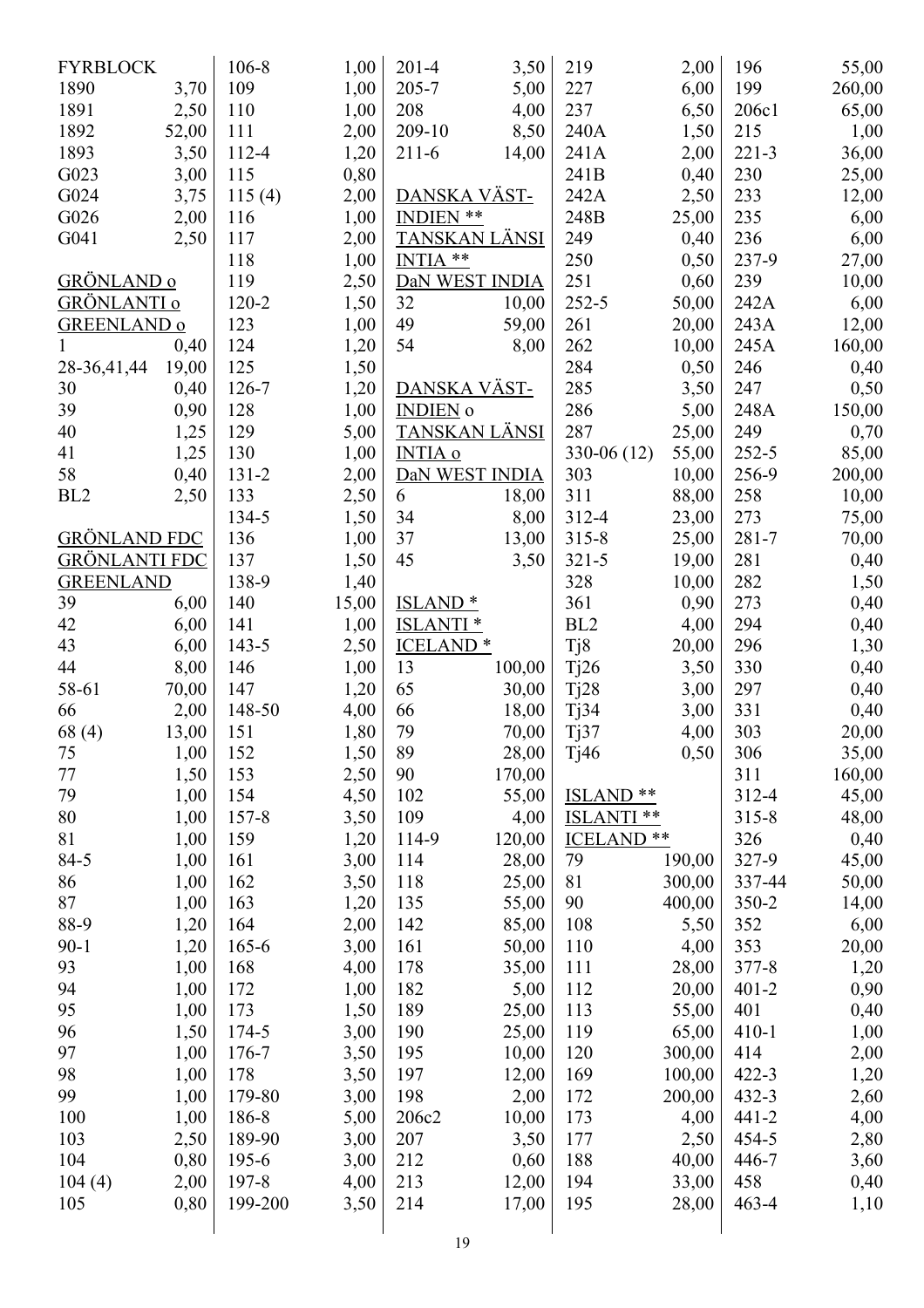| $465 - 6$ | 5,00 | 578-9     | 0,90  | 669-70    | 5,00  | 784-5                      | 3,20  | 84     | 5,00   |
|-----------|------|-----------|-------|-----------|-------|----------------------------|-------|--------|--------|
| 466       | 0,40 | 580       | 0,70  | 671       | 0,80  | 786-7                      | 1,60  | 85     | 10,00  |
| $467 - 8$ | 5,80 | 581       | 1,20  | 672       | 1,00  | 788-9                      | 3,50  | 86     | 12,00  |
| $471 - 4$ | 2,00 | 582       | 0,50  | 673-5     | 1,20  | 790                        | 1,20  | 87     | 12,00  |
| 475       | 0,40 | 583       | 0,70  | 676-7     | 2,00  | 791-4                      | 14,00 | 88     | 55,00  |
| 479-80    | 7,50 | 584-6     | 0,70  | 678       | 5,00  | 795-6                      | 2,00  | 91     | 15,00  |
| 482       | 0,40 | 587-8     | 0,70  | 679-80    | 1,40  | 797-8                      | 2,00  | 92     | 2,50   |
| 483       | 1,50 | 589-90    | 1,80  | 681-4     | 3,00  | 799-800A                   | 9,00  | 93     | 8,00   |
| 488-9     | 6,00 | 591       | 0,40  | 685-6     | 14,00 | 799-800B                   | 12,00 | 96     | 1,00   |
| 490-1     | 0,50 | 592       | 0,60  | 687-8     | 2,00  | 801-2                      | 2,00  | 97     | 19,00  |
| 492-3     | 6,20 | 593-4     | 1,10  | 689-90    | 9,00  | 803-4                      | 8,00  | 101    | 33,00  |
| 494-6     | 1,20 | 595-7     | 1,40  | 691-4     | 3,00  | 805-8                      | 8,50  | 101v   | 15,00  |
| 497       | 0,50 | 598       | 0,40  | 695-6     | 1,30  | 809-10                     | 2,00  | 102    | 45,00  |
| 498-9     | 4,50 | 599       | 0,90  | 697       | 4,50  | 811-4                      | 9,00  | 108-13 | 70,00  |
| 500       | 0,40 | $600 - 1$ | 1,00  | 698-9     | 1,30  | 815-6                      | 1,60  | 109    | 12,00  |
| 501       | 0,40 | $602 - 3$ | 2,40  | 700       | 2,50  | 821-2                      | 4,00  | 111    | 20,00  |
| 502-4     | 1,50 | 604-6     | 0,60  | 701       | 5,00  | 823-5                      | 6,00  | 113    | 40,00  |
| 506-7     | 1,00 | 607       | 0,40  | $702 - 3$ | 3,60  | 834                        | 1,00  | 114    | 10,00  |
| 508-9     | 5,80 | 608       | 1,00  | 704       | 0,80  | 851-2                      | 1,80  | 115    | 10,00  |
| 509       | 0,80 | 609       | 6,50  | $705 - 8$ | 9,00  | BL <sub>4</sub>            | 5,50  | 117    | 30,00  |
| 510-4     | 1,60 | 610       | 0,40  | 709       | 5,00  | BL5                        | 7,50  | 118    | 65,00  |
| 517-8     | 0,70 | 611-2     | 1,20  | 710       | 0,50  | BL <sub>6</sub>            | 14,00 | 122v   | 30,00  |
| 519-20    | 0,70 | 613-4     | 1,10  | 711-4     | 1,70  | BL7                        | 4,50  | 123    | 550,00 |
| 521       | 0,60 | 615-6     | 9,00  | 715-6     | 1,20  | BL <sub>8</sub>            | 5,00  | 131    | 10,00  |
| 522-32    | 5,50 | 617-9     | 1,20  | 717-8     | 1,60  | BL <sub>9</sub>            | 4,00  | 140    | 12,00  |
| 523       | 0,40 | 620       | 0,80  | 719-20    | 4,50  | <b>BL10</b>                | 8,00  | 141    | 10,00  |
| 527       | 0,40 | 621       | 0,70  | $721 - 4$ | 1,60  | <b>BL12</b>                | 12,00 | 143    | 30,00  |
| 533-4     | 1,50 | 622       | 1,00  | 725       | 0,60  | <b>BL14</b>                | 12,00 | 151    | 1,00   |
| 533       | 0,40 | 623       | 0,60  | 726-7     | 3,00  | <b>BL19</b>                | 6,00  | 154v   | 10,00  |
| 535-6     | 0,60 | 624       | 0,50  | 728-9     | 1,90  | H19                        | 7,50  | 155    | 6,50   |
| 537-8     | 0,90 | 625-6     | 5,40  | 730       | 4,00  | H20                        | 9,00  | 169-72 | 16,00  |
| 539-40    | 1,40 | $627 - 8$ | 1,70  | 731       | 0,70  | H21                        | 20,00 | 168    | 6,50   |
| 541       | 0,40 | 629-32    | 4,50  | 732-3     | 1,80  | HM1                        | 5,50  | 170    | 0,70   |
| 542-6     | 0,90 | 633-4     | 2,00  | 734-5     | 5,50  | HM1 cyl2                   | 6,00  | 171    | 8,00   |
| 549       | 0,50 | 635-6     | 23,00 | 736-7     | 3,20  | HM2 cyl2                   | 6,00  | 194-9  | 40,00  |
| 550       | 1,50 | 635       | 2,50  | 738-9     | 9,00  | HM <sub>3</sub>            | 5,00  | 195    | 0,90   |
| $551 - 2$ | 2,00 | 637-8     | 1,50  | 740       | 14,00 |                            |       | 197    | 1,00   |
| 555       | 0,40 | 639       | 0,60  | 741-2     | 2,70  | <b>ISLAND</b> <sub>o</sub> |       | 199    | 28,00  |
| 556       | 0,90 | $640-1$   | 1,50  | 743       | 1,20  | <b>ISLANTI o</b>           |       | 205c2v | 20,00  |
| 557-8     | 1,40 | 642       | 2,00  | 744-6     | 8,00  | <b>ICELAND o</b>           |       | 227    | 10,00  |
| 559-60    | 4,00 | 643-4     | 7,50  | 747-8     | 1,30  | 8 vika/error               | 4,00  | 228    | 0,40   |
| 560       | 0,40 | 645-6     | 1,60  | 749-50    | 2,00  | 11                         | 28,00 | 230    | 25,00  |
| 562       | 0,70 | 647-8     | 1,10  | $751 - 2$ | 5,50  | 15                         | 45,00 | 234    | 0,40   |
| 563       | 0,60 | 649-50    | 1,80  | 753-60    | 3,00  | 54                         | 35,00 | 236    | 10,00  |
| 564       | 0,80 | $651-2$   | 3,00  | $751 - 2$ | 1,20  | 66                         | 9,50  | 240A   | 5,00   |
| 565-6     | 1,00 | 653       | 14,00 | 753-4     | 6,50  | 68                         | 7,50  | 242B   | 0,40   |
| 567-8     | 4,20 | 654       | 5,00  | 765-6     | 1,40  | 69                         | 4,00  | 248A   | 2,20   |
| 569-70    | 1,00 | 655       | 0,60  | 767       | 0,80  | 72                         | 4,00  | 252    | 6,00   |
| 571       | 0,40 | 656-7     | 1,00  | 768-9     | 7,00  | 74                         | 65,00 | 264    | 2,00   |
| 572       | 3,50 | 658       | 1,20  | 770-2     | 10,00 | 76                         | 1,00  | 284    | 0,40   |
| 573       | 0,40 | 659-60    | 2,30  | 773-4     | 2,40  | 78                         | 1,50  | 296    | 1,20   |
| 574       | 0,50 | 661-2     | 1,20  | 775-6     | 7,00  | 80                         | 3,00  | 307    | 3,50   |
| 575       | 0,50 | 663-4     | 1,00  | 777-8     | 9,50  | 81                         | 1,20  | 312    | 13,00  |
| 576.7     | 4,00 | $665 - 8$ | 4,00  | $761-3$   | 12,00 | 83                         | 33,00 | 315    | 0,40   |
|           |      |           |       |           |       |                            |       |        |        |
|           |      |           |       |           |       |                            |       |        |        |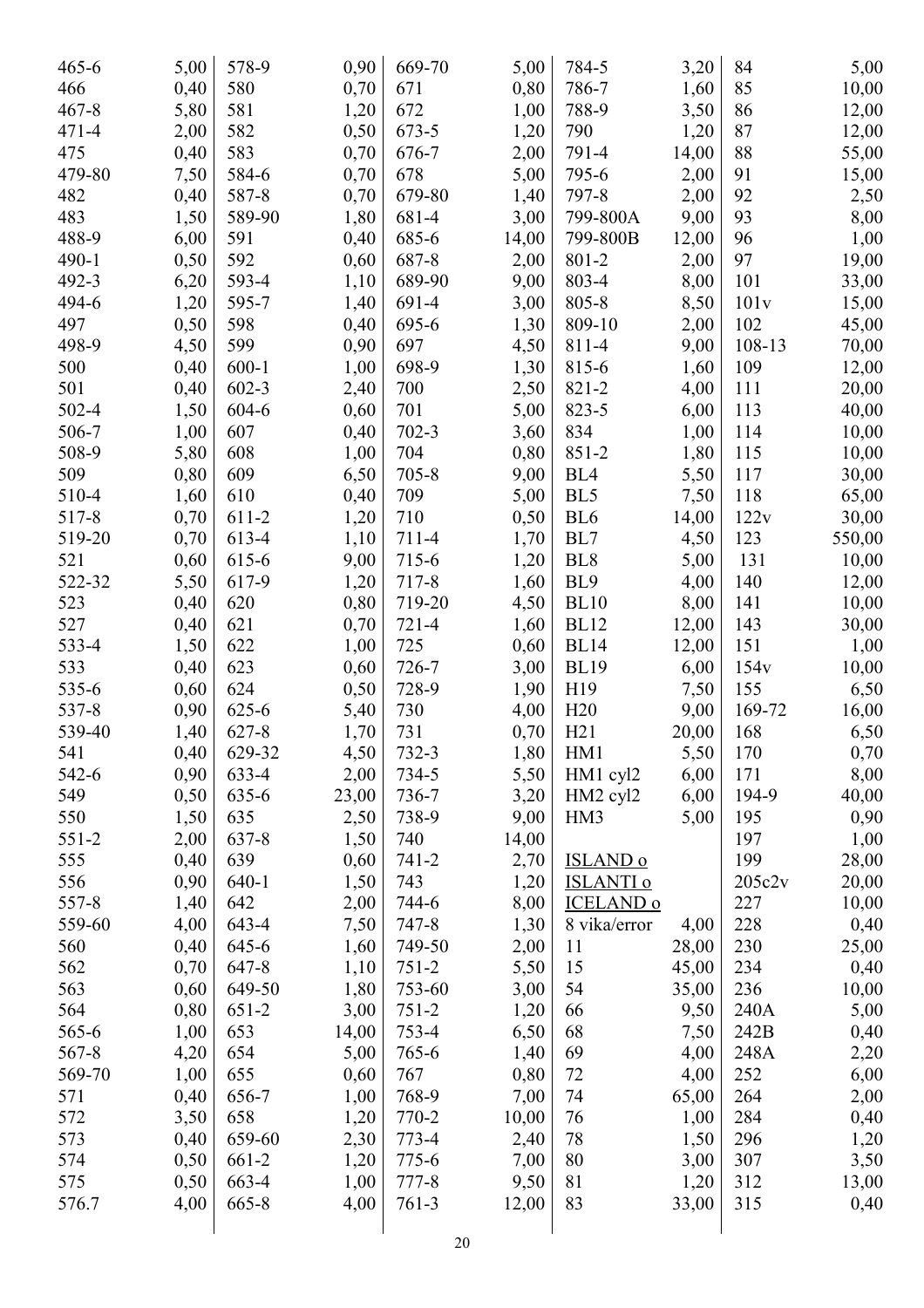| 327                | 0,50  | 581       | 2,50  | 719-20          | 2,50   | 87-9A        | 0,40   | <b>BL15</b>               | 70,00  |
|--------------------|-------|-----------|-------|-----------------|--------|--------------|--------|---------------------------|--------|
| 329                | 2,50  | 582       | 1,00  | $721 - 4$       | 4,50   | 117y         | 15,00  | <b>BL23-4</b>             | 6,00   |
| 350                | 0,40  | 583       | 1,00  | EA1b            | 1,00   | 169          | 6,00   | <b>BL25</b>               | 2,20   |
| 351                | 0,40  | 584-6     | 1,20  | 725             | 1,00   | 216          | 6,00   | <b>BL48 SCHW 10,00</b>    |        |
| $463 - 4$          | 0,40  | 587-8     | 1,00  | 728-9           | 2,00   | 220          | 4,00   |                           |        |
| 482                | 0,40  | 589-90    | 1,50  | 730             | 5,50   | 225          | 8,00   | DDR <sub>o</sub>          |        |
| 497                | 0,40  | 591       | 1,00  | 731             | 1,00   | 228          | 0,50   | 119y                      | 22,00  |
| 505                | 0,40  | 592       | 1,00  | $732 - 3$       | 2,00   | 248-9        | 25,00  | 182-97                    | 12,00  |
| 516                | 1,00  | 593-4     | 1,10  | 734-5           | 4,50   | 250          | 25,00  | 207-11                    | 13,00  |
| 521                | 0,50  | 595-7     | 1,80  | 736-7           | 2,20   | $251 - 5$    | 150,00 | 212-27                    | 35,00  |
| 530                | 1,00  | 598       | 1,00  | 740             | 18,00  | 260          | 60,00  | 228                       | 1,20   |
| 574                | 0,40  | 599       | 1,30  | $741 - 2$       | 3,50   | 286-8        | 360,00 | 232                       | 2,40   |
| 584-6              | 0,70  | $600-1$   | 1,20  | 743             | 2,50   | 261-70       | 190,00 | 242                       | 24,00  |
| 592                | 0,50  | $602 - 3$ | 2,50  | 744-6           | 8,00   | 276-9        | 24,00  | $243 - 4$                 | 40,00  |
| 617-9              | 0,80  | 604-6     | 1,50  | $747 - 8$       | 2,50   | $280-1$      | 24,00  | 246-7                     | 13,00  |
| 632                | 0,80  | 607       | 1,00  | 749-50          | 2,50   | 282-3        | 44,00  | 248-9                     | 28,00  |
|                    |       | 608       | 1,60  | $751 - 2$       |        | 289-92       |        | 250                       |        |
| Tj 5               | 15,00 |           |       |                 | 3,50   |              | 65,00  |                           | 35,00  |
| $Tj$ 6             | 13,00 | 609       | 15,00 | 753-60          | 5,00   | $362 - 70 +$ |        | $251 - 4$                 | 17,00  |
| Tj 8               | 38,00 | 610       | 1,00  | 768-9           | 8,00   | 372-9        | 169,00 | 254                       | 6,00   |
| Tj10               | 28,00 | 611-2     | 1,50  | 770-2           | 9,50   | 1089         | 0,50   | 256-9                     | 50,00  |
| T <sub>j</sub> 38  | 25,00 | 613-4     | 1,30  | 773-4           | 2,50   | 1096         | 0,60   | 260                       | 16,00  |
|                    |       | 615-6     | 2,00  | $777 - 8$       | 8,00   | 1120         | 0,60   | 261-70                    | 120,00 |
| <b>ISLAND FDC</b>  |       | 617-9     | 2,00  | 781-3           | 11,00  | 1121         | 1,10   | 273-4                     | 20,00  |
| <b>ISLANTI EPK</b> |       | 620       | 1,60  | 784-5           | 2,00   | 1124         | 0,60   | 275                       | 6,00   |
| <b>ICELAND FDC</b> |       | $621 - 2$ | 3,70  | 786-7           | 2,00   | 1125         | 0,50   | 276-9                     | 13,00  |
| 521                | 1,50  | 623       | 1,30  | 788-9           | 4,00   | 1141         | 0,80   | $280 - 1$                 | 22,00  |
| 522-3,528,531      | 1,50  | 624       | 1,60  | 790             | 2,00   | 1146         | 0,90   | 281                       | 12,00  |
| 533-4              | 2,00  | $625 - 6$ | 7,00  | 791-4           | 15,00  | 1153         | 0,90   | 282-3                     | 40,00  |
| 525, 527, 532 1,50 |       | $627 - 8$ | 1,20  | 795-6           | 2,00   | 1159-60      | 1,40   | 284-5                     | 45,00  |
| 524, 526, 529-30   |       | 629-32    | 4,00  | 797-8           | 2,00   | 1167         | 0,70   | 289-92                    | 32,00  |
|                    | 1,50  | 633-4     | 2,00  | 799-800B        | 8,50   | 1168         | 2,50   | 294                       | 3,00   |
| 542-5              | 2,00  | 637-8     | 2,50  | 803-4           | 7,00   | 1173-7       | 2,80   | 296-7                     | 12,00  |
| 550                | 2,80  | 639       | 2,00  | 811-4           | 4,00   | 1178         | 0,50   | 298-9                     | 10,00  |
| $551 - 2$          | 2,00  | EA1a      | 2,50  | EA3             | 1,00   | 1196-201     | 3,00   | 302                       | 2,40   |
| 553-4              | 2,00  | $640-1$   | 2,00  | 815-6           | 2,00   | 1206         | 0,50   | $311 - 4$                 | 24,00  |
| 555                | 1,00  | 642       | 3,00  | 817-8           | 6,50   | 1214-9Zd     | 9,00   |                           |        |
| 556                | 1,50  | 643-4     | 8,00  | 821-2           | 3,50   | 1220         | 0,50   | <b>BUNDES-</b>            |        |
| 557-8              | 2,00  | $651-2$   | 1,50  |                 |        | 2396-42      | 2,80   | <b>REPUBLIK</b>           |        |
| 559-60             | 2,00  | 653       | 11,00 | <b>DEUTSCH-</b> |        | 2394-9       | 3,50   | <b>DEUTCHLAND</b>         |        |
| 561                | 1,00  | 654       | 5,00  |                 |        | 2424-5       | 0,60   | BRD <sup>*</sup>          |        |
| 562                | 1,00  | 655       | 1,00  | <b>LAND</b>     |        | 2426-7       | 0,80   | <b>WEST-GERMANY</b>       |        |
| 563                | 1,00  | 659-60    | 3,50  | <b>SAKSA</b>    |        | 2500         | 0,60   | LÄNSI-SAKSA <sup>*</sup>  |        |
| 564                | 1,00  | 676-7     | 2,50  | <b>TYSKLAND</b> |        | 2521         | 0,50   | 139-40                    | 85,00  |
| 565-6              | 1,10  | 678       | 6,00  |                 |        | 2542         | 0,90   | 141.2                     | 40,00  |
| $567 - 8$          | 1,20  | 687-8     | 2,50  | <b>GERMANY</b>  |        | 2548         | 0,50   | $143 - 6$                 | 85,00  |
| 569-70             | 1,00  | 689-90    | 16,00 |                 |        | 2582         | 0,50   |                           |        |
| 571                | 1,00  | 697       | 6,00  | $DDR*$          |        | 2593-4       | 0,70   | <b>BUNDES-</b>            |        |
| 572                | 8,00  | 698-9     | 2,00  | 169             | 3,00   | 2640-5       | 4,40   | <b>REPUBLIK</b>           |        |
|                    |       | 701       |       | 286-8           | 180,00 | 2686-90      |        | <b>DEUTCHLAND</b>         |        |
| 573                | 1,00  |           | 5,50  | 276-9           | 7,00   |              | 1,00   |                           |        |
| 574                | 1,00  | 704       | 2,00  | 282-3           | 12,00  | 2706-7       | 0,70   | BRD <sup>**</sup>         |        |
| 575                | 1,00  | $705 - 8$ | 8,00  | $362 - 72 +$    |        | 2709-14      | 2,50   | <b>WEST-GERMANY</b>       |        |
| 576-7              | 2,00  | 711-4     | 7,00  | 372-9           | 46,00  | 2722-3       | 1,70   | LÄNSI-SAKSA <sup>**</sup> |        |
| 578-9              | 2,00  | 715-6     | 2,00  |                 |        | 2751         | 0,40   | 116                       | 80,00  |
| 580                | 1,00  | 717-8     | 2,00  | DDR xx          |        | 2751-3       | 1,80   | $121 - 2$                 | 160,00 |
|                    |       |           |       |                 |        |              |        |                           |        |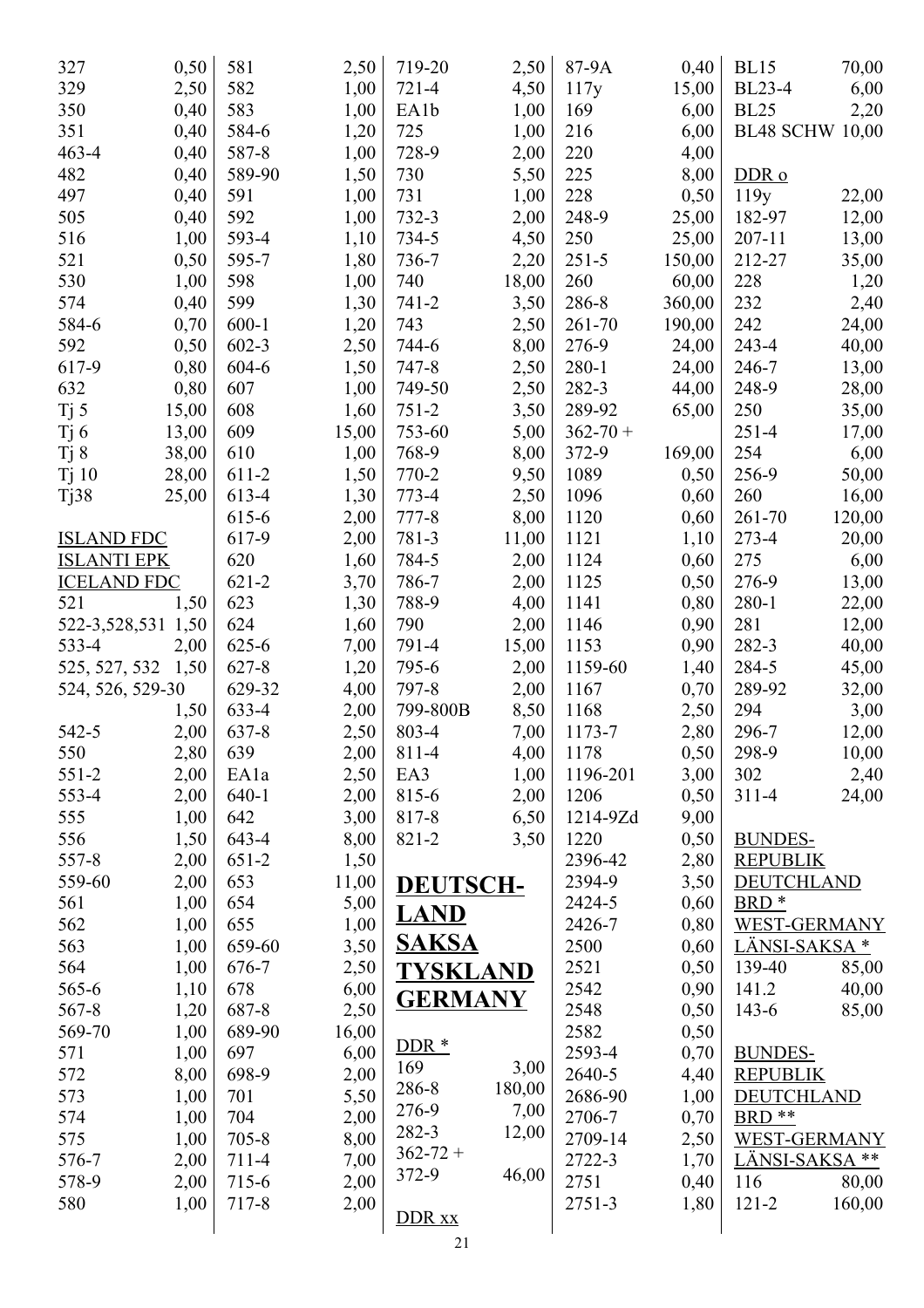| 143-6     | 170,00 | 364                 | 0,50 | 478    | 0,40 | 602       | 0,60 | 779   | 1,20 |
|-----------|--------|---------------------|------|--------|------|-----------|------|-------|------|
| 150       | 38,00  | 365                 | 0,40 | 479    | 0,40 | 609       | 0,50 | 780   | 0,70 |
| 165       | 8,00   | 366                 | 0,40 | 480    | 0,40 | 610       | 0,40 | 781   | 1,70 |
| 175       | 17,00  | $367 - 8$           | 0,80 | 481    | 0,40 | 612-5     | 4,50 | 782-5 | 5,00 |
| 176       | 70,00  | 373                 | 0,40 | 482    | 0,40 | 616-8     | 2,00 | 786   | 0,50 |
| 177       | 0,40   | 374                 | 0,40 | 483-4  | 0,60 | 619       | 0,50 | 787-9 | 2,20 |
| 179       | 0,40   | 375                 | 0,40 | 484    | 0,40 | $620 - 1$ | 1,00 | 787   | 0,80 |
| 180       | 0,40   | 380                 | 0,40 | 485-8  | 1,20 | 622       | 0,50 | 788   | 0,80 |
| 181       | 0,40   | 381                 | 0,40 | 504    | 0,40 | 623       | 0,50 | 790   | 0,80 |
| 182       | 0,40   | 382                 | 0,40 | 505    | 0,40 | 635       | 0,40 | 791-4 | 3,20 |
| 184       | 0,60   | 383-4               | 0,90 | 511-4  | 1,50 | 636       | 0,40 | 795   | 0,70 |
| 197       | 14.00  | 383                 | 0,40 | 515    | 0,40 | 637       | 0,40 | 796   | 1,10 |
| $200 - 3$ | 60,00  | 385-8               | 1,70 | 516    | 0,50 | 638       | 0,40 | 797   | 1,10 |
| 204       | 6,50   | 385                 | 0,40 | 517    | 0,70 | 643       | 1,60 | 978-9 | 1,30 |
| 209       | 6,50   | 387                 | 0,40 | 518    | 0,40 | 655       | 0,40 | 800-3 | 7,50 |
| 210       | 22,00  | 388                 |      | 519-20 | 0,60 | 660-3     |      | 804-5 |      |
|           |        | 389                 | 1,10 |        |      | 670       | 2,60 | 804   | 1,40 |
| 211       | 14,00  |                     | 0,40 | 521    | 0,40 |           | 0,40 |       | 0,70 |
| 212       | 5,50   | 390                 | 0,40 | 522    | 0,40 | 675-6     | 0,90 | 806   | 2,50 |
| 213       | 8,50   | 391                 | 0,40 | 523-6  | 1,20 | 693       | 0,40 | 808   | 0,50 |
| 214       | 14,00  | 392-5               | 1,10 | 527    | 0,40 | 700       | 2,50 | 809   | 0,70 |
| 216       | 12,00  | 392                 | 0,40 | 528    | 0,40 | 703       | 6,50 | 810   | 0,60 |
| 221       | 5,00   | 396                 | 0,40 | 529-32 | 2,40 | 715       | 0,60 | 811-2 | 3,30 |
| $222 - 5$ | 50,00  | 397                 | 0,40 | 533-4  | 0,70 | 716-7     | 1,10 | 813   | 1,00 |
| 226       | 0,40   | 398                 | 0,50 | 534    | 0,40 | 727       | 1,40 | 814   | 1,30 |
| 227       | 9,00   | 399                 | 0,40 | 535    | 0,40 | 729       | 1,90 | 815   | 1,30 |
| 245       | 1,50   | 400                 | 0,40 | 536    | 0,40 | 731       | 2,20 | 816-7 | 1,80 |
| 270       | 1,50   | 404                 | 3,20 | 537    | 0,40 | 732       | 3,00 | 822-3 | 3,50 |
| 281       | 0,40   | 405                 | 0,40 | 538-41 | 1,40 | 733       | 0,80 | 825   | 1,60 |
| 302       | 0,40   | 406-7               | 0,50 | 542-3  | 0,70 | 738       | 1,60 | 826-9 | 3,40 |
| 303       | 0,50   | 408-11              | 1,40 | 544    | 0,40 | 739       | 1,10 | 827   | 0,70 |
| 320       | 0,40   | 408                 | 0,40 | 545    | 0,40 | 740       | 0,80 | 830   | 2,50 |
| 329       | 0,40   | 411                 | 0,80 | 546-8  | 0,50 | 741       | 1,00 | 831   | 0,90 |
| 337-9     | 3,00   | $412 - 5$           | 2,20 | 549-52 | 4,00 | $742 - 5$ | 4,00 | 832   | 0,90 |
| 345       | 0,40   | 416-27              | 3,50 | 549    | 0,40 | 746-7     | 1,30 | 833   | 1,80 |
| 346       | 0,40   | $416 - 20 + 22 - 7$ | 3,00 | 550    | 0,50 | 748       | 1,20 | 834   | 0,90 |
| 357x      | 0,40   | 428                 | 0,40 | 551    | 0,70 | 749       | 0,90 | 835   | 1,30 |
| 347y      | 0,40   | 429-30              | 0,50 | 553    | 0,40 | 750       | 1,20 | 836-9 | 5,00 |
| 348x      | 0,40   | 430                 | 0,40 | 558    | 0,40 | 751       | 0,60 | 840-1 | 1,50 |
| 348y      | 0,40   | 439                 | 0,40 | 559-60 | 0,60 | 752       | 0,70 | 845   | 1,20 |
| 349x      | 0,40   | $440 - 2$           | 0,50 | 561-5  | 3,00 | 753       | 1,60 | 847   | 0,40 |
| 350x      | 0,40   | 443                 | 0,40 | 566    | 0,40 | 757-9     | 9,00 | 849   | 0,40 |
| 350y      | 0,40   | 444                 | 0,40 | 567    | 0,40 | 758       | 1,60 | 850   | 0,40 |
| 351x      | 0,50   | 445-6               | 0,40 | 568    | 0,40 | 760       | 0,50 | 851   | 0,40 |
| 352x      | 0,50   | 447-50              | 1,00 | 569    | 0,40 | $761 - 2$ | 2,20 | 852   | 0,80 |
| 352y      | 0,40   | 451                 | 0,40 | 570    | 0,40 | 763       | 0,60 | 854   | 1,00 |
| 353y      | 0,40   | 452                 | 0,40 | 571-4  | 1,50 | 764-5     | 2,50 | 856   | 1,50 |
| 354y      | 0,40   | 453                 | 0,40 | 575    | 0,40 | 768-9     | 1,40 | 857   | 2,00 |
| 355y      | 0,40   | 462                 | 0,40 | 576-7  | 1,30 | 768       | 0,70 | 858   | 2,20 |
| 357y      | 0,40   | 463                 | 0,40 | 583-4  | 1,00 | 770       | 0,70 | 864   | 0,50 |
| 358y      | 0,40   | 464-7               | 1,00 | 585    | 1,20 | 771       | 0,70 | 890-1 | 1,50 |
| 359y      | 0,50   | 468-74              | 2,00 | 587-90 | 3,00 | 772       | 0,50 | 893   | 0,50 |
| 361y      | 0,70   | 475                 | 0,40 | 592    | 0,80 | 773       | 1,50 | 902   | 1,40 |
| 362y      | 4,00   | 476                 | 0,40 | 593    | 0,40 | 774-7     | 3,60 | 909   | 0,50 |
| 363       | 0,40   | 477                 | 0,40 | 594    |      | 778       | 0,60 | 911   |      |
|           |        |                     |      |        | 1,20 |           |      |       | 1,40 |
|           |        |                     |      |        |      |           |      |       |      |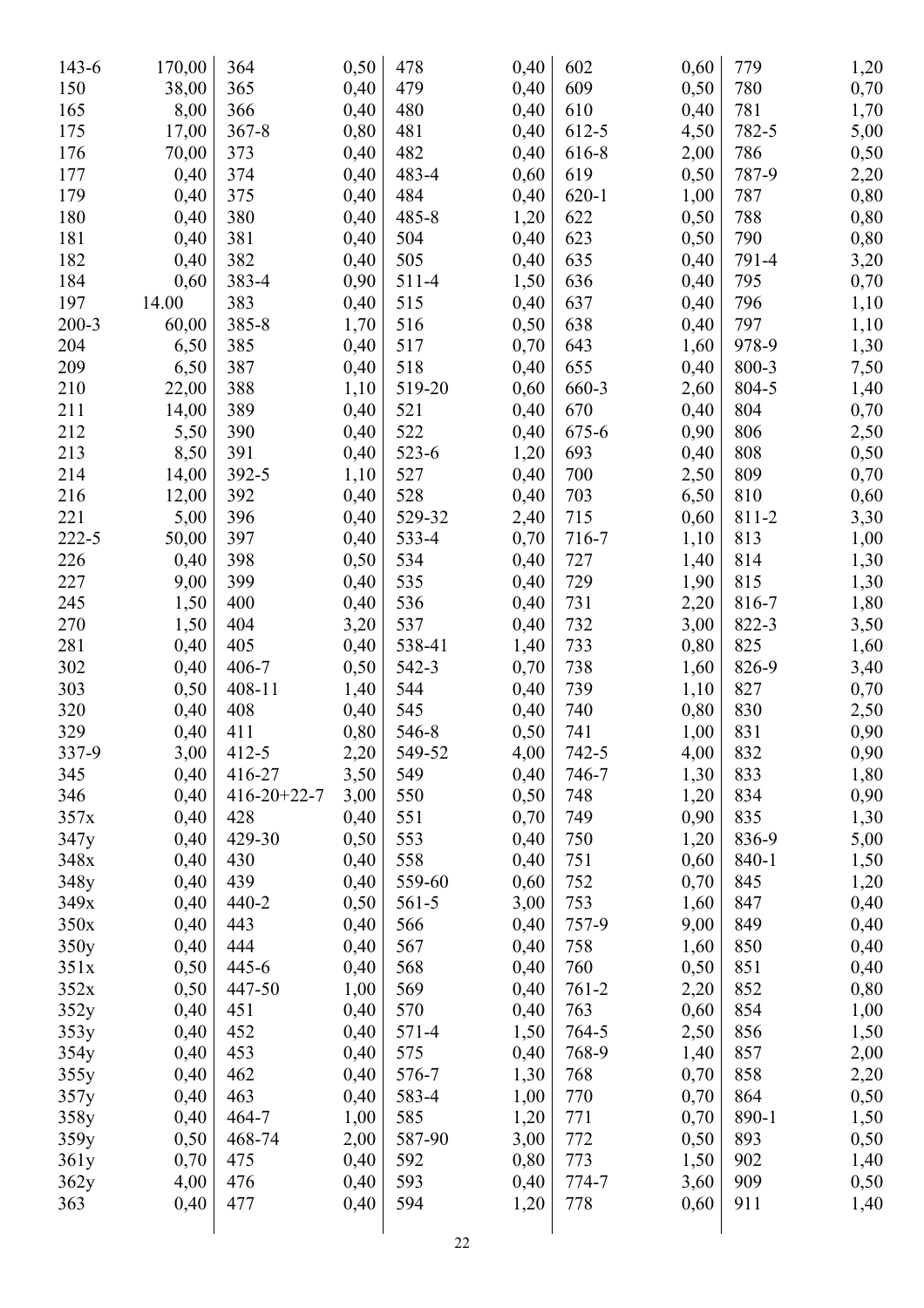| 913     | 0,40 | 1024-7  | 3,80 | 1147            | 1,60         | <b>BUNDES-</b>     |                      | 161       | 20,00 |
|---------|------|---------|------|-----------------|--------------|--------------------|----------------------|-----------|-------|
| 914     | 0,40 | 1024    | 0,60 | 1148            | 1,20         | <b>REPUBLIK</b>    |                      | 165       | 0,50  |
| 916     | 0,60 | 1025    | 0,80 | 1149            | 1,20         |                    | DEUTCHLAND o         | 169       | 13,00 |
| 918     | 1,00 | 1029    | 1,20 | 1150-3          | 5,00         | BRD o              |                      | 170       | 30,00 |
| 921     | 2,20 | 1030    | 1,50 | 1161            | 2,00         |                    | WEST-GERMANY         | 173       | 10,00 |
| 922     | 0,70 | 1032    | 1,20 | 1168-71         | 5,50         |                    | <u>LÄNSI-SAKSA o</u> | 175       | 15,00 |
| 927     | 1,10 | 1033    | 1,30 | 1172-3          | 3,80         | 74wg               | 0,60                 | 183x      | 0,40  |
| 929-32  | 4,50 | 1034    | 2,20 | 1175-6          | 4,50         | 75eg               | 0,60                 | 187       | 0,80  |
| 931     | 1,20 | 1035    | 1,00 | 1196            | 2,20         | 77                 | 0,60                 | 188       | 0,40  |
| 934-5   | 1,60 | 1036    | 1,00 | 1206-8          | 7,00         | 78wg               | 0,60                 | 191       | 2,50  |
| 934     | 0,80 | 1040-3  | 4,00 | 1210-1          | 3,20         | 83wg               | 0,80                 | 194       | 0,40  |
| 937     | 0,70 | 1044    | 1,00 | 1233            | 1,80         | 87wg               | 0,60                 | 196       | 2,50  |
| 938     | 1,00 | 1046-8  | 3,50 | 1242-5          | 7,00         | 90wg               | 0,60                 | 197       | 5,00  |
| 940     | 1,00 | 1049-50 | 2,40 | 1248-9          | 5,00         | 96wg               | 0,60                 | 199       | 6,00  |
| 941     | 0,80 | 1052    | 1,30 | 1278-9          | 3,50         | 97                 | 0,40                 | $200 - 3$ | 65,00 |
| 944     | 2,00 | 1053    | 1,50 | 1321-2          | 3,50         | 98                 | 0,40                 | 204       | 0,80  |
| 945     | 2,60 | 1054    | 0,80 | 1330            | 1,60         | $101 - 2$          | 20,00                | 207       | 7,50  |
| 947     | 1,40 | 1055    | 0,80 | 1353-6          | 7,00         | 105                | 4,00                 | 208       | 10,00 |
| 948     | 0,50 | 1056    | 1,00 | 1360-3          | 10,00        | 106-7              | 30,00                | 210       | 7,50  |
| 954     | 0,50 | 1057    | 1,00 | 1367-8          | 3,00         | $111 - 2$          | 60,00                | 213       | 3,00  |
| 956     | 0,80 | 1058    | 2,00 | 1372            | 1,60         | $113 - 5$          | 160,00               | 214       | 1,50  |
| 957     | 0,80 | 1059-62 | 4,20 | 1383-6          | 4,80         | 117-20             | 200,00               | 217-8     | 25,00 |
| 958     | 1,80 | 1066    | 1,30 | 1411-4          | 13,00        | $121 - 2$          | 120,00               | 221       | 6,00  |
| 962     | 0,80 | 1082    | 1,00 | 1416            |              | 122                |                      | 222       |       |
| 963     | 0,80 | 1083    | 1,00 | 1417-8          | 2,60<br>4,00 | $123 - 33 + 135 +$ | 65,00                | 223       | 4,00  |
| 964-7   |      | 1084    |      | 1455-8          |              | 137                |                      | 224       | 2,00  |
| 968     | 4,20 | 1085    | 1,10 |                 | 7,50         | 123                | 20,00                | 226x      | 2,00  |
|         | 3,80 |         | 1,00 | 1461-2          | 3,80         |                    | 1,30                 |           | 0,50  |
| 969-71  | 3,50 | 1086    | 1,10 | 1526-7          | 4,50         | 124                | 0,40                 | 227       | 3,50  |
| 969     | 0,80 | 1087    | 1,60 | 1608-9          | 3,50         | 125                | 0,40                 | 228       | 0,50  |
| 970     | 1,20 | 1088    | 1,00 | 1644            | 2,40         | 126                | 4,00                 | 231       | 0,80  |
| 972     | 1,00 | 1096-7  | 2,00 | 1732-3          | 3,00         | 128                | 0,40                 | 233       | 10,00 |
| 973     | 1,40 | 1098    | 1,00 | BL <sub>2</sub> | 32,00        | 129                | 1,30                 | 234       | 0,60  |
| 974-5   | 3,80 | 1099    | 1,00 | BL <sub>4</sub> | 3,00         | 132                | 0,60                 | 235-6     | 12,00 |
| 976     | 1,40 | 1100    | 2,20 | BL <sub>5</sub> | 1,20         | 133                | 0,60                 | 237       | 2,80  |
| 977     | 0,50 | 1101    | 1,30 | BL <sub>6</sub> | 4,00         | 134                | 0,60                 | 238       | 2,60  |
| 978     | 0,50 | 1102    | 1,60 | BL7             | 6,00         | 135                | 0,60                 | 239       | 3,40  |
| 979     | 1,00 | 1103    | 1,60 | BL <sub>8</sub> | 6,00         | 137                | 2,50                 | $241 - 2$ | 1,70  |
| 986-8   | 3,80 | 1104    | 1,00 | BL <sub>9</sub> | 4,60         | 138                | 3,00                 | 241       | 0,40  |
| 993     | 2,50 | 1105    | 1,10 | <b>BL10</b>     | 1,60         | 139-40             | 190,00               | 244       | 1,00  |
| 994     | 3,60 | 1106    | 1,10 | <b>BL11</b>     | 2,50         | 139                | 90,00                | 247       | 0,90  |
| 998     | 4,00 | 1108-11 | 4,20 | <b>BL12</b>     | 2,40         | $141 - 2$          | 120,00               | 248       | 0,90  |
| 999     | 4,00 | 1110    | 1,00 | <b>BL13</b>     | 1,20         | $143-6$            | 170,00               | 249       | 0,60  |
| 1000    | 1,20 | 1113    | 1,30 | <b>BL14</b>     | 2,60         | 146                | 140,00               | 250       | 2,50  |
| 1005-8  | 4,50 | 1117    | 1,80 | <b>BL15</b>     | 1,10         | 147                | 22,00                | 252       | 0,70  |
| 1009-10 | 3,00 | 1118    | 1,10 | <b>BL16</b>     | 2,40         | 148                | 1,30                 | 254       | 0,70  |
| 1011-2  | 1,80 | 1119    | 1,10 | BL17            | 1,00         | 149                | 6,50                 | 255       | 0,70  |
| 1013    | 1,00 | 1120    | 0,80 | <b>BL18</b>     | 6,50         | 150                | 20,00                | 256       | 0,50  |
| 1014    | 1,20 | 1123-6  | 4,80 | <b>BL19</b>     | 4,50         | 151                | 24,00                | 257       | 1,40  |
| 1016    | 1,20 | 1127-8  | 3,00 | <b>BL20</b>     | 5,00         | 153-4              | 52,00                | 258       | 0,60  |
| 1017    | 0,80 | 1129    | 1,30 | <b>BL21</b>     | 22,00        | 155                | 10,00                | 266       | 0,60  |
| 1018    | 1,40 | 1130-1  | 3,00 | <b>BL23</b>     | 2,40         | 156-9              | 140,00               | 270       | 2,00  |
| 1019-21 | 4,00 | 1144    | 3,40 | <b>BL24</b>     | 4,00         | 156                | 8,00                 | 271       | 1,00  |
| 2022    | 0,80 | 1145    | 1,30 | <b>BL25</b>     | 3,00         | 157                | 8,00                 | 272       | 1,00  |
| 1023    | 1,40 | 1146    | 1,30 |                 |              | 160                | 2,60                 | 274       | 0,60  |
|         |      |         |      |                 |              |                    |                      |           |       |
|         |      |         |      | $\mathcal{L}$   |              |                    |                      |           |       |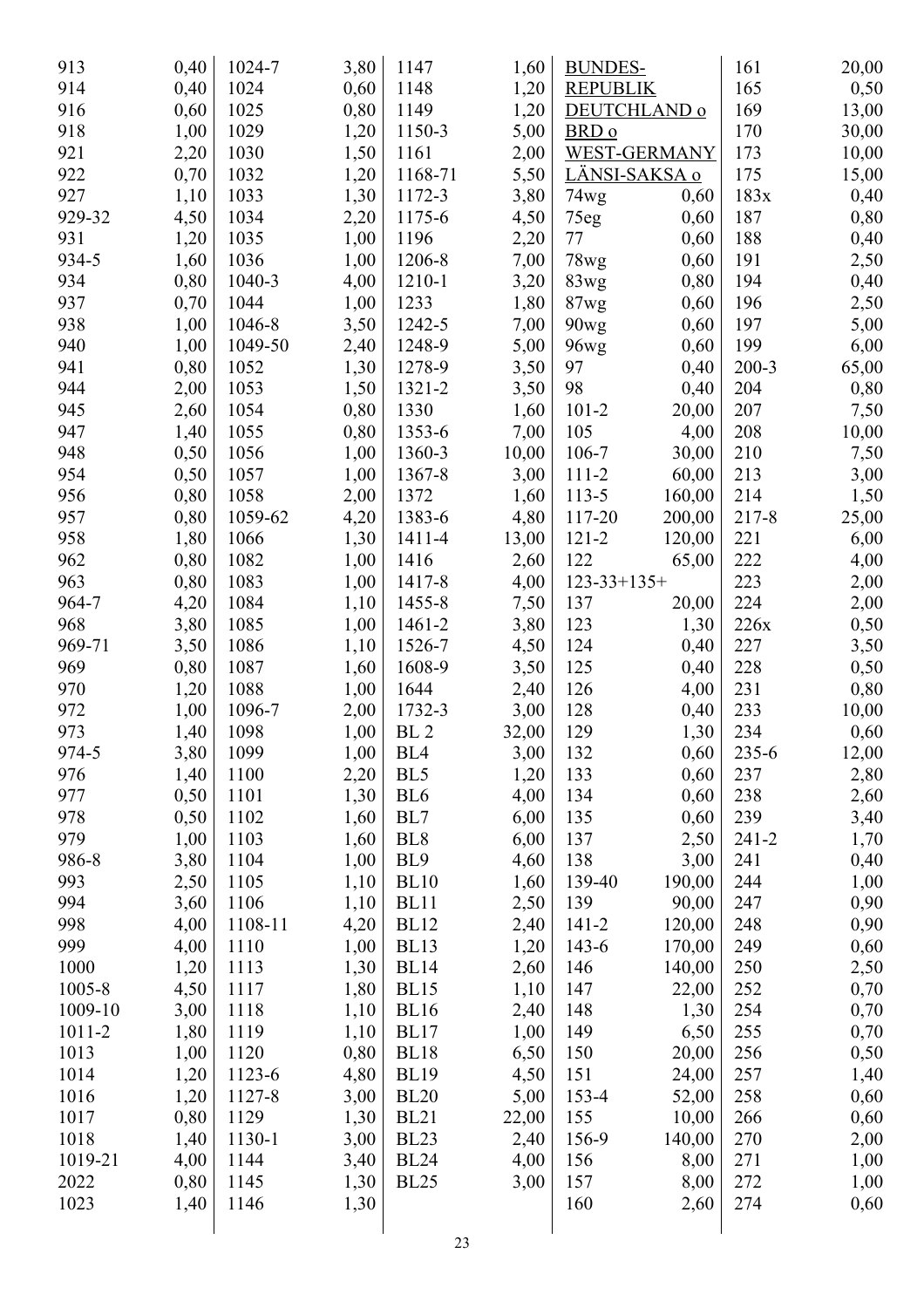| 275        | 0,60         | 378       | 1,50 | 471    | 0,40         | 560       | 0,40         | 647       | 0,40         |
|------------|--------------|-----------|------|--------|--------------|-----------|--------------|-----------|--------------|
| 276        | 0,70         | 379       | 2,50 | 472    | 0,40         | 561-5     | 3,00         | 649       | 0,40         |
| 277        | 0,80         | 380       | 0,60 | 473    | 0,40         | 561       | 0,40         | 650-3     | 2,50         |
| 279        | 0,70         | 381       | 0,60 | 475    | 0,40         | 562       | 0,40         | 651       | 0,40         |
| 280        | 0,70         | 382       | 0,60 | 476    | 0,40         | 563       | 0,40         | 652       | 0,50         |
| 286        | 2,50         | 384       | 0,70 | 478    | 0,40         | 565       | 1,20         | 654       | 0,40         |
| 287        | 4,50         | 385       | 0,40 | 481    | 0,40         | 566       | 0,40         | 656       | 0,40         |
| 288        | 0,50         | 387       | 0,40 | 482    | 0,40         | 567       | 0,40         | 658       | 0,40         |
| 289        | 0,50         | 388       | 1,60 | 483-4  | 0,60         | 569       | 0,40         | 659       | 0,40         |
| 291        | 1,90         | 389       | 0,60 | 487    | 0,40         | 570       | 0,40         | 660-3     | 3,00         |
| 282        | 0,60         | 390       | 0,50 | 488    | 0,90         | 571-4     | 2,00         | 660       | 0,40         |
| 293        | 0,80         | 391       | 0,50 | 490    | 0,40         | 571       | 0,40         | 661       | 0,50         |
| 296        | 0,60         | 393       | 0,40 | 491    | 0,40         | 575       | 0,40         | 662       | 0,80         |
| 287-300    | 11,00        | 394       | 0,40 | 495    | 0,40         | 576-7     | 0,50         | 664       | 0,40         |
| 297        | 0,60         | 396       | 0,50 | 496    | 1,50         | 578-81    | 4,00         | $665 - 8$ | 1,40         |
| 298        | 0,60         | 397       | 0,40 | 497    | 0,40         | 578       | 0,60         | 669       | 0,40         |
| 299        | 0,60         | 398       | 0,70 | 499    | 0,40         | 581       | 2,00         | 670       | 0,40         |
| 301        | 0,50         | 399       | 0,40 | 500    | 0,40         | 582       | 0,40         | 671       | 0,40         |
| 303        | 0,40         | 400       | 0,40 | 502    | 1,80         | 583-4     | 0,60         | 672       | 0,40         |
| 304        | 0,40         | $401 - 4$ | 5,50 | 503    | 0,80         | 585       | 0,60         | 674       | 0,40         |
| 305        | 1,20         | 401       | 0,80 | 504    | 0,40         | 586       | 0,40         | 677       | 0,40         |
| 306        | 1,00         | 404       | 3,20 | 506-10 | 2,00         | 587-90    | 2,40         | 679       | 0,40         |
| 309        | 1,70         | 405       | 0,50 | 506    | 0,40         | 590       | 1,20         | 680-3     | 3,00         |
| $310-1a$   | 5,50         | 407       | 0,40 | 507    | 0,40         | 591-4     | 1,80         | 688       | 0,40         |
| 321        | 0,50         | $412 - 5$ | 4,00 | 508    | 0,40         | 591       | 0,40         | 692       | 1,40         |
| 322        | 0,50         | 412       | 0,40 | 511-4  | 2,20         | 592       | 0,50         | 693       | 0,40         |
| 326        | 0,40         | 415       | 2,50 | 512    | 0,40         | 593       | 0,40         | 697       | 0,40         |
| 327        | 2,80         | 418       | 0,40 | 514    | 1,20         | 595       | 0,40         | 698A      | 0,40         |
| 328        | 1,50         | 425       | 0,40 | 515    | 0,40         | 599       | 0,40         | 699A      |              |
| 329        | 0,40         | 427       | 0,40 | 516    | 0,90         | 600       | 0,40         | 704       | 0,40<br>0,50 |
| 330-1      | 1,50         | 429-30    | 0,70 | 517    | 0,90         | 601       | 0,40         | $705 - 8$ |              |
| 330        | 0,50         | 430       | 0,40 | 518    | 0,40         | 603       | 0,40         | 705       | 2,60<br>0,40 |
| 332-5      | 2,20         | 439       | 0,40 | 519    | 0,40         | 604-7     | 2,40         | 706       | 0,40         |
| 334        | 0,40         | $440 - 2$ | 0,60 | 521    | 0,40         | 605       | 0,40         | 709       | 0,50         |
| 335        | 1,70         | 442       | 0,40 | 522    | 0,40         | 612       | 0,40         | 710       | 0,40         |
| 336        | 0,60         | 443       | 0,40 | 525    | 0,40         | 614       | 0,80         | 712       |              |
| 337        | 0,40         | 444       | 0,40 | 526    |              | 615       |              | 713       | 0,40         |
| 341        | 0,50         | $445 - 6$ | 0,40 | 528    | 1,20         | 616       | 2,00         | 714       | 1,00         |
| 343        |              | 448       | 0,40 | 529-32 | 0,40         | 617       | 0,40<br>0,40 | 715       | 0,60         |
| 344        | 5,00<br>2,80 | 450       | 1,20 | 530    | 3,50<br>0,40 | 618       | 0,40         | 716-7     | 0,40         |
|            | 0,40         | 451       | 0,40 | 533    | 0,40         | 619       | 0,40         | 718       | 0,50         |
| 360y       |              |           |      |        |              |           |              |           | 0,40         |
| 362        | 0,70         | 452       | 0,40 | 534    | 0,40         | $621 - 1$ | 0,50         | 719-22    | 3,50         |
| 363-4      | 0,60         | 453       | 0,40 | 535    | 0,40         | 621       | 0,40         | 720       | 0,50         |
| 364        | 0,40         | 454       | 0,40 | 541    | 1,50         | 622       | 0,40         | 728       | 1,00         |
| 365        | 0,40         | 456       | 0,40 | 542-3  | 0,90         | 623       | 0,40         | 733       | 0,40         |
| 366        | 0,60         | 457       | 0,40 | 544    | 0,40         | 624-7     | 2,40         | 735       | 1,60         |
| $367 - 8x$ | 1,00         | 458       | 0,40 | 545    | 0,40         | 625       | 0,40         | 736       | 2,20         |
| 368        | 0,70         | 460       | 0,50 | 546-8  | 0,60         | 626       | 0,60         | 737       | 1,10         |
| 369        | 0,40         | 461       | 0,50 | 546    | 0,40         | 627       | 1,20         | 738       | 0,40         |
| 370        | 0,40         | 462       | 0,40 | 547    | 0,40         | 628       | 0,40         | 739       | 0,40         |
| 373        | 0,50         | 463       | 0,40 | 550    | 1,00         | 629-34    | 2,50         | 740       | 0,40         |
| 375        | 0,50         | 464-7     | 2,40 | 552    | 4,00         | 631       | 0,40         | 741       | 0,40         |
| 376-9      | 5,50         | 469       | 0,40 | 553    | 0,50         | 632       | 0,40         | 742-5     | 3,40         |
| 376        | 0,80         | 470       | 0,40 | 558    | 0,40         | 642       | 0,40         | 744       | 0,40         |
|            |              |           |      |        |              |           |              |           |              |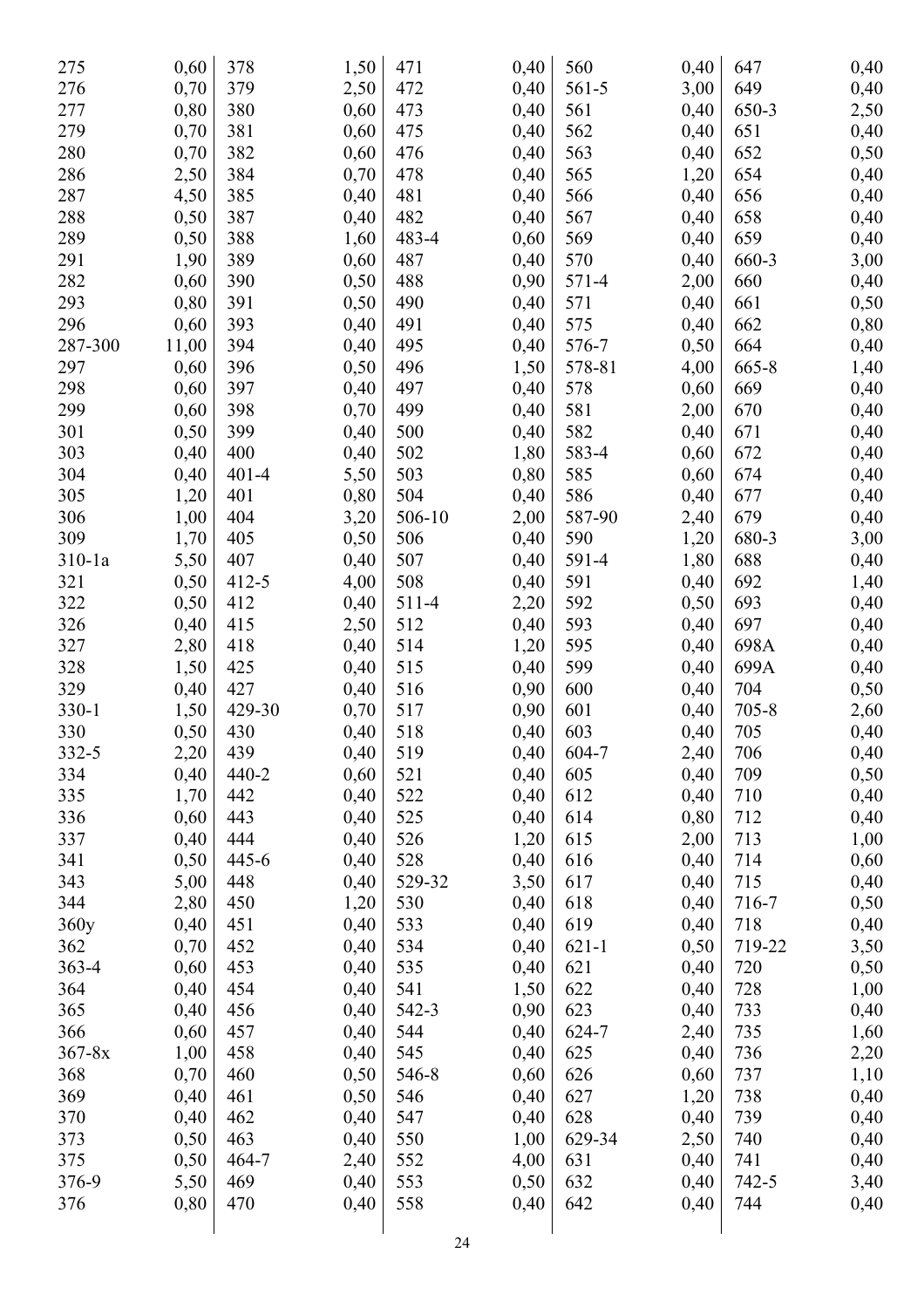| 746-7     | 0,50 | 816-7  | 0,60 | 897-900 | 3,00 | 965     | 0,80 | 1032     | 1,20 |
|-----------|------|--------|------|---------|------|---------|------|----------|------|
| 747       | 0,40 | 817    | 0,40 | 897     | 0,40 | 967     | 1,50 | 1033     | 0,40 |
| 748       | 0,40 | 818-21 | 3,00 | 898     | 0,40 | 968     | 3,50 | 1034     | 1,00 |
| 749       | 0,60 | 818    | 0,40 | 899     | 0,60 | 969     | 0,40 | 1035     | 0,40 |
| 752       | 0,40 | 819    | 0,40 | 901     | 0,40 | 970     | 0,40 | 1036     | 0,40 |
| 753       | 0,40 | 820    | 0,50 | 902     | 0,40 | 971     | 1,00 | 1038A    | 0,40 |
| 754-7     | 8,00 | 823    | 1,80 | 903     | 0,40 | 972     | 0,40 | $1038D+$ |      |
| 756       | 1,80 | 824    | 0,70 | 904-7   | 3,50 | 973     | 0,70 | 1140D    | 3,80 |
| 757       | 4,50 | 825    | 0,50 | 904     | 0,50 | 974-7   | 3,50 | 1039     | 0,40 |
| 758       | 0,40 | 826-9  | 2,40 | 905     | 0,70 | 075     | 2,00 | 1040-3   | 4,00 |
| 759       | 0,40 | 828    | 0,40 | 906     | 0,80 | 976     | 0,50 | 1040     | 0,50 |
| $761 - 2$ | 0,50 | 830    | 1,00 | 908-11  | 2,20 | 977     | 0,40 | 1041     | 0,80 |
| 761       | 0,40 | 831    | 0,40 | 908     | 0,40 | 978     | 0,40 | 1042     | 1,10 |
| 763       | 0,40 | 832    | 0,40 | 910     | 0,40 | 979     | 0,40 | 1044     | 0,40 |
| 764-5     | 2,50 | 833    | 1,60 | 912     | 0,90 | 980-1   | 1,60 | 1045     | 0,40 |
| 764       | 0,90 | 834    | 0,40 | 918     | 0,40 | 981     | 0,40 | 1046-8   | 3,20 |
| 766-7     | 3,20 | 835    | 0,40 | 921     | 0,70 | 982-5   | 3,20 | 1047     | 0,80 |
| 769       | 0,40 | 836-9  | 4,50 | 022     | 0,40 | 982     | 0,40 | 1048     | 1,10 |
| 770       | 0,40 | 840-1  | 0,50 | 924     | 0,60 | 983     | 0,60 | 1050     | 0,40 |
| 771       | 0,40 | 841    | 0,40 | 925     | 1,00 | 984     | 0,90 | 1051     | 0,40 |
| 772       | 0,40 | 842    |      | 926     | 0,40 | 987     |      | 1052     |      |
| 774-7     |      |        | 0,40 | 927     |      | 988     | 0,80 |          | 0,40 |
|           | 1,60 | 843    | 0,40 |         | 0,40 |         | 1,80 | 1053     | 0,50 |
| 774       | 0,40 | 844    | 0,40 | 928     | 0,40 | 989     | 0,90 | 1054     | 0,40 |
| 777       | 0,90 | 845    | 0,40 | 929-32  | 4,20 | 997     | 0,50 | 1055     | 0,40 |
| 778       | 0,50 | 847    | 0,40 | 930     | 0,80 | 999     | 1,50 | 1056     | 0,40 |
| 779       | 0,40 | 859    | 1,50 | 933     | 0,40 | 1000    | 0,40 | 1057     | 0,40 |
| 780       | 0,40 | 861    | 0,70 | 934-5   | 0,60 | 1001    | 0,40 | 1058     | 0,40 |
| 781       | 0,40 | 862    | 0,70 | 935     | 0,40 | 1002    | 0,40 | 1059-62  | 4,00 |
| 782-5     | 3,40 | 863    | 0,70 | 936     | 0,40 | 1003    | 0,40 | 1059     | 0,60 |
| 783       | 0,40 | 864    | 0,40 | 937     | 0,40 | 1004    | 0,40 | 1060     | 0,80 |
| 784       | 0,60 | 865    | 0,40 | 938     | 0,40 | 1005-8  | 4,50 | 1061     | 1,00 |
| 785       | 2,00 | 866    | 0,40 | 940     | 0,50 | 1006    | 1,00 | 1063     | 0,40 |
| 786       | 0,40 | 867-70 | 3,20 | 941     | 0,40 | 1007    | 1,20 | 1064     | 0,40 |
| 787-9     | 0,60 | 867    | 0,40 | 942     | 0,40 | 1008    | 1,60 | 1065     | 0,90 |
| 790       | 0,60 | 868    | 0,40 | 943-5   | 4,00 | 1009-10 | 2,60 | 1066     | 1,20 |
| 791       | 0,60 | 869    | 0,60 | 943     | 0,40 | 1010    | 1,60 | 1067     | 0,40 |
| 793       | 0,60 | 874    | 1,10 | 944     | 1,40 | 1012    | 0,40 | 1082     | 0,40 |
| 794       | 0,60 | 875    | 0,40 | 946     | 0,40 | 1013    | 0,40 | 1083     | 0,40 |
| 795       | 0,40 | 877    | 0,40 | 947     | 0,40 | 1014    | 0,40 | 1084     | 0,40 |
| 796       | 0,40 | 878    | 0,40 | 948     | 0,40 | 1015    | 0,40 | 1085     | 0,40 |
| 797       | 0,40 | 879    | 0,40 | 949-52  | 3,00 | 1016    | 0,40 | 1086     | 0,40 |
| 798       | 0,40 | 880    | 0,40 | 951     | 0,60 | 1017    | 0,40 | 1087     | 0,40 |
| 799       | 0,40 | 881    | 0,40 | 953     | 0,40 | 1018    | 0,70 | 1088     | 0,40 |
| 800-3     | 7,00 | 882-5  | 4,00 | 954     | 0,40 | 1019-21 | 1,40 | 1089     | 0,40 |
| 800       | 0,60 | 886-7  | 1,60 | 955     | 0,80 | 1020    | 0,50 | 1090-3   | 4,20 |
| 804-5     | 0,60 | 886    | 0,60 | 956     | 0,40 | 1021    | 0,50 | 1091     | 1,00 |
| 806       | 0,60 | 888    | 0,70 | 957     | 0,40 | 1022    | 0,40 | 1092     | 1,00 |
| 808       | 0,40 | 890-1  | 0,50 | 958     | 1,50 | 1023    | 1,40 | 1093     | 1,70 |
| 810       | 0,40 | 891    | 0,40 | 960     | 0,40 | 1024-7  | 3,80 | 1094-5   | 2,60 |
| 811-2     | 0,60 | 892    | 0,40 | 961     | 0,70 | 1025    | 0,70 | 1094     | 1,00 |
| 812       | 0,40 | 893    | 0,40 | 962     | 0,40 | 1027    | 1,50 | 1096-7   | 0,50 |
| 813       | 0,40 | 894    | 0,40 | 963     | 0,40 | 1029    | 0,70 | 1097     | 0,40 |
| 814       | 0,60 | 895    | 0,50 | 964-7   | 4,00 | 1030    | 0,40 | 1098     | 0,40 |
| 815       | 0,40 | 896    | 0,40 | 964     | 0,60 | 1031    | 0,40 | 1099     | 0,40 |
|           |      |        |      |         |      |         |      |          |      |
|           |      |        |      |         |      |         |      |          |      |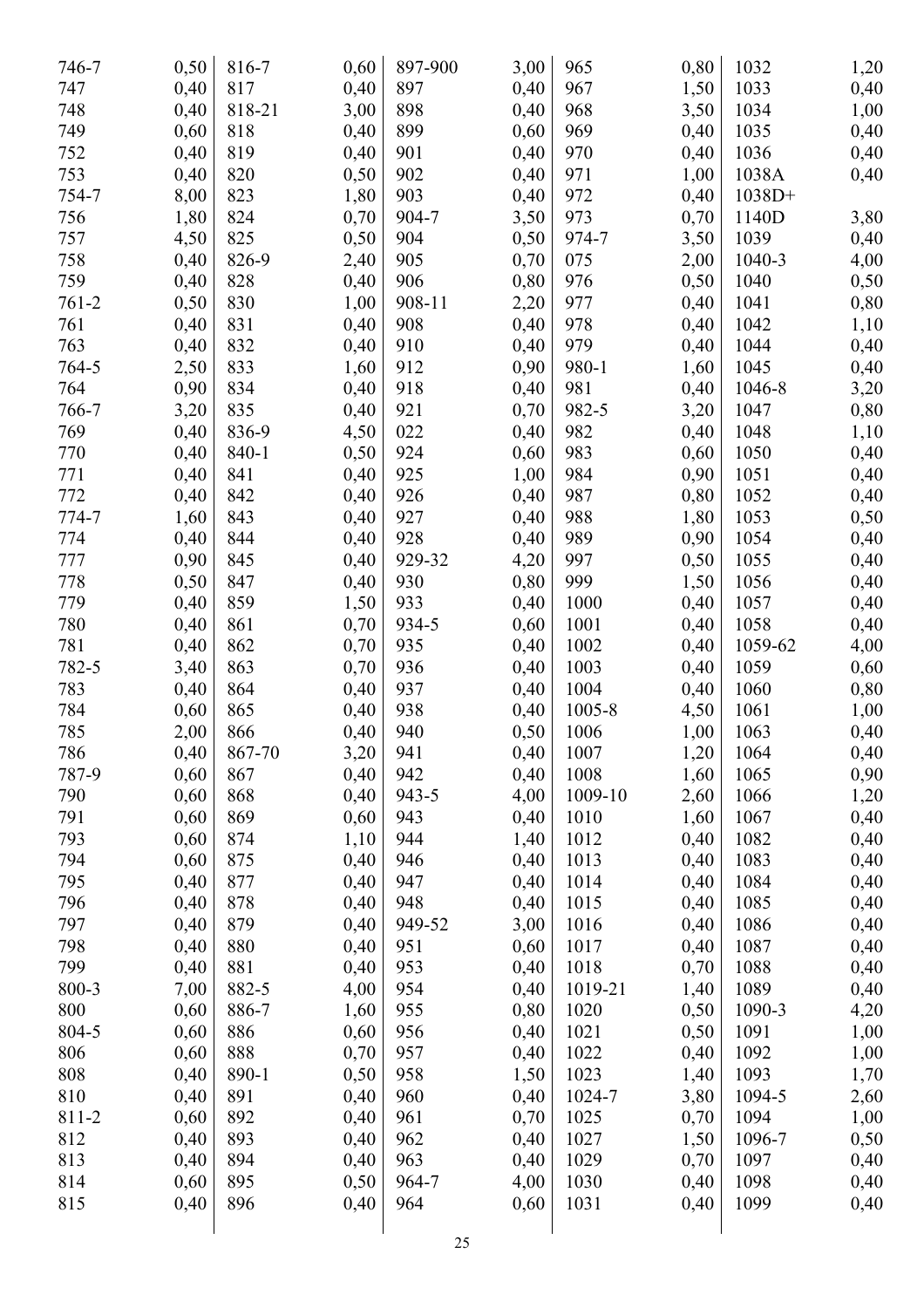| 1100    | 0,60 | 1168-71 | 5,00 | 1226    | 0,90 | 1290   | 0,70 | 1360   | 1,50 |
|---------|------|---------|------|---------|------|--------|------|--------|------|
| 1191    | 0,40 | 1169    | 0,80 | 1227    | 1,40 | 1292   | 0,60 | 1361   | 3,00 |
| 1102    | 0,40 | 1170    | 1,50 | 1229    | 0,60 | 1293   | 0,60 | 1363   | 2,40 |
| 1103    | 0,60 | 1171    | 2,20 | 1230    | 0,60 | 1294   | 0,60 | 1364   | 0,70 |
| 1104    | 0,40 | 1172-3  | 3,50 | 1231    | 0,60 | 1298   | 1,50 | 1357-8 | 1,20 |
| 1105-7  | 0,80 | 1174    | 0,40 | 1232    | 0,40 | 1299   | 0,60 | 1369   | 0,60 |
| 1106    | 0,40 | 1175-6  | 1,20 | 1233    | 1,60 | 1300   | 0,60 | 1370   | 0,60 |
| 1107    | 0,40 | 1177    | 0,60 | 1234    | 0,50 | 1301   | 0,60 | 1371   | 0,60 |
| 1108-11 | 4,00 | 1178    | 0,60 | 1235    | 0,60 | 1308   | 0,50 | 1372   | 0,60 |
| 1109    | 0,70 | 1179    | 0,60 | 1236    | 0,60 | 1309   | 0,60 | 1373   | 0,60 |
| 1110    | 1,00 | 1180    | 0,60 | 1237    | 0,60 | 1310-1 | 4,50 | 1374-5 | 1,20 |
| 1111    | 1,80 | 1181    | 0,60 | 1238-9  | 3,80 | 1311   | 2,80 | 1375   | 0,90 |
| 1112    | 0,40 | 1182    | 0,40 | 1240    | 0,40 | 1312   | 0,60 | 1376   | 0,60 |
| 1113    | 1,10 | 1183    | 0,60 | 1241    | 0,70 | 1313   | 0,60 | 1377   | 0,60 |
| 1114    | 0,40 | 1184    | 0,60 | 1242    | 1,00 | 1314   | 0,60 | 1378   | 1,10 |
| 1115    | 0,40 | 1185    | 0,60 | 1243    | 1,20 | 1315-8 | 7,50 | 1379   | 0,40 |
| 1118    | 0,40 | 1186    | 0,60 | 1244    | 1,60 | 1315   | 1,40 | 1381   | 2,20 |
| 1119    | 0,40 | 1187    | 0,70 | 1246    | 0,60 | 1316   | 1,70 | 1382   | 0,60 |
| 1121    | 0,40 | 1188-91 | 5,00 | 1247    | 0,40 | 1318   | 2,60 | 1383-6 | 4,80 |
| 1122    | 0,40 | 1188    | 0,60 | 1248    | 0,50 | 1319   | 0,60 | 1386   | 1,70 |
| 1123-6  | 4,50 | 1189    | 0,80 | 1250    | 0,60 | 1320   | 0,60 | 1387   | 0,60 |
| 1123    | 0,60 | 1190    | 1,50 | 1251    | 0,60 | 1321   | 0,60 | 1388   |      |
| 1124    | 0,80 | 1192    | 0,60 | 1252    | 0,60 | 1322   | 0,60 | 1389   | 0,50 |
| 1125    |      |         |      | 1253    |      | 1323   |      | 1393   | 0,60 |
| 1127-8  | 1,00 | 1193    | 0,60 | 1254    | 0,60 | 1324   | 0,60 | 1394   | 3,00 |
|         | 2,80 | 1194    | 0,60 |         | 0,60 |        | 0,60 |        | 0,60 |
| 1128    | 1,70 | 1195    | 0,40 | 1255-6  | 7,00 | 1325   | 0,60 | 1395   | 0,60 |
| 1129    | 0,40 | 1196    | 1,60 | 1255    | 2,50 | 1326   | 0,60 | 1396   | 1,60 |
| 1130-1  | 0,60 | 1197    | 0,60 | 1257    | 0,60 | 1327   | 0,60 | 1397   | 4,00 |
| 1132    | 0,40 | 1198    | 0,60 | 1258    | 0,60 | 1328   | 0,60 | 1398   | 0,40 |
| 1133    | 0,40 | 1199    | 0,40 | 1259-62 | 5,50 | 1329   | 0,60 | 1399   | 0,40 |
| 1139    | 0,40 | 1200    | 0,40 | 1260    | 1,00 | 1330   | 0,60 | 1402   | 0,90 |
| 1140CI  | 3,00 | 1201    | 0,40 | 1261    | 1,30 | 1333   | 1,50 | 1404   | 0,60 |
| 1142    | 0,70 | 1202-5  | 6,50 | 1262    | 2,40 | 1335   | 1,50 | 1406A  | 0,40 |
| 1143AI  | 0,50 | 1202    | 0,70 | 1263    | 0,60 | 1336   | 2,00 | 1410   | 0,60 |
| 1144    | 0,50 | 1204    | 1,70 | 1264    | 0,60 | 1337   | 1,10 | 1416   | 1,20 |
| 1145    | 0,40 | 1206-8  | 6,00 | 1265    | 0,60 | 1340   | 0,40 | 1417-8 | 0,90 |
| 1146    | 0,40 | 1208    | 3,40 | 1266    | 0,60 | 1341A  | 0,40 | 1418   | 0,50 |
| 1147    | 0,40 | 1209    | 0,70 | 1267    | 1,90 | 1342   | 0,40 | 1419   | 0,60 |
| 1148    | 0,40 | 1210-1  | 0,90 | 1268    | 0,60 | 1343   | 0,50 | 1421   | 0,90 |
| 1149    | 0,40 | 1211    | 0,50 | 1269-70 | 5,00 | 1344   | 0,60 | 1422   | 1,00 |
| 1150    | 0,60 | 1212    | 0,60 | 1269    | 2,00 | 1345   | 0,60 | 1423   | 0,80 |
| 1151    | 0,80 | 1213    | 0,40 | 1271    | 0,60 | 1346   | 1,70 | 1424   | 0,80 |
| 1152    | 1,30 | 1214    | 0,60 | 1272    | 0,60 | 1348   | 0,60 | 1425   | 0,60 |
| 1153    | 1,80 | 1215-7  | 3,50 | 1273    | 0,70 | 1349   | 0,60 | 1426   | 0,70 |
| 1154    | 0,40 | 1217    | 1,80 | 1278-9  | 0,90 | 1350   | 0,60 | 1429   | 1,20 |
| 1155    | 0,40 | 1218    | 0,60 | 1279    | 0,50 | 1351   | 0,80 | 1431   | 0,70 |
| 1156-60 | 6,00 | 1219    | 0,60 | 1280    | 0,60 | 1352   | 0,60 | 1433   | 1,50 |
| 1157    | 1,00 | 1220    | 0,40 | 1281    | 0,60 | 1353-5 | 5,50 | 1434   | 0,60 |
| 1161    | 1,40 | 1221    | 0,60 | 1282    | 0,60 | 1355   | 2,50 | 1435   | 0,70 |
| 1162    | 0,60 | 1222    | 0,40 | 1283    | 0,60 | 1356   | 0,60 | 1436   | 0,70 |
| 1163    | 0,60 | 1223    | 0,60 | 1284    | 0,60 | 1357   | 0,60 | 1439   | 3,20 |
| 1164-6  | 1,20 | 1224    | 0,60 | 1285    | 0,60 | 1358   | 0,60 | 1440   | 0,70 |
| 1165    | 0,40 | 1225-8  | 6,00 | 1286    | 0,60 | 1359   | 0,40 | 1441   | 0,60 |
| 1167    | 0,40 | 1225    | 0,90 | 1287-9  | 4,20 | 1360-3 | 9,50 | 1442-3 | 3,20 |
|         |      |         |      |         |      |        |      |        |      |
|         |      |         |      |         |      |        |      |        |      |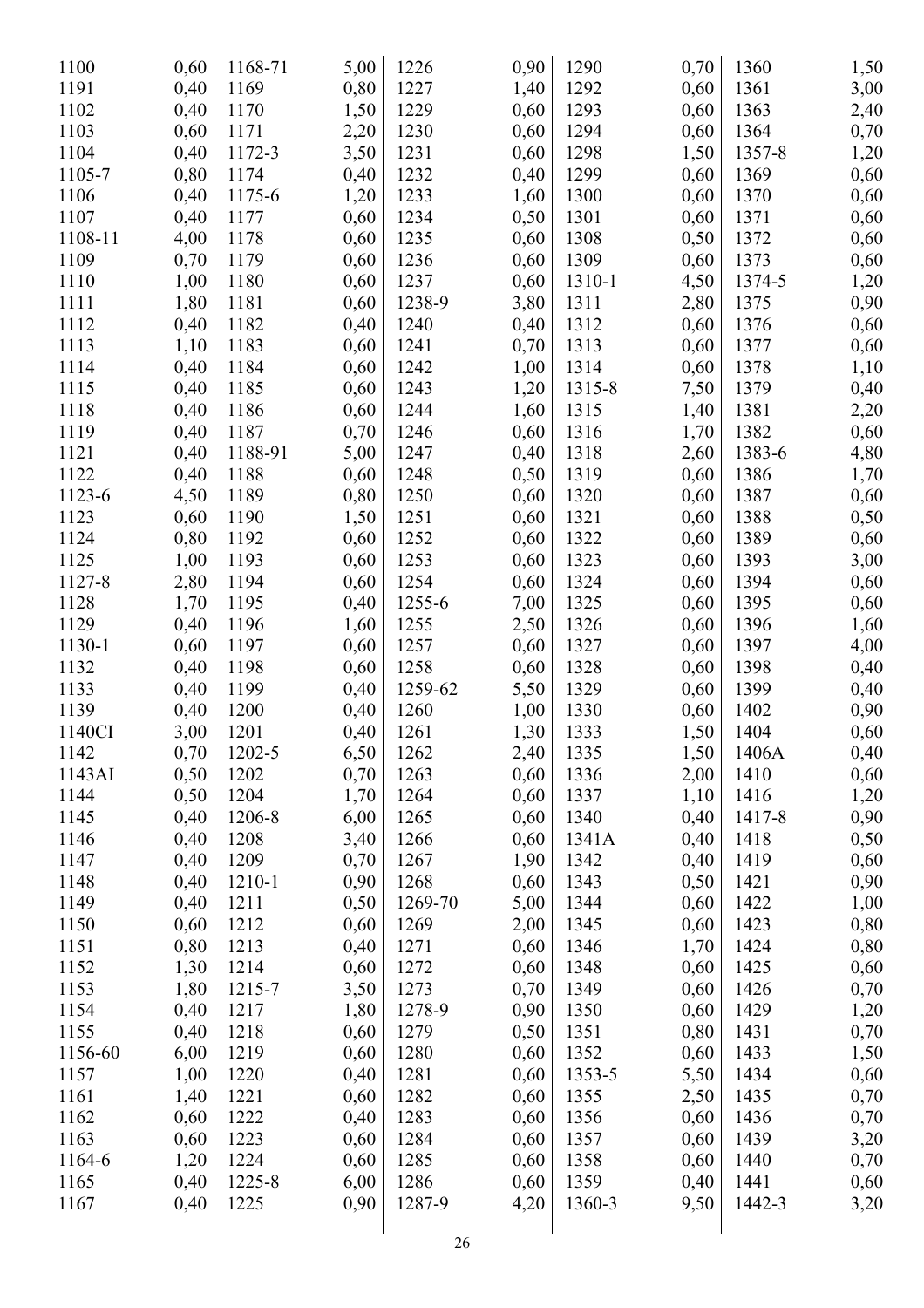| 1443    | 1,80 | 1525    | 2,80  | 1596            | 0,90                   |            | BERLIN (WEST)** | 422       | 0,70  |
|---------|------|---------|-------|-----------------|------------------------|------------|-----------------|-----------|-------|
| 1444    | 0,60 | 1526-7  | 1,30  | 1597            | 1,60                   | 33         | 150,00          | 426       | 1,40  |
| 1445    | 0,80 | 1527    | 0,70  | 1598            | 0,70                   | 34         | 70,00           | 428       | 1,50  |
| 1446    | 0,80 | 1528    | 0,60  | 1599            | 0,90                   | $80 - 1$   | 32,00           | 430       | 2,20  |
| 1447    | 0,80 | 1529    | 0,60  | 1600            | 0,70                   | 118        | 5,50            | 432       | 2,20  |
| 1448    | 0,40 | 1531    | 1,40  | 1601            | 0,70                   | $121 - 3$  | 150,00          | 433       | 2,50  |
| 1449-50 | 5,00 | 1533    | 1,00  | 1602-6          | 12,00                  | 125        | 10,00           | 434       | 0,90  |
| 1451    | 0,80 | 1534    | 1,50  | 1607            | 1,30                   | 135        | 11,00           | $435 - 8$ | 5,00  |
| 1452    | 0,80 | 1535    | 1,00  | 1608            | 0,70                   | 138-9      | 8,00            | 439       | 0,60  |
| 1453    | 0,80 | 1536    | 0,60  | 1609            | 0,70                   | 158        | 3,40            | 440       | 0,80  |
| 1454    | 0,80 | 1537    | 0,40  | 1613            | 0,70                   | 163-72     | 12,00           | 441       | 0,70  |
| 1458    | 2,20 | 1538    | 0,60  | 1616            | 0,80                   | 174-5      | 3,40            | $442 - 5$ | 5,00  |
| 1459    | 0,80 | 1539-42 | 4,50  | 1618            | 0,70                   | 175        | 3,00            | 446-51    | 6,00  |
| 1460    | 0,80 | 1539    | 0,60  | 1619            | 2,00                   | 176        | 1,00            | 452       | 0,90  |
| 1461-2  | 1,50 | 1541    | 1,00  | 1620            | 0,80                   | 181        | 1,40            | 453       | 1,80  |
| 1462    | 0,80 | 1542    | 2,00  | 1621            | 0,70                   | 182-6      | 15,00           | 454       | 1,00  |
| 1463    | 0,80 | 1544    | 0,60  | 1623            | 1,50                   | 187        | 0,40            | 459-62    | 4,40  |
| 1464    | 0,80 | 1545    | 0,40  | 1626            | 0,70                   | 192        | 0,70            | 463       | 0,70  |
| 1465    | 0,70 | 1546    | 0,80  | 1628            | 0,70                   | 215-6      | 0,50            | 464       | 0,60  |
| 1467    | 0,80 | 1547    | 0,60  | 1629            | 0,70                   | 227        | 0,70            | 465       | 0,50  |
| 1473    | 0,60 | 1548    | 0,80  | 1630            | 0,70                   | 229        | 0,90            | 466       | 3,00  |
| 1474    | 1,10 | 1551    | 1,00  | BL1             | 240,00                 | 234-5      | 0,70            | 467       | 0,70  |
| 1475    | 1,80 | 1552    | 1,00  | BL <sub>3</sub> | 16,00                  | 236        | 0,50            | 468-71    | 3,80  |
| 1476    | 2,60 | 1553    | 0,60  | BL <sub>4</sub> | 3,00                   | 237        | 0,40            | 472       | 0,90  |
| 1478    | 0,70 | 1554    | 0,80  | BL5             | 0,90                   | $250 - 3$  | 1,20            | 477       | 1,40  |
| 1479    | 0,60 | 1555    | 0,60  | BL <sub>6</sub> | 3,40                   | 255        | 0,40            | 481       | 1,00  |
| 1480    | 0,60 | 1556    | 0,60  | BL7             | 6,00                   | 257        | 0,40            | 482       | 1,00  |
| 1481-2  | 1,80 | 1557    | 1,40  | BL <sub>8</sub> | 6,00                   | 258        | 0,40            | 483.7     | 6,50  |
| 1483    | 0,80 | 1558    | 0,60  | BL9             | 5,50                   | 259        | 0,40            | 488-91    | 7,00  |
| 1485    | 1,20 | 1559-60 | 3,10  | <b>BL10</b>     | 2,50                   | 260        | 0,40            | 494-507   | 20,00 |
| 1486    | 1,60 | 1560    | 1,60  | <b>BL11</b>     | 2,50                   | 262        | 0,60            | 494       | 0,40  |
| 1487    | 2,50 | 1561    | 0,60  | <b>BL12</b>     | 2,00                   | 266-9      | 1,20            | 497       | 0,40  |
| 1490    | 0,80 | 1562    | 0,80  | BL13            | 1,00                   | 286-90     | 40,00           | 498       | 0,60  |
| 1491    | 0,60 | 1563-8  | 10,00 | <b>BL14</b>     | 2,00                   | $295 - 8$  | 1,40            | 499       | 0,60  |
| 1492    | 0,60 | 1567    | 2,40  | <b>BL16</b>     | 1,80                   | 309        | 0,40            | 500       | 1,10  |
| 1493    | 0,60 | 1569    | 0,60  | BL17            | 1,00                   | 310-3      | 1,20            | 508       | 1,00  |
| 1494    | 0,80 | 1570    | 0,60  | BL18            | 6,00                   | 316-9      | 3,60            | 509       | 1,00  |
| 1495    | 0,60 | 1571    | 2,40  | <b>BL19</b>     | 3,80                   | $322 - 5$  | 1,30            | 516       | 1,00  |
| 1496    | 2,60 | 1572    | 0,60  | <b>BL20</b>     | 4,50                   | 322        | 0,40            | 517-20    | 5,00  |
| 1503    | 0,60 | 1573    | 0,50  | <b>BL21</b>     | 25,00                  | 323        | 0,40            | 521       | 0,90  |
| 1504    | 0,60 | 1574    | 0,60  | <b>BL22</b>     | 4,00                   | 324        | 0,40            | 523       | 1,60  |
| 1505-9  | 5,50 | 1575    | 0,60  | <b>BL23</b>     | 3,00                   | 326-9      | 2,80            | 532       | 0,40  |
| 1506    | 0,70 | 1576-7  | 1,20  | <b>BL24</b>     | 4,00                   | 348-51     | 2,00            | 533       | 0,40  |
| 1508    | 0,50 | 1578-81 | 9,00  | <b>BL25</b>     | 3,50                   | 354-7      | 3,00            | 536       | 0,70  |
| 1509    | 4,00 | 1581    | 3,50  | <b>BL26</b>     | 3,50                   | 353        | 0,50            | 538       | 1,30  |
| 1510    | 0,60 | 1582    | 4,50  |                 |                        | 372        | 0,70            | 543       | 0,70  |
| 1511    | 1,20 | 1583x   | 35,00 |                 | <b>BERLIN</b> (WEST) * | 379-84     | 6,00            | 544-7     | 3,80  |
| 1517    | 2,00 | 1584    | 0,60  | $21 - 32$       | 200,00                 | 385        | 0,70            | 548       | 0,70  |
| 1519    | 3,00 | 1585    | 0,80  | $61-3$          | 120,00                 | 386-9      | 3,00            | 550       | 2,00  |
| 1520    | 0,80 | 1586-91 | 5,00  | 74              | 25,00                  | 391        | 1,00            | 551       | 1,20  |
| 1521    | 0,60 | 1586    | 0,90  | 100             | 10,00                  | $402 - 11$ | 17,00           | 552-5     | 4,50  |
| 1522-5  | 4,00 | 1587    | 0,90  | $101 - 5$       | 40,00                  | 408        | 2,50            | 556-9     | 3,50  |
| 1523    | 0,40 | 1588    | 0,90  | BL1             | 650,00                 | 411        | 7,50            | 561       | 1,40  |
| 1524    | 0,50 | 1589    | 0,90  |                 |                        | $412 - 5$  | 2,50            | 562       | 1,70  |
|         |      |         |       |                 |                        |            |                 |           |       |
|         |      |         |       |                 | 27                     |            |                 |           |       |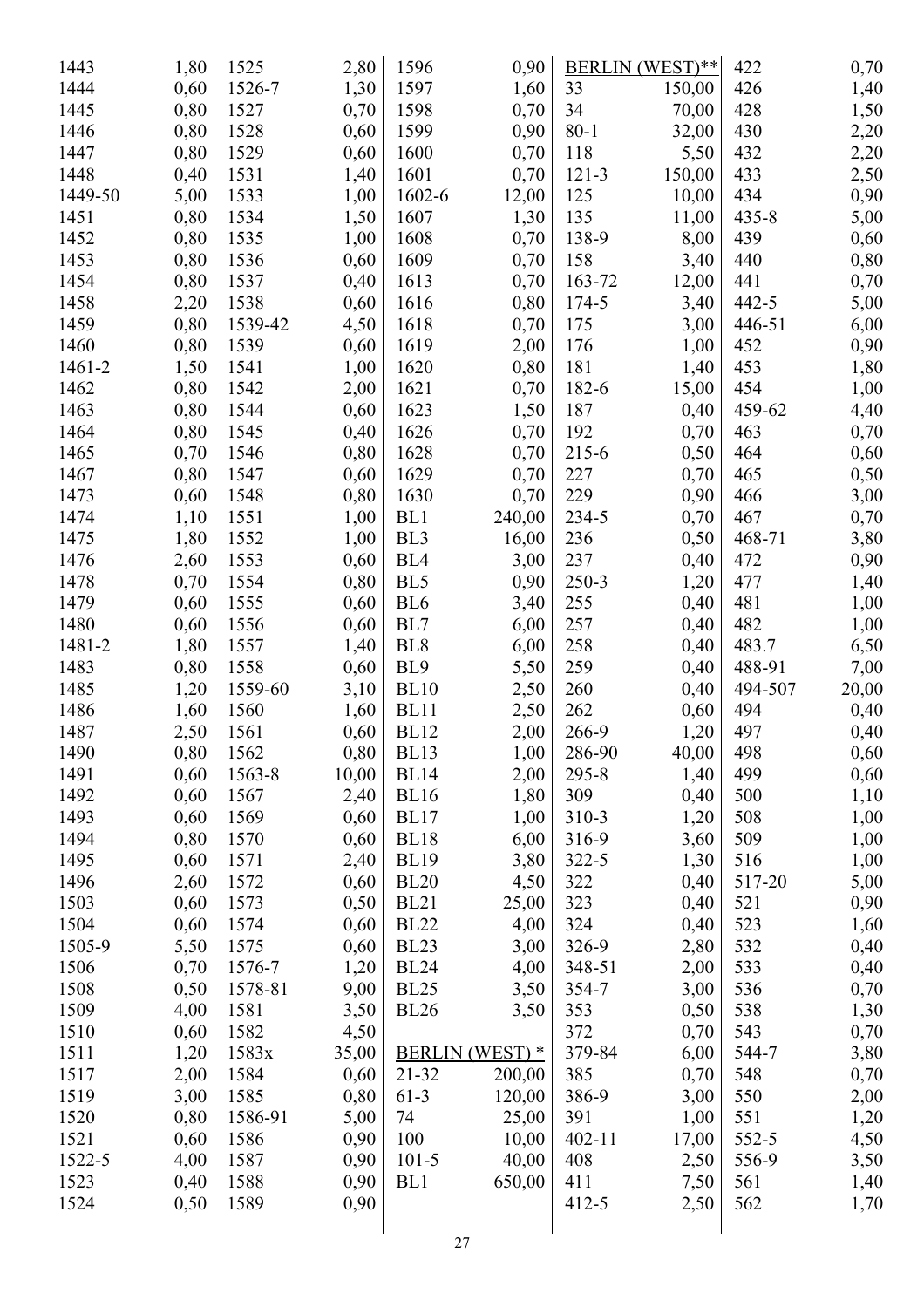| 563-6           | 3,80  | BL <sub>4</sub> | 5,00            | 149        | 10,00 | 257       | 0,40         | 387       | 0,40 |
|-----------------|-------|-----------------|-----------------|------------|-------|-----------|--------------|-----------|------|
| 567-8           | 2,80  | BL <sub>5</sub> | 1,00            | 152        | 18,00 | 258       | 0,40         | 388       | 0,70 |
| 569             | 0,70  | BL <sub>6</sub> | 1,00            | 153        | 3,00  | 259       | 0,40         | 389       | 1,70 |
| 570             | 1,00  | BL7             | 1,00            | 155        | 4,00  | 263       | 1,00         | 390       | 0,40 |
| 571             | 1,40  | BL <sub>8</sub> | 5,00            | 156        | 3,80  | 264       | 1,20         | 391       | 0,80 |
| 572             | 1,00  |                 |                 | 159        | 1,00  | 265       | 1,30         | 392       | 0,80 |
| 577             | 1,80  |                 | BERLIN (WEST) o | 160        | 0,40  | 275       | 0,40         | 401       | 0,50 |
| 578-80          | 3,00  | 5               | 1,50            | 161        | 1,00  | 283       | 1,80         | $412 - 5$ | 3,00 |
| 582-6           | 11,00 | 7               | 2,20            | 166        | 1,00  | 291       | 0,40         | 412       | 0,40 |
| 587-90          | 7,00  | 9               | 0,60            | 167        | 0,40  | 299-302   | 2,60         | 416       | 0,50 |
| 591             | 1,40  | 12              | 10,00           | 168        | 1,20  | $303 - 8$ | 4,00         | 422       | 0,50 |
| 592-5           | 5,00  | 13              | 9,00            | 171        | 3,50  | 303       | 0,40         | 424       | 0,70 |
| 596-7           | 2,80  | 14              | 0,60            | 172        | 1,40  | 304       | 0,40         | 425       | 0,80 |
| 598             | 1,990 | 15              | 11,00           | 173        | 1,50  | 305       | 0,40         | 426       | 1,40 |
| 599             | 1,00  | 24              | 0,80            | 174-5      | 5,00  | 306       | 0,50         | 432       | 2,20 |
| 600             | 1,40  | 25              | 2,50            | 176        | 1,20  | 308       | 2,00         | 434       | 0,60 |
| 601             | 1,60  | 26              | 1,00            | 177        | 1,00  | 309       | 0,50         | $435 - 8$ | 5,00 |
| 603-6           | 4,50  | 31              | 0,80            | 178        | 3,20  | 312       | 0,50         | 439       | 0,40 |
| 607-10          | 5,00  | 35              | 12,00           | 179-80     | 2,80  | 313       | 1,00         | 440       | 0,60 |
| 611             | 1,20  | 40              | 190,00          | 181        | 2,60  | 315       | 0,60         | 441       | 0,60 |
| 612             | 1,90  | 42.60           | 60,00           | 188        | 0,60  | 317       | 0,60         | 442-5     | 5,00 |
| 613             | 1,20  | 58              | 2,00            | 189        | 0,60  | 320       | 0,50         | 443       | 0,90 |
| 614-5           | 1,50  | 59              | 20,00           | 190        | 0,60  | 321       | 0,50         | 446       | 0,40 |
| 616             | 1,60  | $61-3$          | 250,00          | 191        | 0,60  | 322-5     | 1,80         | 448       | 0,60 |
| 617-20          | 5,00  | 64              | 0,50            | 192        | 0,90  | 323       | 0,40         | 449       | 0,60 |
| $621 - 3$       | 3,50  | 65              | 0,50            | 193        | 0,40  | 326       | 0,40         | 450       | 0,90 |
| 624             | 1,00  | 66              | 22,00           | 194        | 0,40  | 329       | 2,00         | 451       | 0,90 |
| $625 - 6$       | 2,40  | 71              | 50,00           | 195        | 0,70  | 330       | 0,40         | 452       | 0,60 |
| 627             | 1,40  | 74              | 70,00           | 196        | 4,50  | 331       | 0,40         | 454       | 0,80 |
| 628             | 1,40  | 75              | 10,00           | 198        | 0,50  | 333       | 0,40         | 459-62    | 4,40 |
| 629-32          | 5,00  | 82              | 2,50            | 201        | 0,80  | 334       | 0,40         | 461       | 1,20 |
| 633             | 1,20  | 83              | 5,00            | 215-6      | 0,50  | 335       | 0,60         | 463       | 0,70 |
| 634-6           | 3,80  | 84              | 22,00           | 216        | 0,40  | 336       | 0,60         | 464       | 0,40 |
| 639             | 1,20  | 85              | 65,00           | 217        | 0,50  | 337       | 2,40         | 465       |      |
| 641-4           | 5,00  | 86              | 20,00           | 218        | 0,40  | $342 - 5$ | 3,00         | 466       | 0,50 |
| 645-6           | 3,00  | 87              | 40,00           | 219        | 0,40  | 343       | 0,40         | 467       | 2,00 |
| 647             | 1,00  | 91-100          |                 | 220        |       | 346       | 1,60         | 468-71    | 0,60 |
| 649             |       |                 | 65,00           |            | 0,40  | 347       |              | 469       | 4,20 |
| 654             | 1,60  | 97              | 1,00            | 221<br>222 | 0,40  | 348-51    | 0,60         | 472       | 0,60 |
| 655-7           | 1,00  | $101-6$         | 70,00           | 223        | 0,40  | 349       | 2,00<br>0,40 | $473 - 6$ | 0,60 |
| 659             | 3,50  | 101             | 1,30            |            | 0,40  |           |              |           | 4,00 |
|                 | 1,60  | 102             | 2,00            | 224        | 0,50  | 350       | 0,50         | 474       | 1,00 |
| 660-3           | 5,00  | 103             | 4,00            | 225        | 0,50  | 351       | 1,30         | 475       | 1,00 |
| 685-7           | 5,00  | 106             | 20,00           | 226        | 0,60  | 353       | 0,40         | 476       | 1,50 |
| 689-92          | 8,50  | 112-3           | 10,00           | 227        | 0,60  | 357       | 1,90         | 477       | 0,80 |
| 694-7           | 8,00  | 115             | 2,40            | 228        | 1,00  | 358       | 0,70         | 478-80    | 2,20 |
| 712-5           | 8,00  | 117             | 3,80            | 230        | 0,70  | 372       | 0,70         | 478       | 0,60 |
| 720             | 1,20  | 122             | 4,00            | 232        | 0,40  | 373       | 0,40         | 480       | 0,90 |
| 732-3           | 4,80  | 124             | 5,00            | 233        | 0,40  | 376       | 1,40         | 481       | 1,10 |
| $735 - 8$       | 9,50  | 126-7           | 6,50            | 234        | 0,40  | 379       | 0,40         | 482       | 0,70 |
| 807-10          | 8,50  | 127             | 5,50            | 249        | 2,00  | 380       | 0,40         | 483-7     | 4,50 |
| 818-21          | 6,50  | 129             | 0,50            | 251        | 0,40  | 382       | 0,50         | 483       | 0,40 |
| 838-41          | 12,00 | 136             | 1,00            | 254        | 0,40  | 383       | 1,80         | 484       | 0,40 |
| 868-71          | 11,00 | 138             | 2,00            | 255        | 0,40  | 384       | 2,50         | 485       | 0,90 |
| BL <sub>3</sub> | 2,00  | 145             | 0,40            | 256        | 0,40  | 385       | 0,70         | 487       | 1,80 |
|                 |       |                 |                 |            |       |           |              |           |      |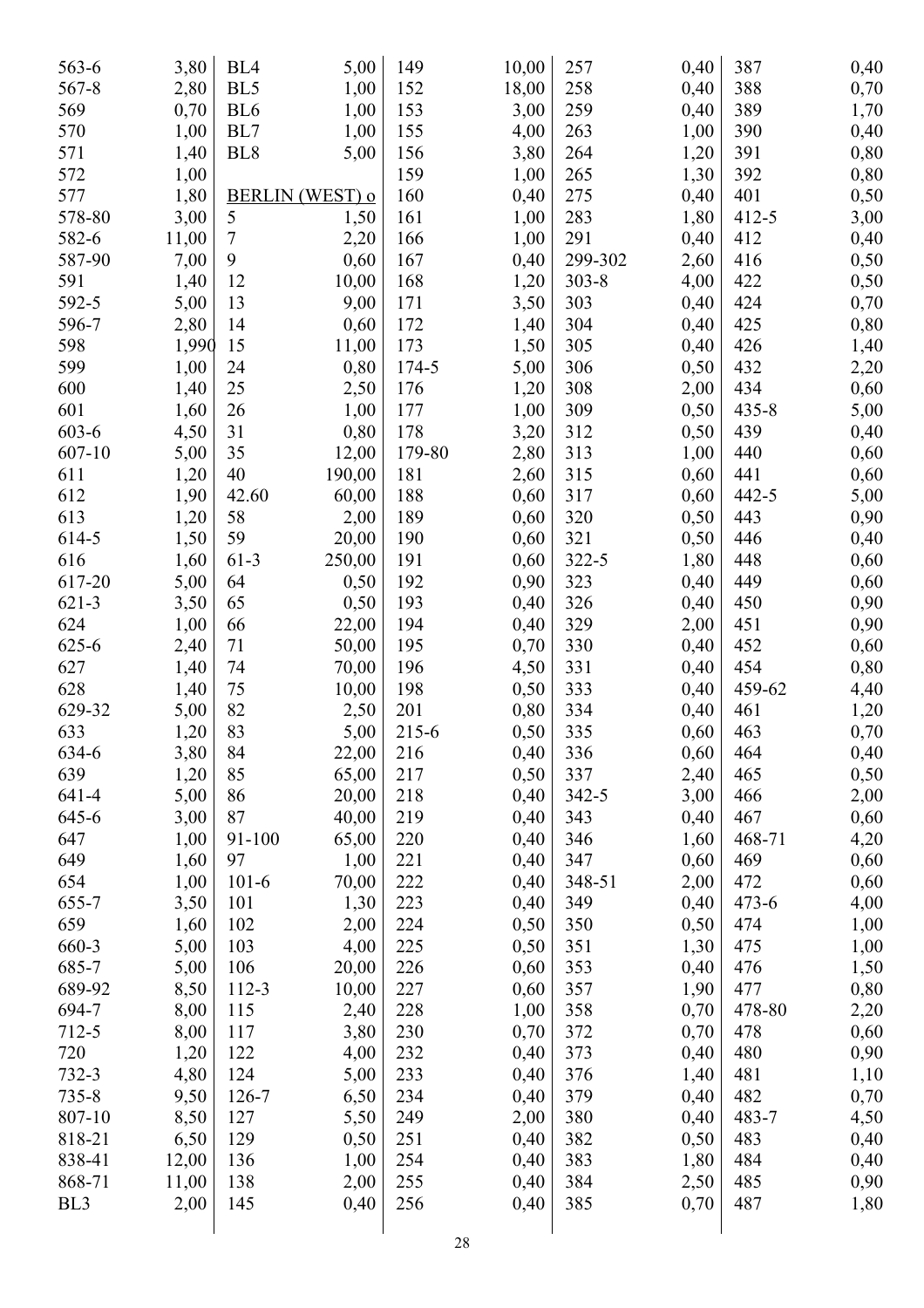| 488-91 | 6,50 | 577       | 1,40         | 648    | 0,70  | 726       | 3,00 | 804             | 1,70   |
|--------|------|-----------|--------------|--------|-------|-----------|------|-----------------|--------|
| 488    | 0,80 | 578-80    | 2,00         | 649    | 1,00  | 727       | 5,00 | 805             | 1,20   |
| 489    | 1,00 | 578       | 0,50         | 650-3  | 5,00  | 728       | 1,00 | 807-10          | 9,00   |
| 491    | 3,00 | 580       | 0,90         | 650    | 1,00  | 730       | 1,10 | 808             | 2,20   |
| 492    | 0,70 | 581       | 0,80         | 652    | 1,00  | 731       | 1,70 | 813             | 1,40   |
| 493    | 0,50 | 588       | 1,40         | 653    | 2,00  | 732-3     | 4,80 | 815             | 4,50   |
| 502    | 0,60 | 591       | 0,90         | 654    | 0,90  | 734       | 1,40 | 817             | 1,30   |
| 507    | 5,00 | 592-5     | 5,00         | 655-7  | 2,60  | 738       | 4,80 | 818-21          | 7,00   |
| 509    | 0,70 | 595       | 2,00         | 655    | 0,50  | 739       | 1,40 | 818             | 1,50   |
| 510-3  | 3,50 | 596-7     | 3,00         | 657    | 1,40  | 740       | 1,10 | 821             | 2,20   |
| 510    | 0,70 | 596       | 1,30         | 659    | 1,20  | 741       | 2,00 | 822             | 0,60   |
| 512    | 0,80 | 598       | 1,40         | 660-3  | 5,00  | 742       | 1,10 | 823             | 0,70   |
| 513    | 1,40 | 599       | 0,70         | 661    | 1,00  | 743       | 0,90 | 829             | 1,50   |
| 514    | 1,00 | 600       | 1,00         | 662    | 1,20  | 744       | 1,50 | 836-7           | 7,50   |
| 515    | 0,70 | 601       | 1,00         | 664-5  | 2,40  | 745       | 2,00 | 838-41          | 13,00  |
| 516    | 0,90 | 602       | 0,70         | 666    | 0,90  | 746       | 2,00 | 838             | 2,00   |
| 517-20 | 5,00 | 603-6     | 3,00         | 667    | 0,70  | 748       | 1,40 | 841             | 4,50   |
| 521    | 0,50 | 603       | 0,40         | 668    | 1,00  | 749       | 1,40 | 842             | 1,50   |
| 522    | 0,70 | 605       | 0,80         | 678-9  | 2,20  | 750       | 2,20 | 843             | 1,80   |
| 523    | 1,00 | 606       | 1,40         | 679    | 1,40  | $751 - 2$ | 5,50 | 846             | 2,20   |
| 524-7  | 3,40 | 607-10    | 4,50         | 680-3  | 7,50  | 752       | 3,00 | 847             | 2,00   |
| 524    | 0,50 | 608       | 0,90         | 681    | 1,20  | 753       | 1,50 | 850             | 1,70   |
| 525    | 0,50 | 609       | 1,30         | 682    | 2,00  | 7547      | 8,50 | 851             |        |
| 526    | 1,00 | 612       |              | 683    |       | 754       |      | 852-4           | 2,20   |
| 528    | 0,80 | 613       | 1,00<br>1,00 | 684    | 3,20  | 758       | 1,60 | 853             | 11,00  |
| 529-31 |      |           |              |        | 1,60  | 759       | 1,30 | 854             | 3,50   |
|        | 1,40 | 615D      | 2,50         | 685-7  | 3,00  |           | 1,70 |                 | 5,00   |
| 536aI  | 0,40 | 616       | 1,30         | 687    | 1,20  | 760       | 1,70 | 855             | 1,10   |
| 542    | 0,50 | 617-20    | 5,00         | 688    | 1,00  | $761-3$   | 5,00 | 856             | 1,10   |
| 543    | 0,50 | 619       | 1,30         | 689-92 | 5,50  | 761       | 1,50 | 857             | 2,00   |
| 544-7  | 4,00 | 620       | 1,80         | 690    | 1,00  | 763       | 2,00 | 859             | 2,50   |
| 545    | 0,70 | $621 - 3$ | 3,50         | 691    | 1,80  | 764       | 1,70 | 860             | 2,80   |
| 548    | 0,50 | 623       | 1,50         | 693    | 1,90  | $765 - 8$ | 8,00 | 861             | 2,00   |
| 549    | 1,30 | 624       | 0,70         | 694-7  | 6,50  | 765       | 1,50 | 862             | 2,00   |
| 550    | 0,90 | 625-6     | 1,40         | 694    | 0,70  | 768       | 2,50 | 864-5           | 13,00  |
| 551    | 1,30 | 625       | 0,60         | 697    | 3,40  | 769       | 1,30 | 866             | 2,60   |
| 552-5  | 3,20 | 627       | 1,00         | 698-9  | 4,00  | 775       | 1,60 | 867             | 2,60   |
| 553    | 0,80 | 628       | 0,70         | 699    | 2,50  | 776       | 1,80 | 868             | 2,40   |
| 555    | 1,00 | 629-32    | 5,00         | 700    | 0,90  | 777-8     | 5,00 | 871             | 3,20   |
| 556-9  | 3,50 | 631       | 1,10         | 701    | 1,00  | 778       | 3,00 | 872             | 2,40   |
| 558    | 1,00 | 632       | 1,90         | 720    | 1,70  | 779       | 1,40 | 873             | 2,00   |
| 561    | 0,90 | 633       | 1,10         | 703    | 0,80  | 780-3     | 7,50 | 875             | 4,00   |
| 562    | 1,60 | 634-6     | 2,50         | 705    | 2,20  | 784       | 1,20 | 876-8           | 12,00  |
| 563-6  | 4,00 | 635       | 1,00         | 708-11 | 6,50  | 785       | 1,50 | 877             | 4,00   |
| 565    | 1,00 | 636       | 1,00         | 708    | 1,00  | 786       | 1,30 | 878             | 5,00   |
| 566    | 1,70 | 637       | 0,80         | 709    | 1,40  | 787       | 1,50 | 879             | 3,80   |
| 567    | 0,80 | 638       | 0,80         | 711    | 2,50  | 789-92    | 7,50 | BL <sub>2</sub> | 2,50   |
| 569    | 0,50 | 639       | 0,80         | 712-5  | 6,50  | 790       | 1,70 | BL3             | 1,80   |
| 570    | 0,70 | 640       | 1,00         | 716-8  | 6,00  | 791       | 2,20 | BL <sub>4</sub> | 5,00   |
| 571    | 1,10 | 641-4     | 5,00         | 719    | 1,00  | 792       | 2,60 | BL5             | 0,90   |
| 572    | 0,80 | 643       | 1,30         | 720    | 0,90  | 797       | 1,20 | BL <sub>6</sub> | 1,00   |
| 573-6  | 4,00 | 644       | 2,00         | 721    | 1,00  | 799       | 6,00 | BL7             | 1,00   |
| 573    | 0,60 | 645-6     | 2,80         | 722    | 1,70  | 800       | 2,50 | BL <sub>8</sub> | 5,00   |
| 575    | 0,60 | 646       | 1,70         | 723    | 1,00  | 801-3     | 6,00 | Hblatt 19       | 9,00   |
| 576    | 1,60 | 647       | 0,70         | 724-7  | 10,00 | 801       | 1,80 | Hblatt 23       | 120,00 |
|        |      |           |              |        |       |           |      |                 |        |
|        |      |           |              |        |       |           |      |                 |        |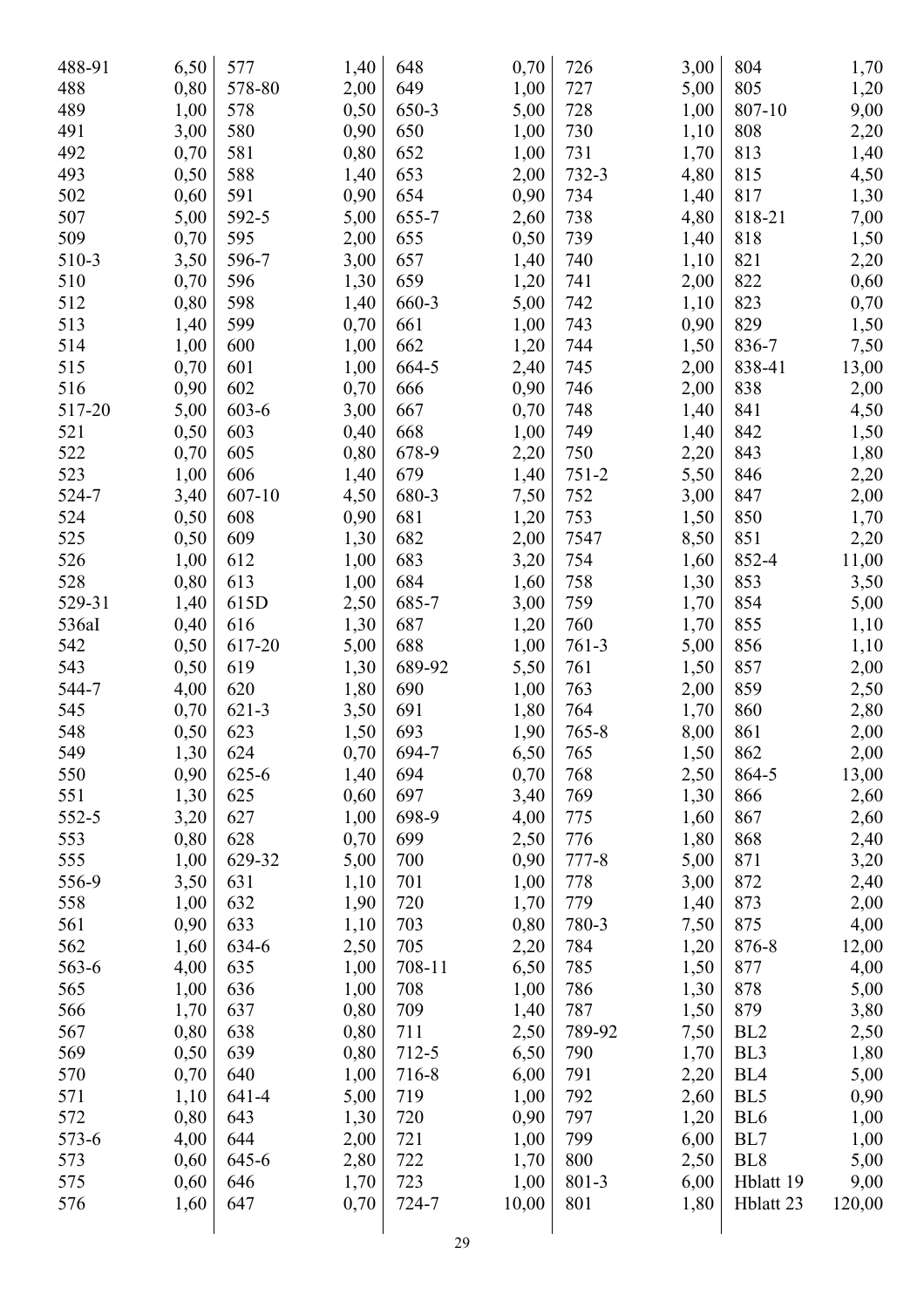|                   |      | 1708    | 0,40         | 2072-75  | 2,50         | 2336         | 2,60         | MH <sub>3</sub>       | 70,00          |
|-------------------|------|---------|--------------|----------|--------------|--------------|--------------|-----------------------|----------------|
| SAARLAND **       |      | 1709    | 0,40         | 2074     | 0,50         | 2337         | 4,0          |                       |                |
| 439-40            | 1,60 | 1711    | 0,40         | 2075     | 1,30         | 2341-44      | 2,60         | <b>ANDORRA FR. **</b> |                |
|                   |      | 1712    | 0,70         | 2076     | 0,40         | 2350         | 5,00         | <b>ANDORRA RAN.</b>   |                |
| <b>EUROPA</b>     |      | 1713    | 2,00         | 2077     | 0,70         | 2351         | 5,00         | 208-9                 | 50,00          |
|                   |      | 1715    | 0,40         | 2079     | 1,30         | 2352-53      | 15,00        | 214-5                 | 55,00          |
| <b>EUROOPPA</b>   |      | 1719    | 1,20         | 2080-83  | 10,00        | 2354-55      | 20,00        | 222-3                 | 45,00          |
|                   |      | 1720    | 0,40         | 2081     | 2,00         | 2356-57      | 55,00        | 238-9                 | 55,00          |
| ALBANIEN **       |      | 1721    | 0,40         | 2166     | 0,40         | 2361         | 10,00        | $247 - 8$             | 55,00          |
| ALBANIA **        |      | 1723    | 0,40         | 2168     | 1,00         | 2362-64      | 10,00        | 258-9                 | 70,00          |
| 1612-9            | 9,00 | 1726    | 1,00         | 2169     | 1,30         | 2374-76      | 55,00        | 264-5                 | 25,00          |
| 2493-4            | 2,50 | 1727    | 1,20         | 2170     | 0,40         | 2377-78      | 120,00       | 274-5                 | 18,00          |
|                   |      | 1732    | 0,40         | 2211-14  | 4,20         | 2379-80      | 12,00        | 282-3                 | 30,00          |
| <b>ALBANIEN o</b> |      | 1736    | 0,50         | 2211     | 0,40         | 2381-82      | 55,00        | 289                   | 0,60           |
| ALBANIA o         |      | 1738-40 | 2,50         | 2213     | 1,20         | 2381         | 22,00        | $290 - 1$             | 30,00          |
| 1608              | 1,00 | 1741    | 0,40         | 2214     | 2,50         | 2383-87      | 4,50         | 290                   | 12,00          |
| 1620              | 0,40 | 1742    | 0,40         | 225-16   | 4,50         | 2384         | 0,50         | 293                   | 0,80           |
| 1624              | 1,50 | 1745    | 0,50         | 2217-20  | 4,20         | 2389         | 1,00         | $297 - 8$             | 15,00          |
| 1635              | 0,40 | 1748    | 0,40         | 2217     | 0,40         | 2390         | 1,80         | 301                   | 1,00           |
| 1638              | 0,70 | 1749    | 0,40         | 2219     | 1,00         | 2391-94      | 3,50         | 303                   | 0,60           |
| 1640              | 1,50 | 1750    | 0,50         | 2220     | 2,50         | 2395-97      | 3,00         | $305 - 6$             | 5,00           |
| 1642              | 0,40 | 1751    | 0,90         | 2221-24  | 3,60         | 2398-401 4bl | 6,50         | 310                   | 0,60           |
| 1643              | 0,40 | 1752    | 1,25         | 2221     | 0,40         | 2402         | 5,00         | 311                   | 1,10           |
| 1645              | 1,00 | 1753    | 1,50         | 2223     | 1,00         | 2403-4       | 1,30         | 313                   | 1,00           |
| 1647              | 2,00 | 1754    | 2,00         | 2226     | 0,60         | 2403         | 0,50         | 319                   | 0,60           |
| 1652              | 0,40 | 1757    | 0,40         | 2227     | 1,50         | 2405-08      | 3,50         | 320                   | 0,80           |
| 1660              | 0,70 | 1758    | 0,40         | 2229-32  | 15,00        | 2409-12      | 2,50         | $321 - 2$             | 6,00           |
| 1662              | 0,40 | 1759    | 0,40         | 2228     | 2,20         | 2413-14      | 1,20         | 326                   | 1,10           |
| 1665              | 2,40 | 1760    | 0,40         | 2237     | 2,50         | 2415-18      | 2,20         | 334-5                 | 5,50           |
| 1668              | 0,40 | 1763    | 0,40         | 2238-41  | 3,00         | 2416         | 0,50         | $350 - 1$             | 15,00          |
| 1669              | 0,40 | 1764    | 1,80         | 2242     | 1,00         | 2417         | 0,60         | 369-70                | 12,00          |
| 1670              | 0,40 | 1765    | 0,40         | 2244     | 0,40         | 2418         | 1,00         | 379-80                | 25,00          |
| 1671              | 0,40 | 1766    |              | 2245     |              | 2419-22      |              | $390-1$               |                |
| 1672              | 0,70 | 1767    | 0,40         | 2246     | 1,00         | 2423.36 4bl  | 2,60         | 399-400               | 16,00          |
| 1673              | 2,00 | 1768    | 0,40<br>0,40 | 2247     | 1,20<br>2,00 | 2427-30      | 6,00<br>2,50 | 409-10                | 15,00<br>20,00 |
| 1674              | 0,50 | 1769    |              | 2248-49  |              | 2427         | 0,40         |                       |                |
| 1677-81           | 4,00 | 1770    | 0,40         |          | 3,50         | 2429         |              |                       |                |
| 1677              | 0,40 | 1772    | 0,40         | 2250-53  | 3,50         |              | 0,70         | <b>ANDORRA SP **</b>  |                |
| 1679              | 0,40 | 1779    | 1,80         | 2254-5   | 22,00        | 2430         | 1,00         | <b>ANDORRA ESP</b>    |                |
| 1682              | 0,40 |         | 0,50         | 2256     | 2,50         | 2438-40      | 2,00         | 88-9                  | 8,50           |
| 1683              | 0,40 | 1781    | 0,40         | 2260-63  | 5,50         | 2441-43      | 3,00         | $96 - 7$              | 8,50           |
| 1684              | 0,40 | 1783    | 1,00         | 2266-69  | 4,50         | 2442         | 0,80         | $101 - 2$             | 2,00           |
| 1685              | 0,40 | 1784    | 0,40         | 2270-73  | 4,00         | 2443         | 1,80         | $107 - 8$             | 2,00           |
| 1687              | 2,00 | 1785    | 0,40         | 2274-77  | 6,50         | 2444-47      | 2,50         | $115-6$               | 2,00           |
| 1688              | 0,40 | 1786    | 0,40         | 2278-81  | 6,50         | <b>BL66</b>  | 2,50         | $123 - 4$             | 1,00           |
| 1689              | 0,40 | 1787    | 0,40         | 2282-85  | 4,20         | <b>BL80</b>  | 5,50         | $131 - 2$             | 1.50           |
| 1690              | 0,40 | 1788    | 0,40         | 2286-87  | 3,00         | <b>BL81</b>  | 4,00         | 153-4                 | 2,00           |
| 1693              | 0,50 | 1789    | 0,40         | 2288-89  | 9,00         | <b>BL82</b>  | 3,00         | $175 - 6$             | 2,00           |
| 1693              | 0,70 | 1792    | 0,40         | 2290-91A | 5,00         | <b>BL83</b>  | 3,50         | 181-2                 | 2,00           |
| 1698              | 0,40 | 1795    | 0,40         | 2308     | 7,50         | <b>BL84</b>  | 4,00         | 214-5                 | 4,50           |
| 1702              | 0,40 | 1801    | 1,70         | 2309-10  | 5,00         | <b>BL85</b>  | 3,50         |                       |                |
| 1704              | 2,00 | 1973    | 0,40         | 2309     | 1,50         | <b>BL86</b>  | 3,50         | <b>BELGIA</b> *       |                |
| 1706              | 1,50 | 1985    | 0,50         | 2311-22  | 10,00        | <b>BL89</b>  | 4,00         | <b>BELGIUM</b> *      |                |
| 1707-13           | 3,50 | 1986    | 1,50         | 2330-33  | 4,20         | <b>BL91</b>  | 3,50         | 191-203               | 105,00         |
| 1707              | 0,40 | 2065    | 1,50         | 2334-36  | 4,00         | <b>BL92</b>  | 3,00         | BL <sub>6</sub>       | 90,00          |
|                   |      |         |              |          |              |              |              |                       |                |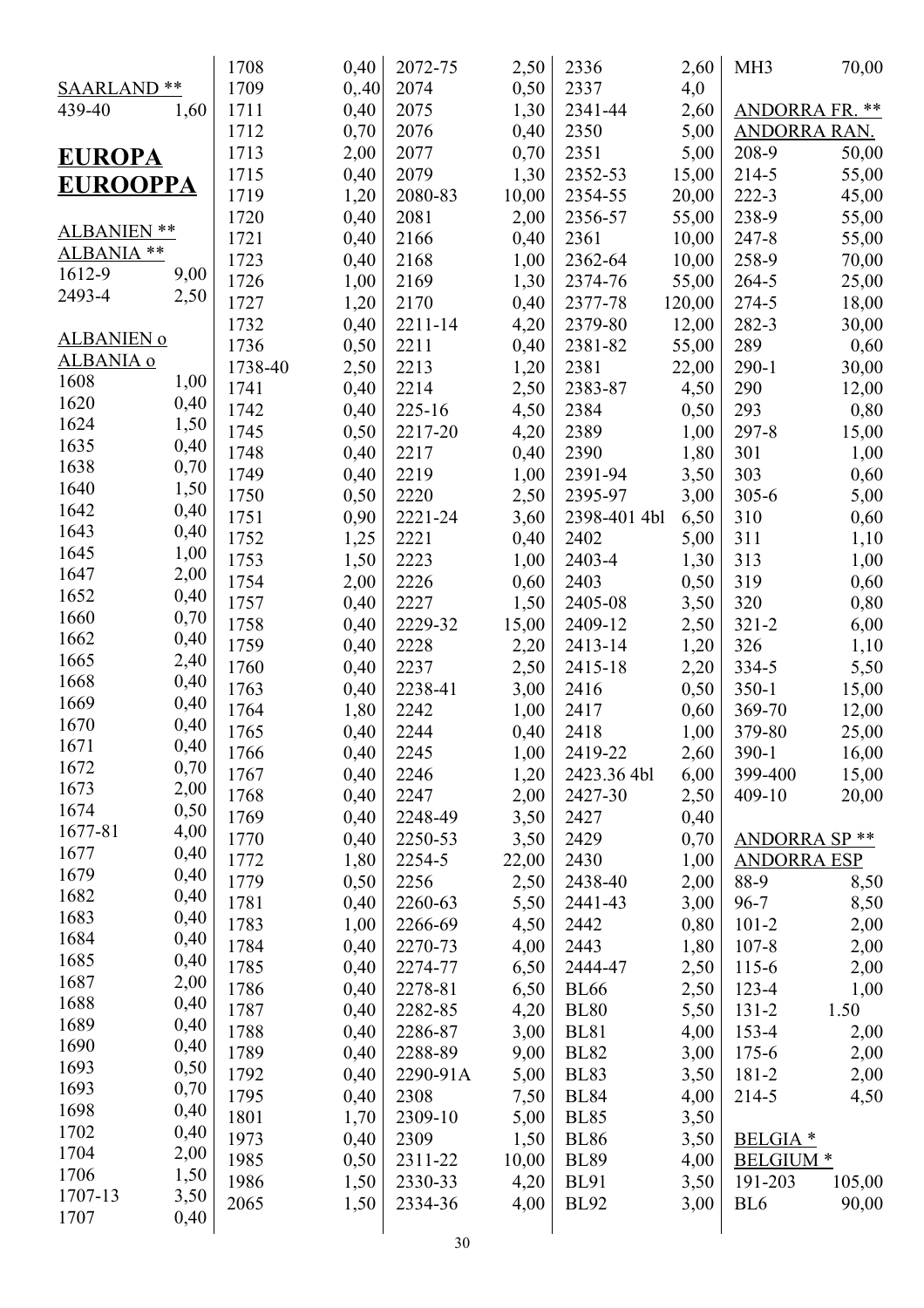|                  |        | 1821-3              | 1,20  | 1557         | 0,50   | <b>BL110</b>         | 1,50  | 36A              | 5,00  |
|------------------|--------|---------------------|-------|--------------|--------|----------------------|-------|------------------|-------|
| <b>BELGIA o</b>  |        | 1857-8              | 2,00  | 1630         | 0,60   |                      |       | 37A              | 5,00  |
| <b>BELGIUM o</b> |        | 1905-6              | 2,50  | 1632         | 1,20   | <b>BULGARIEN</b> *   |       | 38A              | 10,00 |
| 792              | 0,60   | 1919                | 0.40  | 1638         | 1,00   | <b>BULGARIA</b> *    |       | 38B              | 30,00 |
| BL7              | 20,00  | 1936-9              | 2,50  | 1642         | 1,00   | 266-71               | 45,00 | 39A              | 12,00 |
|                  |        | 1943-4              | 3,00  | 1991-8       | 9,00   |                      |       | 48-52B           | 20,00 |
| BELGIA **        |        | 1979                | 1,70  | 2528         | 0,40   | <b>BULGARIEN o</b>   |       | 53               | 1,00  |
| BELGIUM **       |        | 1982-3              | 3,00  | 2643         | 0,50   | <b>BULGARIA o</b>    |       | 142-5            | 55,00 |
| 626-7            | 8,00   | 2023-4              | 2,50  | 2644-5       | 3,00   | 1076-8               | 1,80  | 165-73           | 9,00  |
| 967              | 1,20   | 2058-9              | 2,50  | 2657         | 0,40   |                      |       | 174-5            | 6,00  |
| 989-91           | 45,00  | 2074-6              | 13,00 | 2684         | 2,00   | ESTLAND <sup>*</sup> |       | 176-9            | 6,50  |
| 995-1000         | 150,00 | 2086-7              | 0,80  | 2686-91      | 4,20   | VIRO <sup>*</sup>    |       | 180-2            |       |
|                  |        | 2088-90             |       | 2700         |        | ESTONIA '            |       | 183-5            | 1,50  |
| 1117-8           | 8,00   |                     | 3,60  |              | 0,80   |                      |       |                  | 3,00  |
| 1164-5           | 3,00   | 2091-4              | 5,00  | 2713         | 0,40   | 6                    | 0,40  | 186              | 0,40  |
| 1209-10          | 2,50   | 2099                | 0,50  | 2715         | 0,50   | $8\,$                | 0,40  | 187              | 0,40  |
| 1282-3           | 1,50   | 2100-1              | 4,00  | 2728Zf       | 0,40   | $9 - 11$             | 0,70  | 188-91 MH        | 6,50  |
| 1320-1           | 2,50   | 2104                | 0,70  | 2758         | 1,00   | 12                   | 2,00  | 192              | 0,40  |
| 1358             | 0,50   | 2106-11             | 3,00  | 2783         | 0,40   | 13                   | 4,00  | 192 NO           | 1,00  |
| 1393             | 0,30   | 2112-5              | 2,50  | 2789-93      | 4,50   | 15                   | 0,50  | 193              | 0,40  |
| 1397-8           | 0,30   | 2116                | 1,00  | 2794-6Z      | 0,70   | 16                   | 1,00  | 193 NO           | 1,00  |
| 1399-400         | 0,80   | 2119                | 0,80  | 2807-11      | 5,50   | 17                   | 1,50  | 194              | 0,40  |
| 1440             | 0,30   | 2144-5              | 4,50  | 2816Z        | 0,40   | 20                   | 2,00  | 197              | 0,40  |
| 1446-7           | 1,00   | 2153                | 0,70  | 2817-9       | 0,60   | $21 - 2$             | 2,00  | 197 NO           | 1,00  |
| 1511-2           | 1,50   | 2182-3              | 6,00  | 2820         | 0,40   | 23B                  | 6,00  | 198              | 0,40  |
| 1512             | 1,00   | 2185                | 1,00  | 2823         | 0,40   | $27 - 8$             | 5,00  | 198 NO           | 1,00  |
| 1546             | 0,40   | 2227-8              | 5,00  | 2829-31      | 2,00   | 29-30B               | 10,00 | 199MH            | 1,50  |
| 1546-7           | 1,20   | 2263-4              | 4,50  | 2847Z        | 0,40   | 32A                  | 2,50  | $200 - 2$        | 0,80  |
| 1587-8           | 1,50   | 2296-8              | 5,50  | 2865Z        | 0,40   | 32B                  | 6,00  | 203              | 0,40  |
| 1633-4           | 1,50   | 2299                | 1,00  | 2886         | 1,20   | 33A                  | 4,00  | 204-5            | 0,45  |
| 1678-9           | 1,50   | 2303-4              | 5,50  | 2886 KB      | 7,50   | 33B                  | 10,00 | 206              | 1,30  |
| 1722-3           | 2,50   | 2335-6              | 5,50  | 2893         | 0,50   | 34A                  | 4,00  | 207-9            | 0,80  |
| 1760-3           | 2,50   | 2375-6              | 4,50  | 2903-7       | 3,20   | 34B                  | 10,00 | 210              | 1,00  |
| 1764             | 0,60   | 2378                | 1,00  | 2908-13      | 4,00   | 35A                  | 9,00  | 211              | 0,40  |
| 1765             | 0,40   | 2402                | 1,00  | 2914-5       | 1,20   | 35B                  | 12,00 | 212              | 2,50  |
| 1766-7           | 2,00   | 2419-20             | 4,50  | 2921-7       | 3,60   | 36A                  | 4,00  | 213              | 0,40  |
| 1768             | 0,40   | 2537                | 1,00  | 2928         | 0,60   | 37A                  | 4,00  | 214              | 0,40  |
| 1775             | 0,40   | <b>BL52</b>         | 5,00  | 2929Z        | 0,40   | 37B                  | 17,00 | 216-7            | 0,50  |
| 1776             | 0,40   | <b>BL56</b>         | 10,00 | 2946-50      | 4,50   | 38A                  | 8,00  | 218              | 0,50  |
| 1778             | 0,40   | <b>BL57</b>         | 9,00  | 2969         | 1,20   | 39A                  | 10,00 | 219              | 0,40  |
| 1779             | 1,20   | <b>BL58</b>         | 9,00  | 2993-5       | 1,00   | 39B                  | 14,00 | 220              | 0,50  |
| 1780             | 0,40   | <b>BL59</b>         | 9,00  | 3003         | 0,40   | 53                   | 0,70  | BL5              | 3,50  |
| 1781-2           | 1,00   | <b>BL60</b>         | 9,00  | 3059-62      | 7,00   | $57-9$               | 50,00 | BL <sub>6</sub>  | 20,00 |
| 1783             | 0,50   | <b>BL61</b>         | 38,00 | 4014         | 4,00   | 74-86                | 02,00 |                  |       |
| 1784             | 0,70   | Militar4            | 0,40  | <b>BL19</b>  | 5,00   |                      |       | <b>ESTLAND o</b> |       |
| 1785             | 0,40   |                     |       | <b>BL76</b>  | 25,00  | <b>ESTLAND **</b>    |       | VIRO o           |       |
| 1786-8           | 0,70   | <b>BULGARIEN **</b> |       | <b>BL77</b>  |        | $VIRO**$             |       | <b>ESTONIA o</b> |       |
|                  |        | <b>BULGARIA **</b>  |       |              | 2,60   |                      | **    |                  |       |
| 1780             | 0,40   |                     |       | <b>BL79</b>  | 4,00   | <b>ESTONIA</b>       |       | $\overline{2}$   | 1,00  |
| 1794             | 0,60   | 617                 | 1,20  | <b>BL80</b>  | 7,50   | 32B                  | 7,00  | 6                | 0,40  |
| 1795-6           | 0,60   | 982-5               | 7,00  | <b>BL84</b>  | 100,00 | 33A                  | 5,00  | $\boldsymbol{7}$ | 1,00  |
| 1797             | 0,40   | 1207-16             | 5,00  | <b>BL85</b>  | 2,50   | 33B                  | 12,00 | 8                | 0,40  |
| 1798             | 0,50   | 1263-70             | 6,00  | <b>BL94</b>  | 3,20   | 34A                  | 5,00  | 10               | 0,40  |
| 1804             | 0,60   | 1509                | 1,50  | <b>BL100</b> | 60,00  | 34B                  | 12,00 | 9                | 0,40  |
| 1806             | 1,20   | 1510                | 0,40  | <b>BL102</b> | 2,00   | 35A                  | 10,00 | 10               | 0,40  |
| 1818-9           | 2,00   | 1548                | 2,00  | <b>BL104</b> | 50,00  | 35B                  | 14,00 | 12               | 1,00  |
|                  |        |                     |       | 31           |        |                      |       |                  |       |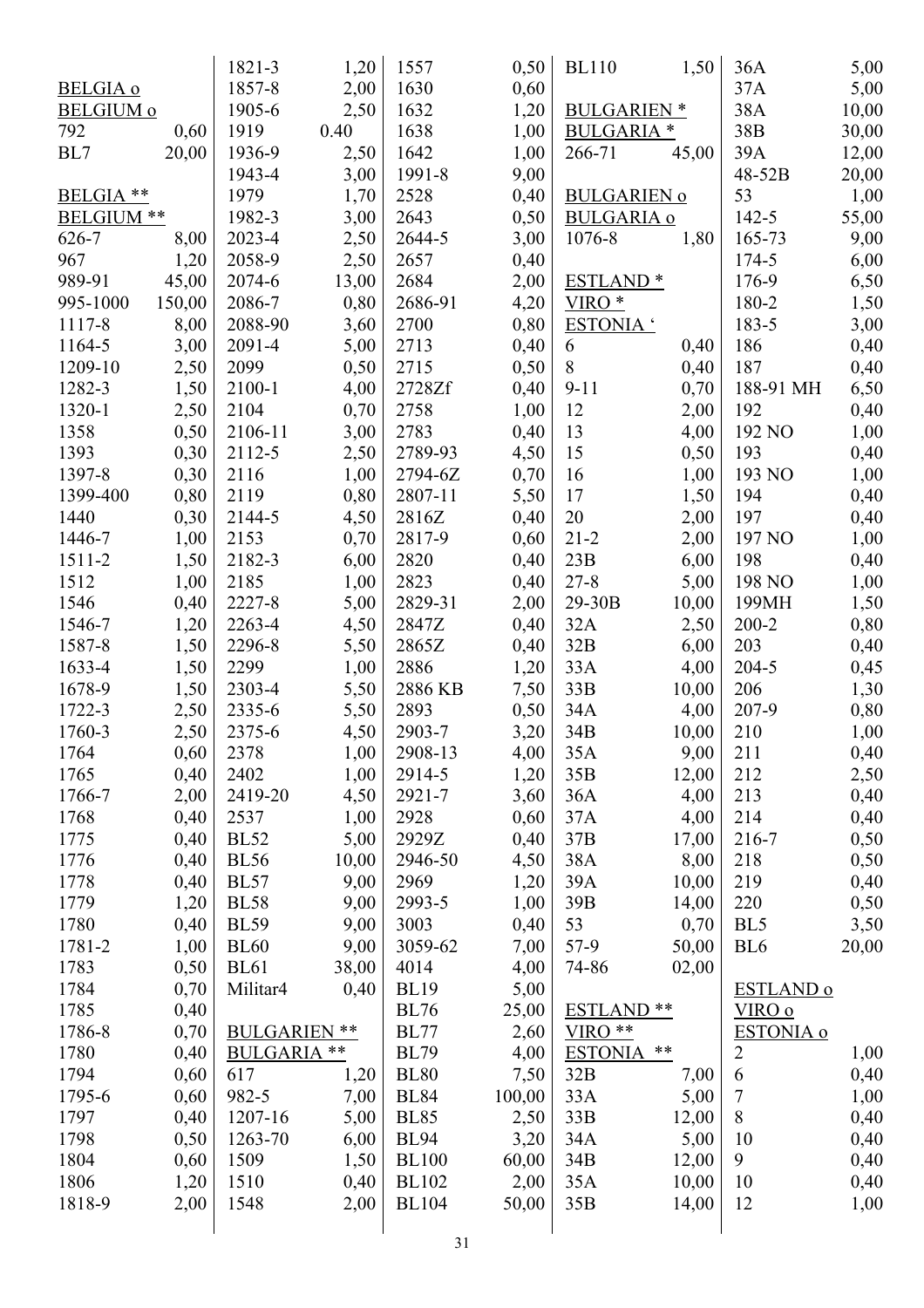| 13        | 1,50           | 213                  | 0,40  | 1688-90        | 1,50         | 1889        | 0,50         | 2289               | 0,60  |
|-----------|----------------|----------------------|-------|----------------|--------------|-------------|--------------|--------------------|-------|
| 13 par    | 3,00           | 214                  | 0,40  | 1694           | 0,70         | 1890        | 0,60         | 2290               | 0,60  |
| 17        | 0,50           | 216-7                | 0,60  | 1695           | 1,20         | 1891        | 0,80         | 2291               | 0,60  |
| 19        | 1,00           | 218                  | 0,50  | 1699           | 0,50         | 1892        | 0,40         | 2294               | 1,10  |
| 23A       | 1,00           | 219                  | 0,40  | 1701           | 0,70         | 1893Zf      | 1,50         | 2304               | 0,40  |
| 27        | 0,80           | 220                  | 0,50  | 1703           | 0,50         | 1894Zf      | 1,50         | 2312               | 0,50  |
| 32-9A     | 7,00           |                      |       | 1704           | 0,50         | 1914        | 3,00         | 2313               | 0,50  |
| 57        | 2,20           | <b>ESTLAND FDC</b>   |       | 1705           | 0,60         | 1915-6      | 1,50         | 2318               | 0,60  |
| 59        | 1,00           | <b>VIRO EPK</b>      |       | 1706           | 0,40         | 1961-2      | 1,20         | 2320               | 0,60  |
| 68-72     | 7,50           | <b>ESTONIA FDC</b>   |       | 1711           | 0,60         | 2024-5      | 2,00         | 2329-30            | 3,50  |
| 94        | 1,00           | 165-73               | 30,00 | 1712           | 0,80         | 2087        | 0,40         | 2330               | 2,00  |
| 95        | 1,00           | 174-5                | 12,00 | 1724           | 1,20         | 2098-9      | 2,20         | 2338-8C            | 1,00  |
| 97        | 2,00           | 176-9                | 11,00 | 1729           | 0,50         | 2100        | 0,30         | 2339A              | 0,70  |
| 99        | 0,40           | 180-82               | 4,50  | 1743           | 0,50         | 2116        | 0,60         | 2341               | 0,80  |
| 100       | 0,40           | 183-5                | 6,00  | 1745           | 0,80         | 2148-9      | 3,00         | 2342               | 0,80  |
| 101       | 0,40           | 186                  | 1,00  | 1747           | 0,60         | 2148        | 1,00         | 2354               | 0,60  |
| 106       | 1,80           | 187                  | 1,00  | 1749           | 0,60         | 2156        | 0,50         | 2359-64            | 3,00  |
| 107       | 1,80           | 188-91               | 5,00  | 1753           | 0,50         | 2157        | 1,20         | 2366               | 0,80  |
| 114       | 0,40           | 192                  | 1,00  | 1755           | 0,80         | 2158        | 0,30         | 2369               | 1,00  |
| 115       | 0,40           | 193                  | 1,00  | 1768           | 0,70         | 2159        | 0,50         | 2395-6             | 8,00  |
| 116       | 0,40           | 194                  | 1,00  | 1771           | 1,00         | 2167        | 1,20         | 2441-2             | 4,00  |
| 117       | 0,40           | 195-6                | 1,30  | 1776           | 0,50         | 2193        | 1,50         | 2497-8             | 5,00  |
| 118       | 0,40           | 197                  | 1,00  | 1780           | 0,80         | 2195        | 0,60         | 2546-7             | 4,50  |
| 119       | 1,50           | 198                  | 1,00  | 1781           | 0,50         | 2197        | 0,60         | 2603-4             | 9,00  |
| 124       | 1,00           | 199                  | 1,50  | 1785           | 0,50         | 2199        | 0,50         | 2622-5             | 5,50  |
| 125       | 0,50           | $200 - 2$            | 1,50  | 1788-9         | 1,50         | 2201        | 0,60         | 2667-8             | 7,50  |
| 126       | 7,00           | 203                  | 0,80  | 1789           | 0,60         | 2202-3      | 2,00         | 2770-1             | 5,00  |
| 138       | 1,00           | 204-5                | 0,80  | 1790           | 0,70         | 2204        | 1,00         | BL <sub>6</sub>    | 15,00 |
| 139       | 1,00           | 206                  | 2,20  | 1791           | 0,40         | 2205        | 0,70         |                    |       |
| 140       | $7,00^{\circ}$ | 207-9                | 1,20  | 1792           | 1,00         | 2207        | 0,50         | Europarat:<br>E19  | 3,50  |
| 148       | 2,00           | 210                  | 1,20  | 1793           | 0,40         | 2210        | 0,70         | E40-2              | 2,60  |
| 149       | 2,00           | 211                  | 1,00  | 1794           | 3,00         | 2211        | 0,50         | E45-6              | 3,00  |
| 156       | 10,00          | 212                  | 5,00  | 1798           | 1,80         | 2212        | 0,50         | E47-8              | 3,00  |
| 159       | 14,00          | 213                  | 1,20  | 1826-7         | 3,00         | 2213        | 0,70         |                    |       |
| 165-73    | 9,00           | 214                  | 1,20  | 1839           | 1,00         | 2214        | 1,10         | FRANKREICH o       |       |
| 174-5     | 6,00           | BL <sub>5</sub>      | 5,50  | 1863           | 0,40         | 2219        | 0,50         | RANSKA o           |       |
| 176-9     | 6,50           | BL <sub>6</sub>      | 24,00 | 1866           | 0,50         | 2221        | 0,80         | <b>FRANCE o</b>    |       |
| 180-2     | 3,00           | 216-7                | 1,50  | 1867Zf         |              | 2225        | 0,50         | <b>FRANKRIKE o</b> |       |
| 183-5     | 3,00           | 218                  | 1,30  | 1869-70        | 1,20<br>3,50 | 2226        | 0,60         | 936                | 0,30  |
| 192       | 0,40           | 219                  | 1,00  | 1871           | 0,50         | 2227        | 2,00         | 1004               | 0,30  |
| 193       | 0,40           | 220                  | 1,20  | 1872           | 0,50         | 2230        | 0,60         | 1165               | 0,30  |
| 194       | 0,40           | BL5                  | 3,50  | 1873           | 1,50         | $2231 - 2$  | 1,00         |                    |       |
| 195-6     | 0,80           | BL <sub>6</sub>      | 20,00 | 1874           | 0,50         | 2231-2 HEFT | 6,00         | GIBRALTAR **       |       |
| 197       | 0,40           |                      |       | 1875           | 0,50         | 2233        | 0,70         | $297 - 8$          |       |
| 198       | 0,40           | <b>FRANKREICH **</b> |       | 1877           |              | 2235-40     |              | 348-63             | 2,50  |
| 199 MH    |                | RANSKA **            |       | 1878           | 0,70         | 2245        | 4,00<br>0,80 | $364 - 6$          | 25,00 |
|           | 1,50           |                      |       |                | 0,60         |             |              |                    | 1,40  |
| $200 - 2$ | 0,80           | FRANCE **            |       | 1879           | 0,40         | 2246        | 0,70         | 364-6 KB           | 10,00 |
| 203       | 0,40           | <b>FRANKRIKE</b>     |       | 1880           | 0,60         | 2247        | 0,70         | 371                | 0,60  |
| $204 - 5$ | 0,45           | 1655                 | 0,80  | 1883           | 1,30         | 2248        | 2,00         | 392-4              | 1,50  |
| 206       | 1,30           | 1665-6               | 1,50  | 1884           | 0,50         | 2250        | 0,60         | $405 - 7$          | 0,90  |
| 207-9     | 0,80           | 1673                 | 0,50  | 1885Zf         | 1,50         | 2259-60     | 3,00         | 405-7 KB           | 10,00 |
| 210       | 0,80           | 1677                 | 0,50  | 1886           | 0,50         | 2275-7      | 3,00         | $416 - 7$          | 0,80  |
| 211       | 0,40           | 1682                 | 0,50  | 1887           | 0,50         | 2282-3      | 1,00         | 416-7 KB           | 9,00  |
| 212       | 2,50           | 1686                 | 0,50  | A1888          | 1,50         | 2287        | 1,00         | 422                | 3,50  |
|           |                |                      |       | $\mathfrak{D}$ |              |             |              |                    |       |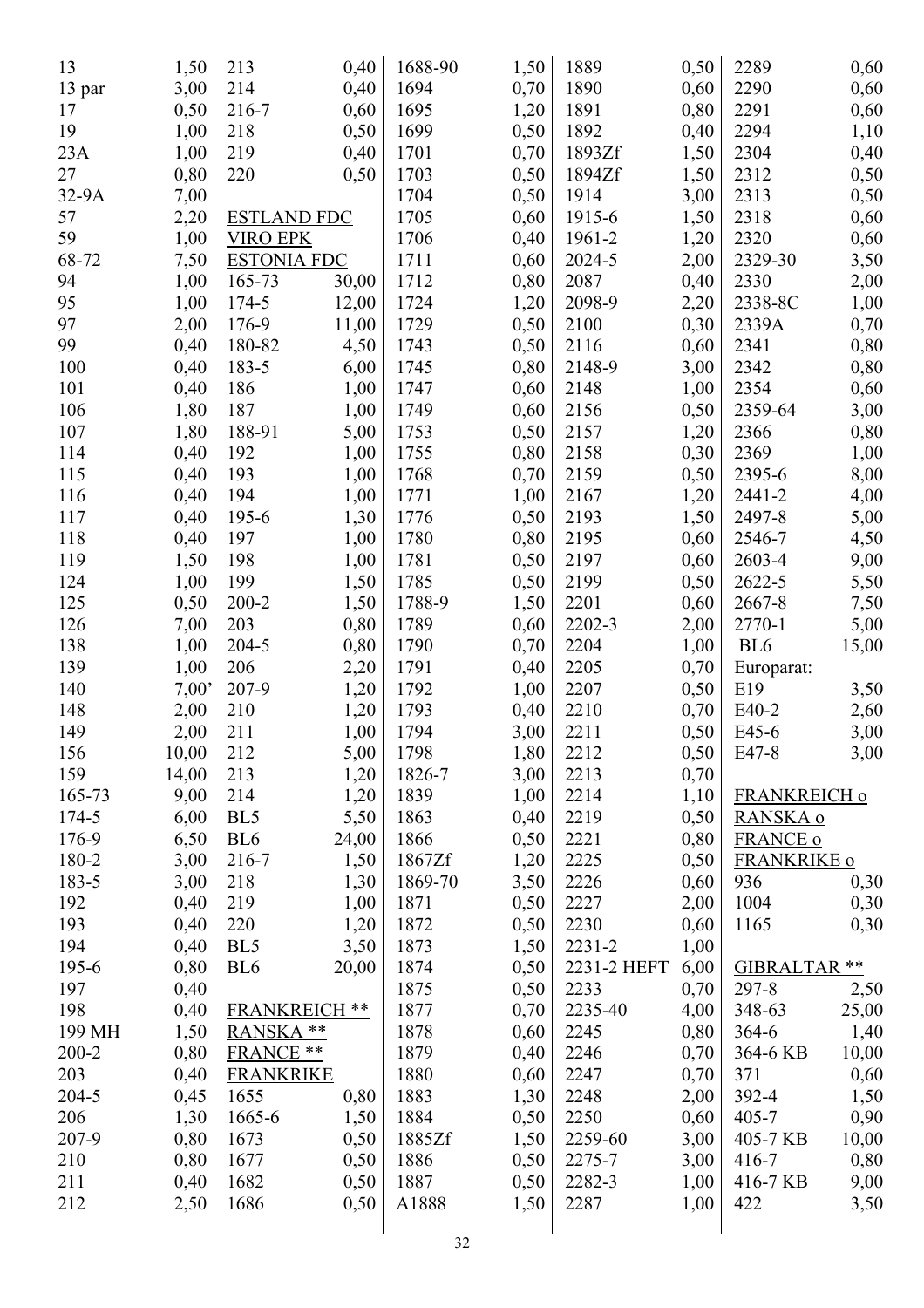| 432-46                 | 45,00 | 1362-4     | 0,70 | 1493-4                      | 1,80         | 1698-712A            | 8,50  |                      |       |
|------------------------|-------|------------|------|-----------------------------|--------------|----------------------|-------|----------------------|-------|
| $451 - 2$              | 1,00  | 1365-71    | 1,70 | 1495-502                    | 2,80         | $1713-4(4)$          | 8,50  | GROSS-               |       |
| 451-2 KB               | 10,00 | 1370-1     | 0,80 | 1503-4                      | 0,70         | $1715-6A$            | 9,50  | <b>BRITANNIEN **</b> |       |
| 456                    | 0,60  | 1378       | 0,40 | 1505-10                     | 3,20         | 1717-20A             | 7,00  | <b>ISO BRITANNIA</b> |       |
| $463 - 4$              | 1,00  | 1379       | 0,40 | 1511-2                      | 0,80         | $1721 - 2A$          | 5,00  | <b>GREAT BRITAIN</b> |       |
| $475 - 6$              | 1,30  | 1380       | 0,40 | 1513-4                      | 6,00         | $1723 - 7A$          | 9,00  | $166 - 7$            | 35,00 |
| 487-8                  | 1,30  | 1381-2     | 0,40 | 1515-9                      | 4,00         | 1725A                | 1,50  | 168-9                | 80,00 |
| $503 - 4$              | 2,00  | 1383       | 0,40 | 1520-7                      | 3,50         | 1727A                | 4,00  | $170 - 3$            | 33,00 |
| 519-20                 | 2,50  | 1384       | 0,40 | 1528                        | 1,10         | 1723-7C              | 20,00 | 189-92               | 11,00 |
| 544-7                  | 7,50  | 1385       | 0,50 | 1529-30                     | 0,80         | 1727C                | 10,00 | 197                  | 0,50  |
| 563-4                  | 3,00  | 1386       | 0,60 | 1531-45                     | 7,50         | 1728-9               | 2,00  | 215-20               | 9,00  |
| 590-3                  | 6,00  | 1387-401   | 3,00 | 1546-50                     | 3,20         | 1738-41              | 4,20  | $231 - 2$            | 0,50  |
| 613-4                  | 2,20  | 1402       | 0,40 | 1555-6                      | 2,00         | 1742-3A              | 4,00  | $233 - 4$            | 45,00 |
| 654-7                  | 5,00  | 1403-8     | 1,20 | 1555-6 Par                  | 2,00         | $1742 - 3A$          | 3,60  | $235 - 6$            | 0,60  |
| 757                    | 1,30  | 1409-10    | 0,70 | 1557-61                     | 4,20         | 1744-6               | 2,60  | 237-40               | 2,20  |
| 758                    | 1,30  | 1411-2     | 1,00 | 1562-3                      | 1,30         | 1747-8               | 1,20  | $241 - 4$            | 2,50  |
| BL5                    | 1,20  | 1413-4     | 0,60 | 1562-3 MH                   | 5,00         | 1749-63A             | 11,00 | $255 - 6$            | 0,70  |
| 5 er vihko/häften      |       | 1415       | 0,40 | 1564-7                      | 3,80         | 1764-8               | 6,00  | 274-7                | 12,00 |
|                        | 12,50 | 1416       | 0,40 | 1568                        | 2,50         | 1769-71              | 2,60  | 299-301              | 6,00  |
|                        |       | 1417       | 0,40 | 1570                        | 1,80         | 1772                 | 3,50  | 302                  | 1,50  |
| <b>GRIECHEN-</b>       |       | 1418       | 0,40 | 1571-4                      | 3,20         | 1774-6               | 4,50  | $303 - 5$            | 3,00  |
| LAND <sup>**</sup>     |       | 1419       | 0,40 | 1575-9                      | 3,00         | 1777-8A              | 6,00  | $341 - 2$            | 15,00 |
| KREIKKA **             |       | 1420       | 0,40 | 1580-1                      | 1,60         | 1779-80              | 4,20  | $346 - 8$            | 0,60  |
| GREECE **              |       | $1421 - 5$ | 2,00 | 1580-1 Par                  |              | 1781-5               | 6,50  | 349-50               | 3,00  |
| GREKLAND <sup>**</sup> |       | 1426-32    | 1,80 | 1582-4                      | 2,50<br>2.50 | 1787                 | 1,00  |                      |       |
| $775 - 6$              |       | 1433-7     |      |                             |              | 1788-9               |       | $351-3y$             | 30,00 |
|                        | 1,00  | 1438-40    | 1,80 | $1585+1587-92$ 5,00<br>1593 |              | 1790-1               | 3,60  | $354-5y$<br>356      | 30,00 |
| 919-20                 | 2,00  |            | 0,70 |                             | 0,70         |                      | 1,30  |                      | 0,50  |
| 950+952-4              | 1,20  | 1441-4     | 1,20 | 1594-7                      | 3,00         | 1800                 | 1,50  | $357-8y$             | 3,60  |
| 974-5                  | 3,50  | 1445-6     | 1,00 | 1598-601                    | 3,00         | 1802-3A              | 5,00  | 359-61               | 3,60  |
| 999                    | 0,40  | 1447-8     | 0,70 | 1603-7                      | 2,60         | 1806                 | 0,40  | 359-61y              | 50,00 |
| 1001                   | 0,40  | 1449       | 0,40 | 1608-19A                    | 20,00        | 1849A                | 3,00  | $362 - 4$            | 6,00  |
| $1010 - 1 + 1103$      | 1,10  | 1450       | 0,40 | 1620-6                      | 8,00         | BL <sub>2</sub>      | 1,70  | $362 - 4y$           | 85,00 |
| 1040-2                 | 11,00 | 1452       | 0,40 | $1630 - 1A$                 | 5,50         | BL3                  | 2,60  | 365                  | 3,00  |
| 1056                   | 0,40  | 1453       | 0,40 | 1632-3                      | 2,00         | BL5                  | 2,20  | 365y                 | 20,00 |
| 1106-7                 | 3,50  | 1454       | 0,50 | 1634                        | 0,70         | BL <sub>9</sub>      | 20,00 | 366-70               | 5,00  |
| 1147-9                 | 3,50  | 1455       | 0,80 | 1635-6                      | 2,00         | <b>BL10</b>          | 12,00 | $366 - 70y$          | 20,00 |
| 1166-8                 | 2,00  | 1456-61    | 2,50 | 1637-9                      | 2,50         | Markenheftchen       |       | $374 - 7y$           | 30,00 |
| 1198-200               | 3,00  | 1462-8     | 2,20 | 1640-2                      | 3,20         | MH <sub>1</sub>      | 5,00  | 378-81y              | 30,00 |
| 1232-4                 | 2,00  | 1469       | 0,40 | 1643-50A                    | 7,50         | MH <sub>2</sub>      | 5,50  | $382 - 3$            | 0,50  |
| 1263-5                 | 2,00  | 1470       | 0,40 | $1651-2A$                   | 5,00         | MH <sub>6</sub>      | 13,00 | $382-3y$             | 6,00  |
| 1279-84                | 1,30  | 1471       | 0,50 | 1653-5                      | 3,00         | MH <sub>8</sub>      | 20,00 | 384-5                | 0,50  |
| 1283                   | 0,40  | 1472       | 0,50 | 1656-9                      | 2,20         | MH <sub>9</sub>      | 16,00 | $384-5y$             | 4,00  |
| 1298                   | 0,40  | 1473       | 0,50 | 1667-8                      | 1,60         | MH11                 | 9,00  | 386y                 | 1,00  |
| 1314-5                 | 1,50  | 1474       | 1,10 | 1669                        | 1,00         | <b>MH12</b>          | 15,00 | 388-9                | 1,20  |
| 1326-9                 | 0,80  | 1475       | 0,40 | 1670-7                      | 5,00         | MH13                 | 15,00 | $390-1$              | 1,20  |
| 1332-8                 | 1,30  | 1476       | 0,40 | 1678-9                      | 1,00         | <b>MH14</b>          | 16,00 | $390-1y$             | 3,00  |
| 1341-3                 | 0,60  | 1477       | 0,40 | 1680-4A                     | 7,00         | <b>MH15</b>          | 12,00 | 394-401              | 12,00 |
| 1344-6                 | 0,70  | 1478       | 0,50 | 1680-4C                     | 20,00        |                      |       | $402 - 3y$           | 0,60  |
| 1347-50                | 0,80  | 1479       | 0,70 | 1685-6A                     | 12,00        | GROSS-               |       | $404 - 5$            | 1,00  |
| 1352-3                 | 1,00  | 1480       | 1,00 | 1685-6C                     | 8,00         | <b>BRITANNIEN *</b>  |       | $404-5y$             | 4,00  |
| 1354-9                 | 2,00  | 1481-2     | 3,50 | 1687-91A                    | 10,00        | <b>ISO BRITANNIA</b> |       | $406 - 7$            | 1,50  |
| 1355                   | 0,40  | 1483-5     | 1,80 | 1692-4A                     | 6,00         | <b>GREAT BRITAIN</b> |       | 408-9                | 0,60  |
| 1357                   | 0,40  | 1486-90    | 2,50 | 1695A                       | 3,00         | $166 - 7$            | 18,00 | $416 - 7$            | 0,90  |
| 1360-1                 | 0,70  | 1491-2     | 1,50 | 1696-7A                     | 3,00         | $170-3$              | 17,00 | 416y                 | 0,40  |
|                        |       |            |      |                             |              |                      |       |                      |       |
|                        |       |            |      | 22                          |              |                      |       |                      |       |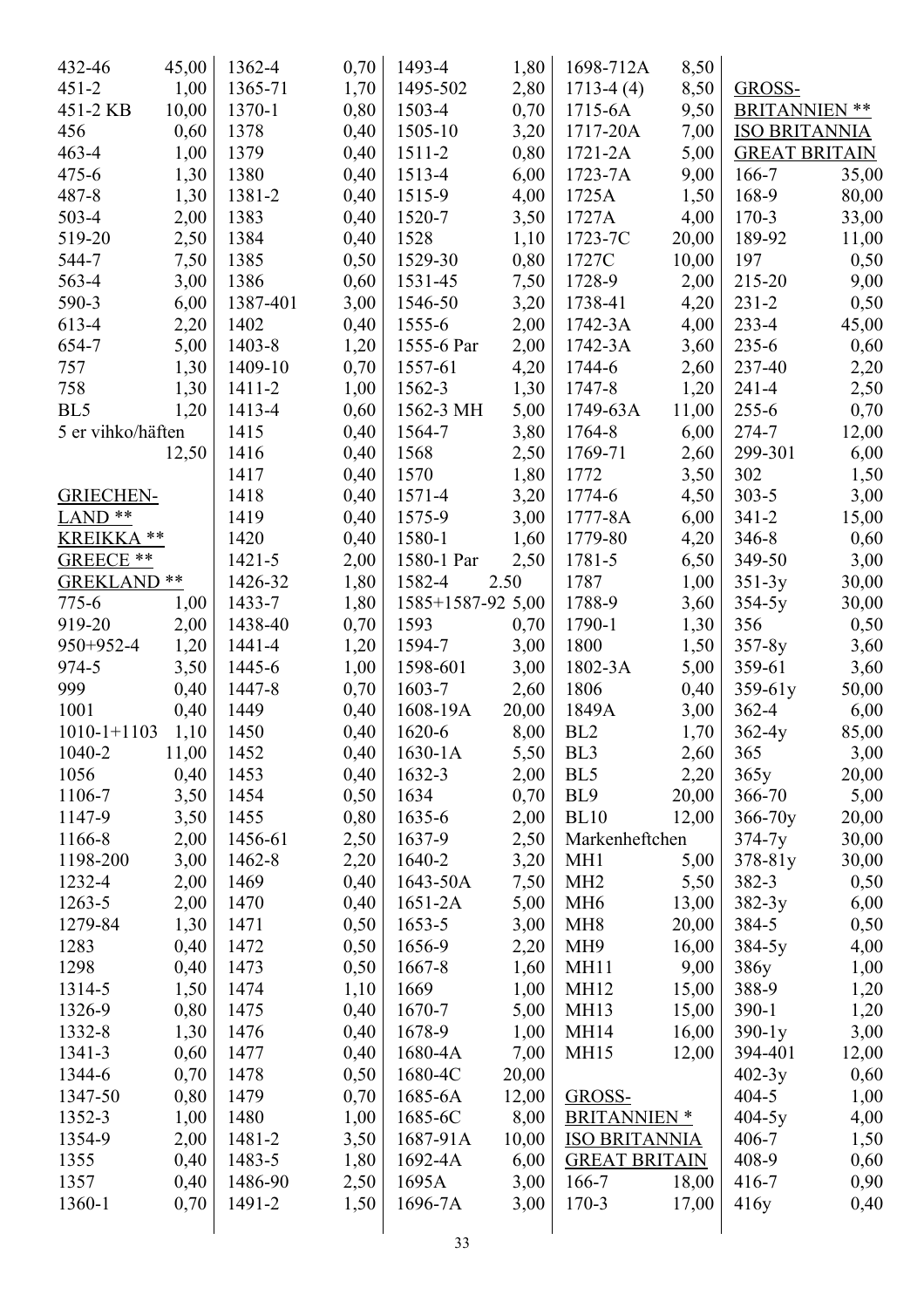| 418-21      | 1,00 | 668       | 0,40         | 891-4      | 3,00         | 1109-12    | 4,50          | 1468-72              | 5,50                  |
|-------------|------|-----------|--------------|------------|--------------|------------|---------------|----------------------|-----------------------|
| $418-21y$   | 1,00 | 669-72    | 1,40         | 895-9      | 3,50         | 1113-6     | 4,50          | 1473                 | 1,00                  |
| $422 - 4$   | 0,70 | 673-7     | 2,00         | $900 - 5$  | 7,50         | 1117-20    | 4,50          | 1474-9               | 7,00                  |
| $422-4y$    | 0,70 | 673-4     | 0,60         | 906-9      | 3,20         | 1122-5     | 4,50          | 1483-7               | 6,00                  |
| $425 - 8$   | 1,00 | 682-5     | 2,00         | 910-3      | 3,50         | 1126-30    | 4,50          | Porto 89-100         | 28,00                 |
| 429         | 0,40 | 686       | 0,60         | 914-7      | 5,00         | 1131-4     | 4,50          | BL <sub>1</sub>      | 1,80                  |
| $430 - 3$   | 1,00 | 688-91    | 1,50         | 918-22     | 4,50         | 1139-42    | 4,50          | BL <sub>2</sub>      | 2,00                  |
| $430-3y$    | 1,20 | 692-5     | 1,50         | $923 - 6$  | 3,20         | 1143-6     | 4,50          | BL <sub>3</sub>      | 2,00                  |
| 434-41      | 2,50 | $702 - 5$ | 1,50         | 929-32     | 3,80         | 1147-50    | 9,00          | BL <sub>4</sub>      | 10,00                 |
| $434 - 41y$ | 2,50 | 706-9     | 1,50         | 933-7      | 3,60         | 1151-4     | 5,50          | BL <sub>5</sub>      | 8,00                  |
| $442 - 3$   | 0,40 | 710       | 0,60         | 938-41     | 3,50         | 1155-9     | 5,00          | BL <sub>6</sub>      | 6,00                  |
| 442-3y      | 0,40 | 711-4     | 1,60         | $942 - 5$  | 3,50         | 1170-3     | 5,00          | <b>MH81</b>          | 50,00                 |
| 444-5       | 0,40 | 719-22    | 1,50         | 946-52     | 6,50         | 1189-93    | 32,00         |                      |                       |
| 444-5y      | 0,40 | $723-6$   | 1,20         | $953 - 5$  | 5,50         | 1194-7     | 4,50          | GROSS-               |                       |
| 446-51      | 2,00 | 729-30    | 1,50         | 956-60     | 5,00         | 1198-201   | 7,50          | <b>BRITANNIEN o</b>  |                       |
| 446-51y     | 1,50 | 732-4     | 30,00        | 961        | 8,00         | 1202-5     | 8,50          | <b>ISO BRITANNIA</b> |                       |
| $466 - 8$   | 0,50 | $735 - 8$ | 1,50         | $962 - 5$  | 4,00         | 1206-9     | 4,50          | <b>GREAT BRITAIN</b> |                       |
| 469         | 0,40 | 739-43    | 1,80         | 966-9      | 4,00         | 1230-4     | 5,00          | $\mathbf{1}$         | 100,00                |
| 474-6       | 0,50 | 744       | 0,60         | 970-4      | 4,00         | 1235-9     | 6,00          | 14                   | 60,00                 |
| $481 - 4$   | 0,60 | $750 - 5$ | 1,50         | 975-8      | 3,50         | 1261-2     | 8,00          | 19                   | 45,00                 |
| $485 - 8$   | 0,60 | 760-3     | 1,50         | 979-83     | 4,50         | 1263-4     | 2,60          | 20                   | 50,00                 |
| 493-5       | 0,40 | $765 - 8$ | 1,50         | 984-7      | 3,60         | 1305-9     | 7,00          | 23                   | 60,00                 |
| 498-503     | 3,50 | 769-72    | 1,50         | 988-91     | 6,50         | 1310-9     | 19,00         | 24                   | 30,00                 |
| 516-21      | 1,50 | $773 - 6$ | 1,50         | 992        | 1,20         | 1320-3     | 4,00          | 25                   | 50,00                 |
| 522-6       | 1,00 | 777-80    | 1,50         | 993-6      | 3,50         | 1326 Do/Du | 3,00          | 27                   | 100,00                |
| 527         | 0,40 | 781-4     | 1,50         | 997-1001   | 4,00         | 1337-40    | 12,00         | 38                   | 30,00                 |
| 528-31      | 0,70 | 785-8     | 1,50         | $1002 - 6$ | 7,00         | 1341-4     | 5,00          | 47                   | 25,00                 |
| 532-4       | 0,40 | 789-92    | 1,50         | 1007       | 9,00         | 1345-9     | 6,50          | 58                   | 35,00                 |
| 535-8       | 0,80 | 793-6     | 1,50         | 1008-11    | 3,60         | 1350-4     | 6,50          | 59                   | 14,00                 |
| 539-43      | 0,80 | 797-800   | 1,70         | 1012-6     | 4,00         | 1355-61    | 7,50          | 65 I                 | 16,00                 |
| 544-8       | 1,20 | 804-7     | 1,70         | 1017-21    | 6,00         | 1362 Do/Du | 2,50          | 70                   | 90,00                 |
| 552-4       | 1,20 | 808-11    | 1,80         | 1022-6     | 5,00         | 1363-6     | 5,00          | 75                   | 10,00                 |
| 555-7       | 1,10 | 817-20    | 1,80         | 1027-30    | 10,00        | 1367-71    | 5,50          | 76                   | 70,00                 |
| 558-60      | 0,60 | 821-4     |              | 1031-4     |              | 1377-86    |               | 78                   |                       |
| 565C        | 0,40 | 825-9     | 3,20<br>6,00 | 1035-8     | 4,00<br>4,00 | 1387-91    | 11,00<br>7,00 | 79                   | 150,00                |
|             |      |           |              |            |              | 1392-5     |               | 81                   | 160,00                |
| 574-6       | 1,30 | 830-4     | 2,40         | 1039-42    | 4,00         |            | 5,00          |                      | 180,00                |
| 587-9       | 1,10 | 835       | 1,80         | 1043       | 10,00        | 1396-9     | 35,00         | 83                   | 100,00                |
| 594-6       | 1,30 | 836-40    | 2,50         | 1044-8     | 6,50         | 1400-1     | 11,00         | 91                   | 10,00                 |
| $602 - 5$   | 2,20 | 841-4     | 3,50         | 10515      | 4,50         | 1402-4     | 3,50          | 97                   | 55,00                 |
| 606-8       | 1,20 | 841-2     | 2,00         | 1056-9     | 4,00         | 1405-8     | 5,00          | 101                  | 100,00                |
| 609-10      | 1,50 | 845       | 1,00         | 1060-3     | 4,00         | 1409-13    | 6,00          | 106                  | 6,00                  |
| 612-4       | 1,80 | 846-9     | 2,20         | 1064-7     | 6,00         | 1414-7     | 5,00          | 109                  | 10,00                 |
| 615         | 0,60 | 854-5     | 1,20         | 1068-71    | 7,00         | 1418       | 1,00          | 112                  | 32,00                 |
| 616-20      | 2,50 | 856-60    | 2,50         | 1072-5     | 4,50         | 1419C      | 1,40          | 114                  | 12,00                 |
| $621-3$     | 2,00 | 861-6     | 3,60         | 1076-80    | 6,00         | $1421 - 5$ | 5,50          | 115                  | 60,00                 |
| 628-31      | 2,00 | 863       | 0,50         | 1081-2     | 2,00         | 1426-30    | 8,50          | 119                  | 8,00                  |
| 632-3       | 1,20 | 864       | 0,60         | 1083       | 1,50         | 1431-40    | 13,00         | 141 I                | 80,00                 |
| 637-8       | 1,10 | 867-70    | 4,00         | 1085-9     | 7,00         | 1441-4     | 5,00          | 142 II               | 200,00                |
| 645         | 0,60 | 867-8     | 2,00         | 1091-5     | 4,50         | 1445       | 25,00         | 154.165              | 35,00                 |
| 646-9       | 1,50 | 871-4     | 3,00         | 1096       | 4,50         | 1446-50    | 5,50          | 170-73               | 16,00                 |
| 650-3       | 1,50 | 875-8     | 3,00         | 1096       | 0,60         | 1451-4     | 5,00          | $175 - 83 + 185$     | 10,00                 |
| 659         | 0,40 | 884-5     | 4,50         | 1097-100   | 4,00         | 1455-8     | 4,50          |                      |                       |
| 659-62      | 1,80 | 886-9     | 3,00         | 1101-4     | 4,50         | 1459-62    | 4,50          | GROSS-               |                       |
| 667         | 0,40 | 890       | 0,40         | 1105-8     | 11,00        | 1463-7     | 5,50          |                      | <b>BRITANNIEN FDC</b> |
|             |      |           |              |            |              |            |               |                      |                       |
|             |      |           |              |            |              |            |               |                      |                       |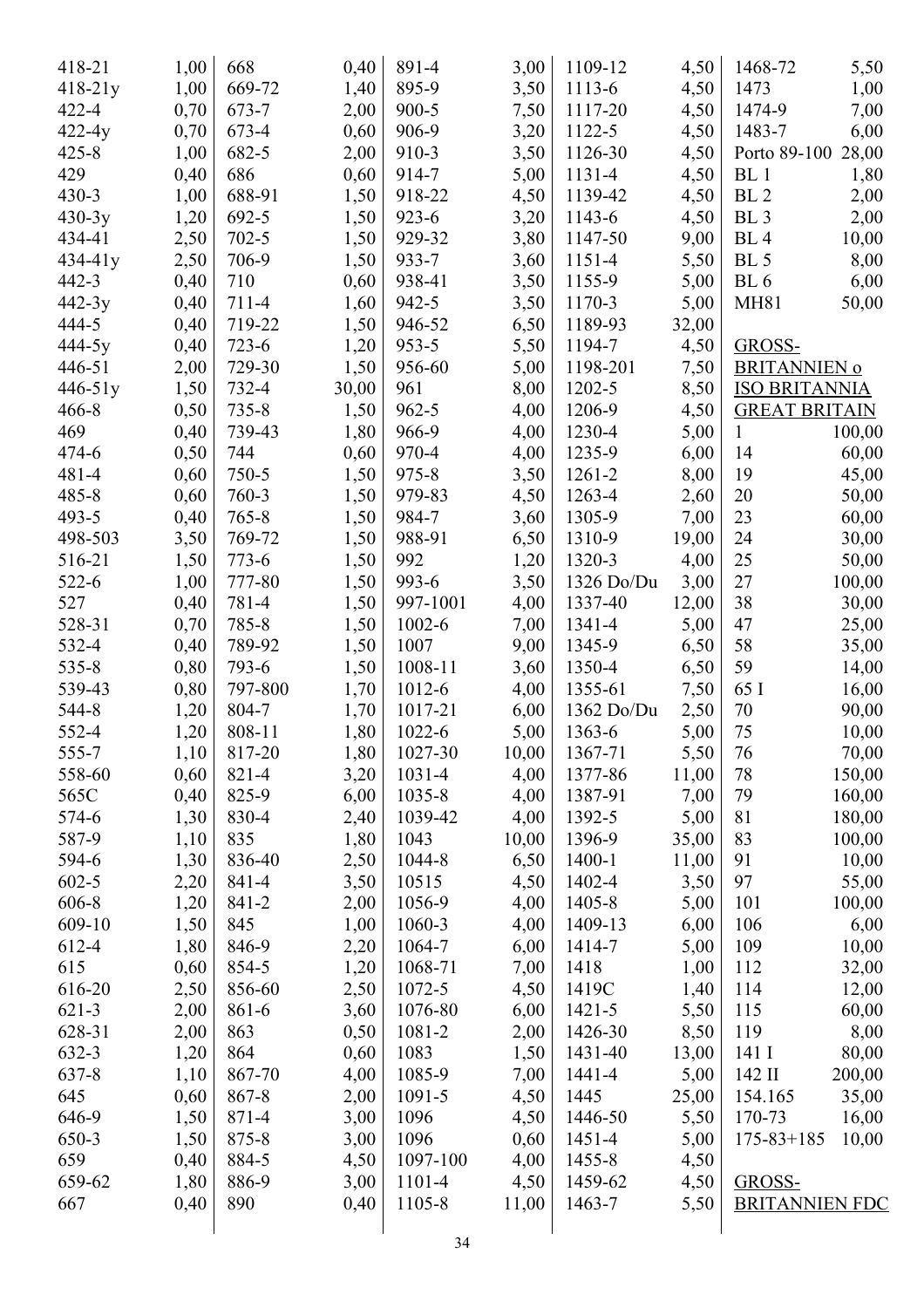| <b>ISO BRITANNIA</b>  |       | $161-2(20)$   | 12,00 | 436-47                | 5,00         | $101 - 4$             | 1,20  | $311 - 2$       | 0,90  |
|-----------------------|-------|---------------|-------|-----------------------|--------------|-----------------------|-------|-----------------|-------|
| <b>GREAT BRITAIN</b>  |       | 165-68        | 1,60  | 448A                  | 0,60         | 105A                  | 0,40  | 325-30          | 5,00  |
| <b>FDC</b>            |       | 169-72        | 1,40  | 449-51                | 2,20         | 106B                  | 0,40  | $331 - 4$       | 4,50  |
| 1049-50               | 3,00  | 173-88        | 5,00  | 452                   | 1,00         | 108B                  | 0,50  | $335 - 8$       | 4,00  |
| 1341-44               | 5,50  | 189-90        | 0,60  | $453 - 8$             | 5,50         | 109B                  | 0,40  | 351-62          | 5,00  |
| 1345-49               | 7,00  | $189-90(20)$  | 12,00 | $465 - 9$             | 7,50         | 111A                  | 0,60  | 360 II          | 0,60  |
| 1414-17               | 5,50  | 199-200       | 0,70  | 470-81                | 5,00         | 111B                  | 0,40  | 367-70          | 4,00  |
| 1418                  | 2,00  | $201 - 3$     | 11,00 | 483-6                 | 3,00         | 114B                  | 0,90  | $371 - 4$       | 5,50  |
| 1451-54               | 6,00  | $204 - 5$     | 0,80  | 487-91                | 5,00         | $122 - 7$             | 1,60  | 375-80          | 7,00  |
| 1455-58               | 5,50  | $204-5(20)$   | 16,00 | $492 - 6$             | 5,50         | 122-7 KB              | 5,00  | 383-4 II        | 5,80  |
| 1459-62               | 5,50  | $206 - 8$     | 1,50  | $513 - 5$             | 6,00         | 129-30                | 0,60  | $392 - 6$       | 6,00  |
| 1474-79CS             | 6,00  | $213 - 7$     | 2,50  | 516-7A                | 1,50         | $142 - 3$             | 0,80  | 397-401         | 5,00  |
|                       |       | 218-21        | 2,50  | 518-21                | 3,60         | $142-3(20)$           | 16,00 | $412 - 6$       | 5,00  |
| <b>GB ALDERNEY **</b> |       | 222           | 16,00 | $522 - 6$             | 5,50         | 144-9                 | 1,80  | 417-20          | 4,50  |
| $13 - 17$             | 28,00 | $223 - 4$     | 0,90  | 527-36                | 7,50         | $144-5$ II            | 0,40  | 427-30          | 4,50  |
| 18-22                 | 35,00 | $223-4(20)$   | 18,00 | 537-48                | 6,00         | H-Blatt 3, 4x 144 II, |       | 438-41          | 5,50  |
| $23 - 27$             | 10,00 | 225-31A       | 8,00  | 549-52                | 3,80         | 2x 145 II             | 1,50  | 442-7           | 6,50  |
| 28-31                 | 15,00 | $241 - 4$     | 2,20  | $553-6$               | 4,20         | $150-1$               | 0,90  | 448-51a         | 5,50  |
| $32-6$                | 25,00 | 245-50        | 4,50  | 557-66                | 8,50         | $152 - 5$             | 1,30  | $457 - 8$       | 1,00  |
| 37-41                 | 6,50  | 246-7         | 1,10  | 568-72                | 5,00         | 156                   | 0,70  | 459-63          | 6,50  |
| 42                    | 0,80  | $246 - 7(20)$ | 22,00 | 573-7                 | 5,00         | $157 - 8$             | 0,50  | 468-72          | 6,00  |
| 54                    | 1,00  | $251 - 4$     | 3,00  | 578-89                | 6,00         | 159-63                | 1,80  | 473-7           | 6,00  |
| $55 - 8$              | 13,00 | 255-9         | 3,80  | 590-7                 | 7,00         | $164 - 5$             | 0,80  | 478-83          | 7,50  |
| 59-60                 | 5,50  | 260-4         | 4,20  | 596                   | 0,90         | $173 - 7$             | 2,50  | 484-7           | 4,00  |
| $61-3$                | 6,00  | $265 - 8$     | 3,00  | 612-6                 | 5,00         | H-Blatt 4: 2x(180,    |       | 490-91          | 1,80  |
|                       |       | $267 - 8$     | 1,40  | 608-11                | 5,00         | 181, 145II)           | 2,40  | 491             | 1,00  |
| <b>GB GUERNSEY **</b> |       | 269-73        | 4,80  | 617-21                | 5,00         | 182-6                 | 2,20  | 492-6           | 6,00  |
| 39-53                 | 10,00 | 274-8         | 4,50  | 622-33                | 5,50         | 187-8                 | 1,00  | 497-502         | 7,50  |
| $54 - 7$              | 9,00  | 279-83        | 4,50  | BL1                   |              | 193                   | 0,60  | 497-502 KB      |       |
| 58-61                 | 7,00  | 284-5         | 2,00  | BL <sub>4</sub>       | 1,40<br>5,00 | 194-5                 | 2,50  | $503-6$         | 30,00 |
| $62 - 5$              |       | 286-7         | 1,30  | BL <sub>5</sub>       | 6,00         | 196-9                 |       | 507-11          | 6,50  |
|                       | 3,50  |               |       |                       |              |                       | 2,50  |                 | 5,50  |
| 66                    | 1,00  | 288-97        | 9,00  | BL <sub>6</sub>       | 5,50         | $200-1$               | 0,80  | 512-5           | 6,50  |
| $71 - 74$             | 1,70  | 298-309       | 3,50  | BL7                   | 5,50         | 202                   | 6,50  | 517-20          | 5,00  |
| $75 - 8$              | 3,00  | $310 - 3$     | 4,50  | BL <sub>8</sub>       | 13,00        | $203 - 7$             | 3,00  | 523-7           | 5,50  |
| 84-87                 | 1,20  | $314 - 8$     | 6,50  | BL <sub>9</sub>       | 3,50         | 213-4                 | 1,00  | 528-9           | 2,60  |
| 88                    | 1,00  | 319           | 1,20  | <b>BL10</b>           | 5,00         | $215 - 6$             | 1,60  | 530-41          | 7,00  |
| 89-92                 | 1,20  | $320-1$       | 1,80  | Porto 28-9            | 1,10         | 220-35                | 18,00 | 534-+538 I      | 1,30  |
| 93-105                | 2,40  | $322 - 3$     | 1,40  | Porto 30-41           | 9,00         | 236-9                 | 2,50  | 542-5           | 4,50  |
| 110-13                | 1,40  | 324           | 1,60  |                       |              | $240 - 1$             | 1,00  | 546-9           | 4,50  |
| 114-17                | 1,20  | 325-34        | 9,50  | GB INS. MAN**         |              | 250-4                 | 5,00  | 550-4           | 5,00  |
| 118-20                | 6,50  | 335-9         | 5,50  | <b>GB ISLE OF MAN</b> |              | 256-60                | 5,00  | 555-9           | 5,00  |
| $121 - 4$             | 1,20  | $352 - 6$     | 6,50  | 17                    | 0,40         | $261 - 2$             | 1,20  | 560-3           | 7,50  |
| $125 - 8$             | 1,20  | 357           | 3,20  | 27                    | 3,50         | $263 - 7$             | 5,50  | 564-8           | 5,50  |
| 129-32                | 1,50  | $361 - 2$     | 3,00  | 29-32                 | 2,50         | 268-9                 | 1,40  | Porto 17-24     | 12,00 |
| $133 - 4$             | 1,50  | $363 - 8$     | 7,00  | $36-9$                | 1,30         | $270-1$               | 1,80  | Porto 25        | 16,00 |
| 133-4 KB              | 15,00 | 369-72        | 5,00  | $52-3$                | 0,80         | $272 - 6$             | 6,00  | BL <sub>2</sub> | 2,00  |
| $135 - 6$             | 0,50  | 385-98        | 4,00  | $54 - 7$              | 1,30         | 277                   | 16,00 | BL <sub>3</sub> | 2,40  |
| 137-40                | 1,20  | $A+B392$      | 1,50  | 58-9                  | 0,70         | 278-81                | 4,00  | BL <sub>5</sub> | 6,00  |
| $141 - 4$             | 1,20  | 397-402       | 6,00  | $64 - 7$              | 1,20         | 282-7                 | 6,00  | BL <sub>6</sub> | 4,50  |
| $145 - 6$             | 1,20  | $403 - 7$     | 5,00  | 68-71                 | 1,20         | 288-91                | 4,00  | BL 7            | 4,00  |
| 147-8                 | 2,50  | 408-12        | 5,00  | $72-3$                | 1,00         | 292-4                 | 3,60  | BL11            | 7,00  |
| 153-56                | 1,50  | 417-20        | 3,50  | $82 - 7$              | 2,20         | 295-7                 | 3,00  | <b>BL12</b>     | 6,00  |
| 157-60                | 1,50  | $421 - 5$     | 5,00  | 88-91                 | 1,20         | $302 - 6$             | 5,00  | <b>BL14</b>     | 5,50  |
| $161 - 2$             | 0,60  | 426-9         | 5,00  | $95 - 6$              | 0,80         | $307 - 10$            | 4,00  | <b>BL15</b>     | 6,00  |
|                       |       |               |       |                       |              |                       |       |                 |       |
|                       |       |               |       | 25                    |              |                       |       |                 |       |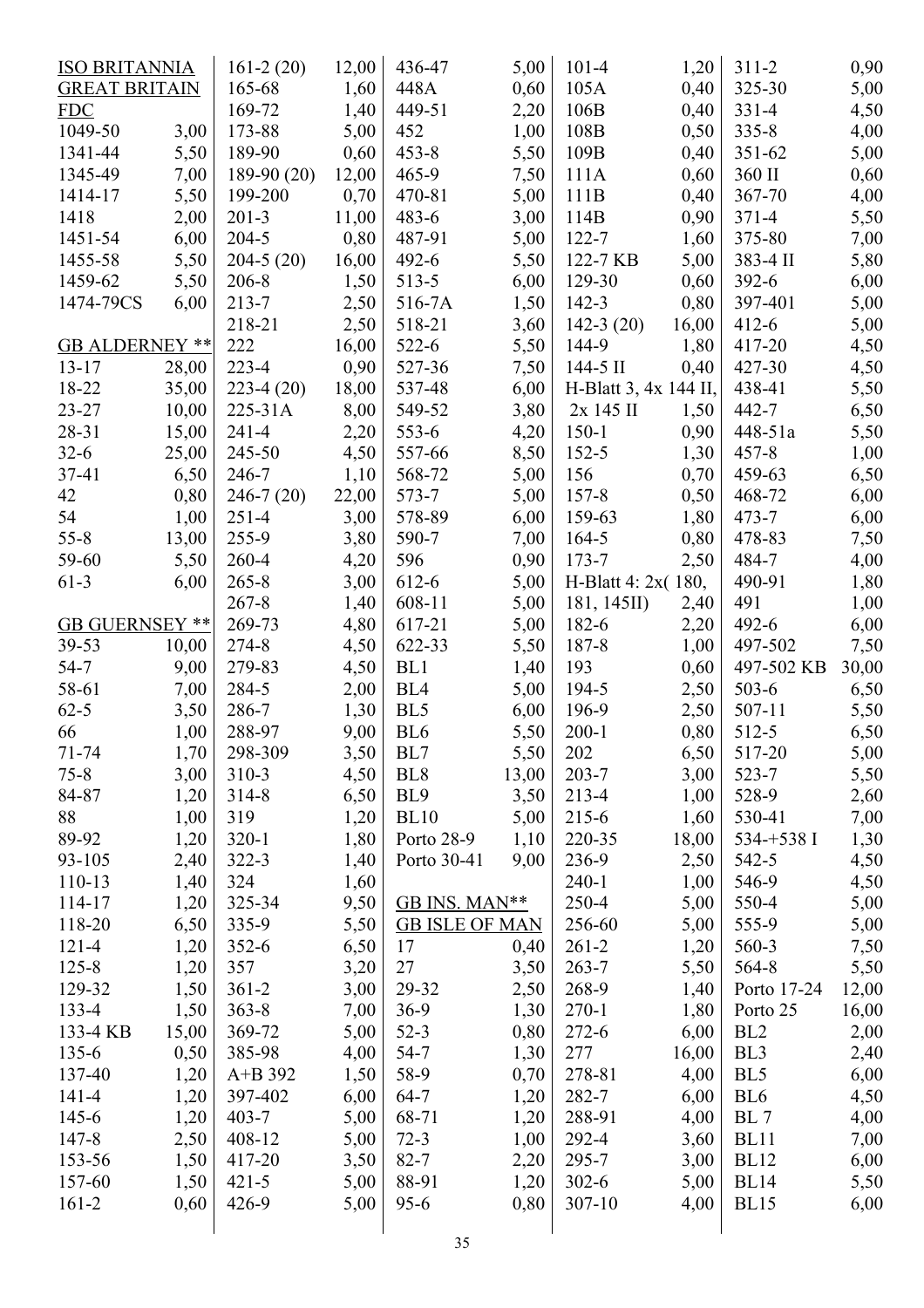| <b>BL16</b>        | 2,50  | 308       | 0,70  | 574-6                | 3,50  | GB WALES **           |        | 406         | 1,00          |
|--------------------|-------|-----------|-------|----------------------|-------|-----------------------|--------|-------------|---------------|
| <b>BL17</b>        | 8,00  | 309-12    | 3,00  | 577-80               | 6,00  | 17                    | 0,50   | 407         | 0,50          |
| <b>BL18</b>        | 5,00  | 313       | 16,00 | 581-4                | 5,00  | $21 - 2$              | 0,80   | 408         | 0,60          |
| <b>BL19</b>        | 5,50  | 314-9     | 6,00  | 585-90               | 6,50  | $23 - 4$              | 1,00   | 409-10      | 1,20          |
|                    |       | $320 - 2$ | 1,50  | 591-4                | 4,50  | 23                    | 0,50   | 411         | 0,50          |
| GB JERSEY **       |       | 324-9     | 3,50  | 595-606              | 11,00 | $25 - 7$              | 2,20   | $412 - 3$   | 9,00          |
| $22 - 5$           | 3,80  | 330-3     | 4,00  | $607 - 11$           | 6,00  | 28-30                 | 2,20   | 414         | 0,50          |
| 34-48              | 6,00  | 334.9     | 5,00  | 612-4                | 3,00  | $31 - 4$              | 5,00   | $415 - 6$   | 1,20          |
| 49-52              | 20,00 | $340 - 1$ | 1,30  | 615-20               | 6,00  | $35 - 8$              | 6,00   | $417 - 8$   | 7,50          |
| $53 - 6$           | 6,50  | $342 - 6$ | 4,50  | 624-9                | 6,50  | 35C                   | 7,00   | 418         | 6,00          |
| 57-60              | 8,00  | 347-9     | 2,00  | 630-4                | 7,00  | 39                    | 2,00   | 419-20      | 1,70          |
| 73-76              | 1,40  | 350-4     | 4,50  | 635-8                | 5,00  | 41                    | 2,00   | 428         | 0,50          |
| 77-80              | 1,40  | $360 - 5$ | 3,60  | 877-82               | 8,50  | $42 - 5$              | 5,50   | 429         | 1,00          |
| $95 - 8$           | 1,80  | 368-71    | 4,00  | $1041 - 6$           | 9,00  | $60 - 3$              | 5,00   | $430 - 2$   | 2,00          |
| 107-09             | 1,00  | $374 - 6$ | 3,20  | BL <sub>2</sub>      | 2,00  |                       |        | 439-40      | 9,00          |
| 114-7              | 1,30  | 377       | 4,50  | BL <sub>3</sub>      | 3,00  | <b>GB WALES FDC</b>   |        | 445         | 0,50          |
| 119-22             | 1,20  | 378-80    | 2,00  | BL <sub>5</sub>      | 5,00  | 60-63C                | 6,50   | 446         | 1,00          |
| 131-48             | 10,00 | $381 - 5$ | 4,00  | BL <sub>6</sub>      | 7,00  |                       |        | 447         | 1,20          |
| 153-6              | 1,40  | 386-7     | 2,40  | BL7                  | 6,00  | <b>IRLAND*</b>        |        | 448         | 0,70          |
| 160-3              | 1,40  | 388-92    | 6,00  | <b>BL22</b>          | 6,00  | <b>IRLANTI</b> *      |        | $455 - 7$   | 2,50          |
| 168-71             | 1,40  | 393-5     | 3,00  | <b>BL38 I</b>        | 7,00  | <b>IRELAND*</b>       |        | 458-9       | 1,20          |
| 172                | 6,00  | 396-9     | 4,00  | Porto 19-20          | 2,40  | 83                    | 1,75   | $464 - 5$   | 1,70          |
| $173 - 6$          | 1,50  | $400 - 4$ | 4,00  | Porto 33-46          | 7,50  |                       |        | 466-7       | 25,00         |
| 177-9              | 0,90  | $405 - 7$ | 2,40  |                      |       | IRLAND **             |        | $472 - 5$   | 5,00          |
| $177-9(3x20)$      | 18,00 | 408       | 3,00  | <b>GB NORD-</b>      |       | IRLANTI **            |        | 476-9       | 5,00          |
| 180-4              | 1,80  | 409-13    | 5,00  | IRLAND <sup>**</sup> |       | IRELAND <sup>**</sup> |        | $480 - 1$   | 1,70          |
| 185-6              | 1,00  | 414-9     | 6,00  | POHJOIS IRLANTI      |       | 146-7                 | 120,00 | 482-3       | 1,70          |
| 187-91             | 1,80  | $420 - 4$ | 6,00  | <b>NORTH IRELAND</b> |       | $202 - 3$             | 3,50   | 487         | 0,30          |
| 192-3A             | 0,60  | $430 - 4$ | 5,00  | 16                   | 0,40  | $230-1$               | 4,00   | 494         | 0,70          |
| 194-5C             | 1,00  | $435 - 8$ | 3,00  | $20-1$               | 0,80  | 239-41                | 6,50   | 495         | 0,70          |
| 196-7              | 1,00  | 439-41    | 3,00  | $22 - 3$             | 1,00  | 239                   | 0,50   | 496         | 1,00          |
| $207 - 11$         | 2,00  | $442 - 6$ | 6,00  | 23                   | 0,50  | 240                   | 2,50   | 4971        | 0,80          |
| 212-5              | 2,00  | $453 - 6$ | 3,60  | $24-6$               | 1,50  | 250-64XA              | 60,00  | 498         | 1,00          |
| 216-8              | 1,20  | 457-62    | 6,00  | $27-9$               | 2,20  | $265 - 6$             | 4,50   | 499         | 1,00          |
| 219-22             | 1,50  | 464-75    | 5,40  | $30-3$               | 5,00  | 276-7                 | 18,00  | 500         | 1,50          |
| 219-22 (2x20)15,00 |       | 476-9     | 3,50  | $34 - 7$             | 6,00  | 287-8                 | 3,00   | 501         | 1,50          |
| $223 - 7$          | 2,00  | 480-3     | 5,00  | 40                   | 1,60  | 289-90                | 7,50   | 502         | 12,00         |
| 228-33             | 2,40  | 484       | 4,00  | $41 - 4$             | 6,00  | 298XA                 | 10,00  | 503         | 36,00         |
| 234-7              | 2,00  | 495-90    | 6,50  | 59-62                | 5,00  | 300XA                 | 1,70   | 583 KB      | 16,00         |
| 242-52             | 2,50  | $491 - 5$ | 5,00  |                      |       | 301                   | 0,70   | 508-9       | 26,00         |
| $253 - 6$          | 2,50  | $501 - 7$ | 7,00  | <b>GB SCHOTT-</b>    |       | $302 - 3$             | 15,00  | 528-31      | 6,50          |
| $253-6(2x20)$      | 25,00 | 508-11    | 3,00  | $LAND**$             |       | $304 - 5$             | 3,00   | 538-9       | 30,00         |
| 257-61             | 2,50  | 516-9     | 4,50  | 18                   | 0,40  | 306                   | 0,70   | 563-4       | 35,00         |
| $262 - 3$          | 2,50  | 524-8     | 4,50  | $22 - 3$             | 0,80  | $307 - 8$             | 3,50   | 589-90      | 60,00         |
| 264-9              | 3,40  | 529-32    | 4,00  | $24 - 5$             | 1,00  | 309-10                | 2,00   | $623 - 4$   | 40,00         |
| 270-2              | 1,20  | $533 - 8$ | 6,50  | 24                   | 0,50  | $315 - 6$             | 12,00  | $650-1$     |               |
| $273 - 7$          | 9,00  | 539-42    | 3,50  | $26 - 8$             | 1,50  | 321                   | 4,00   | 679-80      | 12,00<br>3,50 |
| 278-81             |       | 543       |       | 29-31                |       | 327-30                |        | 681         |               |
|                    | 2,00  |           | 7,00  | $32 - 5$             | 2,20  | 344-5                 | 3,00   | 716-7       | 1,00          |
| 278-81 (4x20)40,00 |       | 544-8     | 5,50  |                      | 5,00  |                       | 7,50   |             | 3,50          |
| 282-7<br>288-92    | 3,00  | 549-52    | 6,00  | $36-9$               | 6,00  | 381-2                 | 18,00  | 759-60      | 5,00          |
|                    | 3,50  | $553 - 8$ | 7,00  | $40 - 2$             | 8,50  | $391 - 2$             | 10,00  | 792-3       | 5,00          |
| $293 - 8$          | 4,50  | 559-62    | 5,00  | $43-6$               | 10,00 | $395 - 6$             | 1,00   | 810         | 1,00          |
| 299-302            | 2,50  | $563 - 7$ | 7,50  | $61-4$               | 14,00 | 404                   | 0,60   | 810 MH      | 17,00         |
| $303 - 7$          | 3,80  | 568-73    | 6,00  |                      |       | 405                   | 0,50   | Porto 25-31 | 5,50          |
|                    |       |           |       |                      |       |                       |        |             |               |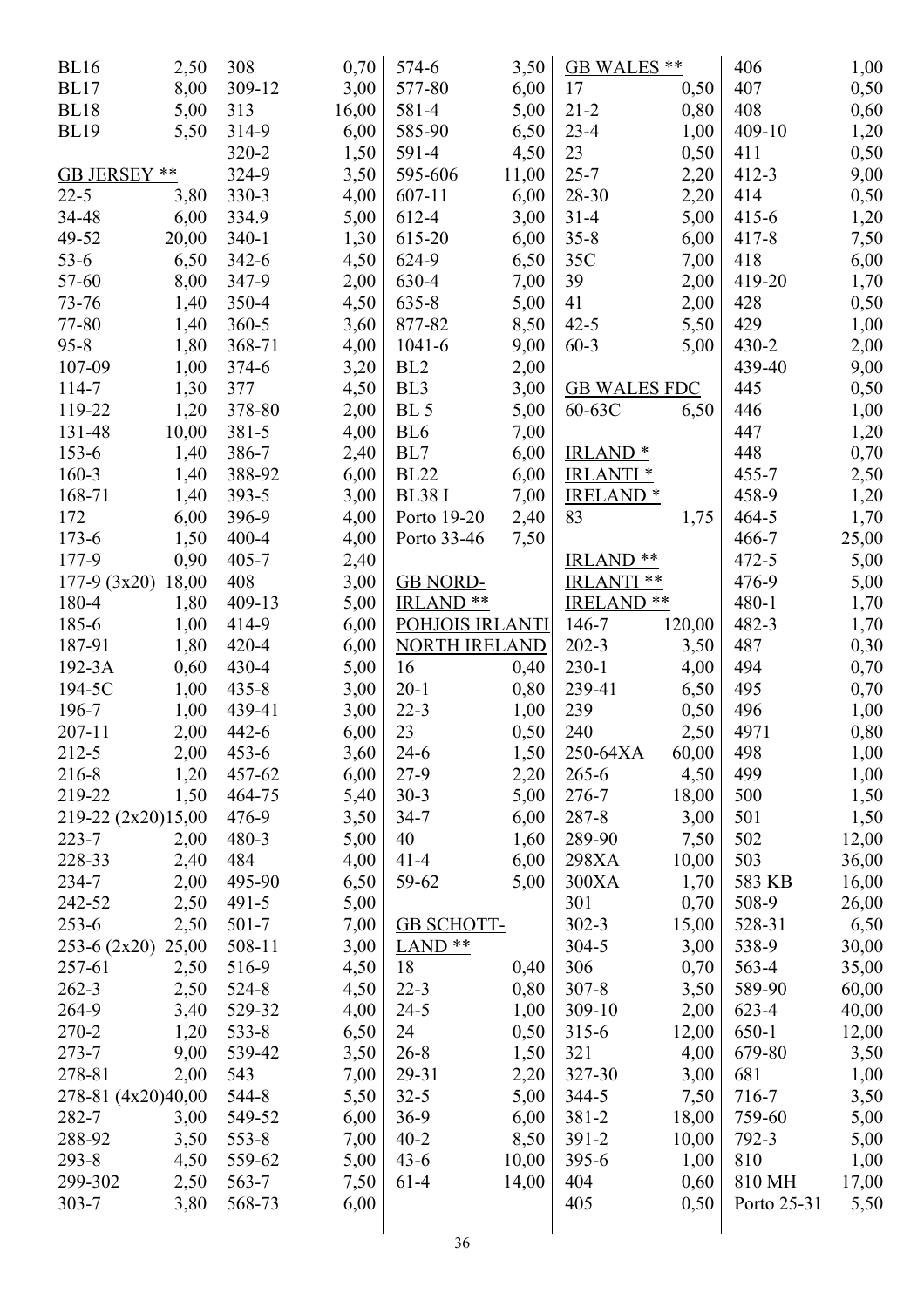| BL <sub>3</sub>     | 4,00   | 2150-1               | 5,00   | 666                    | 1,40   | 998-1002    | 3,80  | <b>BL</b> 8          | 60,00 |
|---------------------|--------|----------------------|--------|------------------------|--------|-------------|-------|----------------------|-------|
| BL5                 | 6,50   | 2180-1               | 5,00   | $667 - 8$              | 1,50   | 1009-10     | 5,50  | <b>BL10</b>          | 50,00 |
| BL9                 | 5,50   | 2251                 | 1,00   | 692-3                  | 1,70   | $1031 - 2$  | 3.50  | <b>BL11</b>          | 50,00 |
| 683 KB (4)          | 20,00  | 2254-65              | 12,00  | $692-3(20)$            | 34,00  | 1052-3      | 6,00  | <b>BL12</b>          | 45,00 |
| 642 KB 2x4          | 8,00   |                      |        | 710-2                  | 2,20   | 1074-5      | 8,50  | <b>BL16</b>          | 13,00 |
| 671-4KB             | 11,70  | <b>JUGOSLA-</b>      |        | $713-6$                | 4,00   | 1098-9      | 14,00 | <b>BL17</b>          | 20,00 |
| 671-2 KB            | 8,20   | WIEN *               |        | $723 - 4$              | 1,70   | 1125-6      | 20,00 | <b>BL19</b>          | 20,00 |
| 712-3 KB            | 16,00  | <b>JUGOSLAVIA</b>    |        | $723-4(20)$            | 34,00  | 1162        | 0,70  |                      |       |
| 755-7 KB            | 4,00   | <b>YUGOSLAVIA</b>    |        | $725 - 7$              | 3,20   | 1174-5      | 10,00 | MONACO <sup>**</sup> |       |
| 755-8 KB            | 5,50   | 1507-8               | 1,00   | 729                    | 1,00   | 1180-2      | 6,50  | MONAKO **            |       |
|                     |        | 1557-8               | 1,00   | $741 - 2$              | 1,60   | 1199-200    | 12,00 | 429                  | 0,40  |
| <b>ITALIEN*</b>     |        |                      |        | $741 - 2(20)$          | 32,00  | 1219-20     | 6.00  | 430                  | 0,40  |
| ITALIA <sup>*</sup> |        | JUGOSLA-             |        | 747-9                  | 1,80   | 1222        | 1,00  | 513                  | 0,30  |
| ITALY*              |        | WIEN **              |        | $761-3$                | 2,00   | 1223        | 1,00  | 635                  | 0,50  |
| 740-5               | 119,00 | <b>JUGOSLAVIA</b>    |        | 765-6                  | 1,50   | 1243-4      | 10,00 | 636                  | 0,50  |
| 748-59              | 315,00 | YUGOSLAVIA           |        | $764-5(20)$            | 30,00  | 1305        | 1,00  | 637                  | 0,50  |
|                     |        | $461 - 8$            | 10,00  | 774                    | 0,50   | <b>BL15</b> | 8,00  | 638                  | 0,60  |
| ITALIEN **          |        | 475                  | 4,50   | 791-2                  | 1,50   | <b>BL16</b> | 10,00 | 639                  | 1,40  |
| ITALIA **           |        | 478                  | 5,00   | 791-2 (20)             | 30,00  |             |       | 640                  | 2,50  |
| ITALY **            |        | 479                  | 3,50   | 816-7                  | 1,50   | MALTA **    |       | 729                  | 0,60  |
| 1055-6              | 0,50   | 483                  | 2,20   | 837-8                  | 1,60   | $320 - 3$   | 1,20  | 773                  | 0,40  |
| 1077-8              | 0,50   | 485                  | 4,00   | 866-7                  | 1,70   | $333 - 6$   | 1,20  | 807                  | 1,00  |
| 1113-4              | 0,50   | $486-91(12)$         | 50,00  | 984-5                  | 2,00   | $450 - 3$   | 1,00  | 810-1                | 5,00  |
| 1113                | 0,40   | 626                  | 1,20   |                        |        | $472 - 4$   | 1,50  | 867                  | 0,60  |
| 1186-7              | 0,50   | 1457-8               | 1,20   | LIECHTEN-              |        | $493 - 6$   | 1,50  | 879-81               | 6,00  |
| 1215-6              | 0,50   | 1557-8               | 1,30   | STEIN o                |        | 512-3       | 1,50  | 929-31               | 11,00 |
|                     |        |                      |        | 398                    |        | 514-7       |       | 977-9                |       |
| 1224-5              | 0,50   | 1598-9               | 0,70   |                        | 60,00  |             | 4,00  |                      | 8,00  |
| 1272-3              | 0,50   | 1660                 | 0,30   | 719                    | 3,20   | 532-3       | 1,20  | 1038-9               | 6,00  |
| 1295-6              | 0,50   | 1627-9               | 0,50   |                        |        | 680-1       | 2,50  | 1045-8               | 15,00 |
| 1296                | 0,40   | $1635 - 6$           | 0,50   | LUXEMBURG <sup>*</sup> |        | 554-5       | 1,50  | 1073-4               | 13,00 |
| 1309-10             | 0,50   | 1684-5               | 0,70   | 555-7                  | 350,00 | 554-5 KB    | 15,00 | 1104-6               | 6,00  |
| 1335-6              | 0,50   | 1725-6               | 0,60   | 572-4                  | 150,00 | 569-70      | 1,70  | 1114-5               | 7,00  |
| 1364-5              | 0,50   | 1787-8               | 2,00   |                        |        | 569-70 KB   | 15,00 | 1167-8               | 7,50  |
| 1353                | 0,30   | 1787-8KB             | 18,00  | LUXEMBURG **           |        | 615-6       | 1,50  | 1207-10              | 3,20  |
| 1409-10             | 0,50   | 1788                 | 1,00   | 488-9 PAAR 120,00      |        | 614-5 KB    | 16,00 | 1224                 | 8,00  |
| 1440-1              | 0,80   | 1814                 | 0,30   | 555-7                  | 700,00 | 628-9       | 1,50  | 1230-1               | 5,00  |
| 1440                | 0,40   | 1828-9               | 1,50   | $771 - 2$              | 1,50   | 628-9 KB    | 15,00 | 1232-5               | 2,50  |
| 1489-90             | 1,00   | 1828-9KB             | 15,00  | 788-9                  | 1,50   | 661-2 KB    | 20,00 | 1236                 | 2,50  |
| 1490                | 0,50   | 1919-20              | 1,50   | 807-8                  | 1,50   | 661-2       | 2,00  | 1273-4               | 9,00  |
| 1530-1              | 0,80   | 1919-20KB            | 15,00  | 846-7                  | 2,50   | 663-5       | 2,20  | 1319-20              | 3,00  |
| 1567-8              | 2,00   | 2534-5               | 10,00  | 862-3                  | 3,00   | 666-8       | 2,00  | 1345-6               | 6,00  |
| 1607-8              | 1,00   |                      |        | 882-3                  | 5,50   | 669-72      | 6,00  | 1375-7               | 13,00 |
| 1657-8              | 1,50   | <b>LIECHTENSTEIN</b> |        | 891                    | 1,00   | 704-5       | 2,50  | 1406-9               | 5,50  |
| 1659-60             | 0,70   | $***$                |        | $900 - 3$              | 5,50   | 726-7       | 5,00  | 1421-2               | 3,50  |
| 1686-7              | 1,50   | 71                   | 260,00 | 904-5                  | 6,00   | 746-7       | 5,00  | 1473-4               | 4,50  |
| 1748-9              | 2,00   | 507                  | 0,70   | 914-8                  | 6,00   | 797         | 1,80  | 1526-7               | 5,00  |
| 1798-9              | 2,00   | 531                  | 4,00   | 928-9                  | 4,00   | 816-7       | 4,00  | 1571                 | 1,50  |
| 1842-3              | 12,00  | 532                  | 0,40   | 936-40                 | 5,50   | 831-2       | 3.50  | 1572                 | 1,70  |
| 1886-7              | 13,00  | 545                  | 0,70   | 945-6                  | 4,00   | 841-2 KB    | 13,00 | 1573                 | 2,00  |
| 1932-3              | 14,00  | 564                  | 0,70   | 956                    | 0,70   | 865-6       | 3.50  | 1579-80              | 6,00  |
| 1968-71 4bl         | 15,00  | 579-80               | 0,90   | 960                    | 2,00   |             |       | 1622-3               | 7,00  |
| 2010-11             | 11,00  | $600-1$              | 0,90   | 961                    | 3,20   | MONACO o    |       | 1681-2               | 7,00  |
| 2078-80             | 5,50   | 623-4                | 1,20   | $967 - 8$              | 6,00   | MONAKO o    |       | 1746-7               | 7,00  |
| 2083                | 1,50   | 642-3                | 1,60   | 987-8                  | 14,00  | BL 7        | 55,00 | 1794-5               | 8,00  |
|                     |        |                      |        |                        |        |             |       |                      |       |
|                     |        |                      |        | 37                     |        |             |       |                      |       |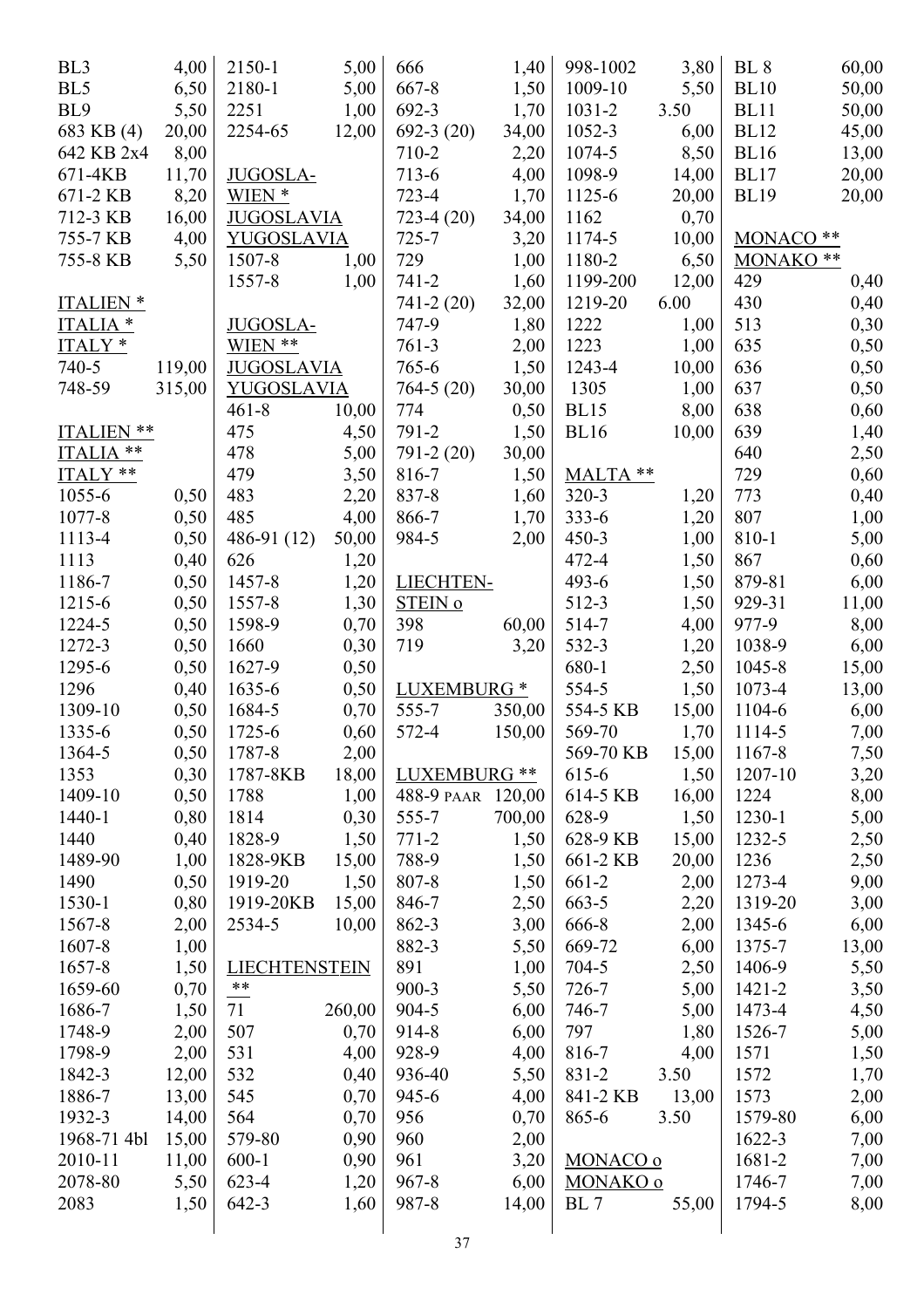| 1919-20                 | 9,00   | 791-2      | 1,50  | 1176-9         | 2,50  | MH21                  | 3,00   | 880-2       | 10,00 |
|-------------------------|--------|------------|-------|----------------|-------|-----------------------|--------|-------------|-------|
| 1961-2                  | 8,50   | 793        | 0,40  | 1183-4A        | 1,70  | <b>MH22</b>           | 3,50   | 905-9       | 6,50  |
| 2009-10                 | 8,00   | 794-8      | 9,50  | 1183-4C        | 1,70  | MH <sub>23</sub>      | 3,80   | 915-9       | 7,50  |
| 2070-2                  | 15,00  | 799        | 1,70  | 1185           | 0,50  | MH <sub>23</sub> AMP  | 10,00  | $923 - 5$   | 6,50  |
| 2414-7                  | 6,00   | 800        | 0,40  | 1186-7         | 2,00  | <b>MH24</b>           | 4,00   | 936-40      | 7,50  |
| 42-3 Porto              | 0,40   | 801-5      | 4,00  | 1193-6         | 2,50  |                       |        | 948-50      | 6,50  |
| 66 Porto                | 0,70   | 824-5      | 1,20  | 1198           | 0,60  | NIEDERLAND o          |        | $951 - 5$   | 9,00  |
| BL1                     | 160,00 | 839        | 2,00  | 1200C          | 2,00  | HOLLANTI <sub>0</sub> |        | 958-62      | 10,00 |
| BL7                     | 30,00  | 850-4      | 3,50  | 1203-6         | 2,80  | <b>ALANKOMAAT</b>     |        | $965 - 8$   | 8,50  |
| <b>BL10</b>             | 75,00  | 855        | 0,40  | 1207-8         |       | <b>NETHERLANDS</b>    |        | 969-73      |       |
|                         |        |            |       |                | 1,10  |                       |        | 974         | 7,50  |
| <b>BL12</b>             | 65,00  | 864-5      | 1,00  | 1218           | 0,60  | 922x                  | 0,40   |             | 2,20  |
| <b>BL15</b>             | 45,00  | $878 - 9x$ | 2,00  | 1219-20        | 2,50  | 1059                  | 0,40   | 987-8       | 4,00  |
| <b>BL16</b>             | 22,00  | 878-9y     | 3,00  | $1221 - 2$     | 1,00  | 1065A                 | 0,40   | 989         | 2,00  |
| <b>BL17</b>             | 30,00  | 899-900    | 1,20  | 1232-3         | 2,50  | 1094                  | 0,40   | 991-3       | 7,00  |
| <b>BL19</b>             | 35,00  | $920 - 1$  | 2,00  | 1236-9         | 3,00  | 1106                  | 0,40   | 994-8       | 9,00  |
| <b>BL23</b>             | 40,00  | $923 - 5$  | 4,00  | $1251 - 2A$    | 3,00  | 1113-4                | 0,40   | 1000        | 2,50  |
| <b>BL26</b>             | 38,00  | 927        | 0,40  | 1253-5         | 2,20  | 1129                  | 0,40   | 1006        | 2,20  |
| <b>BL28</b>             | 50,00  | 987-8      | 3,00  | 1264-5         | 1,00  | 1130                  | 0,40   | 1007-10     | 7,50  |
| <b>BL32</b>             | 48,00  | 991-3      | 2,00  | 1266-9         | 3,20  | 1143                  | 0,40   | 1011-2      | 2,00  |
| <b>BL33</b>             | 6,50   | 1000       | 1,40  | 1270-3         | 2,50  | 1145                  | 0,40   | 1013-6      | 5,50  |
| <b>BL35</b>             | 48,00  | 1001-4     | 5,00  | 1274-5         | 3,00  | 1146                  | 0,40   | 1017        | 3,50  |
| BL37B                   | 35,00  | 1006       | 0,70  | 1276-8         | 1,50  | 1170                  | 0,40   | 1018        | 3,50  |
| <b>BL39</b>             | 48,00  | 1007-10    | 5,00  | 1281-4         | 3,00  | 1171                  | 0,40   | 1019-22     | 5,50  |
| <b>BL43</b>             | 10,00  | 1011-2     | 2,00  | 1287           | 0,70  | 1173                  | 0,40   | 1026-9      | 7,50  |
| <b>BL44</b>             | 55,00  | 1012       | 1,30  | 1288-91        | 3,00  | 1180                  | 0,40   | 1030-1      | 2,20  |
| <b>BL47</b>             | 45,00  | 1013-6     | 4,50  | 1292-3         | 3,00  | 1186-7                | 0,40   | $1032 - 3$  | 13,00 |
| <b>BL50</b>             | 45,00  | 1017       | 0,50  | 1299           | 0,70  | 1188                  | 0,40   | 1035-7      | 2,00  |
| <b>BL55</b>             | 45,00  | 1018       | 1,20  | 1301-2         | 1,50  | 1189                  | 0,40   | 1038        | 2,00  |
| <b>BL56</b>             | 9,00   | 1019-22    | 4,50  | 1305-6         | 1,50  | 1270-3                | 1,20   | 1039-42     | 5,00  |
|                         |        | 1026-9     | 4,50  | 1307-9         | 2,80  | 1274-5                | 0,80   | $1043-6(6)$ | 6,70  |
| NIEDERLAND <sup>*</sup> |        | 1030-1     | 0,60  | 1310           | 0,90  | 1279-80               | 0,40   | 1048-51     | 3,50  |
| HOLLANTI <sup>*</sup>   |        | 1032 PAR   | 25,00 | 1311-2         | 2,50  | 1285-6                | 0,40   | 1052        | 1,20  |
| <b>ALANKOMAAT</b>       |        | 1033-4     | 2,00  | 1315-7         | 3,60  | 1287                  | 0,40   | 1053-4      | 1,70  |
| <b>NETHERLANDS</b>      |        | 1035-7     | 1,50  | 1318-9         | 3.50  | 1292-3                | 0,80   | $1055 - 6$  | 1,80  |
| 443                     | 0,40   | 1038       | 0,70  | 1320-2         | 2,00  | 1295                  | 0,40   | $1057 - 8$  | 1,40  |
| 469                     | 0,40   | 1039-42    | 3,00  | 1342           | 0,80  | 1322                  | 0,40   | 1059-62     |       |
|                         |        |            |       | 1343-4         |       |                       |        |             | 2,20  |
| 483                     | 7,50   | 1043-6     | 1,30  |                | 3,50  | 1326                  | 0,40   | 1063        | 1,40  |
| 488                     | 14,00  | 1059-62    | 2,50  | 1356 Bogen     | 14,00 | 1327                  | 0,40   | 1070-3      | 3,20  |
| 963-4                   | 2,20   | 1065-9A    | 1,40  | 1364-5         | 3,00  | 1342                  | 0,40   | 1074        | 1,00  |
|                         |        | 1070-3     | 3,00  | 1386-7         | 4,00  | <b>BL22</b>           | 1,20   | 1075        | 1,00  |
| NIEDERLAND **           |        | 1082       | 0,60  | 1449           | 0,80  |                       |        | 1076        | 1,00  |
| HOLLANTI **             |        | 1088-9     | 2,00  | <b>BL23</b>    | 3,20  | <b>NIEDERLAND</b>     |        | 1077-8      | 1,00  |
| <b>ALANKOMAAT</b>       |        | 1101-4     | 2,80  | <b>BL24</b>    | 3,00  | <b>FDC</b>            |        | 1079-82     | 3,00  |
| <b>NETHERLANDS</b>      |        | 1113-4     | 0,70  | <b>BL26</b>    | 3,00  | <b>HOLLANTI EPK</b>   |        | 1083-7      | 5,50  |
| $423 - 7$               | 1,00   | 1119       | 0,40  | <b>BL27</b>    | 4,00  | <b>ALANKOMAAT</b>     |        | 1088-91     | 2,20  |
| 684                     | 80,00  | 1120       | 2,00  | <b>BL28</b>    | 4.50  | <b>NETHERLANDS</b>    |        | 1092-3      | 2,40  |
| $735 - 6$               | 13,00  | 1140-1     | 4,00  | <b>BL29</b>    | 4,50  | $607 - 11$            | 110,00 | 1094        | 1,00  |
| $753 - 4$               | 4,00   | 1140       | 1,00  | <b>BL30</b>    | 5,00  | 779-81                | 10,00  | 1095        | 1,60  |
| 753                     | 0,40   | 1145       | 0,40  | <b>BL31</b>    | 4,50  | 791-2                 | 6,50   | 1096        | 1,00  |
| 755-9                   | 19,00  | 1147-50    | 2,40  | <b>BL32</b>    | 5,00  | 794-8                 | 17,00  | 1097-1100   | 1,80  |
| 765-6                   | 0,50   | 1154-7     | 2,80  | BL33           | 4,50  | 799                   | 4,00   | 1101-4      | 2,50  |
| 784                     | 0,50   | $1160A+C$  | 1,70  | <b>BL36</b>    | 4,00  | 808-12                | 7,50   | <b>BL16</b> | 1,20  |
| 785-9                   | 7,00   | 1168-9     | 2,00  | <b>MARKEN-</b> |       | 813-6                 | 8,50   | 1105        | 0,80  |
| 790                     | 0,40   | 1171-4     | 2,50  | <b>HEFTEN</b>  |       | 839                   | 2,80   | 1106-8      | 1,00  |
|                         |        |            |       |                |       |                       |        |             |       |
|                         |        |            |       |                |       |                       |        |             |       |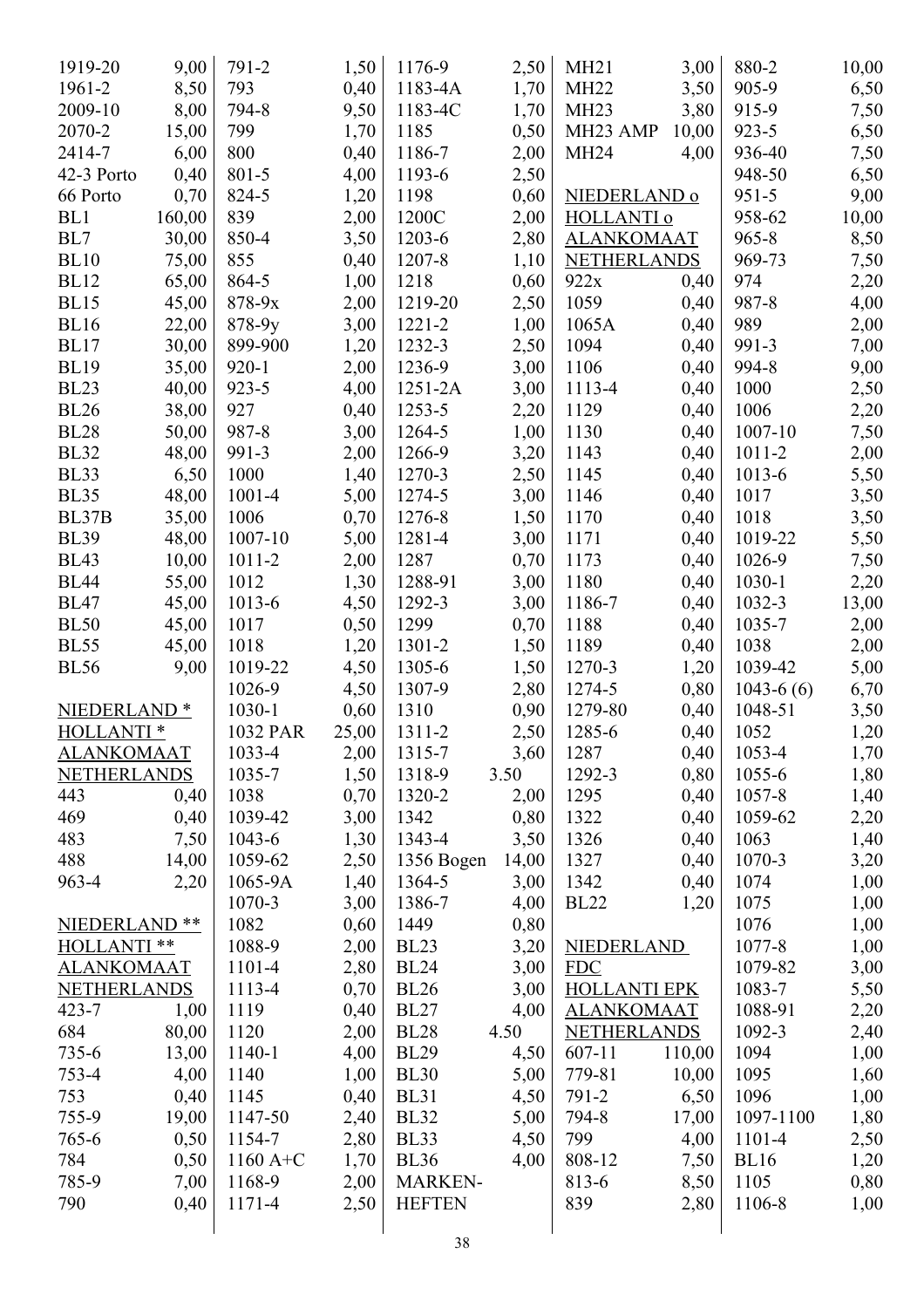| 1113-4      | 2,20         | 1270-3      | 2,80 | 1423-5A           | 4,50  | 2055-8 | 3,20 | 2193                | 0,50 |
|-------------|--------------|-------------|------|-------------------|-------|--------|------|---------------------|------|
| 1115-8      | 2,00         | 1274-5      | 1,50 |                   |       | 2062   | 1,00 | 2207                | 0,50 |
| 1121-2      | 1,00         | 1276-8      | 2,50 | ÖSTERREICH o      |       | 2064   | 1,00 | 2209                | 0,50 |
| <b>BL18</b> | 2,00         | 1279-80     | 2,00 | <b>ITÄVALTA o</b> |       | 2073-5 | 2,80 | 2211                | 0,50 |
| 1126        | 1,00         | 1285-6      | 1,70 | <b>AUSTRIA o</b>  |       | 2088   | 1,70 | 2212                | 0,40 |
| 1127        | 0,80         | 1287        | 1,50 | 855               | 0,40  | 2090   | 1,10 | 2214                | 0,50 |
| 1128-31     | 2,00         | 1288-91     | 3,50 | 966               | 4,00  | 2092   | 0,70 | 2215                | 0,60 |
| 1133        | 1,00         | 1292-3      | 2,50 | 973               | 2,50  | 2093   | 0,80 | 2217                | 0,60 |
| 1135        | 1,00         | 1294-6      | 2,50 | 984               | 15,00 | 2095   | 0,80 | 2220                | 0,70 |
| 1136-9      | 2,00         | 1299        | 1,50 | 995               | 7,00  | 2098   | 0,70 | 2221                | 0,80 |
| 1140-1      | 1,50         | 1305-6      | 1,50 | 997               | 3,00  | 2099   | 1,00 | 2225                | 0,60 |
| 1143-4      | 1,40         | 1307-9      | 3,50 | 1006              | 3,00  | 2102   | 1,90 | 2226                | 0,50 |
| 1145-6      | 1,40         | 1310        | 2,50 | 1012-6            | 10,00 | 2105   | 0,70 | 2229                | 0,70 |
| 1147-50     | 1,70         | 1311-2      | 2,20 | 1016              | 6,00  | 2106   | 0,70 | 2230                | 1,00 |
| 1151-3      | 1,00         | 1313-4      | 2,20 | 1018              | 2,50  | 2107   | 0,60 | 2234                | 0,60 |
| 1160        | 1,00         | 1315-7      | 4,50 | 1019              | 2,50  | 2108   | 0,40 | 2235                | 0,60 |
| 1163-4      | 1,00         | 1318-9      | 2,50 | $1020 - 1$        | 3,50  | 2109   | 0,50 | 2238                | 0,60 |
| 1165-7      | 1,00         | 1320-2      | 2,50 | 1024              | 1,60  | 2110   | 0,50 | 2239                | 0,60 |
| 1168-9      |              | 1323-5      |      | 1025              |       | 2112   |      | 2245                |      |
| 1170        | 1,50<br>0,70 | 1326        | 4,00 | 1026              | 2,50  | 2113   | 0,70 | 2246                | 0,70 |
|             |              |             | 1,50 |                   | 3,00  |        | 0,60 |                     | 0,70 |
| 1175        | 0,70         | 1327        | 1,50 | 1043              | 3,00  | 2115-7 | 2,40 | 2247                | 0,80 |
| 1176-9      | 1,70         | 1328-30     | 3,50 | 1081              | 1,00  | 2119   | 0,70 | 2250                | 0,70 |
| 1180-2      | 1,00         | 1336-8      | 5,00 | 1103-8            | 3,60  | 2121   | 0,70 | 2251                | 0,70 |
| 1185        | 0,70         | 1339-41     | 4,00 | 1123-5            | 1,60  | 2121   | 0,70 | 2252                | 0,70 |
| 1186-7      | 1,00         | 1342        | 1,50 | 1127              | 1,20  | 2111   | 0,90 | 2261                | 0,70 |
| 1188        | 0,70         | 1343-4      | 2,50 | 1136-42           | 2,60  | 2123   | 0,70 | 2265                | 0,70 |
| 1189-92     | 1,20         | 1345-6      | 1,70 | 1164-71           | 2,50  | 2124   | 0,50 | 2267                | 0,60 |
| <b>BL23</b> | 2,20         | 1347-9      | 3,50 | 1218-21           | 1,00  | 2125   | 2,00 | 2268                | 0,70 |
| 1198        | 1,00         | 1350        | 1,50 | 1273-5            | 1,10  | 2126   | 0,90 | 2271                | 0,70 |
| 1199        | 1,00         | 1351-2      | 2,20 | 1278-83           | 2,20  | 2128   | 1,00 | 2272                | 0,70 |
| 1203-6      | 2,50         | <b>BL31</b> | 5,00 | 1307-14           | 3,00  | 2129   | 0,60 | 2276                | 0,70 |
| 1207-8      | 1,00         | 1353-5      | 3,00 | 1328-30           | 1.30  | 2133   | 0,70 | 2287                | 0,70 |
| 1209-10     | 1,00         | 1357        | 1,50 | 1373-5            | 1,30  | 2135   | 0,60 | 2289                | 0,70 |
| 1218        | 1,00         | 1358-9      | 1,70 | 1382-4            | 1,10  | 2136-7 | 1,30 | 2296                | 0,70 |
| 1219-20     | 1,50         | 1360        | 1,50 | 1389-91           | 1,00  | 2138   | 0,70 | 2298                | 0,70 |
| 1221-2      | 1,00         | 1361-3      | 4,00 | 1406-8            | 1,00  | 2140   | 0,60 | 2299                | 0,70 |
| 1227        | 1,00         | 1369        | 1,60 | 1444-6            | 1,00  | 2143   | 0,40 | 2301                | 0,70 |
| 1228-31     | 2,20         | 1370        | 1,30 | 1475-8            | 2,00  | 2144   | 0,60 | 2302                | 1,00 |
| 1232-3      | 1,50         | $1371 - 3$  | 3,20 | 1479-82           | 2,00  | 2147   | 0,50 | 2307                | 1,00 |
| 1234-5      | 1,30         | 1375-6      | 1,60 | 1499-502          | 2,20  | 2148   | 0,50 | 2311                | 1,00 |
| 1236-9      | 3,00         | 1382-4      | 2,50 | 1536              | 1,20  | 2152   | 0,60 | 2312                | 1,00 |
| 1240        | 1,20         | 1386-7      | 2,00 | 1544-6            | 1,60  | 2153   | 0,50 | 2315                | 1,00 |
| 1245        | 1,00         | 1388-9      | 2,00 | 1592              | 1,50  | 2155   | 0,40 | 2317                | 1,00 |
| 1250        | 1,50         | 1390        | 2,20 | 1601-3            | 1,00  | 2163   | 1,20 | 2325                | 1,00 |
| $1251 - 2$  | 2,00         | 1391        | 1,50 | 1638-40           | 1,80  | 2165   | 0,50 | 2333                | 1,00 |
| 1253-5      | 3,00         | 1396-8      | 3,20 | 1717-9            | 2,20  | 2166   | 0,50 | 2334                | 1,00 |
| <b>BL26</b> | 3,00         | 1399        | 2,00 | 1756              | 1,30  | 2168   | 0,60 | 2401                | 1,00 |
| 1256        | 1,30         | 1400-1      | 3,00 | 1785-6            | 1,10  | 2171   | 0,50 | 2453                | 1,10 |
| 1257        | 1,30         | 1403-5      | 3,20 | 1876              | 1,00  | 2174-5 | 1,10 | 2523                | 1,10 |
| 1258        | 1,20         | 1406-8      | 3,00 | 1916-7            | 1,10  | 2176   | 0,50 |                     |      |
| 1259-62     | 3,50         | 1409-10     | 2,50 | 1974-5            | 1,00  | 2177   | 0,50 | POLEN <sup>*</sup>  |      |
| 1263        | 1,20         | 1417        | 2,00 | 1991-2            | 1,60  | 2181-2 | 1,00 | $PUOLA*$            |      |
| 1264-5      | 1,50         | 1418-20     | 3,00 | 2016              | 1,00  | 2188   | 0,50 | POLAND <sup>*</sup> |      |
| 1266-9      | 3,50         | 1421-2      | 2,50 | 2040              | 1,10  | 2189   | 0,80 | $315 - 6$           | 2,60 |
|             |              |             |      |                   |       |        |      |                     |      |
|             |              |             |      | 30                |       |        |      |                     |      |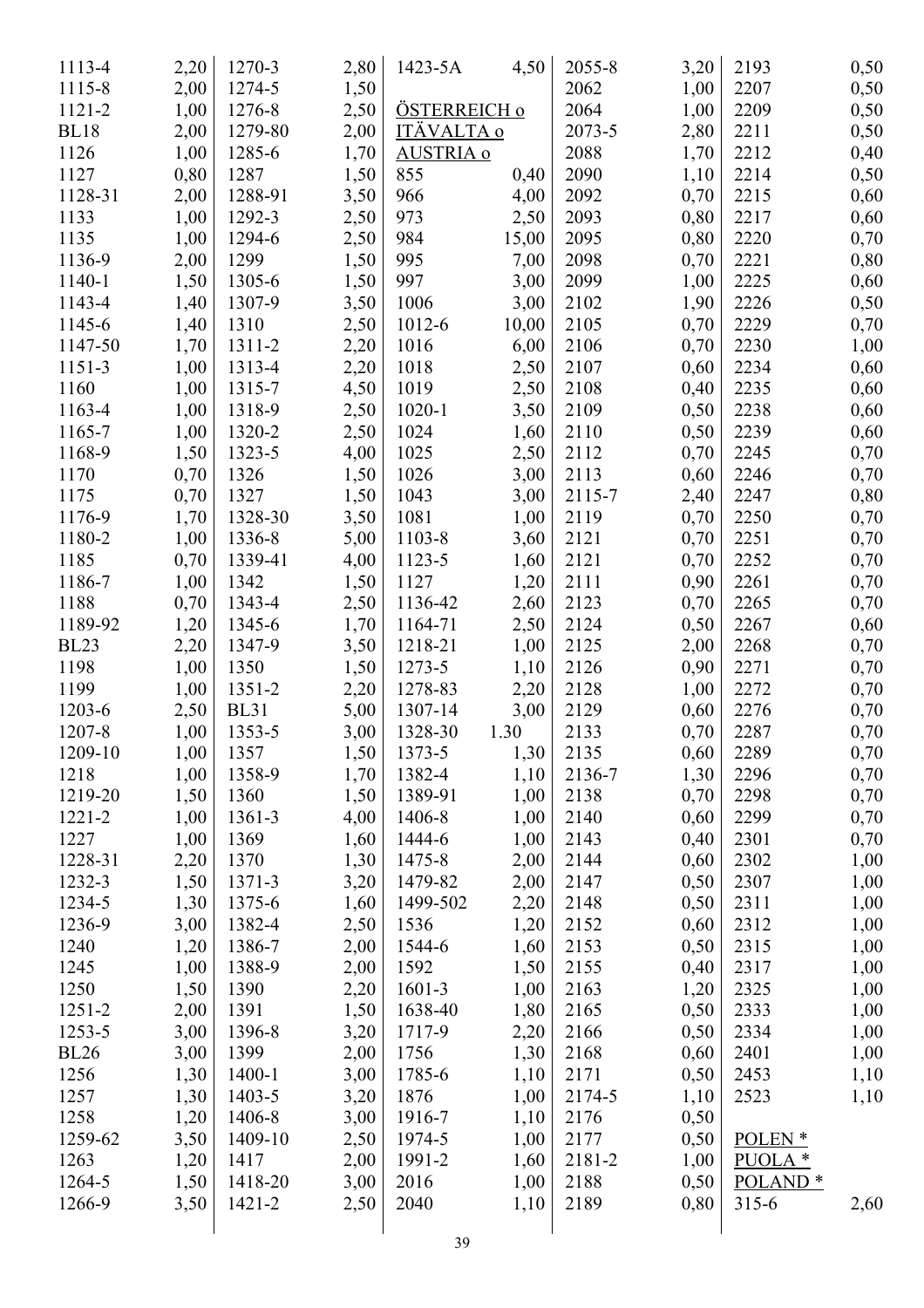| 316                  | 0,40         | 1138-47A             | 6,00         | 1596              | 0,40         | 2745                  | 0,40  | 1012-4         | 70,00  |
|----------------------|--------------|----------------------|--------------|-------------------|--------------|-----------------------|-------|----------------|--------|
|                      |              | 1138-48B             | 7,50         | 1631              | 0,50         | 2752-5                | 3,20  | 1043-5         | 6,50   |
| POLEN **             |              | 1156-65A             | 6,00         | 1632-4            | 0,40         | 2756                  | 1,00  | $1051 - 3$     | 70,00  |
| PUOLA **             |              | 1156-65B             | 8,50         | 1715-6            | 0,70         | 2757-62               | 3,50  | 1069           | 4,50   |
| POLAND <sup>**</sup> |              | 1174-6               | 6,00         | 1790-2            | 0,40         | 2763                  | 1,30  | 1070-2         | 90,00  |
| 486                  | 5,00         | 1178                 | 0,40         | 1852-3            | 0,50         | 2764-8                | 6,00  | 1092-4         | 90,00  |
| 616-7 ZF             | 200,00       | 1179-80, 83-4 11, 00 |              | 1986              | 0,40         | 2769-70               | 1,70  | 1113           | 0,50   |
| 556                  | 0,40         | 1186                 | 0,50         | 1987              | 0,40         | 2772-5                | 1,80  | 1114           | 3,00   |
| 563                  | 4,00         | 1187                 | 2,00         | 2366              | 0,70         | 2776                  | 1,10  | 1149-51        | 6,00   |
| 679                  | 0,40         | 1221-4               | 11,00        | 2495              | 0,40         | 2777-80               | 3,00  | 1166-8         | 60,00  |
| 750-3                | 12,00        | 1225                 | 0,40         | 2496              | 0,40         | 2792                  | 0,40  | 1199-201       | 120,00 |
| 799-801              | 22,00        | 1226-7               | 2,00         | 2509-14           | 2,60         | 2815                  | 0,60  | $1212 - 5x$    | 6,70   |
| 809-10               | 7,50         | 1238-43              | 12,00        | 2525-30           | 2,20         | 2817                  | 0,50  | 1215y          | 3,50   |
| 824-6                | 25,00        | 1238-42              | 5,50         | $2531 - 6$        | 2,00         | 2821                  | 0,50  | $1231 - 3$     | 130,00 |
| $851-4(5)$           | 12,50        | 1254-6A              | 2,40         | 2537-8            | 1,10         | 2829-30               | 7,50  | 1281-2         | 200,00 |
| 934-9B               | 7,00         | 1254-6B              | 3,80         | 2540              | 5,00         | 3314                  | 0,50  | 1311-2         | 150,00 |
| 956-8                | 7,50         | 1257-8               | 1,40         | 2541-2            | 0,50         | 3331                  | 3,50  | 1348-9         | 3,50   |
| 1018-9               | 0,60         | 1266-7               | 0,80         | 2559              | 0,40         | 3333                  | 1,00  | $1360-1y$      | 20,00  |
| 1025-7               | 0,70         | 1268                 | 0,40         | 2560              | 0,40         | Porto 114-20          | 2,00  | $1360-1x$      | 40,00  |
| 1028                 | 0,40         | 1272-4               | 1,20         | 2562              | 0,40         | <b>BL21</b>           | 10,00 | 1403-4         | 25,00  |
| 1029                 | 0,40         | 1301-2 Zf            | 0,70         | 2563-4            | 1,00         | <b>BL22</b>           | 32,00 | 1422-3         | 3,50   |
| 1031-2               | 0,40         | 1337 Zf              | 0,70         | 2565              | 0,40         | <b>BL24</b>           | 10,00 | 1439-40        | 4,50   |
| 1033                 | 0,40         | 1338-45B             | 5,00         | 2567-8            | 0,90         | <b>BL25</b>           | 10,00 | $1441 - 2x$    | 12,00  |
| 1034                 | 0,50         | 1350-1               | 1,10         | 2576              | 0,40         | <b>BL26</b>           | 7,00  | 1488-9         | 9,00   |
| 1035-40              | 5,50         | 1364-9               | 9,50         | 2577              | 0,40         | BL33                  | 5,50  | 1516-21        | 4,50   |
| 1041                 | 0,50         | 1370                 | 0,40         | 2597              | 0,40         | <b>BL34</b>           | 65,00 | 1528           | 1,00   |
| 1042                 | 0,50         | 1371-3               | 3,00         | 2598-601          | 0,80         | <b>BL35</b>           | 2,00  | 1528 KB        | 6,00   |
| 1043-4               | 0,90         | 1374-82              | 15,00        | 2602              | 0,80         | <b>BL36</b>           | 3,50  | 1529-30        | 2,20   |
| 1045                 | 0,50         | 1383-90              |              | 2603-6            |              | <b>BL38</b>           |       | 1531-2         |        |
| $1051 - 5$           | 4,50         | 1391                 | 1,50<br>0,50 | 2607-10           | 1,20         | <b>BL62</b>           | 5,00  | 1533-4         | 10,00  |
| 1056                 |              | 1392                 |              | 2611              | 1,00         | <b>BL75</b>           | 12,00 | 1535           | 5,50   |
| 1057                 | 0,50         | 1406-10A             | 1,20         |                   | 0,40         | <b>BL76</b>           | 12,00 | 1535 KB        | 1,00   |
|                      | 0,60         |                      | 3,50         | 2624              | 0,40         |                       | 50,00 |                | 6,00   |
| 1058-9               | 0,70         | 1415-7               | 2,00         | 2627              | 0,40         | <b>BL83</b>           | 6,00  | 1536           | 0,40   |
| 1060<br>1061-2       | 0,40         | 1425-32<br>1437-46   | 2,00<br>4,00 | 2629-30<br>2657-8 | 1,50<br>0,90 | PORTUGAL o            |       | 1537-8<br>1539 | 3,80   |
|                      | 1,50<br>1,00 |                      |              |                   |              | <b>BL</b> 20          |       | 1539 KB        | 1,00   |
| 1068                 |              | 1465-72              | 3,50         | 2681              | 0,40         |                       | 35,00 |                | 6,00   |
| 1069-71              | 1,40         | 1473-4               | 0,40         | 2682              | 0,40         | <b>BL</b> 23          | 20,00 | 1544-7         | 8,00   |
| 1075                 | 1,00         | 1485-9               | 1,60         | 2683              | 0,40         | <b>BL</b> 29          | 4,00  | 1548           | 1,00   |
| 1076-7               | 0,80         | 1499-502             | 0,40         | 2684              | 0,40         | <b>BL</b> 32          | 6,50  | 1548 KB        | 6,00   |
| 1078                 | 1,00         | 1503-12              | 1,00         | 2685              | 0,40         | <b>BL</b> 35          | 6,00  | 1549-51        | 5,00   |
| 1079                 | 0,40         | 1513                 | 0,40         | 2692              | 0,40         | <b>BL</b> 54          | 8,00  | 1552-3         | 3,20   |
| 1080-4               | 15,00        | 1527                 | 0,40         | 2699-704          | 3,20         | <b>BL</b> 64          | 14,00 | 1554-5         | 3,00   |
| 1086-8               | 2,50         | 1528                 | 0,40         | 2705              | 0,40         | <b>BL</b> 71          | 8,00  | 1556           | 1,80   |
| 1101 I-III           | 15,00        | 1529                 | 0,40         | 2712              | 0,40         | <b>BL</b> 78          | 9,00  | 1557           | 1,00   |
| 1102-6               | 6,00         | 1532                 | 0,50         | 2713              | 1,10         |                       |       | 1557 KB        | 6,00   |
| 1107                 | 1,00         | 1533-7               | 0,50         | 2715-8            | 2,00         | PORTUGAL <sup>*</sup> |       | 1562-3         | 2,50   |
| 1108-10              | 0,60         | 1553-60              | 4,50         | 2719              | 1,00         | 1403-4                | 12,00 | 1564           | 5,00   |
| 1111-2               | 2,00         | 1561                 | 0,40         | 2720              | 0,40         |                       |       | 1565-7         | 6,50   |
| 1113-4               | 1,40         | 1562-9               | 1,40         | $2721 - 6$        | 2,80         | <b>PORTUGAL</b>       | **    | 1568 KB        | 6,00   |
| 1119                 | 0,40         | 1580-1               | 0,40         | 2727              | 0,40         | 898-9                 | 6,50  | 1577-80        | 8,00   |
| 1123-4               | 1,20         | 1583                 | 0,40         | 2736              | 1,70         | 907-9                 | 4,50  | 1578           | 1,00   |
| 1125-6               | 0,70         | 1584                 | 0,80         | 2737              | 1,00         | $927 - 9$             | 5,00  | 1577-80        | 8,00   |
| 1127-9B              | 4,00         | 1585-6               | 0,40         | 2738              | 1,00         | 948-50                | 25,00 | 1601           | 6,00   |
| 1130-1               | 0,40         | 1587-94              | 7,00         | 2739-44           | 3,80         | 990-2                 | 70,00 | 1621-4         | 6,00   |
|                      |              |                      |              |                   |              |                       |       |                |        |
|                      |              |                      |              | 40                |              |                       |       |                |        |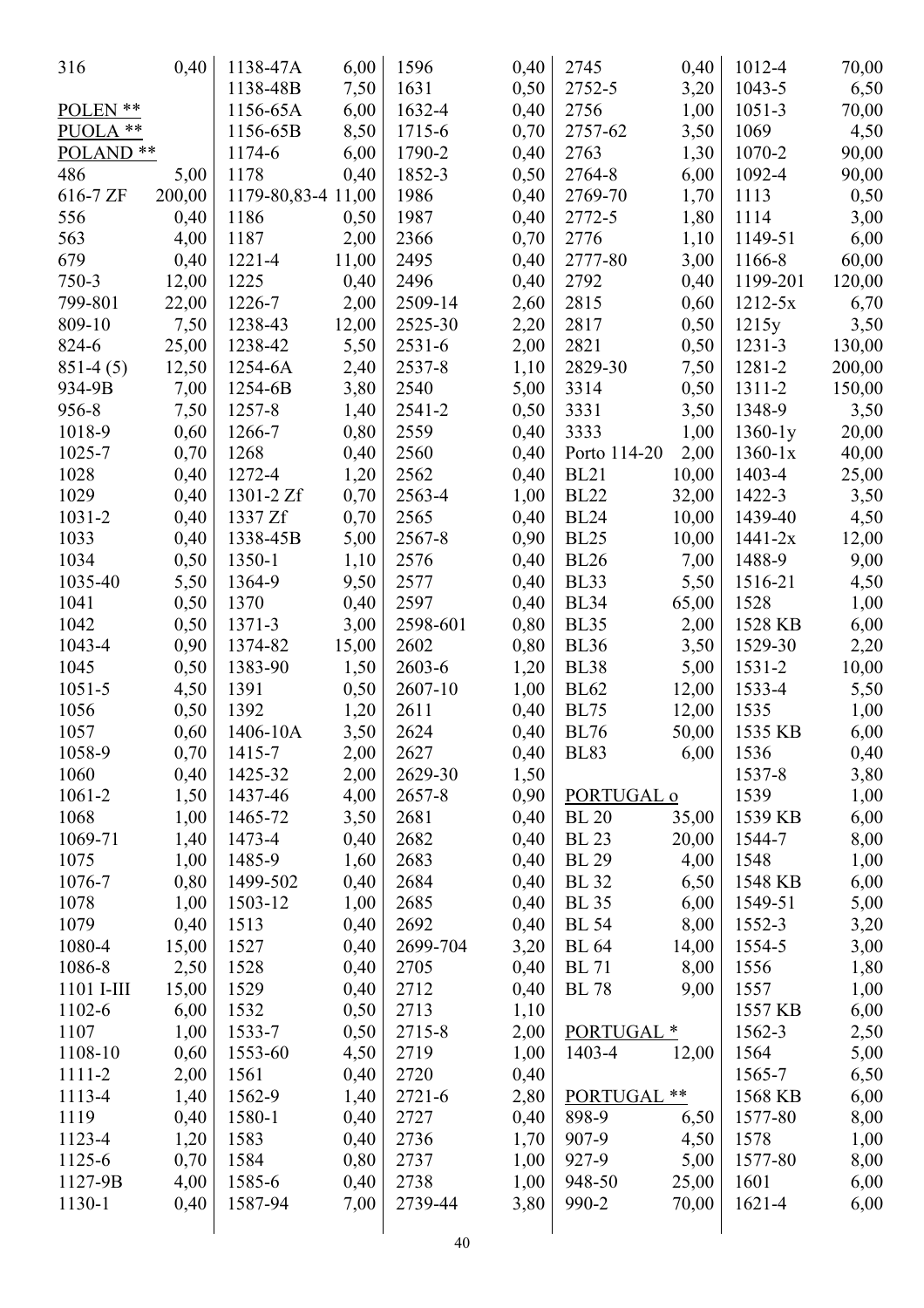| 1625        | 1,20   | <b>BL56</b>      | 6,50  | 409                 | 3,00  | 70                 | 1,70  | 879-83       | 15,00 |
|-------------|--------|------------------|-------|---------------------|-------|--------------------|-------|--------------|-------|
| 1626-8      | 8,00   | <b>BL57</b>      | 34,00 | 411-4A              | 5,00  | $73-6$             | 3.50  | 2043         | 2,00  |
| 1629        | 1,50   | <b>BL58</b>      | 11,00 | 415                 | 2,50  | 77                 | 4,00  | 2865         | 0,40  |
| 1630        | 6,00   | <b>BL59</b>      | 7,50  | 417-20A             | 6,00  | $82 - 3$           | 4,00  | $3431 - 2$   | 1,00  |
| 1631-4      | 12,00  | <b>BL60</b>      | 13,00 | $421 - 4$           | 5,50  | 84                 | 6,00  | 3439-40      | 12,00 |
| 1635-8      | 12,00  | <b>BL61</b>      | 7,50  | 425                 | 8,00  | 90                 | 6,00  | 3517-22      | 3,20  |
| 1640        | 1,20   | <b>BL62</b>      | 13,00 | 426-9A              | 4,00  | $91 - 2$           | 3,00  | 3530-5       | 2,80  |
| 1641        | 1,20   | <b>BL63</b>      | 7,50  | $430 - 3$           | 5,00  | 93-6A              | 5,50  | 3557-9       | 0,70  |
| 1642-3      | 4,00   | <b>BL64</b>      | 45,00 | 434                 | 2,00  | 97                 | 7,00  | 3560Zf       | 2,20  |
| 1644        | 1,20   | <b>BL66</b>      | 11,00 | 436-7               | 2,80  | $100-3A$           | 5,50  | 3633-57      | 7,50  |
| 1645-8A     | 11,00  | <b>BL67</b>      | 7,50  | 438-41              | 5,00  | 106                | 7,00  | 3665         | 1,10  |
| 1649        | 1,10   | <b>BL68</b>      | 13,00 | BL <sub>2</sub>     | 13,00 | $107 - 10A$        | 10,00 | 3674-9       | 3,60  |
| 1650-3      | 4,00   | <b>BL69</b>      | 8,00  | BL <sub>3</sub>     | 28,00 | 15                 | 5,00  | 3742         | 0,40  |
| 1654        | 2,50   | <b>BL70</b>      | 7,50  | BL <sub>4</sub>     | 30,00 | 116-7              | 4,20  | 3769-74      | 2,50  |
| 1655        | 2,00   | <b>BL71</b>      | 32,00 | BL <sub>5</sub>     | 28,00 | 118a               | 20,00 | 3783         | 0,40  |
| 1656        | 7,00   | <b>BL72</b>      | 11,00 | BL <sub>6</sub>     | 32,00 | 125I               | 18,00 | 3792-3       | 1,10  |
| 1657        | 1,10   | <b>BL73</b>      | 7,50  | BL7                 | 30,00 | $127 - 8$          | 3,00  | 3858         | 0,60  |
| 1658-60     | 7,00   | <b>BL74</b>      | 13,00 | BL <sub>8</sub>     | 30,00 | 133                | 2,50  | 3867-71      | 2,50  |
| 1665        | 1,10   | <b>BL75</b>      | 7,50  | BL9                 | 30,00 | 139-42             | 6,00  | <b>BL97</b>  | 15,00 |
| 1665 KB     | 7,00   | <b>BL76</b>      | 7,50  | <b>BL10</b>         | 30,00 | 147                | 2,50  | <b>BL100</b> | 15,00 |
| 1666-7      | 3,20   | <b>BL77</b>      | 7,00  | <b>BL11</b>         | 30,00 | 153-6A             | 4,50  | <b>BL126</b> | 30,00 |
| 1673-4      | 3,00   | <b>BL78</b>      | 32,00 | <b>BL13</b>         | 7,50  | 157                | 8,00  | <b>BL129</b> | 85,00 |
| 1675        | 1,20   | <b>BL79</b>      | 11,00 | MH <sub>1</sub>     | 8,00  | 158-61             | 5,00  | <b>BL136</b> | 85,00 |
| 1675 KB     | 7,50   | <b>BL81</b>      | 5,50  | MH <sub>2</sub>     | 8,00  | 162                | 2,00  | <b>BL137</b> | 6,00  |
| 1690        | 6,00   | <b>BL83</b>      | 5,50  | MH <sub>3</sub>     | 9,00  | 164-7              | 3,00  | <b>BL139</b> | 5,00  |
| 1722        | 6,00   | <b>BL84</b>      | 6,00  | MH <sub>4</sub>     | 12,00 | BL <sub>2</sub>    | 13,00 | <b>BL150</b> | 60,00 |
| 1754a       | 20,00  | <b>BL85-90</b>   | 70,00 | MH <sub>8</sub>     | 13,00 | BL <sub>3</sub>    | 28,00 | <b>BL151</b> | 3,00  |
| 1755        | 2,00   | <b>BL113</b>     | 4,50  | MH <sub>9</sub>     | 8,00  | BL <sub>4</sub>    | 30,00 | <b>BL152</b> | 3,00  |
| 1784        | 1,80   | <b>BL124</b>     | 5,00  | <b>MH10</b>         | 8,00  | BL5                | 28,00 | <b>BL153</b> | 6,00  |
| 1785        | 2,00   | <b>BL137</b>     | 4,00  | MH11                | 6,00  | BL <sub>6</sub>    | 32,00 | <b>BL155</b> | 12,00 |
| 1822        | 2,40   |                  |       |                     |       | BL7                | 30,00 | <b>BL165</b> | 40,00 |
| 1894        | 1,50   | <b>PORTUGAL</b>  |       | PORTUGAL.           |       | BL <sub>8</sub>    | 30,00 | <b>BL173</b> | 4,00  |
| 1927        | 5,00   | <b>AZOREN **</b> |       | AZOREN <sup>o</sup> |       | BL9                | 30,00 | <b>BL174</b> | 2,50  |
| 1946        | 1,20   | <b>ASORIT **</b> |       | <u>ASORIT o</u>     |       | <b>BL10</b>        | 30,00 | <b>BL176</b> | 2,50  |
| <b>BL20</b> | 110,00 | <b>ACORES**</b>  |       | <b>ACORES o</b>     |       | <b>BL11</b>        | 30,00 | <b>BK177</b> | 25,00 |
| <b>BL23</b> | 80,00  | 342              | 1,70  | BL <sub>2</sub>     | 2,00  | <b>BL12</b>        | 28,00 | <b>BL182</b> | 36,00 |
| <b>BL24</b> | 6,50   | $345 - 8$        | 3,50  | BL <sub>3</sub>     | 5,00  | <b>BL13</b>        | 7,50  | <b>BL190</b> | 25,00 |
| <b>BL27</b> | 10,00  | 353              | 4,00  | BL <sub>6</sub>     | 6,00  | MH <sub>1</sub>    | 7,50  |              |       |
| <b>BL29</b> | 22,00  | 354-5            | 3,80  | BL <sub>8</sub>     | 6,00  | MH <sub>2</sub>    | 7,50  | RUMÄNIEN o   |       |
| <b>BL32</b> | 32,00  | 356              | 6,50  | BL <sub>9</sub>     | 7,50  | MH <sub>3</sub>    | 7,50  | ROMANIA o    |       |
| <b>BL33</b> | 7,00   | $362 - 3$        | 3,00  | <b>BL10</b>         | 14,00 | MH <sub>4</sub>    | 12,00 | 631-8        | 10,00 |
| <b>BL34</b> | 7,00   | 364              | 6,50  | <b>BL11</b>         | 8,00  | MH <sub>5</sub>    | 16,00 | 2486         | 0,60  |
| <b>BL35</b> | 32,00  | 365-8A           | 5,50  | <b>BL12</b>         | 9,00  | MH <sub>9</sub>    | 10,00 | 2895         | 0,60  |
| <b>BL37</b> | 8,00   | 369-72A          | 5,50  |                     |       | <b>MH10</b>        | 8,00  | 2906         | 0,60  |
| <b>BL40</b> | 32,00  | 373              | 7,00  | <b>PORTUGAL</b>     |       | MH11               | 6,00  | 2918         | 0,60  |
| <b>BL43</b> | 32,00  | $374 - 5$        | 4,00  | MADEIRA o           |       |                    |       | 2978         | 0,60  |
| <b>BL47</b> | 38,00  | 376              | 7,00  | BL <sub>2</sub>     | 2,00  | <b>RUMÄNIEN*</b>   |       | 3011         | 0,60  |
| <b>BL48</b> | 8,00   | 377-80A          | 10,00 | BL <sub>3</sub>     | 5,00  | 402                | 7,00  | 3029         | 0,60  |
| <b>BL49</b> | 7,00   | 383              | 5,00  | BL <sub>8</sub>     | 6,00  | 405                | 19,00 | 3043         | 0,50  |
| <b>BL50</b> | 35,00  | 384-5            | 4,00  | <b>BL</b> 10        | 14,00 |                    |       | 3044-7       | 1,50  |
| <b>BL52</b> | 8,00   | 386-9A           | 9,00  | <b>BL</b> 11        | 9,00  | <b>RUMÄNIEN **</b> |       | 3051         | 0,60  |
| <b>BL53</b> | 12,00  | 390a             | 20,00 |                     |       | ROMANIA **         |       | 3052         | 0,50  |
| <b>BL54</b> | 34,00  | 391-4A           | 8,00  | <b>PORTUGAL</b>     |       | 171A               | 45,00 | 3044-7       | 1,50  |
| <b>BL55</b> | 12,00  | 401              | 4,00  | MADEIRA **          |       | 874-8              | 17,00 | 3051         | 0,60  |
|             |        |                  |       |                     |       |                    |       |              |       |
|             |        |                  |       | 41                  |       |                    |       |              |       |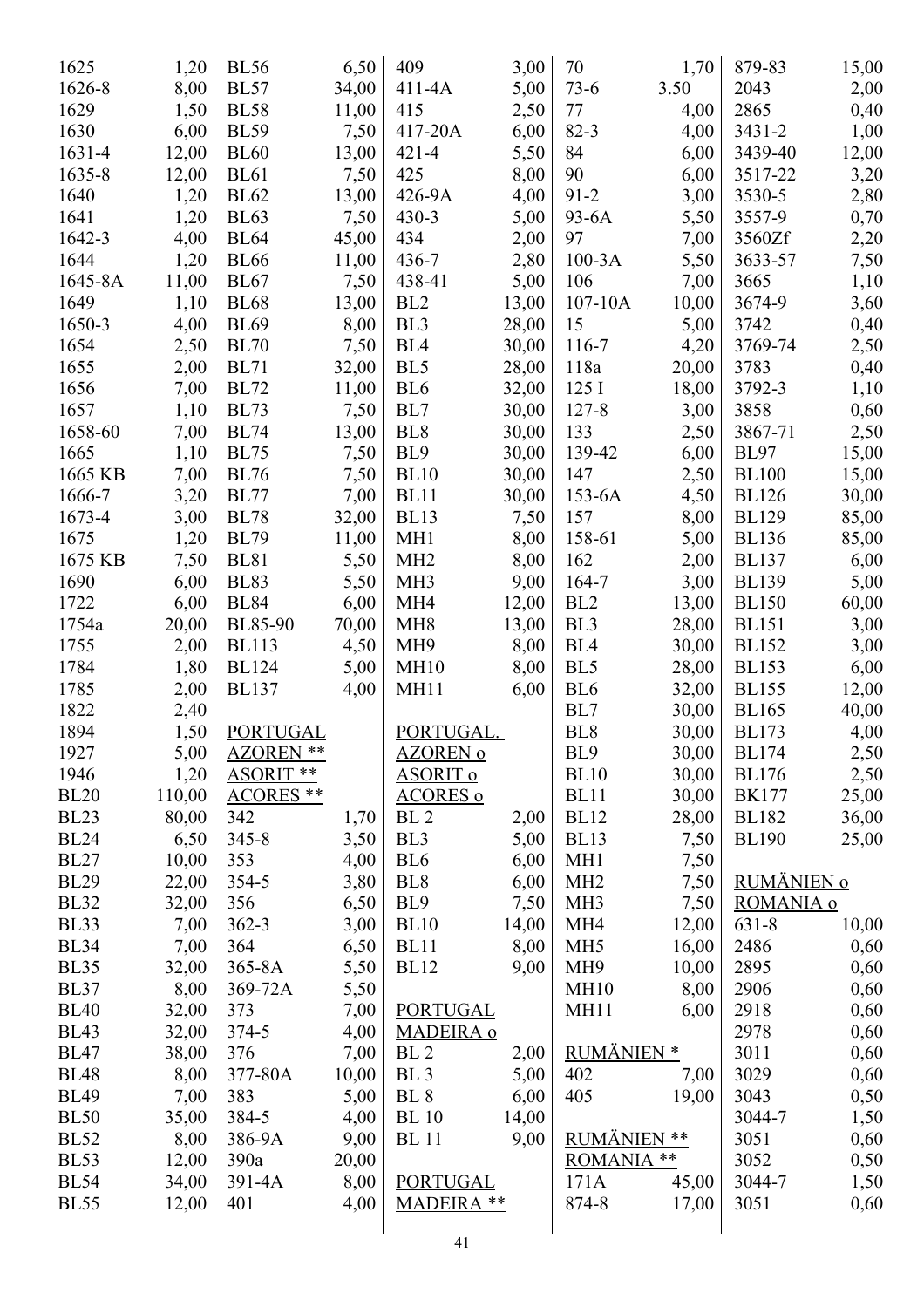| 3052                 | 0,70  | 413         | 0,40  | 781         | 0,70  | 1196                 | 3,50   | 67-70      | 47,00  |
|----------------------|-------|-------------|-------|-------------|-------|----------------------|--------|------------|--------|
| 3109Zf               | 1,00  | 465         | 0,40  | 782-5       | 2,00  | 1197-8               | 1,70   | 91         | 55,00  |
| 3123                 | 0,60  | 466         | 0,40  | 799         | 0,90  | 1198                 | 1,20   | $95 - 7$   | 4,00   |
| 3126                 | 0,60  | 501         | 0,40  | 819         | 0,40  | 1199-202             | 4,50   | 98-100     | 22,00  |
| 3128                 | 0,60  | 514         | 0,40  | 823-4       | 0,70  | 1203-5               | 2,40   | $102 - 10$ | 30,00  |
| 3218                 | 0,60  | 545-9       | 19,00 | 831-2       | 4,20  | 1210-3               | 4,00   | $111-.3$   | 1,50   |
| 3220                 | 0,60  | Dienst 1    | 5,00  | 836-40      | 2,00  | 1214-5               | 1,30   | $111-3(8)$ | 43,00  |
| 3255                 | 0,60  | Dienst 2    | 12,00 | 841         | 0,40  | 1216-20              | 4,20   | 115        | 0,70   |
| 3264                 | 0,60  | Dienst 3    | 5,00  | 842         | 0,40  | $1221 - 2$           | 2,20   | 117        | 10,00  |
| Porto 119-24         | 1,50  | Porto 41    | 1,50  | 843-4       | 1,20  | 1223-6               | 4,20   | 118-20     | 6,50   |
| <b>BL80</b>          | 4,00  | Telegr 15   | 1,20  | 850         | 0,40  | 1227-31              | 8,00   | 127        | 24,00  |
| <b>BL90</b>          | 6,00  | Telegr 16   | 0,60  | 853         | 0,40  | 1232-5               | 3,00   | 128-9      | 110,00 |
| <b>BL104</b>         | 12,00 | Telegr 18   | 1,50  | 854         | 0,40  | 1246-40              | 4,50   | $130 - 2$  | 150,00 |
|                      |       |             |       | 856         | 0,60  | 1241                 | 0,40   | 132        | 90,00  |
| <b>SAN MARINO **</b> |       | SCHWEIZ **  |       | 857         | 0,70  | 1242-4               | 7,50   | $133 - 5$  | 110,00 |
| 464                  | 0,40  | SVEITSI **  |       | 858-61      | 1,40  | 1249-50              | 2,00   | 133        | 70,00  |
| 700                  | 65,00 | SWITZERLAND |       | 862-5       | 11,00 | 1264                 | 2,60   | 135        | 35,00  |
| 891-6                | 0,70  | 254         | 50,00 | 866-9       | 2,00  | 1265-6               | 11,00  | 136-41     | 6,00   |
| 1029-30              | 1,00  | 321         | 0,80  | 871         | 0,40  | 1270-1               | 2,80   | 142        | 2,00   |
| 1067-8               | 1,00  | 389         | 2,20  | 874-7       | 2,20  | 1294-5               | 2,00   | 143-4      | 45,00  |
| 1088-9               | 1,00  | 467         | 0,60  | 878-86      | 6,50  | 1315-6               | 2,20   | 146-8      | 15,00  |
| 1119-20              | 1,00  | 472-4       | 10,00 | 887-90      | 1,50  | 1349-50              | 2,50   | 148        | 3,00   |
| 1131-2               | 1,50  | 473         | 1,20  | 890         | 0,70  | 1370-1               | 2,80   | 149-51     | 45,00  |
| 1156-7               | 2,00  | 489         | 0,40  | 895-9       | 4,20  | 1391-2               | 2,20   | $153 - 5$  | 45,00  |
| 1212-3               | 3,00  | 490         | 0,70  | 895         | 0,40  | 1415-6               | 2,80   | 156-61     | 13,00  |
| 1225-6               | 3,00  | 491         | 3,00  | $900 - 1$   | 1,00  | 1444-5               | 2,80   | 162-71     | 9,00   |
| 1249-50              | 7,00  | 496-9       | 2,50  | 906-10      | 2,40  | 1501                 | 1,00   | 172-4      | 80,00  |
| 1278-9               | 6,00  | $501 - 11$  | 8,50  | 918-22      | 2,80  | 1536-9               | 6,50   | $175 - 8$  | 95,00  |
| 1294-5               | 6,50  | $561-5$     | 12,00 | 923-4       | 1,20  | 1537                 | 1,30   | 179-84     | 160,00 |
| 1313-4               | 7,00  | 566-9       | 5,50  | 929         | 0,50  | 1538                 | 1,90   | 185-8      | 70,00  |
| 1339-40              | 40,00 | 585         | 6,00  | 930         | 0,40  | BL <sub>4</sub>      | 75,00  | 186        | 3,00   |
| 1354-5               | 35,00 | 593-6       | 7,50  | 931         | 0,60  | BL5                  | 400,00 | 194-7      | 25,00  |
| 1380-1               | 20,00 | 593         | 0,60  | 947-8       | 1,10  | BL <sub>6</sub>      | 110,00 | 198-208    | 30,00  |
| 1432-3               | 6,00  | 594         | 1,20  | 969-70      | 1,50  | BL7                  | 100,00 | 209-12     | 22,00  |
| 1465-6               | 10,00 | 595         | 2,00  | 994-5       | 1,00  | BL <sub>8</sub>      | 100,00 | 213        | 0,50   |
| <b>BL12</b>          | 30,00 | 607-10      | 7,00  | 1001        | 0,40  | <b>BL11</b>          | 220,00 | 214-7      | 18,00  |
|                      |       | 628         | 0,70  | 1003-12     | 5,50  | <b>BL13</b>          | 90,00  | 218-21     | 20,00  |
| <b>SCHWEIZ*</b>      |       | 629         | 1,20  | 1027-8      | 1,10  | <b>BL14</b>          | 280,00 | $222 - 5$  | 14,00  |
| <b>SVEITSI*</b>      |       | 646-7       | 4,50  | 1029-30     | 1,30  | <b>BL16</b>          | 16,00  | $226 - 8$  | 60,00  |
| <b>SWITZERLAND</b>   |       | 648-52      | 8,00  | $1035-8(6)$ | 11,00 | BL20                 | 2,00   | 229-32     | 13,00  |
| 35                   | 45,00 | 674-8       | 6,50  | 1041        | 0,40  | <b>ONU 22-7</b>      | 15,00  | 233        | 60,00  |
| 36                   | 0,60  | 700x        | 0,40  | 1050-2      | 1,80  | <b>BIT 96</b>        | 2,50   | 234x       | 100,00 |
| 39                   | 9,00  | 701x        | 0,50  | 1090-3      | 5,50  | OMPI 1-4             | 4,00   | 238        | 14,00  |
| 114                  | 0,80  | 703         | 0,70  | 1073-4      | 1,60  |                      |        | 244        | 7,00   |
| 241                  | 0,40  | 708x        | 1,20  | 1094-5      | 1,70  | <b>SCHWEIZ o</b>     |        | 245x       | 120,00 |
| 242                  | 0,40  | $720-1$     | 1,30  | 1100-8      | 5,50  | SVEITSI <sub>0</sub> |        | 249        | 22,00  |
| 283                  | 1,50  | 727-30      | 4,00  | 1128-9      | 1,60  | <b>SWITZERAND o</b>  |        | 250-5      | 25,00  |
| 289                  | 1,30  | 731         | 0,50  | 1154-5      | 2,20  | 14                   | 20,00  | 250        | 0,50   |
| $331 - 4$            | 4,00  | 734         | 1,80  | 1165-8      | 4,00  | 15                   | 50,00  | 252        | 0,50   |
| 347                  | 5,00  | 736-7       | 1,50  | 1169        | 4,20  | 17                   | 80,00  | 253        | 2,00   |
| 351                  | 5,00  | $751 - 5$   | 3,80  | 1170-3      | 2,60  | 26                   | 60,00  | 255        | 11,00  |
| 385                  | 3,00  | 756-7       | 1,80  | 1174-5      | 1,60  | 28                   | 110,00 | 257        | 4,20   |
| 386                  | 0,40  | 757         | 1,20  | 1180-3      | 3,00  | 35                   | 50,00  | 258        | 45,00  |
| 398                  | 0,40  | 768-73      | 7,50  | 1191-5      | 4,20  | 58-64                | 57,00  | $262 - 5$  | 16,00  |
|                      |       |             |       |             |       |                      |        |            |        |
|                      |       |             |       | $\Lambda$   |       |                      |        |            |        |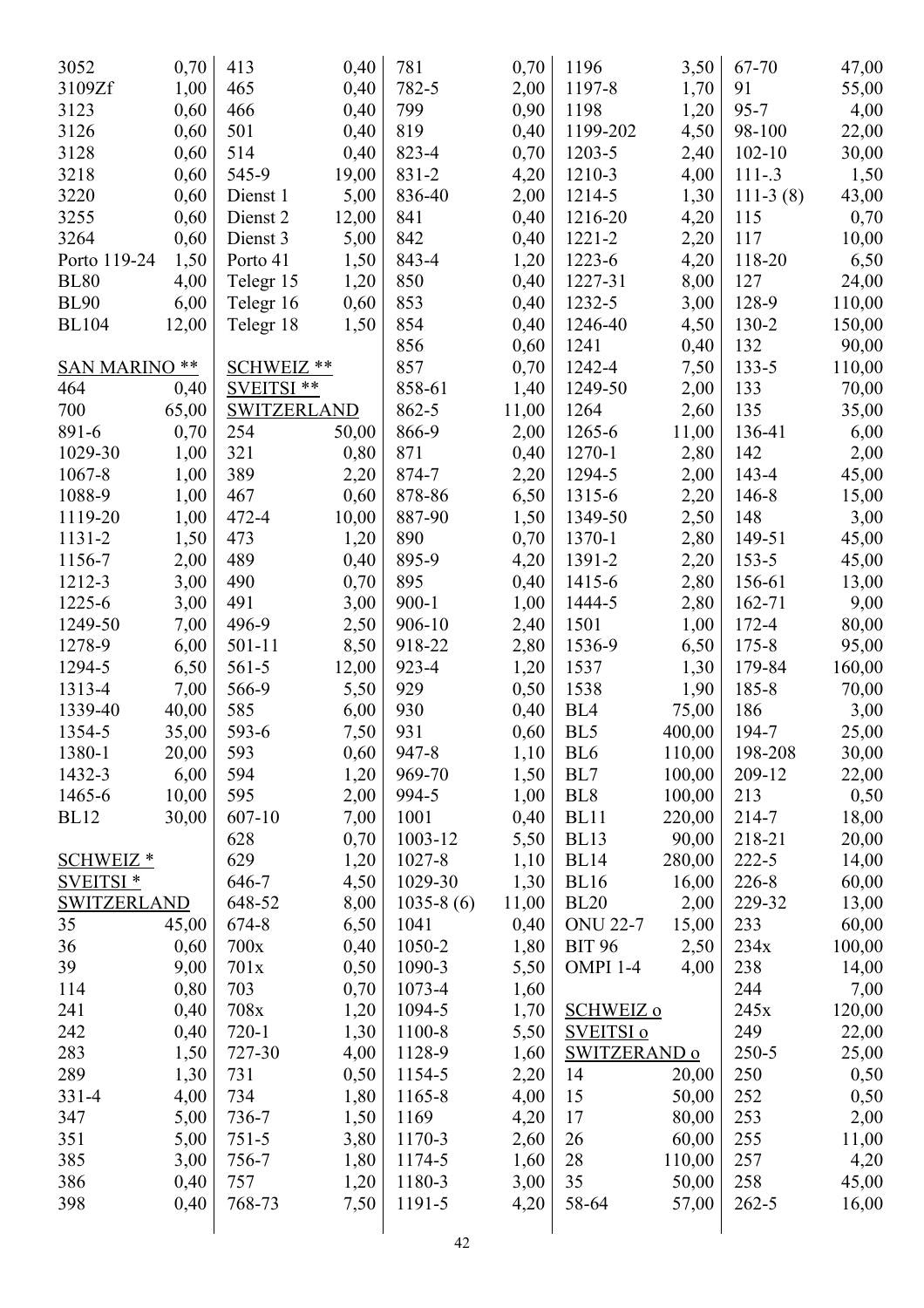| 266-9             | 16,00         | 517       | 9,50  | 1040                 | 0,40         | 2238y          | 0,40         | 2516y               | 2,00          |
|-------------------|---------------|-----------|-------|----------------------|--------------|----------------|--------------|---------------------|---------------|
| 266               | 2,00          | 522-4     | 18,00 | 1043                 | 0,40         | 2239x          | 0,40         | 2517y               | 1,50          |
| $270 - 6$         | 20,00         | $525 - 8$ | 20,00 | 1049                 | 1,10         | 2239y          | 0,40         | 2518x               | 3,60          |
| 281               | 1,80          | 534       | 0,40  | 1067                 | 0,40         | 2240x          | 0,40         | 2518y               | 3,00          |
| 285               | 45,00         | 538       | 0,40  | 1068                 | 0,40         | 2240y          | 6,50         | 2530                | 0,40          |
| 288               | 1,40          | 539       | 0,60  | BL <sub>2</sub>      | 240,00       | 2241x          | 0,40         | 2531                | 0,40          |
| 294-6             | 32,00         | 541-4     | 11,00 | BL <sub>4</sub>      | 36,00        | 2241y          | 1,50         | 2532-3              | 0,80          |
| 297-305           | 8,00          | 550-4     | 36,00 | BL7                  | 300,00       | 2257           | 0,40         | 2538x               | 0,40          |
| 306-9             | 40,00         | 555-9     | 40,00 | BL <sub>8</sub>      | 65,00        | 2260           | 0,40         | 2538y               | 0,50          |
| $321 - 4$         | 25,00         | $561-5$   | 26,00 | Porto 1-9            | 90,00        | 2278           | 0,40         | 2545-6              | 1,00          |
| 327               | 0,60          | 566-9     | 10,00 | Porto <sub>5</sub>   | 7,00         | 2279y          | 0,40         | 2585-6              | 1,80          |
| 328-30            | 7,00          | 569       | 10,00 | Porto 15-22          | 30,00        | 2280y          | 0,40         | 2633-4              | 2,00          |
| $331 - 4$         | 9,00          | 570-4     | 22,00 | Porto22              | 15,00        | 2281x          | 0,40         | 2659                | 0,50          |
| 335-43            | 28,00         | 575-9     | 22,00 | Porto38              | 0,40         | 2281y          | 0,40         | $2671 - 2$          | 2,50          |
| 344-55            | 65,00         | 580-4     | 24,00 | SDN 7                | 11,00        | 2282x          | 0,40         | 2678-83             | 1,50          |
| 345               | 2,20          | 585       | 15,00 | SDN 9x               | 13,00        | 2282y          | 0,40         | 2688-9              | 0,60          |
| 348               | 3,20          | 588-92    | 24,00 | SDN 19x              | 9,00         | 2283           | 0,40         | 2713                | 0,40          |
| $352 - 5$         | 29,00         | 593-6     | 8,50  | $SDN$ $21x$          | 40,00        | 2295-8         | 0,60         | 2719                | 0,40          |
| $357 - 8$         | 4,00          | 593       | 0,60  | $SDN$ 22 $x$         | 20,00        | 2299-300       | 0,60         | 2720-3              | 0,50          |
| 363               | 0,50          | 594       | 0,60  | $SDN$ 23 $x$         | 10,00        | 2302           | 0,40         | 2726-7              | 1,50          |
| 364-7             | 12,00         | 597-601   | 24,00 | <b>ONU17</b>         | 17,00        | 2303x          | 0,40         | 2739                | 0,40          |
| 377-85            | 4,00          | $602 - 6$ | 18,00 | <b>BIT 97</b>        | 3,00         | 2303y          | 0,40         | 2760-2              | 1,10          |
| 377               | 0,40          | 607-10    | 6,50  |                      |              | 2304x          | 0,40         | 2810-1              | 0,70          |
| 381               | 0,40          | 614-7     | 19,00 | $SPAIN *$            |              | 2305x          | 0,40         | 2828-9              | 2,20          |
| 382               | 0,40          | 618-22    | 14,00 | ESPANJA *            |              | 2305y          | 0,50         | 2882-4              | 3,20          |
| 384               | 0,40          | 627-31    | 20,00 | 1925-6               | 1,00         | 2306x          | 0,40         | 2885-6              | 2,50          |
| 387-94            | 26,00         | 630       | 8,00  | 1985-6               | 2,00         | 2306y          | 2,20         | 2887                | 1,00          |
| 387-8+390-4 26,00 |               | 631       | 9,50  |                      |              | 2307x          | 0,40         | 2937-8              | 4,00          |
| 398               | 1,20          | 632-6     | 12,00 | SPAIN **             |              | 2307y          | 0,50         | Valencia 2          | 0,40          |
| 399-402           | 9,00          | $641-5$   | 13,00 | ESPANJA **           |              | 2308x          | 0,40         |                     |               |
| 401               | 0,50          | 646-7     | 1,20  | 502                  | 0,70         | 2308y          | 0,70         | TSCHECHO-           |               |
| 402               | 8,00          | 657-61    | 13,00 | 504                  | 0,70         | 2309x          | 0,40         | <b>SLOWAKEI FDC</b> |               |
| $405 - 7$         | 7,00          | 658       | 0,50  | 505                  | 0,70         | 2309y          | 7,50         | TSEKKOSLO-          |               |
| 414               | 0,80          | 660       | 6,00  | 1050                 | 0,40         | 2321           | 0,40         | <b>VAKIA EPK</b>    |               |
| 428-30            | 12,00         | 661       | 5,50  | 1080                 | 0,40         | 2366-7         | 0,80         | <b>CZECHOSLO</b>    |               |
| $431 - 4$         | 24,00         | 674       | 0,70  | 1547                 | 0,40         | 2412-3         | 1,00         | <b>VAKIA FDC</b>    |               |
| 447               | 0,70          | 714-8     | 12,00 | 1642-3               | 0,80         | 2450x          | 0,40         | $707 - 8$           | 2,50          |
| 448               | 0,70          | 738-41    | 5,00  | 1682-3               | 0,60         | 2450y          | 0,50         | $755 - 6$           | 3,60          |
| 449               | 0,70          | 790y      | 6,50  | 1710                 | 0,40         | 2451x          | 0,40         | $761-4$             | 2,50          |
| 451               | 12,00         | 842       | 0,40  | 1755                 | 0,40         | 2451y          | 3,00         | 783-7               | 3,00          |
| 452               | 22,00         | 850       | 0,40  | 1808                 | 0,40         | 2460-1         | 0,70         | 797                 | 1,00          |
| 453               | 8,00          | $851 - 2$ | 0,40  | 1985-6               | 4,00         | 2489x          | 0,40         | 799-802             | 2,00          |
| 454               | 100,00        | 858-61    | 1,10  | 1995                 | 0,40         | 2489y          | 4,50         | 806-7               | 2,50          |
| $460 - 3$         | 45,00         | 889       | 0,40  | 2061                 | 0,40         | 2490x          | 0,50         | 830-2               | 6,00          |
| $471 - 4$         | 22,00         | 896       | 0,40  | 2072-3               | 1,50         | 2490y          | 1,20         | 844-5               | 2,00          |
| 474               | 17,00         | 897       | 0,40  | 2096                 | 0,40         | 2493           | 2,00         | 846-7               | 3,20          |
| $475 - 8$         | 11,00         | 898       | 0,50  | 2120                 | 0,40         | 2498-9         | 1,00         | 869-70              | 1,20          |
| 488-91            | 11,00         | 964-7     | 1,20  | 2151-2               | 2,00         | 2501-3         | 1,00         | 876-7               |               |
| 491               | 9,50          | 975       | 0,40  | 2184                 | 0,40         | $2513 - 9x$    | 19,00        | 878-80              | 2,20          |
| 503               |               | 976       | 0,40  |                      |              |                |              | 884-6               | 2,50          |
| 505               | 3,80          | 990       | 0,60  | 2195-8<br>$2201 - 3$ | 0,80         | 2513y<br>2514x | 1,60<br>1,10 | 890-1               | 2,50          |
| 506-7             | 2,00<br>19,00 | 1000      | 0,40  | 2209-10              | 3,20<br>2,60 | 2514y          | 1,50         | 921-4               | 1,80<br>50,00 |
| 508-11            | 13,00         | 1003-12   | 2,50  | 2237                 | 0,40         | 2515x          | 1,60         | 925-9               | 10,00         |
| 514-7             |               | 1018      |       | 2238x                |              | 2515y          | 2,00         | 941-4               |               |
|                   | 11,00         |           | 0,40  |                      | 0,40         |                |              |                     | 3,00          |
|                   |               |           |       | 43                   |              |                |              |                     |               |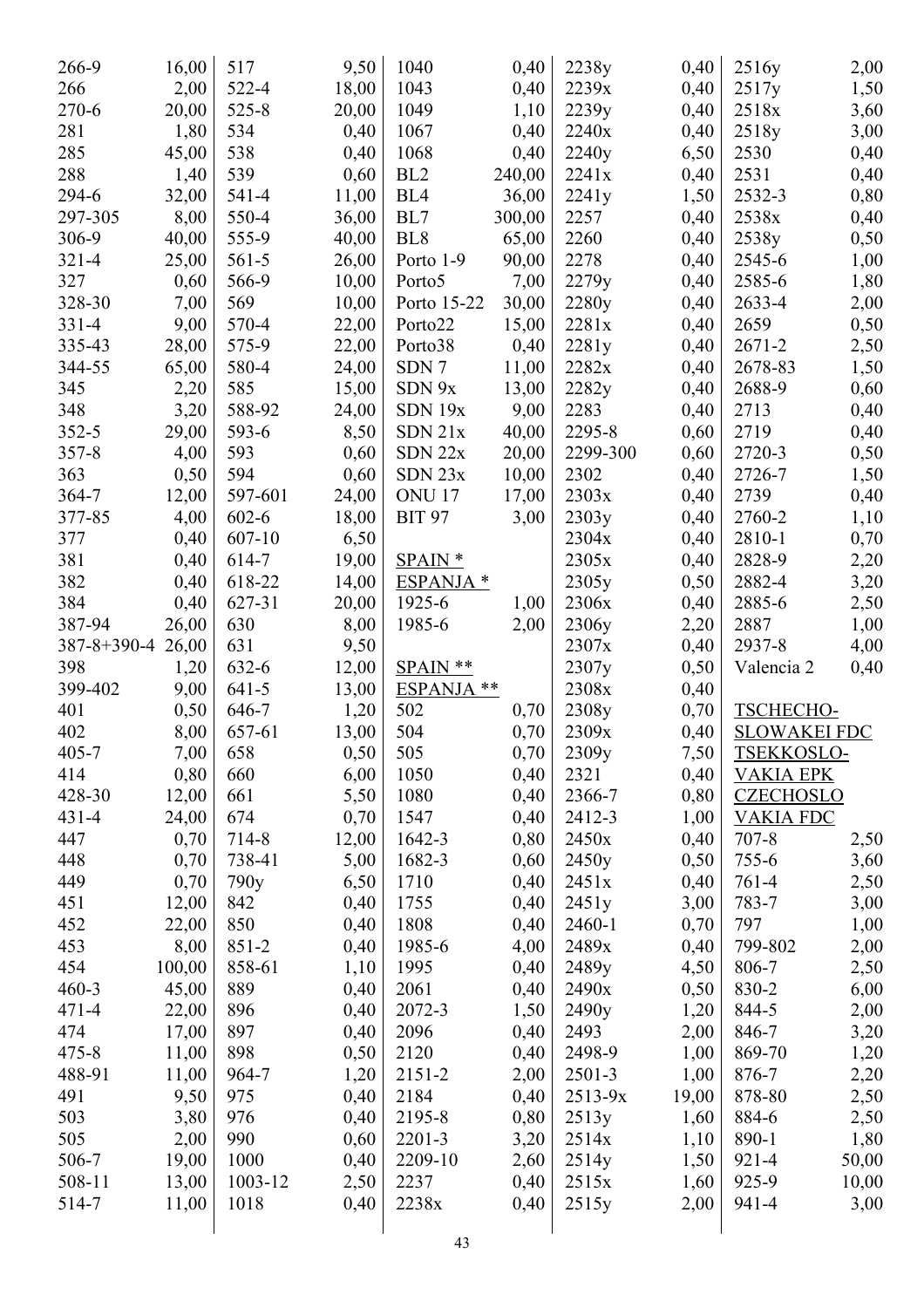| 954-7            | 6,00         | 2856                 | 1,50           | $423 - 6$        | 25,00        | 1080              | 55,00        | 1711-7   | 2,00         |
|------------------|--------------|----------------------|----------------|------------------|--------------|-------------------|--------------|----------|--------------|
| 958-61           | 10,00        | 2864-5               | 1,70           | $427 - 9$        | 140,00       | 1081              | 25,00        | 1726     | 0,40         |
| 962-4            | 7,00         | 2886-7               | 35,00          | $450 - 4$        | 32,00        | 1082              | 50,00        | 1737-46  | 4,00         |
| 984-7            | 4,00         | 2921-2               | 60,00          | $455 - 7$        | 7,00         | 1181              | 2,50         | 1747-52  | 3,00         |
| 994-7            | 10,00        | 2925                 | 1,00           | 458-62           | 30,00        | $1221 - 3$        | 4,50         | 1755-6   | 1,50         |
| 1028-9           | 2,00         | 2947-8               | 30,00          | $463 - 6$        | 15,00        | 1241-2            | 8,00         | 1757     | 0,40         |
| 1051-4           | 15,00        | 3032-5               | 7,00           | 467-70           | 50,00        | 1243              | 60,00        | 1758     | 5,50         |
| 1055-7           | 5,50         | $3063 - 6$           | 7,50           | 471Ax            | 5,00         | 1255-60           | 6,00         | 1761KB   | 18,00        |
| 1083-4           | 1,00         | <b>BL</b> 21         | 8,00           | 474Ax            | 3,00         | 1261-2            | 2,80         | 1762-4   | 1,40         |
| 1092             | 2,00         | <b>BL</b> 26         | 25,00          | 472Ay            | 50,00        | 1268-73           | 4,40         | 1769-71  | 1,50         |
|                  |              |                      |                | $471 - 4Bx$      | 19,00        | 1283-4            | 3,00         | 1772-5   | 2,00         |
| TÜRKEY o         |              | TÜRKISCH-            |                | 522-7            | 10,00        | 1295              | 15,00        | 1787     | 0,40         |
| TURKKI o         |              | <u>ZYPERN o</u>      |                | 522              | 1,75         | 1305              | 1,00         | 1788     | 0,40         |
| <b>TURKEY o</b>  |              | <b>KYPROS</b> o      |                | $543 - 8$        | 5,00         | 1333-7            | 35,00        | 1789-92  | 8,00         |
| <b>BL</b> 21     | 5,00         | <b>CYPRUS o</b>      |                | 549-50           | 2,00         | 1338-9            | 10,00        | 1797     | 0,50         |
|                  |              | BL <sub>3</sub>      | 7,50           | 585-90           | 3,00         | 1340              | 28,00        | 1798     | 0,40         |
| TÜRKEY **        |              |                      |                | 591-2            | 5,00         | 1354-63           | 15,00        | 1799-806 | 5,50         |
| TURKKI**         |              | TÜRKISCH-            |                | 905-15           | 1,75         | 1364-9            | 7,00         | 1807     | 0,40         |
| TURKEY **        |              | ZYPERN **            |                | 994-6            | 9,00         | 1370-2            | 14,00        | 1816     | 0,40         |
| 1774-5           | 2,50         | KYPROS **            |                | 1077             | 9,00         | 1373-4            | 1,00         | 1817     | 0,40         |
| 1820-2           | 3,00         | CYPRUS <sup>**</sup> |                | 1080             | 39,00        | 1387-94           | 14,00        | 1819     |              |
| 1843-5           | 3,50         | $23-4$               | 8,00           | 1081             | 19,00        | 1398-408          | 4,50         | 1830-7   | 0,40         |
| 1917-8           |              | $27 - 8$             |                |                  |              | 1409-16           |              | 1839-40  | 8,50         |
| 1961-2           | 3,00         | 27                   | 5,00<br>2.50   | UNGARN **        |              | 1421              | 14,00        | 1841     | 0,60         |
| 2018-9           | 4,50<br>4,00 | $41 - 2$             | 15,00          | UNKARI **        |              | 1422              | 0,60<br>0,50 | 1842     | 0,40         |
| 2095-6           | 6,00         | $55-6$               |                | HUNGARY **       |              | 1424              | 0,60         | 1844     | 1,50         |
| 2124-5           | 4,00         | $71-3$               | 20,00<br>20,00 | 471By            | 2,50         | 1425              | 0,60         | 1845     | 0,40         |
| 2179-80          | 5,00         | $83 - 4$             | 7,00           | 472By            |              | 1468-9            | 1,00         | 1846-54  | 1,00         |
| 2210-1           | 4,00         | 98-9                 | 7,00           | 473By            | 2,50<br>2,50 | 1470Zf            | 4,00         | 1855     | 6,50         |
| 2253-4           | 10,00        | $120 - 1$            | 1,50           | 478-9            | 200,00       | 1488-9            | 1,40         | 1865     | 0,40<br>0,70 |
| 2280-1           | 10,00        | $122 - 4$            | 2,00           | $480 - 3$        | 12,00        | 1496              | 15,00        | 1866     | 0,40         |
| 2320-1           | 20,00        | 129-31               | 1,50           | 484-7            | 420,00       | 1498-9            | 1,50         | 1867     | 0,40         |
| 2355-6           | 9,00         | 132-3                | 1,50           | 488x             | 100,00       | 1534-41           | 10,00        | 1872     | 0,40         |
| 2374-9           | 6,00         | $142 - 3$            | 9,00           | 488y             | 2,50         | 1542-8            | 5,50         | 1880     | 1,00         |
| 2383             | 0,80         | 166-9                | 5,50           | 501              | 5,00         | 1559-60           | 1,20         | 1906     | 0,40         |
| 2385-6           | 18,00        | 205-6A               | 9,00           | $502 - 10$       | 380,00       | 1561-7            | 14,00        | 1907-18  | 5,00         |
| 2415-6           | 30,00        | 205-6C               | 10,00          | $511-5$          | 34,00        | 1571-7            | 7,50         | 1919-23  | 2,60         |
| 2443-4           | 30,00        | $223 - 4$            | 17,00          | 517-21           | 40,00        | 1578-80           | 1,40         | 1924-37  | 5,00         |
| 2463-4           | 2,00         | 249-50A              | 10,00          | 528-37           | 55,00        | 1581-2            | 1,20         | 1938-40  | 1,50         |
| 2477-9           | 30,00        | 249-50C              | 10,00          | 583-4            | 8,00         | 1538KB            | 25,00        | 1940     | 0,50         |
| 2510-2           | 9,00         | $273 - 4$            | 10,00          | 616-20           | 8,50         | 1584-91           | 6,50         | 1942-3   | 0,70         |
| 2522-3           | 1,00         | MH <sub>1</sub>      | 22,00          | 753              | 0,40         | 1592Zf            | 5,00         | 1951-3   | 1,20         |
| 2533-7           | 8,50         | MH <sub>2</sub>      | 22,00          | 760-72 (26)      | 50,00        | 1621-3            | 3,00         | 1963-6   | 0,90         |
| 2539             |              | BL <sub>3</sub>      |                | 773              |              | 1628              |              | 1983-90  |              |
|                  | 1,20         |                      | 7,50           |                  | 1,00         |                   | 0,70         |          | 3,50         |
| 2546.7           | 10,00        | BL <sub>4</sub>      | 100,00         | 836-43           | 15,00        | 1629-32<br>1640-1 | 1,50         | 2000-7   | 9,00         |
| 2563-6<br>2631-2 | 4,00         | BL 5<br><b>BL</b> 8  | 25,00          | 844-51<br>880-92 | 55,00        | 1650-9            | 0,60         | 2008     | 0,50         |
|                  | 50,00        |                      | 25,00          |                  | 2,00         |                   | 7,50         | 2009-16  | 7,00         |
| 2667-8           | 70,00        | <b>BL</b> 9          | 10,00          | 893-6            | 10,00        | 1660-7            | 10,00        | 2017     | 0,70         |
| 2706-7           | 100,00       | <b>BL</b> 10         | 14,00          | 933-40           | 2,60         | 1675-6            | 0,60         | 2022     | 0,40         |
| 2738-9           | 55,00        |                      |                | 994-6            | 12,00        | 1677              | 1,80         | 2023     | 0,70         |
| 2764             | 2,50         | UNGARN <sup>*</sup>  |                | 1000-10          | 14,00        | 1678-9            | 1,50         | 2024     | 0,50         |
| 2777-8           | 45,00        | UNKARI <sup>*</sup>  |                | $1053 - 5x$      | 6,00         | 1680-2            | 0,90         | 2026     | 0,50         |
| 2808-9           | 22,00        | HUNGARY <sup>*</sup> |                | 1078             | 7,50         | 1683-5            | 0,90         | 2027     | 0,70         |
| 2854-5           | 70,00        | 398-400              | 15,00          | 1079             | 12,00        | 1702              | 0,40         | 2029-30  | 1,20         |
|                  |              |                      |                | 44               |              |                   |              |          |              |
|                  |              |                      |                |                  |              |                   |              |          |              |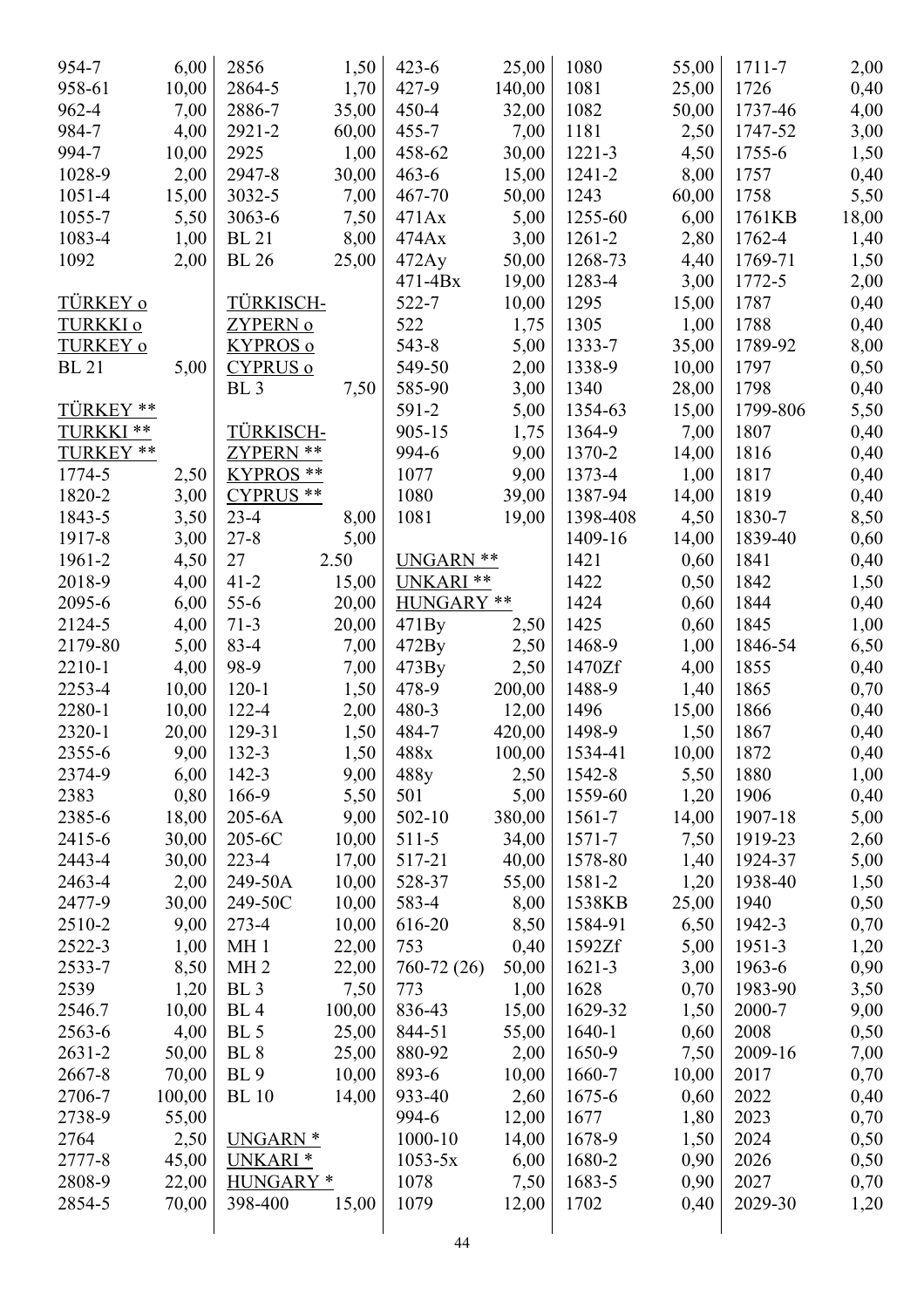| 2041     | 0,50  | 2368       | 1,70 | 2625-32         | 4,50  | 2929       | 0,50  | 3315     | 0,50 |
|----------|-------|------------|------|-----------------|-------|------------|-------|----------|------|
| 2042     | 0,50  | 2379-86    | 5,00 | 2641            | 0,50  | 2930       | 0,40  | 3316     | 0,50 |
| 2043     | 1,20  | 2395       | 0,70 | 2642-5KB        | 4,50  | 2939       | 0,40  | 3318     | 0,90 |
| 2052     | 0,40  | 2396       | 1,70 | 2646-9          | 3,50  | 2977       | 1,50  | 3320     | 0,60 |
| 2062     | 1,50  | 2397       | 0,70 | 2654-7KB        | 4,50  | 2980       | 0,40  | 3321     | 0,60 |
| 2064-6   | 1,40  | 2406       | 0,50 | 2658            | 1,10  | 2981       | 1,70  | 3322     | 0,40 |
| 2067     | 0,40  | 2408       | 0,70 | 2659            | 1,20  | 2981KB     | 5,50  | 3334     | 1,50 |
| 2068     | 0,40  | 2409-15    | 5,50 | 2660            | 0,70  | 2985       | 1,10  | 3338     | 0,40 |
| 2070     | 0,40  | 2417-20    | 1,00 | 2662            | 0,40  | $3001 - 3$ | 10,00 | 3340     | 1,00 |
| 2089-100 | 8,00  | 2421       | 1,00 | 2664-71         | 7,00  | 3004       | 0,40  | 3341     | 1,70 |
| 2120-1   | 2,00  | 2423-31    | 4,50 | 2672            | 1,00  | 3005-6     | 0,60  | 3342KB   | 4,00 |
| 2122     | 0,50  | 2423-31Zf  | 7,50 | 2681            | 1,00  | 3021       | 0,50  | 3351-3   | 1,40 |
| 2123     | 0,50  | 2432       | 0,40 | 2682            | 0,70  | 3023       | 0,50  | 3369     | 1,00 |
| 2124     | 0,40  | 2433       | 0,40 | 2684-7          | 4,50  | 3024       | 0,50  | 3370     | 1,00 |
| 2127-35  | 4,50  | 2434-41    | 4,50 | 2692            | 0,70  | 3025       | 0,50  | 3372-6   | 3,50 |
| 2136     | 0,50  | 2443-6     | 4,00 | 2693            | 0,50  | 3042KB     | 8,00  | 3382     | 0,40 |
| 2151     | 1,50  | 2451       | 0,70 | 2695-702        | 5,00  | 3044       | 1,00  | 3383     | 0,40 |
| 2153-61  | 4,00  | 2452-9     | 7,00 | 2703-10         | 5,50  | 3045       | 1,50  | 3390-6   | 5,50 |
| 2163     | 0,40  | 2460-2     | 2,20 | 2711-7          | 5,00  | 3054       | 0,40  | 3397-403 | 6,50 |
| 2174     | 0,40  | 2463-4     | 0,70 | 2719            | 0,50  | 3057       | 0,40  | 3418     | 0,40 |
| 2175-8   | 5,50  | 2465-71    | 5,50 | 2720-7          | 3,50  | 3058       | 0,50  | 3419     | 0,40 |
| 2183     | 0,70  | 2474       | 0,50 | 2738            | 0,40  | 3068-9     | 0,60  | 3425     |      |
| 2184-92  | 5,50  | 2475       | 0,70 | 2741            |       | 3088       |       | 3426     | 0,40 |
|          |       |            |      |                 | 1,20  |            | 0,40  |          | 1,00 |
| 2201-9   | 6,50  | 2477-84    | 4,50 | 2749-50<br>2759 | 2,50  | 3105KB     | 5,50  | 3427     | 0,40 |
| 2210     | 0,40  | 2492-3KB   | 6,00 |                 | 0,60  | 3115-7     | 1,80  | 3428     | 1,80 |
| 2211     | 0,50  | 2494-501   | 4,50 | 2760-3          | 4,00  | 3122KN     | 7,00  | 3429     | 1,00 |
| 2212-7   | 5,50  | 2502       | 0,40 | 2768            | 0,70  | 3124       | 0,40  | 3429KB   | 3,50 |
| 2218-9   | 2,0   | 2503A      | 0,40 | 2770            | 0,70  | 3133KB     | 6,00  | 3430     | 2,00 |
| 2220-1   | 1,50  | 2503C      | 0,40 | 2772            | 0,50  | 3140       | 0,60  | 3431     | 0,40 |
| 2222-30  | 3,00  | 2504       | 2,00 | 2794            | 0,40' | 3141       | 0,60  | 3432     | 1,20 |
| 2237     | 0,70  | 2505       | 0,50 | 2803            | 0,70  | 3142       | 1,20  | 3432KB   | 4,00 |
| 2238     | 0,70  | 2514-7     | 1,50 | 2804            | 0,50  | 3143KB     | 15,00 | 3433-9   | 4,50 |
| 2240     | 0,70  | 2518       | 0,50 | 2805-10         | 3,00  | 3147       | 0,40  | 3442     | 0,40 |
| 2241     | 1,00  | 2520-7     | 6,00 | 2811            | 0,50  | 3191       | 0,40  | 3444     | 0,40 |
| 2242-50  | 7,50  | 2528-31    | 4,50 | 2815            | 0,40  | 3199KB     | 6,00  | 3445-7   | 1,80 |
| 2251     | 0,70  | 2536       | 0,50 | 2816            | 0,40  | 3202       | 0,40  | 3450     | 0,40 |
| 2252     | 0,70  | 2537-42    | 5,50 | 2817-23         | 4,50  | 3206       | 2,50  | 3549Zf   | 0,60 |
| 2253     | 0,70  | 2543       | 0,40 | 2824            | 0,70  | 3207       | 2,00  | 3460     | 0,40 |
| 2254     | 1,00  | 2544       | 1,50 | 2827            | 0,40  | 3208KB     | 5,50  | 3461-6   | 4,50 |
| 2262-9   | 6,50  | 2545       | 0,70 | 2828-30         | 1,50  | 3209-12    | 4,50  | 3467     | 0,40 |
| 2279     | 0,70  | 2546       | 1,50 | 2831            | 0,40  | 3238       | 0,60  | 3468     | 0,40 |
| 2280-90  | 6,00  | 2547-54    | 5,50 | 2833            | 0,50  | 3239       | 0,40  | 3469     | 0,40 |
| 2299-306 | 6,50  | 2562       | 0,50 | 2838-44         | 5,00  | 3240       | 0,40  | 3470-6   | 5,00 |
| 2307-13  | 5,50  | 2564-71    | 7,00 | 2863            | 0,40  | 3241       | 0,40  | 3477-83  | 5,50 |
| 2314     | 0,70  | 2575-6KB   | 8,00 | 2864            | 0,70  | 3242KB     | 3,00  | 3486-91  | 4,50 |
| 2317-20  | 5,50  | 2580       | 0,50 | 2876-7          | 1,00  | 3272       | 0,40  | 3493     | 1,00 |
| 2321     | 0,60  | 2581-2     | 0,70 | 2894-6          | 0,50  | 3284-91    | 5,50  | 3495     | 0,50 |
| 2323-9   | 22,00 | 2584-5     | 2,50 | 2897            | 0,50  | 3293KB     | 5,00  | 3500     | 1,50 |
| 2330-6   | 6,50  | 2598       | 1,20 | 2898-901        | 4,50  | 3302       | 0,40  | 3501     | 2,00 |
| 2351-4   | 6,00  | 2601       | 0,70 | 2915            | 0,70  | 3303-4     | 0,60  | 3502     | 1,00 |
| 2355-62  | 7,00  | $2603 - 6$ | 4,50 | 2917            | 0,40  | 3306       | 0,40  | 3503     | 0,70 |
| 2363     | 1,20  | 2615       | 0,50 | 2918            | 0,40  | 3307       | 0,40  | 3504     | 0,70 |
| 2364     | 1,20  | 2616-23    | 4,50 | 2927            | 0,80  | 3308       | 1,50  | 3505-6   | 1,50 |
| 2365-7   | 1,40  | 2624       | 0,50 | 2928            | 1,00  | 3308KB     | 4,50  | 3508     | 0,70 |
|          |       |            |      |                 |       |            |       |          |      |
|          |       |            |      |                 |       |            |       |          |      |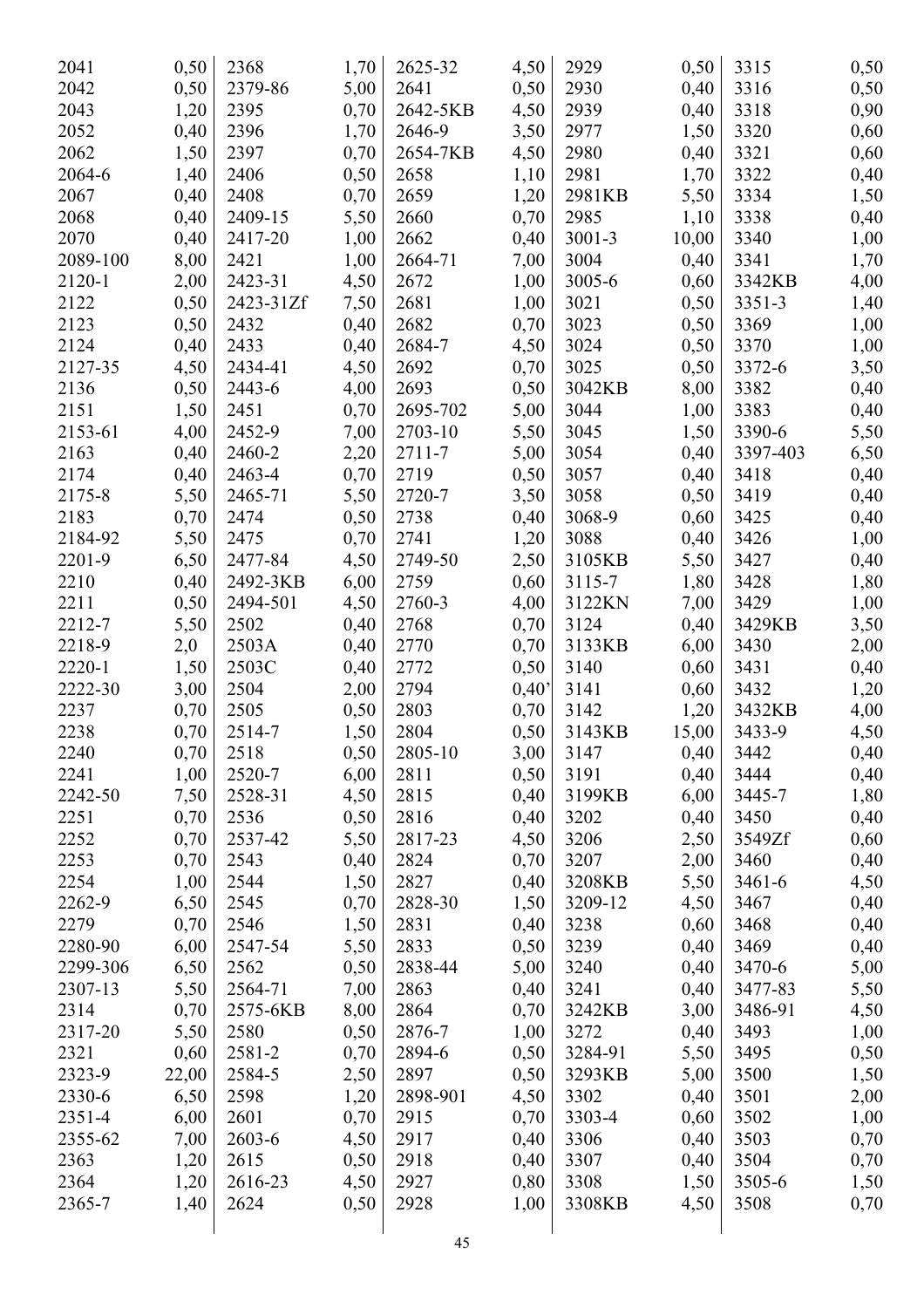| 3509    | 1,50 | 3826Zf             | 0,80   | BL43A              | 9,00  | <b>BL130A</b>   | 7,00  | 458                  | 0,40   |
|---------|------|--------------------|--------|--------------------|-------|-----------------|-------|----------------------|--------|
| 3514-20 | 5,00 | 3827               | 1,50   | BL <sub>44</sub> A | 9,00  | <b>BL131-2A</b> | 12,00 | 459                  | 0,40   |
| 3522-3  | 1,50 | 3835               | 0,70   | BL45A              | 9,00  | <b>BL134A</b>   | 10,00 | 470                  | 36,00  |
| 3532-3  | 1,20 | 3836               | 0,70   | BL <sub>46</sub> A | 5,00  | <b>BL135A</b>   | 9,00  | 471By                | 0,40   |
| 3534    | 0,50 | 3840               | 0,70   | BL47A              | 9,00  | <b>BL138A</b>   | 6,00  | 473By                | 0,40   |
| 3535    | 0,50 | 3842               | 0,70   | BL <sub>48</sub> A | 4,50  | <b>BL140A</b>   | 6,50  | 478-9                | 180,00 |
| 3538-44 | 6,50 | 3845               | 0,70   | BL <sub>49</sub> A | 5,00  | <b>BL141A</b>   | 6,50  | 480                  | 0,40   |
| 3547    | 0,80 | 3846               | 0,70   | BL50A              | 7,50  | <b>BL142A</b>   | 6,50  | 481                  | 0,40   |
| 3556Zf  | 0,60 | 3884               | 0,60   | BL52A              | 6,50  | <b>BL144A</b>   | 3,50  | 483                  | 1,50   |
| 3557-63 | 5,00 | 3900               | 0,60   | BL53A              | 8,50  | <b>BL145A</b>   | 5,50  | 484                  | 2,00   |
| 3564    | 0,50 | 3906               | 0,60   | BL54A              | 9,00  | <b>BL147A</b>   | 4,00  | 485                  | 3,00   |
| 3565    | 0,50 | 3918-9             | 1,50   | BL56A              | 14,00 | <b>BL148A</b>   | 6,50  | 486                  | 10,00  |
| 3569    | 0,50 | 3921Zf             | 1,70   | BL57A              | 6,00  | <b>BL149A</b>   | 5,00  | 487                  | 65,00  |
| 3570    | 0,50 | 3954               | 0,60   | BL59A              | 5,00  | <b>BL150A</b>   | 6,50  | 489-600              | 3,80   |
| 3571-2  | 3,00 | 3964               | 0,60   | BL60A              | 5,00  | <b>BL151A</b>   | 5,50  | 500                  | 0,80   |
| 3574    | 0,50 | 3965               | 0,60   | BL61A              | 4,00  | <b>BL152A</b>   | 6,50  | 501                  | 0,50   |
| 3575    | 1,50 | 3971               | 0,60   | BL62A              | 4,00  | <b>BL153A</b>   | 5,50  | $502 - 5$            | 3,00   |
| 3575KB  | 4,50 | 3982               | 0,60   | BL64A              | 5,00  | <b>BL154A</b>   | 6,50  | 504                  | 1,00   |
| 3576    | 0,50 | 3984-8             | 3,60   | BL65A              | 5,50  | <b>BL155A</b>   | 6,00  | 509                  | 20,00  |
| 3577    | 0,50 | 3989               | 0,60   | BL <sub>66</sub> A | 5,00  | <b>BL157A</b>   | 5,00  | 539                  | 4,00   |
| 3578    | 0,50 | 3994               | 0,50   | BL67A              | 5,50  | <b>BL159A</b>   | 4,50  | 542                  | 4,00   |
| 3579    | 1,20 | 4065               | 0,70   | BL68A              | 6,00  | <b>BL158A</b>   | 4,00  | 549-50               | 0,40   |
| 3580-6  | 7,00 | 4082               | 2,00   | BL69A              | 6,50  | <b>BL160A</b>   | 4,50  | 551-64               | 6,50   |
| 3594    | 0,50 | 4095-6             | 2,00   | BL70A              | 4,00  | <b>BL161A</b>   | 5,00  | 569-75               | 38,00  |
| 3599    | 0,50 | 4124               | 1,50   | BL71A              | 6,0   | <b>BL172A</b>   | 3,50  | 576-82               | 35,00  |
| 3600-6  | 4,50 | 4133-4             | 6,00   | BL73A              | 5,00  | <b>BL174A</b>   | 5,00  | 585-9                | 2,20   |
| 3608    | 0,50 | Paket 1-3          | 5,00   | BL77A              | 6,50  | <b>BL178A</b>   | 5,00  | 591-2                | 4,00   |
| 3609KB  | 4,50 | Porto 188-90       | 1,00   | BL79A              | 4,00  | <b>BL181A</b>   | 5,00  | 612-5                | 2,40   |
| 3611    | 0,50 | BL1                | 170,00 | BL81A              | 4,00  | <b>BL197A</b>   | 1,70  | $623 - 5$            | 3,60   |
| 3620    | 0,50 | BL <sub>2</sub>    | 40,00  | BL83A              | 5,00  | <b>BL211A</b>   | 8,00  | 626-8                | 1,20   |
| 3622    | 0,50 | BL <sub>3</sub>    | 60,00  | BL84A              | 5,00  |                 |       | 638                  | 0,40   |
| 3631    | 0,40 | BL <sub>4</sub>    | 50,00  | BL85A              | 4,50  | Lokalausgaben   |       | 640-2                | 4,00   |
| 3632-3  | 3,40 | BL5                | 50,00  | BL86A              | 6,50  | <b>SOPRON</b>   |       | 655-6                | 0,40   |
| 3635    | 0,50 | BL <sub>6</sub>    | 50,00  | BL87A              | 5,00  | 5               | 10,00 | 660-4                | 1,00   |
| 3646    | 0,50 | BL7                | 6,50   | BL88A              | 6,50  | 6               | 10,00 | 695                  | 0,50   |
| 3647-9  | 1,50 | BL <sub>8</sub>    | 6,50   | BL92A              | 4,50  | $\tau$          | 10,00 | 742-4                | 0,90   |
| 3650-1  | 0,70 | BL <sub>9</sub>    | 7,50   | BL93A              | 4,50  | $\,8\,$         | 35,00 | 753                  | 0,40   |
| 3667    | 0,50 | <b>BL23</b>        | 40,00  | BL95A              | 5,00  | $\mathbf{9}$    | 10,00 | 878-9                | 0,40   |
| 3668    | 0,40 | <b>BL25</b>        | 40,00  | BL97A              | 4,50  | 13              | 10,00 |                      |        |
| 3680    | 0,50 | BL26A              | 45,00  | <b>BL99</b>        | 13,00 | 17              | 10,00 | VATIKAN-             |        |
| 3688    | 0,50 | BL27A              | 35,00  | <b>BL100A</b>      | 5,50  |                 |       | STAAT**              |        |
| 3689    | 0,50 | BL <sub>28</sub> A | 40,00  | <b>BL101A</b>      |       | <b>UNGARN o</b> |       | VATIKAANI **         |        |
|         |      |                    |        |                    | 5,50  |                 |       |                      |        |
| 3690    | 0,50 | <b>BL29</b>        | 15,00  | <b>BL102A</b>      | 4,50  | UNKARI o        |       | <b>VATICAN CITY</b>  |        |
| 3693    | 0,50 | BL30A              | 25,00  | <b>BL103A</b>      | 10,00 | HUNGARY o       |       | 547-9                | 0,50   |
| 3715    | 0,50 | BL31A              | 15,00  | <b>BL105A</b>      | 4,00  | 398-400         | 15,00 | 811-3                | 1,50   |
| 3717    | 0,40 | BL32A              | 15,00  | <b>BL106A</b>      | 5,50  | 401             | 0,50  | 814-5                | 1,00   |
| 3742    | 0,50 | BL33A              | 15,00  | <b>BL108A</b>      | 6,50  | 413A            | 0,40  |                      |        |
| 3743-4  | 2,00 | BL34A              | 10,00  | BL111A             | 5,00  | 416A            | 0,40  | VATIKAN-             |        |
| 3758-9  | 1,50 | BL35A              | 13,00  | <b>BL115A</b>      | 6,00  | 418A            | 0,40  | <b>STAAT FDC</b>     |        |
| 3805-10 | 5,00 | BL36A              | 9,00   | <b>BL116A</b>      | 5,00  | 422             | 0,40  | <b>VATIKAANI FDC</b> |        |
| 3811    | 0,70 | BL37A              | 10,00  | <b>BL118A</b>      | 3,50  | $423 - 6$       | 1,00  | <b>VATICAN CITY</b>  |        |
| 3814    | 5,00 | BL38A              | 12,00  | <b>BL126A</b>      | 6,00  | 427-9           | 10,00 | 882                  | 1,00   |
| 3821    | 0,50 | BL39A              | 5,50   | BL127AII           | 12,00 | 428             | 1,50  | 894-896              | 5,00   |
| 3825    | 0,70 | BL42A              | 5,50   | <b>BL128A</b>      | 11,00 | 438             | 0,50  | 916-19               | 4,50   |
|         |      |                    |        | 46                 |       |                 |       |                      |        |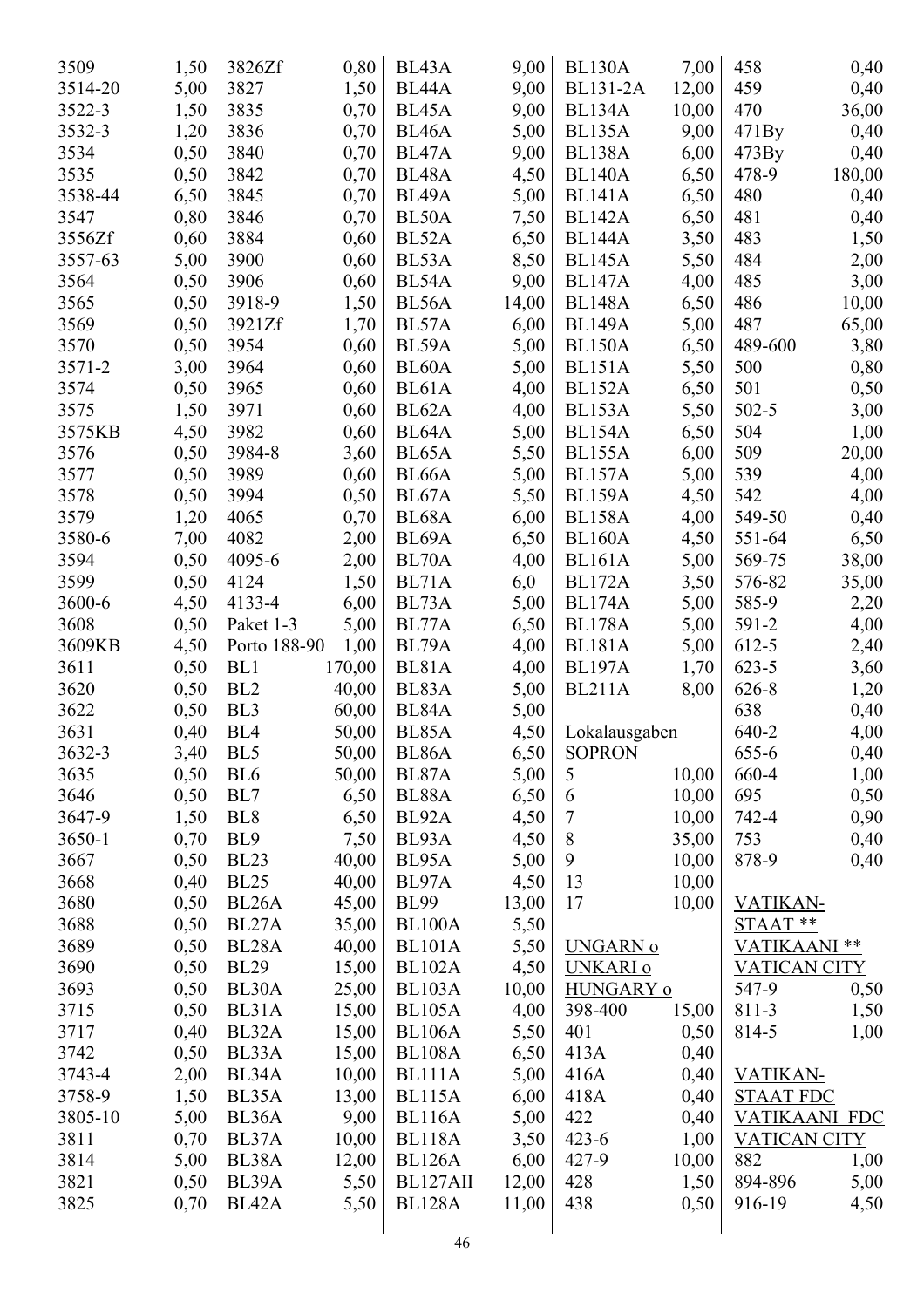| 988-92                  | 8,00  | $202 - 3$             | 2,50   | 216                | 60,00  | 803-4           | 2,50   | 305       | 2,20  |
|-------------------------|-------|-----------------------|--------|--------------------|--------|-----------------|--------|-----------|-------|
| 996-98                  | 6,00  | $204 - 5$             | 3,20   | $225 - 7$          | 130,00 | BL <sub>1</sub> | 170,00 | 306       | 0,80  |
| 1002-05                 | 6,50  | 206-7                 | 2,80   | $240 - 2$          | 100,00 | <b>BL</b> 13    | 15,00  | 307       | 2,50  |
| 1014-17                 | 15,00 | 213-4                 | 2,50   | 243-6              | 7,50   | <b>BL</b> 14    | 4,20   | 313       | 3,00  |
| 1035-37                 | 6,50  | 213-4 Bogen           | 15,00  | 250-2              | 3,00   | <b>BL</b> 15    | 4,00   | 314       | 1,30  |
| 1040-41                 | 7,00  | BL1                   | 3,00   | 256-7              | 3,60   |                 |        | 319       | 0,70  |
| 1070                    | 2,00  | BL <sub>2</sub>       | 1,20   | 258-60             | 60,00  | AFRIKA          |        | 320       | 0,90  |
| 1071-74                 | 15,00 |                       |        | 269                | 0,50   |                 |        | 321       | 1,60  |
| 1097-98                 | 5,00  | <b>VEREINTE</b>       |        | 319-21             | 6,00   | <b>AFRICA</b>   |        | 323       | 1,40  |
|                         |       | <b>NATIONEN (UNO)</b> |        | 328-9              | 0,50   |                 |        | 324       | 0,70  |
| <b>VEREINTE</b>         |       | <b>GENEVE o</b>       |        | $330-1$            | 0,70   | ALGERIEN **     |        | 325       | 1,50  |
| <b>NATIONEN (UNO)</b>   |       | YK GENEVE o           |        | 359                | 0,50   | ALGERIA **      |        | 362-9     | 2,00  |
| GENEVE <sup>**</sup>    |       | UN GENEVE o           |        | 360                | 0,50   | 34-57           | 20,00  | 333       | 1,50  |
| YK GENEVE <sup>**</sup> |       | 3                     | 0,40   | $374 - 6$          | 8,00   | 58-70           | 60,00  | 340       | 1,10  |
| <b>UN GENEVE **</b>     |       | 11                    | 0,50   | 389-91             | 6,00   | $71 - 7$        | 3,50   | 341       | 0,40  |
| $1 - 8$                 | 5,00  | 57                    | 1,00   | 397                | 0,40   | 78-86 $(81*)$   | 65,00  | 343       | 0,80  |
| $9 - 10$                | 7,50  | 73                    | 0,70   | 409-11             | 8,00   | 87              | 0,30   | 344-5     | 1,20  |
| $11 - 4$                | 3,50  | 75                    | 0,80   | 424                | 1,00   | 88-100          | 100,00 | 346       | 1,80  |
| $46 - 7$                | 1,70  | $76 - 7$              | 1,30   | $426 - 8$          | 1,50   | 101A            | 30,00  | 348       | 1,80  |
| 48-9                    | 1,70  | 78-9                  | 1,80   | 435-7              | 3,50   | 101C            | 20,00  | 349       | 1,10  |
| $50-1$                  | 1,50  | 79                    | 1,00   | 464-6              | 4,00   | 102             | 0,80   | $350 - 2$ | 0,90  |
| $52-3$                  | 1,50  | $86 - 7$              | 1,80   | 484-6              | 5,00   | 103-29          | 50,00  | 351       | 0,30  |
| $54 - 5$                | 1,30  | 88                    | 0,80   | 494                | 0,40   | $130-3$         | 2,40   | 354       | 2,50  |
| 85                      | 1,00  | 91                    | 0,90   | 479-81             | 0,80   | 138-46          | 13,00  | 355-9     | 3,20  |
| 86-7                    | 1,80  | $92 - 3$              | 1,10   | $501-3$            | 6,00   | 147-61          | 9,50   | 356       | 0,50  |
| 88                      | 0,90  |                       |        | 514-6              | 0,80   | 154-7           | 25,00  | 361       | 2,00  |
| 89-90                   | 1,10  | <b>VEREINTE</b>       |        | 517-9              | 0,80   | 163I            | 0,40   | 368       | 6,50  |
| 91                      | 1,00  | <b>NATIONEN (UNO)</b> |        | $520-1$            | 0,50   | 163 II          | 3,00   | 369-71    | 17,00 |
| $92 - 3$                | 1,20  | WIEN **               |        | 520-1 $(2x20)$     | 10,00  | $164 - 7$       | 7,00   | 372       | 1,80  |
| $94 - 5$                | 1,10  | YK WIEN ***           |        | 547-8              | 1,00   | 168-70          | 1,40   | $373 - 5$ | 36,00 |
| 96                      | 0,90  | UN WIEN **            |        | 547-8 (2x20) 20,00 |        | $171 - 2$       | 0,60   | 374       | 35,00 |
| $97 - 8$                | 2,00  | $9-10$                | 1,30   | 556-9              | 1,00   | $173 - 5$       | 2,00   | 377       | 4,00  |
| 99                      | 0,90  | $14-5$                | 1,30   | 561-3              | 1,20   | $176-8(4)$      | 2,80   | 378-82    | 75,00 |
| 100                     | 1,00  | $21 - 2$              | 1,30   | 566-7              | 1,00   | 179             | 1,20   | 383-7     | 20,00 |
| $1001 - 2$              | 1,20  |                       |        | 566-7 $(2x20)$     | 20,00  | $180-93(21)$    | 21,00  | 394-401   | 48,00 |
| $103 - 4$               | 1,30  | ZYPERN o              |        | 568-70             | 1,50   | 195             | 0,30   | 403       | 1,50  |
| $105 - 6$               | 1,60  | <b>KYPROS o</b>       |        | 571                | 0,50   | 196-7           | 1,00   | 405       | 2,20  |
| 119                     | 1,20  | <b>CYPRUS o</b>       |        | 572-4              | 1,50   | 198-202         | 11,00  | 410       | 0,80  |
| 124-5                   | 2,00  | 123                   | 2,50   | 575-7              | 1,50   | $207 - 15$      | 2,80   | 413       | 0,80  |
| 126                     | 1,40  | 145                   | 3,60   | 578-81             | 1,70   | 223-43          | 12,50  | 414       | 1,50  |
| 127-8                   | 2,20  | 156                   | 0,40   | 582-3              | 1,00   | $244-6$         | 2,30   | 415       | 1,00  |
| 133-4                   | 1,30  | 218-9                 | 2,50   | 611-2              | 1,00   | 257             | 0,30   | 416-27    | 8,50  |
| 151                     | 1,50  | 484-6                 | 2,00   | $641 - 2$          | 1,50   | 259             | 2,50   | 433       | 0,60  |
| 152-3                   | 2,50  |                       |        | 655-6              | 2,50   | 260             | 1,20   | 434       | 0,50  |
| 154-5                   | 2,00  | ZYPERN *              |        | 681-2              | 1,50   | 261-76          | 6,50   | 435       | 0,60  |
| 156-7                   | 2,50  | <b>KYPROS</b> *       |        | 687-9              | 2,50   | 277             | 1,20   | $437 - 8$ | 2,40  |
| 158-9                   | 1,30  | CYPRUS <sup>*</sup>   |        | 695-8              | 3,00   | 279             | 2,20   | $441 - 3$ | 22,00 |
| $160 - 1$               | 3,20  | 359-61                | 3,00   | 695                | 0,40   | 280-1           | 13,00  | 448-50    | 2,80  |
| $162 - 3$               | 2,20  |                       |        | 697                | 1,00   | 282             | 0,40   | 451       | 1,50  |
| $167 - 8$               | 2,00  | ZYPERN **             |        | 715-8              | 2,50   | 283-5           | 5,50   | 454-5     | 1,50  |
| 169-70                  | 2,00  | <b>KYPROS</b> **      |        | $720 - 1$          | 2,20   | 290-2           | 5,40   | 458-9     | 3,00  |
| 194-7                   | 8,00  | CYPRUS **             |        | 748-9              | 2,00   | 295             | 6,00   | 460       | 0,60  |
| 198-9                   | 2,20  | $202 - 14$            | 90,00  | $771 - 2$          | 1,50   | 297             | 1,30   | 463       | 1,10  |
| $200 - 1$               | 2,60  | $215 - 7$             | 160,00 | 790-3              | 3,00   | 299-304         | 2,20   | 464-6     | 25,00 |
|                         |       |                       |        | 47                 |        |                 |        |           |       |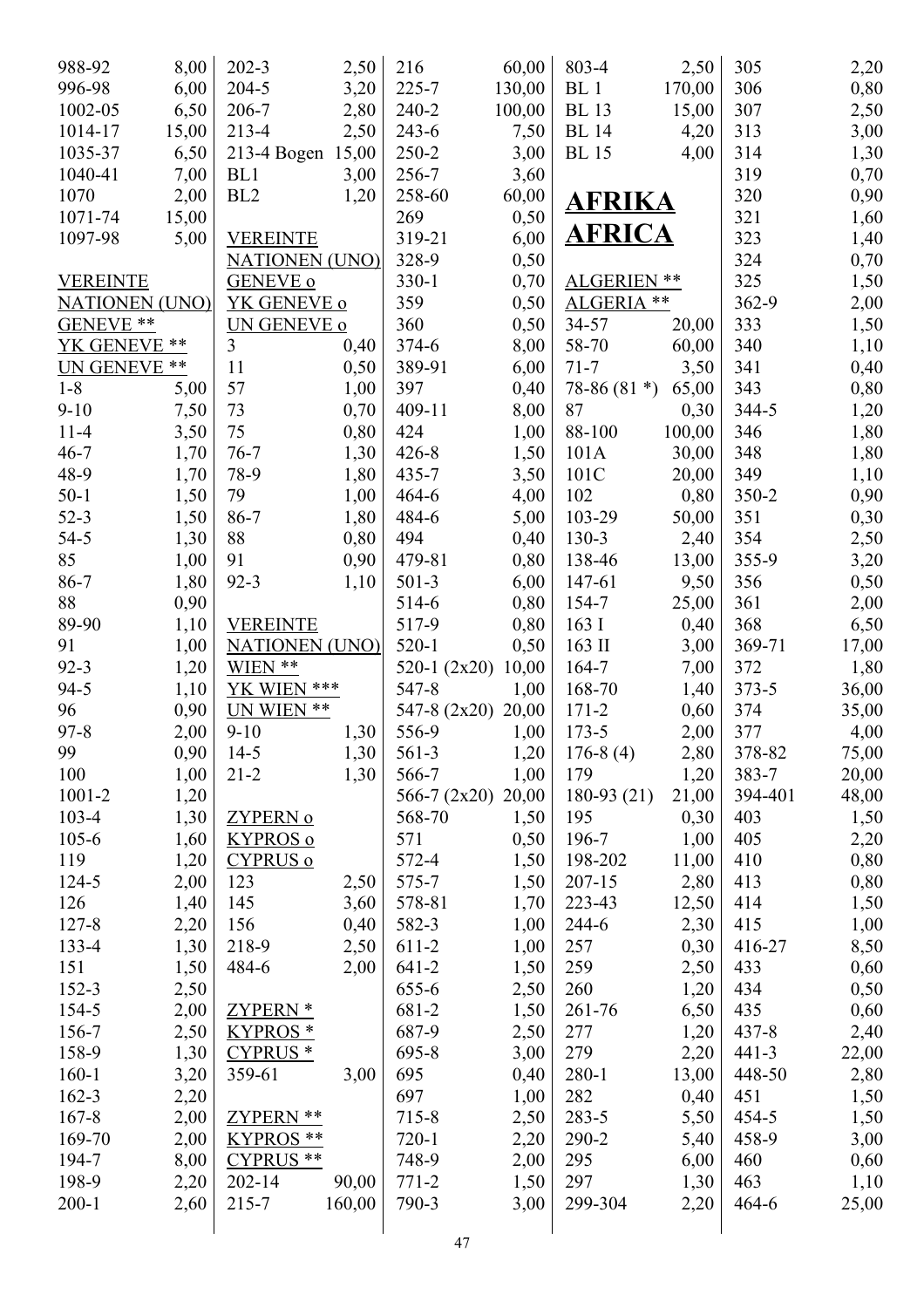| $471 - 3$ | 3,40  | 628-9                | 3,50   | **<br><b>BENIN</b>   |        | 219       | 5,50         | $395 - 8$    | 6,00         |
|-----------|-------|----------------------|--------|----------------------|--------|-----------|--------------|--------------|--------------|
| 474-5     | 4,60  | 630                  | 0,80   | $57 - 8$             | 5,50   | 220       | 0,60         | 399-402      | 8,50         |
| $476 - 7$ | 2,20  | 632-5                | 3,80   | 59-60                | 3,80   | $222 - 5$ | 26,00        | $411 - 2$    | 2,00         |
| 484       | 0,80  | 636                  | 0,90   | 68-9                 | 4,80   | 226-8     | 3,00         | $414 - 6$    | 6,00         |
| 487-9     | 1,90  | 637-40               | 4,20   | $80 - 3$             | 10,00  | 229-31    | 1,10         | 417          | 1,40         |
| 490       | 2,40  | 641                  | 2,20   | $100 - 2$            | 4,60   | 239-40    | 6,00         | 419-21       | 4,00         |
| 491       | 10,00 | 642-3                | 1,70   | $109 - 11$           | 4,50   | 241       | 1,00         | 426          | 2,40         |
| 492       | 0,80  | 648                  | 0,60   | 116-9                | 12,00  | 242-3     | 1,20         | $427 - 8$    | 2,60         |
| 493-5     | 5,00  | 650                  | 0,60   | 120                  | 6,50   | 244-5     | 2,60         | 429-30       | 1,30         |
| 496-9     | 10,00 | 655                  | 0,80   |                      |        | 246       | 1,00         | $431 - 6$    | 8,00         |
| 500       | 0,80  | 661-7                | 2,50   | DAHOMEY <sup>*</sup> |        | 252       | 2,60         | 439-42       | 10,00        |
| 501       | 0,90  | 668                  | 0,80   | $\overline{7}$       | 1,50   | 253-4     | 1,70         | 443          | 2,20         |
| 502       | 0,60  | 669-71               | 7,00   | 33-40                | 9,00   | 255       | 2,20         | 444-5        | 9,00         |
| $521 - 2$ | 3,20  | 672                  | 2,50   | 44                   | 0,30   | 256-7     | 4,80         | 446-7        | 8,00         |
| 523       | 0,50  | 680                  | 1,20   | 47                   | 0,50   | $262 - 3$ | 1,30         | $452 - 3$    | 4,50         |
| 528-30    | 3,40  | 682A                 | 0,60   | 49                   | 2,40   | 264       | 0,40         | 456-7        | 2,00         |
| 531       | 0,60  | 683                  | 0,60   | 52                   | 0,50   | 265       | 3,00         | 458-61       | 11,00        |
| 532       | 0,60  | 684                  | 0,60   | 55                   | 1,10   | 266       | 3,00         | $463 - 6$    | 11,00        |
| 533       | 1,30  | 686                  | 2,00   | $65 - 8$             | 5,00   | 267-9     | 3,20         | 469          | 0,90         |
| 534       | 0,30  | 689                  | 2,00   | 69                   | 0,30   | 276-7     | 3,00         | 472-4        | 3,60         |
| 535       | 0,80  | 690                  | 1,70   | 70                   | 0,30   | 274-5     | 2,00         | 478-9        | 5,00         |
| 537-8     | 5,50  | 691                  | 2,00   | 72                   | 0,30   | 291       | 2,00         | 480-2        | 5,00         |
| 548-50    | 3,20  | 693                  | 0,70   | 74                   | 1,00   | 282-4     | 4,50         | 483          | 2,00         |
| 552       | 0,80  | 694                  | 0,80   | 75                   | 0,30   | 285       | 0,90         | 484-6        | 4,20         |
| 558       | 0,70  | 699                  | 1,60   | 76                   | 1,00   | 286-9     | 2,60         | 487          | 3,20         |
| 559-60    | 4,00  | 700                  | 2,50   | 79                   | 1,50   | 290-2     | 4,00         | 488-9        | 6,50         |
| 561-2     | 1,60  | $701-4$              | 9,50   | 87                   | 1,60   | 293-5     | 22,00        | $490 - 1$    | 3,80         |
| 563       | 1,30  | 711-2                | 8,00   | 88                   | 2,20   | 298-303   | 6,00         | 497          | 0,80         |
| 565       | 0,30  | 713                  | 1,20   | 103                  | 0,30   | 304-5     | 2,20         | 498          | 5,00         |
| 569       | 0,70  | 717                  | 0,70   | 105                  | 0,30   | 306       | 2,60         | 502          | 2,50         |
| 570       | 0,80  | BL1B                 | 8,00   | 109                  | 9,00   | 314-5     | 5,50         | $505 - 8$    | 9,00         |
| 571       | 0,80  | BL2A                 | 12,00  | $110-2$              | 4,00   | $315 - 7$ | 4,80         | 513-5        | 1,40         |
| 572       | 2,80  | BL2B                 | 12,00  | 113-4                | 2,00   | 318       | 2,00         | 516-8        | 2,00         |
| 573       | 0,60  | <b>PORTO</b>         |        | $120 - 4$            | 4,00   | 319-20    | 1,70         | 527-8        | 4,00         |
| 575-7     | 6,50  | $1 - 11$             | 8,00   | 125-46               | 19,00  | $321 - 3$ | 4,60         | 529          | 1,50         |
| 579-80    | 3,60  | $12 - 7*$            | 19,00  | 159                  | 0,80   | 324       | 4,00         | 530          | 1,40         |
| 581-2     | 9,00  | 18-20                | 4,40   | <b>PORTO</b>         |        | 328       | 1,70         | 535-6        | 1,40         |
| 588       | 0,80  | $21 - 24$            | 32,00  | $1-6$                | 100,00 | 329       | 0,80         | 537          |              |
| 589-91    | 3,80  | $25-6$               | 4,50   | $9-16$               | 7,50   | 330       | 4,00         | 552          | 3,50<br>2,60 |
| 593       | 0,70  | 27                   | 2,00   | $17 - 8$             | 10,0   | $331 - 4$ | 11,00        | 557          | 0,90         |
| $601-3$   | 3,00  | 29-32                | 9,00   |                      |        | 337-41    | 13,00        | 565          | 3,00         |
| 604       | 0,90  | $33-4$               | 0,60   | DAHOMEY **           |        | $342 - 3$ | 2,50         | 574-5        |              |
| 605       | 0,60  | 35-48                | 30,00  | 42                   | 0,30   | 346-8     | 3,80         | 588          | 3,00<br>3,00 |
| 610       | 0,70  | 49-58                | 150,00 | 168-9                | 2,00   | 349-51    |              | 589          |              |
| 611       | 0,80  | 59-63                | 5,50   | $173 - 4$            | 20,00  | $360 - 3$ | 3,20<br>7,50 | 612          | 4,50         |
| 614-5     |       | 64                   | 1,10   | 175                  | 0,60   | $364 - 7$ | 10,00        | 617-9        | 4,00         |
|           | 1,40  |                      |        |                      |        |           |              |              | 10,00        |
| 616       | 0,80  |                      |        | 176                  | 0,80   | 368       | 4,00         | 624-5        | 1,90         |
| 617       | 0,60  | ÄTHIOPIEN *          |        | 177                  | 1,90   | 369-73    | 13,00        | 626-7        | 2,80         |
| 618       | 3,20  | ETIOPIA <sup>*</sup> |        | 178-85               | 4,00   | 379-82    | 19,00        | 628          | 1,70         |
| 620       | 0,90  | 176                  | 0,50   | 186                  | 4,00   | 383-5     | 2,60         | 629          | 0,50         |
| 621       | 2,50  | $191 - 5$            | 4,20   | 187-9                | 6,00   | 389       | 0,90         | 630-1        | 5,50         |
| 623       | 0,80  | $195$ /I-III         | 15,00  | 195                  | 1,10   | 390-2     | 5,50         | 634-5        | 2,80         |
| 624       | 0,80  | 389-90               | 5,50   | $200 - 11$           | 15,00  | 393       | 1,20         | 636-9        | 13,00        |
| 625-7     | 3,20  |                      |        | $213 - 8$            | 2,50   |           |              | <b>PAKET</b> |              |
|           |       |                      |        |                      |        |           |              |              |              |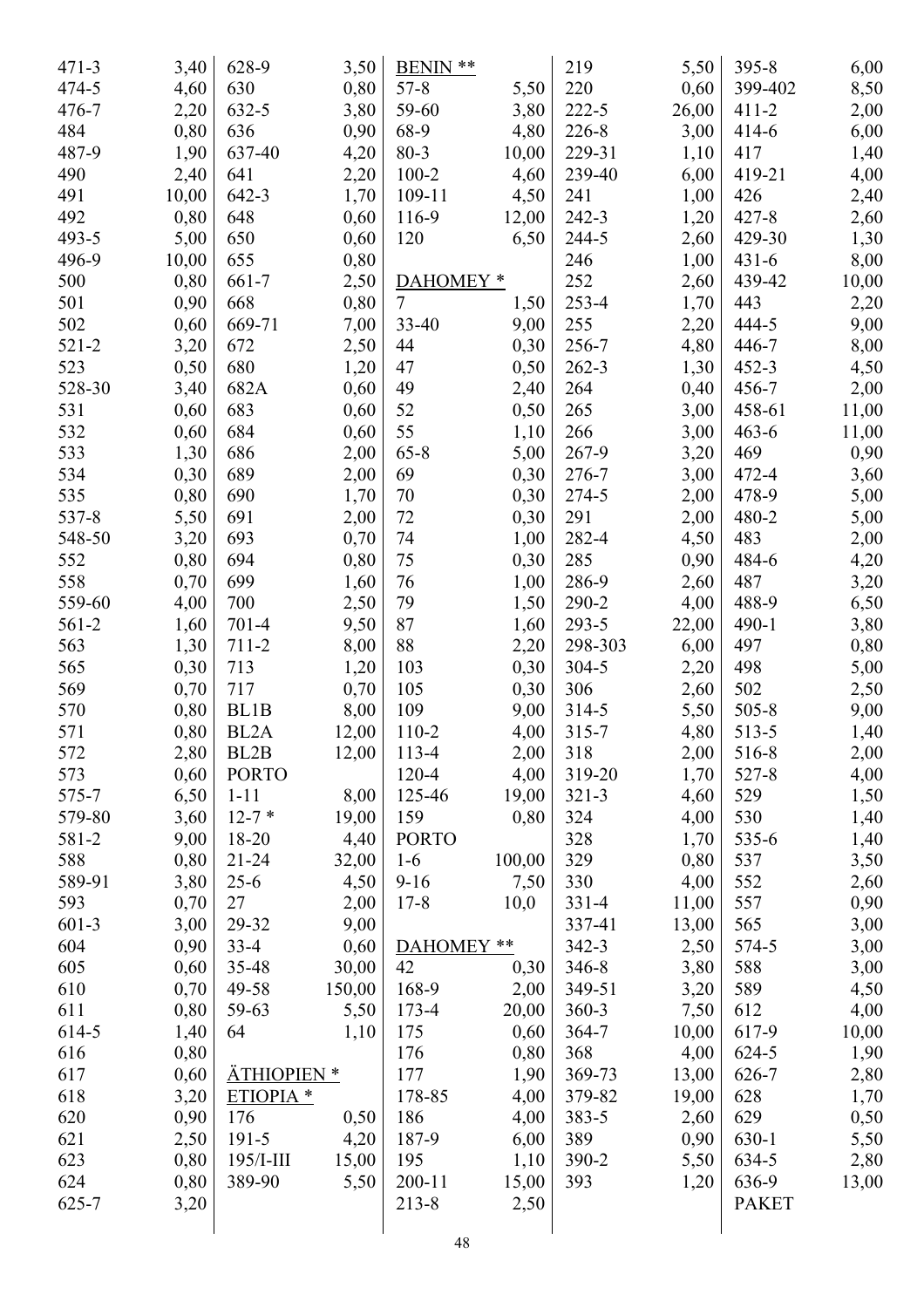| $1 - 11$              | 50,00 | <b>ELFENBEIN-</b> |                       | 340-2     | 12,00  | 468                | 1,00  | 137a                | 11,00 |
|-----------------------|-------|-------------------|-----------------------|-----------|--------|--------------------|-------|---------------------|-------|
| <b>PORTO</b>          |       | KÜSTE **          |                       | 344       | 1,10   | 469-70             | 0,80  | 161                 | 85,00 |
| 19-28                 | 8,50  | NORSUNLUU         |                       | 345       | 1,00   | 471                | 0,80  | 270                 | 0,80  |
| 29-31                 | 0,70  | RANNIKKO **       |                       | 362       | 1,10   | 472                | 0,80  | 271                 | 0,40  |
| $32 - 6$              | 2,40  |                   | <b>IVORY COAST **</b> | 366       | 1,10   | 477                | 0,80  | 272                 | 0,40  |
|                       |       | $204 - 6$         | 2,20                  | 367       | 1,10   | 483-5              | 3,60  | 274                 | 0,40  |
| DAHOMEY o             |       | 210               | 0,70                  | 375       | 2,20   | 487                | 5,00  | 275                 | 0,40  |
| $1 - 5$               | 40,00 | 211-9             | 11,00                 | 376-8     | 5,00   | 488                | 0,80  | 276                 | 0,40  |
| 7                     | 1,50  | 220               | 1,10                  | 379       | 1,80   | 493                | 1,70  |                     |       |
| $8\,$                 | 1,60  | 221               | 1,10                  | 368-73    | 160,00 | 495-6              | 1,60  | FRANZÖSISCH         |       |
| 9                     | 3,00  | 222               | 0,90                  | 381-3     | 5,50   | 503                | 0,80  | <u>ÄQATORIAL</u>    |       |
| 24                    | 11,00 | 232               | 0,90                  | 384       | 0,90   | 505-7              | 1,00  | AFRIKA <sup>*</sup> |       |
| 42                    | 0,30  | 237               | 0,90                  | 386       | 10,00  | 509                | 7,50  | 8                   | 28,00 |
| 46                    | 0,60  | 238               | 1,80                  | 389-90    | 1,80   | 510                | 1,20  | 9                   | 5,00  |
| 47                    | 0,30  | 239               | 1,20                  | 396       | 1,30   | 517-21             | 9,50  | 10                  | 13,00 |
| 48                    | 0,80  | 240               | 3,00                  | 397-8     | 4,20   | 523                | 0,80  | 19                  | 3,50  |
| 55                    | 0,80  | $241 - 2$         | 20,00                 | 399-400   | 6.50   | 532                | 0,80  | 29                  | 0,40  |
| 56                    | 1,10  | 243               | 1,70                  | 401       | 0,70   | 542-3              | 2,20  | 36-42               | 8,00  |
| 57                    | 1,80  | 246               | 1,50                  | 402       | 0,90   | 544                | 0,80  | 37                  | 0,40  |
| 69                    | 0,30  | 247               | 1,10                  | $403 - 4$ | 1,60   | Dienst 1-4         | 7,00  | $44 - 7$            | 3,00  |
| 70                    | 0,30  | 248-9             | 7,50                  | 405       | 12,00  | Miltär 1           | 3,50  | 44                  | 0,60  |
| 73                    | 0,30  | 250               | 2,20                  | 406       | 1,10   | Porto 19-23        | 3,40  | 49                  | 0,70  |
| 74                    | 1,00  | 255               | 2,00                  | 407       | 1,30   | Porto 24-8         | 3,40  | 52-66               | 20,00 |
| 77                    | 1,50  | 256               | 0,90                  | 408-10    | 6,50   | Porto 29-33        | 3,80  | 67-74               | 10,00 |
| 78                    | 1,50  | 257               | 2,20                  | 411       | 3,20   | Porto 34-7         | 8,00  | 72                  | 1,80  |
| 82                    | 7,50  | 258               | 2,00                  | 412       | 1,30   | BL <sub>2</sub>    | 18,00 | 74                  |       |
| 84                    | 1,90  | 268               | 4,50                  | 414       | 3,80   | BL <sub>3</sub>    |       | 82                  | 2,00  |
|                       |       |                   |                       |           |        |                    | 12,00 | $83 - 4$            | 12,00 |
| 85                    | 1,60  | 269-70            | 4,00                  | 417       | 10,00  | BL <sub>4</sub>    | 15,00 |                     | 4,40  |
| 89                    | 11,00 | 271               | 1,20                  | 418       | 1,10   | BL7                | 8,00  | 89-90               | 3,60  |
| 90                    | 8,50  | 275               | 1,00                  | 419       | 3,80   | BL <sub>8</sub>    | 7,00  | $91 - 6$            | 85,00 |
| 96                    | 1,30  | 276               | 3,40                  | 423       | 4,50   | BL <sub>9</sub>    | 10,00 | 97-9                | 5,00  |
| 97                    | 1,30  | 283               | 2,40                  | 425       | 0,90   |                    |       | 114b                | 6,50  |
| 100                   | 1,30  | 291               | 3,40                  | 426       | 1,30   | <b>FRANZÖSISCH</b> |       | 116b                | 0,70  |
| 101                   | 1,60  | 292               | 8,00                  | 427       | 0,50   | <u>ÄQATORIAL</u>   |       | 117b                | 3,80  |
| 104                   | 0,30  | 298               | 0,80                  | 428       | 0,70   | AFRIKA o           |       | 118b                | 0,70  |
|                       |       | 303               | 1,00                  | 429       | 0,90   | 20                 | 1,60  | 126b                | 3,80  |
| DSCHIBUTI **          |       | 306               | 1,20                  | 432       | 1,10   | 34                 | 0,70  | 134-7b              | 6,00  |
| DJIBOUTI **           |       | 307               | 1,00                  | 433       | 0,70   | 35                 | 0,40  | 149-50              | 1,20  |
| 204                   | 6,00  | 308               | 1,00                  | 434       | 1,10   | 39                 | 0,50  | $151 - 4$           | 60,00 |
| 205-7                 | 7,00  | 309               | 1,00                  | 437       | 0,50   | 43                 | 0,60  | 159                 | 1,50  |
| 216-7                 | 12,00 | 310               | 12,00                 | 438       | 1,00   | 45                 | 0,50  | 162                 | 10,00 |
| 218-9                 | 2,50  | 315               | 1,00                  | 439       | 0,90   | 50                 | 0,60  | 163-76              | 7,00  |
| $220 - 1$             | 8,00  | 316               | 1,00                  | 440       | 0,70   | 51                 | 0,60  | 187-93              | 9,50  |
| 222-4                 | 7,50  | 317               | 1,40                  | 444       | 0,80   | 56                 | 0,90  | 196                 | 1,00  |
| $225 - 6$             | 8,00  | 318               | 3,00                  | 445       | 0,80   | 59                 | 0,50  | 198-210             | 11,00 |
| 229-30                | 5,50  | 319               | 2,00                  | 446       | 0,70   | 62                 | 0,90  | 238-41              | 3,20  |
|                       |       | 320               | 0,80                  | 447-8     | 11,00  | 77                 | 2,60  | 245-52              | 11,00 |
| <b>ELFENBEIN-</b>     |       | 321               | 3,40                  | 452       | 3,00   | 80                 | 3,40  | 262-80              | 2,80  |
| KÜSTE <sup>*</sup>    |       | 323-30            | 10,00                 | 453       | 0,50   | 113a               | 1,40  | 271                 | 0,90  |
| NORSUNLUU-            |       | 333               | 12,00                 | 454       | 0,80   | 113b               | 9,00  | 272                 | 0,90  |
| RANNIKKO <sup>*</sup> |       | 336               | 5,00                  | 455       | 1,00   | 115                | 0,50  | 273                 | 2,80  |
| <b>IVORY COAST*</b>   |       | 337               | 1,00                  | 456-7     | 1,00   | 117a               | 4,40  | 274                 | 0,90  |
| Porto 9-13            | 1,00  | 338               | 1,00                  | 463       | 0,80   | 118a               | 0,60  | PM 1-4              | 1,20  |
|                       |       | 339               | 4,50                  | 464       | 0,70   | $123 - 35a$        | 76,00 | PM 1-11             | 7,00  |
|                       |       |                   |                       |           |        |                    |       |                     |       |
|                       |       |                   |                       | 49        |        |                    |       |                     |       |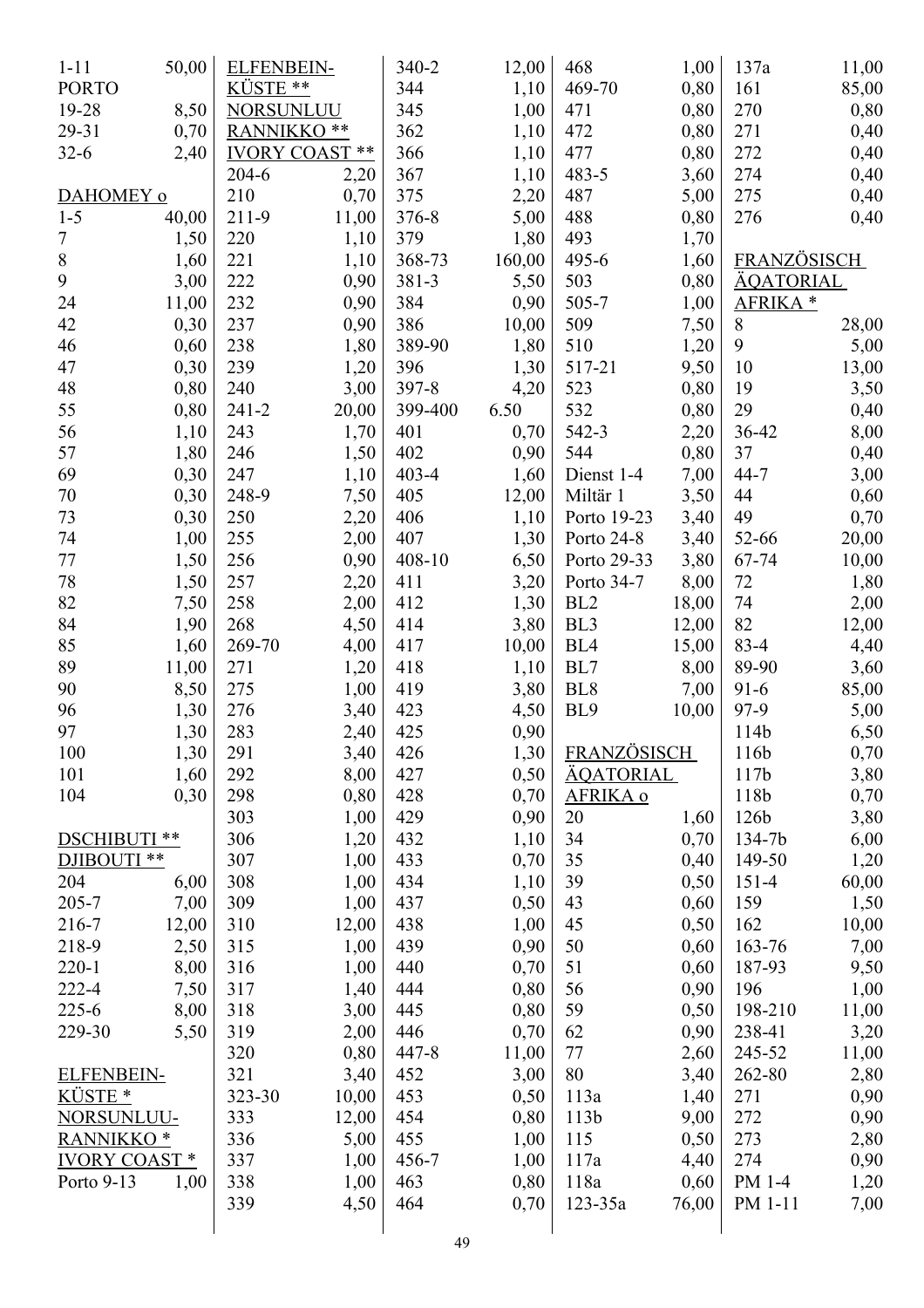| PM12-21      | 8,50  | <u>FRANZÖSISCH</u> |       | 349             | 1,10  | 95                 | 1,60  | 51                        | 0,60         |
|--------------|-------|--------------------|-------|-----------------|-------|--------------------|-------|---------------------------|--------------|
| PM12-4       | 0,60  | SOMALIKÜST*        |       | 350             | 7,00  | 96                 | 0,70  | $54 - 7$                  | 17,00        |
|              |       | 8                  | 10,00 | $351 - 5$       | 35,00 | 97                 | 1,40  | 69                        | 1,40         |
| FRANZÖSISCH  |       | 9                  | 10,00 | 356             | 12,00 | 98                 | 1,00  | $85 - 7$                  | 2,40         |
| ÄQATORIAL    |       | 37-41              | 15,00 | 357             | 10,00 | 99                 | 4,50  | 95-9                      | 3,60         |
| AFRIKA **    |       | 52                 | 0,90  | 358-9           | 4,00  | 103                | 1,60  | $100 - 2$                 | 2,60         |
| 244          | 1,00  | 55                 | 3,50  | 361             | 5,50  | 109                | 0,40  | 107-9                     | 1,80         |
| 262-80       | 17,00 | 71                 | 6,50  | 362             | 13,00 | 111                | 2,00  | 110                       | 0,60         |
| 281-3        | 14,0  | 82-91              | 3,90  | 364             | 19,00 | 112                | 0,70  | 119-20                    | 2,00         |
| 285          | 4,50  | 93-107             | 17,00 | 366             | 7,00  | 128-32             | 1,00  | $121 - 2$                 | 1,20         |
| 286-7        | 2,60  | 95                 | 0,80  | $367 - 8$       | 2,50  | 128-60             | 24,00 | PM 1-8                    | 8,00         |
| 288          | 5,50  | 109-14             | 16,00 | 369             | 3,20  | 138                | 0,40  | PM <sub>1</sub>           | 0,70         |
| 289          | 5,00  | 122-3              | 1,20  | $371 - 2$       | 8,00  | 162-4              | 2,60  | PM 9-19                   | 6,00         |
| 291          | 6,00  | 122                | 0,60  | $373 - 6$       | 10,00 | 184-5              | 1,00  |                           |              |
| 292          | 1,30  | 124-7              | 1,40  | 377-80          | 30,00 | 184                | 0,50  | <b>FRANZÖSISCH</b>        |              |
| 297          | 4,00  | 128                | 0,40  | 381             | 4,50  | 190-7              | 4,00  | <b>SUDAN</b> <sub>0</sub> |              |
| 298-301      | 2,50  | 131                | 4,50  | PM 44           | 0,40  | 198-204            | 5,50  | 38                        | 0,50         |
| 302          | 0,80  | 137                | 12,00 |                 |       | 190                | 0,40  | 46                        | 1,60         |
| 303          | 1,50  | 149                | 6,50  | FRANZÖSISCH     |       | 191                | 0,40  | 54                        | 0,40         |
| 309          | 0,90  | $150 - 1$          | 0,40  | <b>GUINEA o</b> |       | PM 16-20           | 1,90  | 55                        | 1,10         |
| 310-11       | 1,80  | 150-66             | 6,00  | 6               | 4,60  | PM 36              | 0,40  | 56                        | 1,10         |
| 312          | 1,80  | 170-2              | 2,00  | 7               | 10,00 | PM 26-35           | 6,00  | 83                        | 0,40         |
|              |       | 174-8              | 4,00  | 8               | 6,00  |                    |       | 84                        | 1,00         |
| FRANZÖSISCH  |       | 183-4              | 2,20  | 19              | 0,80  | <b>FRANZÖSISCH</b> |       | 85                        | 1,20         |
| SOMALIKÜST o |       | 193-4              | 1,20  | 22              | 1,80  | KONGO o            |       | 92                        | 0,50         |
| 38           | 0,60  | 195-201            | 10,00 | 33              | 0,60  | 20                 | 11,00 | 94                        | 0,40         |
| 53           | 1,00  | $262 - 3$          | 1,90  | 66              | 0,40  | 22                 | 12,00 | 98                        | 0,70         |
| 54           | 1,20  | $265 - 6$          | 1,20  | 67              | 0,40  | 30                 | 1,10  | 99                        | 1,40         |
| 66           | 0,60  | 276                | 0,60  | 68              | 0,40  | 32                 | 1,10  | 116-7                     | 1,80         |
| 67           | 0,60  | $304 - 6$          | 20,00 | 88              | 0,60  | 33                 | 0,80  | 123-7                     | 3,60         |
| 68           | 0,90  | 334                | 32,00 | 93              | 0,40  | 34                 | 2,40  |                           |              |
| 69           | 0,60  | PM 1-8             | 15,00 | 104             | 6,50  | 39                 | 2,50  | FRANZÖSISCH               |              |
| $70\,$       | 1,30  | PM 1-3             | 1,10  | 113             | 1,80  | 40                 | 4,20  | <b>SUDAN</b> *            |              |
| 72           | 7,00  | PM 9-10            | 16,00 | 114             | 3,60  |                    |       | $\mathfrak{Z}$            | 1,40         |
| 95           | 0,80  | PM 11-20           | 7,00  | 135             | 0,40  | FRANZÖSISCH        |       | $\overline{4}$            | 1,60         |
| 112          | 5,50  | PM 11-7            | 3,00  | 136             | 0,40  | KONGO <sup>*</sup> |       | 5                         | 4,50         |
| 121          | 7,50  | PM 21-8            | 12,00 | 152             | 1,10  | 15                 | 1,00  | $30 - 7$                  | 10,00        |
| 135          | 3,00  | PM 29-38           | 24,00 | 153             | 0,60  | 16                 | 2,40  | 39-41                     | 2,70         |
| 139-41       | 15,00 | PM 39-43           | 2,20  | 158             | 0,60  | 18                 | 4,60  | $43 - 4$                  | 3,00         |
| 144          | 1,10  |                    |       | 160             | 1,40  | $30 - 4$           | 10,50 | 46                        | 1,90         |
| 145          | 1,20  | <b>FRANZÖSISCH</b> |       | 161             | 8,00  | $36-41$            | 28,00 | 48                        | 5,00         |
| 146          | 1,20  | SOMALIKÜST**       |       |                 |       |                    |       | 49                        | 0,50         |
| 147          | 1,80  | 276-7              | 1,90  | FRANZÖSISCH     |       | <b>FRANZÖSISCH</b> |       | 51                        | 1,60         |
| 169          | 1,40  | 279-84             | 12,00 | GUINEA*         |       | NIGER o            |       | 52                        | 1,60         |
| 171          | 0,90  | 307                | 9,00  | 18              | 0,80  | 46                 | 4,50  | 75-85                     | 14,50        |
| 176          | 0,80  | 308                | 6,00  | 21              | 1,40  | 50                 | 0,60  | 89-91                     | 1,50         |
| 177          | 1,50  | 309                | 6,50  | 38              | 4,00  | 69                 | 1,40  | $93 - 4$                  | 1,40         |
| 178          | 2,00  | 310                | 7,50  | 56              | 0,70  | 119-20             | 2,00  | 97-9                      | 3,80         |
| 180-2        | 6,50  | 311                | 70,00 | 57              | 1,00  |                    |       | $123 - 7$                 | 3,60         |
| 301          | 0,90  | $314-6$            | 1,70  | 63-75           | 11,00 | <b>FRANZÖSISCH</b> |       | 128-30                    |              |
| 302          | 1,00  | 318                | 3,20  | 64              | 0,40  | NIGER <sup>*</sup> |       | 135-6                     | 2,40<br>1,20 |
| 329          | 4,50  | 319                | 2,50  | 81-9            | 3,00  | 6                  | 0,40  | 141                       | 0,40         |
| $353 - 4$    | 1,60  | 332                | 3,20  | 92              | 0,60  | 22                 | 0,60  | 150                       | 0,60         |
|              |       | $343 - 8$          | 30,00 | 94              | 0,40  | 25                 | 0,70  | PM 1-8                    | 9,00         |
|              |       |                    |       |                 |       |                    |       |                           |              |
|              |       |                    |       |                 |       |                    |       |                           |              |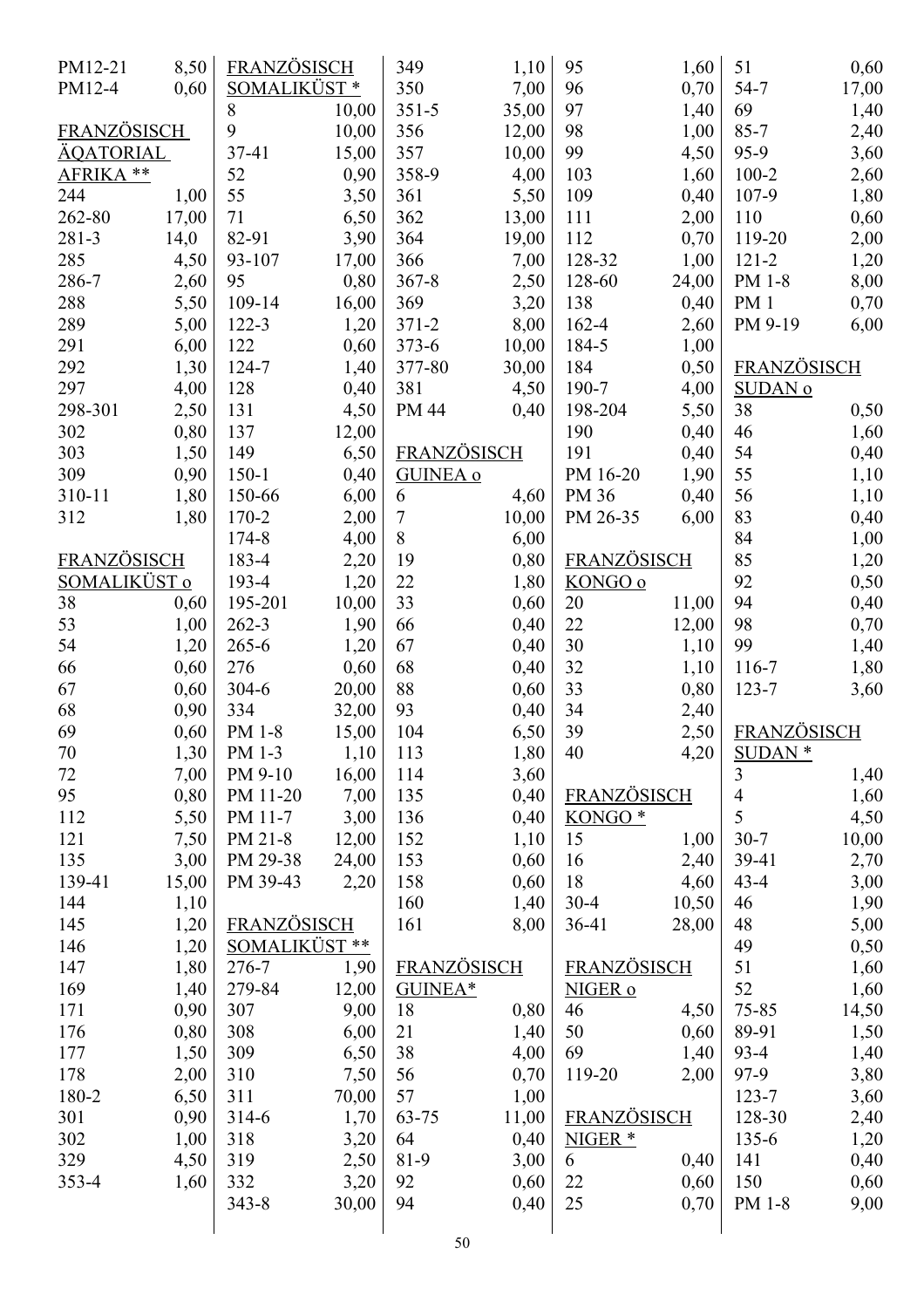| PM 11-8             | 3,00  |                     |       | 243        | 1,10  | $431 - 3$    | 20,00 | 628         | 0,70  |
|---------------------|-------|---------------------|-------|------------|-------|--------------|-------|-------------|-------|
| PM 11-3             | 0,60  | $GABON*$            |       | 246        | 0,70  | 445          | 25,00 | 638         | 1,20  |
|                     |       | 19                  | 1,50  | 247-9      | 5,50  | 446          | 0,70  | 639         | 7,50  |
| FRANZÖSISCH         |       | 73 I                | 0,80  | 253        | 0,70  | 454-5        | 3,60  | 640         | 3,20  |
| <b>WESTAFRIKA o</b> |       | 75 I                | 0,60  | 254        | 0,70  | $456 - 8$    | 7,50  | 641         | 12,00 |
| $\overline{2}$      | 0,60  | 76 I                | 0,70  | $255 - 6$  | 2,50  | 462          | 0,90  | 642         | 11,00 |
| 11                  | 0,40  | 77 II               | 8,00  | 257        | 1,70  | 463          | 1,00  | $643 - 5$   | 5,00  |
| 13                  | 0,40  | 79 I                | 0,90  | 258        | 4,20  | 473          | 0,80  | 646-7       | 2,20  |
| 16                  | 0,40  | 80 I                | 0,70  | 259        | 1,10  | 464-9        | 8,00  | 650         | 0,70  |
| 40                  | 0,40  | 84 I                | 3,00  | 268        | 0,90  | 474-6        | 2,60  | 666-8       | 4,40  |
| 42                  | 0,90  | 87                  | 1,30  | 270-2      | 1,10  | 478-80       | 8,00  | 669         | 0,70  |
| 43                  | 0,40  | 117                 | 1,00  | 273-5      | 24,00 | $487 - 8$    | 2,20  | 670-2       | 4,20  |
| 46                  | 0,40  | 127-41              | 29,00 | 276        | 0,80  | 500          | 1,40  | 676-8       | 1,60  |
| 47                  | 0,40  |                     |       | 277        | 2,00  | 507-8        | 2,20  | DM 1-10     | 9,50  |
| 48                  | 0,40  | GABON <sup>**</sup> |       | 278        | 0,80  | $511-2$      | 6,00  | DM 11-5     | 4,60  |
| 49                  | 0,40  | 153                 | 1,10  | 281        | 0,70  | 513          | 2,00  | ÅM 16-18    | 8,00  |
| 50                  | 0,40  | 154                 | 7,50  | 282        | 1,20  | 514          | 0,70  | PM 34-45    | 5,50  |
| 51                  | 0,40  | 155                 | 4,50  | 285        | 1,70  | 515          | 10,00 |             |       |
| 52                  | 0,40  | 157-9               | 2,80  | 286        | 1,70  | 517-9        | 6,50  | GUINEA **   |       |
|                     |       | 167-9               | 1,40  | 287        | 2,00  | $520 - 1$    | 2,00  | $1 - 2$     | 8,50  |
| <b>FRANZÖSISCH</b>  |       | 170                 | 12,00 | 288        | 1,10  | 522          | 0,60  | $3 - 7$     | 10,00 |
| WESTAFRIKA*         |       | 171                 | 1,00  | 296        | 2,20  | 526-8        | 6,00  | $16 - 20$   | 4,00  |
| $4 - 22$            | 13,00 | 172-4               | 4,80  | 297        | 0,70  | 529          | 1,30  | $21 - 3$    | 18,00 |
| 48                  | 0,60  | 175-8               | 7,00  | 298        | 0,60  | 537-8        | 7,50  | $31 - 6$    | 4,00  |
|                     |       | 179                 | 1,40  | 299-300    | 1,10  | 539          | 11,00 | $42 - 3$    | 2,00  |
| <b>FRANZÖSISCH</b>  |       | 180                 | 1,60  | $301 - 3$  | 5,50  | 540-2        | 3,20  | 44-8        | 3,50  |
| WESTAFRIKA **       |       | 181                 | 0,90  | 304        |       | 543-4        |       |             |       |
|                     |       |                     |       |            | 1,00  |              | 2,00  | 56-66       | 6,00  |
| $\mathbf{1}$        | 5,50  | 182                 | 3,50  | 306-7      | 3,40  | 545-6        | 2,00  | $67-8$ a+b  | 32,00 |
| $2 - 3$             | 2,00  | 183                 | 1,90  | 306-7 HEFT | 7,50  | 547-8        | 2,40  | $71-6$      | 6,00  |
| $24-6$              | 6,50  | 184                 | 1,90  | 316        | 25,00 | 549          | 7,50  | 77-9        | 1,00  |
| 28-33               | 10,00 | 185-6               | 2,50  | 317        | 0,60  | 550          | 0,70  | $80 - 5$    | 6,00  |
| 43                  | 0,40  | 190                 | 1,60  | 320        | 3,60  | 551-3        | 0,80  | 86-91       | 7,00  |
| 59                  | 8,00  | 191                 | 1,50  | 325        | 2,00  | 554-5        | 4,60  | $92 - 4$    | 2,00  |
| 60                  | 6,00  | 192                 | 0,60  | 326-9      | 5,50  | 560          | 1,00  | $100 - 1$   | 4,00  |
| 61                  | 26,00 | 196                 | 0,70  | 330-2      | 14,00 | 563-4        | 1,70  | $105 - 6$   | 3,50  |
| 62                  | 5,50  | 193-5               | 4,40  | $333 - 6$  | 4,80  | 569-71       | 7,50  | 113-27      | 20,00 |
| 63                  | 1,50  | 198                 | 2,00  | 337-40     | 2,80  | 572          | 10,00 | 128-33      | 8,00  |
| 64                  | 1,00  | 199-201             | 6,00  | 346        | 26,00 | 575          | 1,00  | 134-7       | 1,40  |
| $71 - 2$            | 2,60  | 202                 | 1,50  | 347        | 0,60  | 576          | 11,00 | 138-42      | 5,50  |
| 82                  | 0,60  | 209                 | 0,70  | 350        | 0,70  | 577          | 20,00 | 143-4 $a+b$ | 6,00  |
| 85                  | 1,20  | 213                 | 2,00  | $355 - 7$  | 2,80  | 578-81       | 2,60  | $145 - 8$   | 6,50  |
| 87                  | 1,20  | 214                 | 1,20  | 358        | 0,90  | 583-4        | 4,40  | 179-82      | 1,00  |
| 88-93               | 10,00 | 215                 | 1,70  | 360        | 1,10  | 586-7        | 3,60  | $200 - 3$   | 1,10  |
| 94                  | 1,00  | 216                 | 1,20  | 361        | 0,70  | 588          | 0,80  | 209-10      | 7,50  |
| 95-9                | 6,50  | $222 - 3$           | 2,50  | 362        | 1,10  | 589-91       | 6,50  | $211-3$ a+b | 14,00 |
| 101                 | 1,30  | $225 - 6$           | 3,20  | $363 - 5$  | 6,50  | 589-91 $(5)$ | 7.50  | 214-25      | 15,00 |
| DM 1-12             | 32,00 | 227                 | 1,90  | 366        | 2,50  | 592-3        | 1,30  | 226-9       | 3,50  |
| PM 1-10             | 8,00  | 228                 | 0,70  | 371        | 20,00 | 594-6 $(5)$  | 7,50  | $242 - 6$   | 2,00  |
|                     |       | 229-30              | 2,40  | 372        | 4,00  | 602-4        | 6,50  | 247-52      | 12,00 |
| GABON <sub>0</sub>  |       | 231                 | 1,00  | $374 - 6$  | 8,50  | 605          | 1,30  | $253 - 6$   | 3,00  |
| 72 I                | 1,30  | 233                 | 60,00 | 377        | 0,70  | $611-2$      | 1,90  | 286-9       | 3,00  |
| 74 I                | 0,50  | 234                 | 1,40  | 419        | 2,00  | 619          | 1,00  | 292-7       | 10,00 |
| 78 I                | 0,80  | 235                 | 0,70  | 420-2      | 1,80  | 624          | 1,20  | 298-301     | 6,00  |
| 82 I                | 1,10  | 238-42              | 6,00  | 423        | 0,70  | $625 - 7$    | 3,80  | 314-7       | 3,00  |
|                     |       |                     |       |            |       |              |       |             |       |
|                     |       |                     |       | 51         |       |              |       |             |       |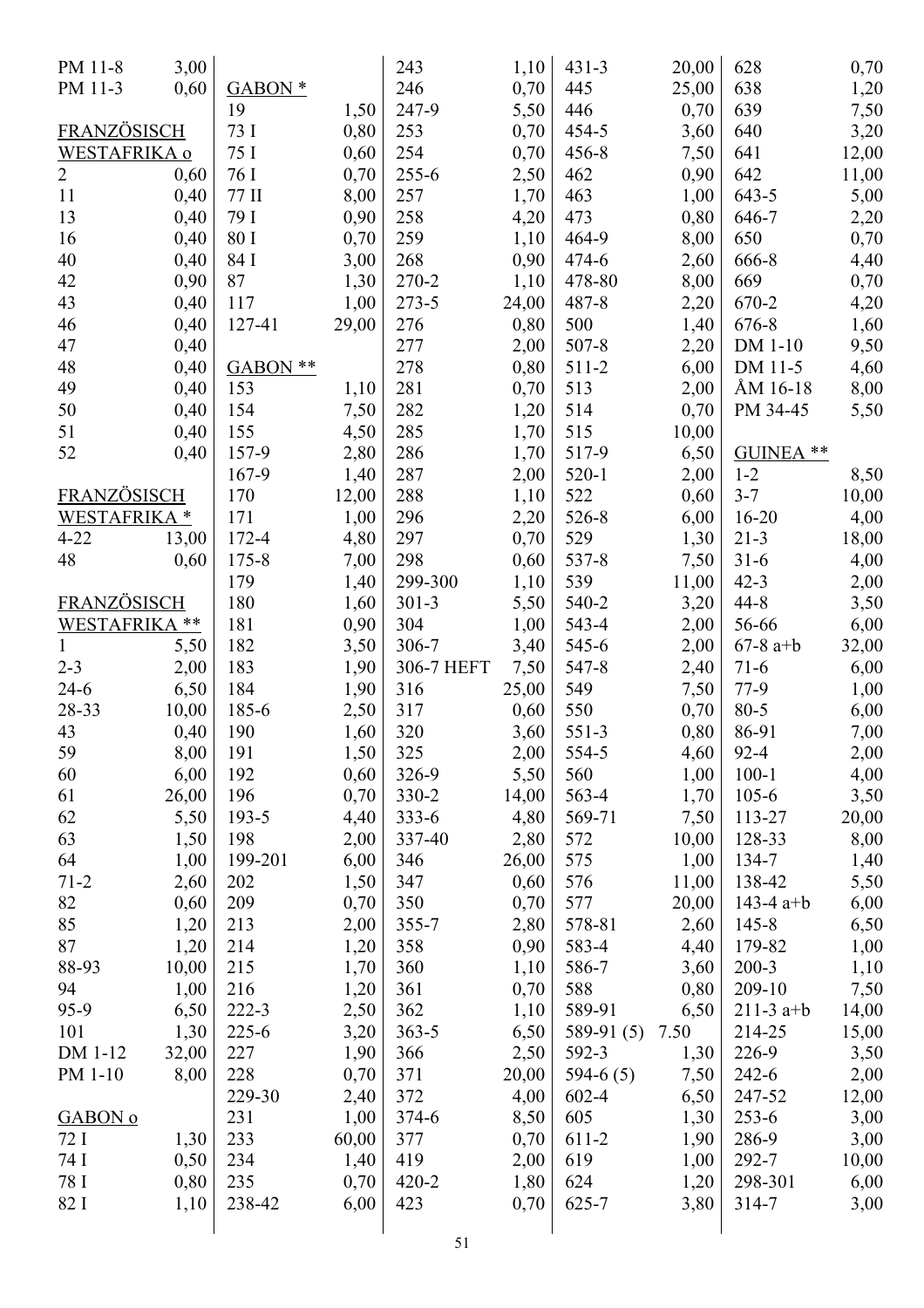| 324-9             | 5,60  | 105                | 0,50  | 270       | 0,40  | 484-7     | 2,80  | 670       | 6,50 |
|-------------------|-------|--------------------|-------|-----------|-------|-----------|-------|-----------|------|
| $342 - 7$         | 3,60  | 111                | 1,30  | 273       | 0,40  | 488       | 1,50  | 672       | 2,20 |
| 348-54            | 6,40  | 113                | 3,20  | 279       | 0,40  | 489       | 1,50  | 673-4     | 2,20 |
| $357 - 8$         | 3,70  | 115                | 4,00  | 282       | 0,50  | 490-3     | 3,50  | 675-7     | 4,80 |
| $365 - 7$         | 8,00  | 124-5              | 2,20  | 289       | 0,60  | 494       | 2,20  | 678-9     | 0,90 |
| 368-80            | 15,00 | 154                | 1,30  | 290-5     | 7,50  | 497-8     | 3,40  | 680       | 0,90 |
| 393-5             | 2,30  | 227                | 0,40  | 300       | 3,20  | 499-500   | 2,80  | 685-7     | 3,00 |
| 396-401           | 4,40  | 230                | 0,40  | 301       | 3,60  | 501       | 1,10  | 688-90    | 6,50 |
| 409-12            | 2,30  | 280                | 0,40  | 302       | 4,50  | 502-5     | 8,50  | 691       | 0,90 |
| 413-24            | 6,30  | 282                | 0,40  | 304       | 4,20  | 515-7     | 12,00 | 692-4     | 2,60 |
| 437-42            | 5,50  | 285                | 0,40  | 316       | 1,00  | 518       | 0.90  | 695       | 1,10 |
| $443 - 6$         | 3,00  | 306                | 0,40  | 317       | 1,10  | 520-2     | 4,50  | 696       | 3,60 |
| 447-56            | 15,00 | 308                | 0,50  | 318       | 1,20  | 524       | 1,40  | 697       | 0,90 |
| 457-60            | 4,40  | 321                | 1,00  | 319       | 1,00  | 525-7     | 9,00  | 698-9     | 2,20 |
| 466-7             | 1,20  | PM 12              | 4,00  | 322-3     | 1,80  | 530       | 1,10  | 700-2     | 6,00 |
| 495-503           | 14,00 |                    |       | 324       | 1,30  | $531 - 2$ | 3,40  | 708       | 1,10 |
| 506-11            | 12,00 | <b>KAMERUN *</b>   |       | 325       | 1,80  | 552-4     | 3,80  | 709-11    | 4,60 |
| 522-31            | 13,00 | <b>CAMEROON</b> *  |       | 329-31    | 4,00  | 555-6     | 1,60  | 712-4     | 6,00 |
| 536-41            | 3,00  | 44                 | 1,60  | 350-2     | 3,80  | 557-62    | 6,50  | 715-6     | 5,50 |
| 542-8 I+II        | 12,00 | $64 - 5$           | 1,60  | 332-43    | 85,00 | 563       | 3,60  | 717-8     | 4,00 |
| $553 - 8$         | 4,00  | 66-8               | 4,50  | 354       | 1,10  | 566-8     | 2,50  | 719-20    | 2,80 |
| 559.60            | 2,20  | 69-95              | 50,00 | 355-69    | 20,00 | 569-71    | 6,00  | 721       | 1,10 |
| 561-4             | 3,20  | 75                 | 0,70  | 374       | 1,70  | 572-6     | 4,00  | 722-6     | 6,00 |
| 571-82            | 19,00 | 97-111             | 32,00 | 375-9     | 3,80  | 577       | 1,20  | 722       | 0,40 |
| 592-6             | 2,50  | 107                | 4,00  | 380       |       | 578-80    | 3,60  | 728       |      |
| PM 1-6            | 9,00  | 110                |       | 381-5     | 1,10  | 584       |       | 729-32    | 1,10 |
|                   |       |                    | 1,30  |           | 4,60  | 585-90    | 0,90  |           | 3,80 |
| PM 7-12           | 6,00  | 124-5              | 2,60  | 386-7     | 2,50  |           | 5,50  | 733-6     | 3,20 |
| BL <sub>2</sub>   | 4,50  | 126-40             | 7,00  | 391-3     | 3,50  | 598-9     | 2,40  | 737       | 1,80 |
| BL <sub>5A</sub>  | 6,00  | 142                | 1,60  | 398       | 1,50  | $600 - 1$ | 18,00 | 741       | 2,00 |
| BL <sub>6</sub> A | 8,00  | 144-7              | 8,00  | 399-402   | 3,50  | 603       | 26,00 | 742-4     | 2,00 |
| <b>BL</b> 7-8     | 8,00  | $152 - 5$          | 6,00  | $405 - 7$ | 2,50  | 604       | 0,90  | 745       | 1,80 |
| <b>BL</b> 13A     | 7,00  | 150                | 1,00  | 408-9     | 3,50  | 606-9     | 6,50  | 746       | 0,90 |
| <b>BL</b> 10A     | 10,00 | 156-60             | 50,00 | 413-4     | 2,00  | 610       | 2,50  | 747       | 2,00 |
| <b>BL</b> 11A     | 14,00 | 161                | 0,40  | $415 - 6$ | 2,40  | 611-2     | 2,80  | 745       | 1,80 |
| <b>BL</b> 14A     | 7,00  | 172-4              | 3,60  | 420       | 2,80  | 615-6     | 1,50  | 746       | 0,90 |
| <b>BL</b> 15-6A   | 15,00 | $175 - 6$          | 1,60  | 424       | 2,80  | 617-9     | 6,50  | 747       | 2,00 |
| <b>BL</b> 17-23A  | 29,00 | 224-77             | 6,50  | 427       | 1,80  | $620 - 1$ | 9,00  | 748       | 0,90 |
| <b>BL</b> 27      | 12,00 | $245 - 6$          | 2,00  | 428-9     | 3,00  | 622-4     | 7,00  | 749-52    | 6,00 |
| <b>BL</b> 28      | 6,00  | 247                | 1,00  | $430 - 2$ | 1,80  | $625 - 6$ | 3,60  | 757       | 1,70 |
| BL 29-31A         | 15,00 | $257 - 8$          | 1,60  | 433-4     | 2,20  | 630       | 6,50  | 758-9     | 4,00 |
|                   |       | $260 - 7$          | 5,00  | $435 - 6$ | 1,80  | 633       | 0,90  | $760 - 1$ | 1,40 |
| <b>KAMERUN o</b>  |       | 263                | 0,50  | 437       | 0,90  | 637-8     | 8,50  | 762       | 0,90 |
| CAMEROON o        |       | 264                | 0,40  | 438-9     | 3,00  | 639       | 1,10  | $763 - 5$ | 2,40 |
| 80                | 0,80  | 272                | 0,40  | $440 - 3$ | 2,50  | 640       | 1,20  | 766-7     | 3,20 |
| 82                | 0,40  | PM 1-11            | 12,00 | 444-5     | 3,00  | 641       | 0,90  | 768       | 0,90 |
| 85                | 0,50  | PM 13              | 6,50  | $446 - 8$ | 2,20  | 642-4     | 3,60  | 773       | 1,80 |
| 86                | 0,70  |                    |       | 449-52    | 17,00 | 645-7     | 3,80  | 774-6     | 5,50 |
| 89                | 0,80  | <b>KAMERUN **</b>  |       | $453 - 6$ | 2,00  | 648-9     | 1,40  | 777-9     | 5,50 |
| 91                | 0,50  | <b>CAMEROON **</b> |       | $45 - 60$ | 3,60  | 650-2     | 2,20  | 780-2     | 6,50 |
| 93                | 1,60  | 238-44             | 5,00  | 461       | 1,50  | 653-5     | 3,60  | 783       | 4,00 |
| 94                | 5,00  | 248-56             | 4,80  | $463 - 8$ | 7,50  | 656-9     | 8,50  | 784       | 5,00 |
| 97                | 0,50  | 259                | 1,80  | 479-80    | 6,00  | 660       | 1,00  | 785       | 0,70 |
| 101               | 1,60  | 260                | 0,40  | 481       | 0,90  | 666-7     | 2,20  | 786-7     | 3,60 |
| 103               | 0,80  | 296-9              | 28,00 | 482-3     | 3,20  | 668-9     | 1,00  | 789       | 3,60 |
|                   |       |                    |       |           |       |           |       |           |      |
|                   |       |                    |       | 52        |       |           |       |           |      |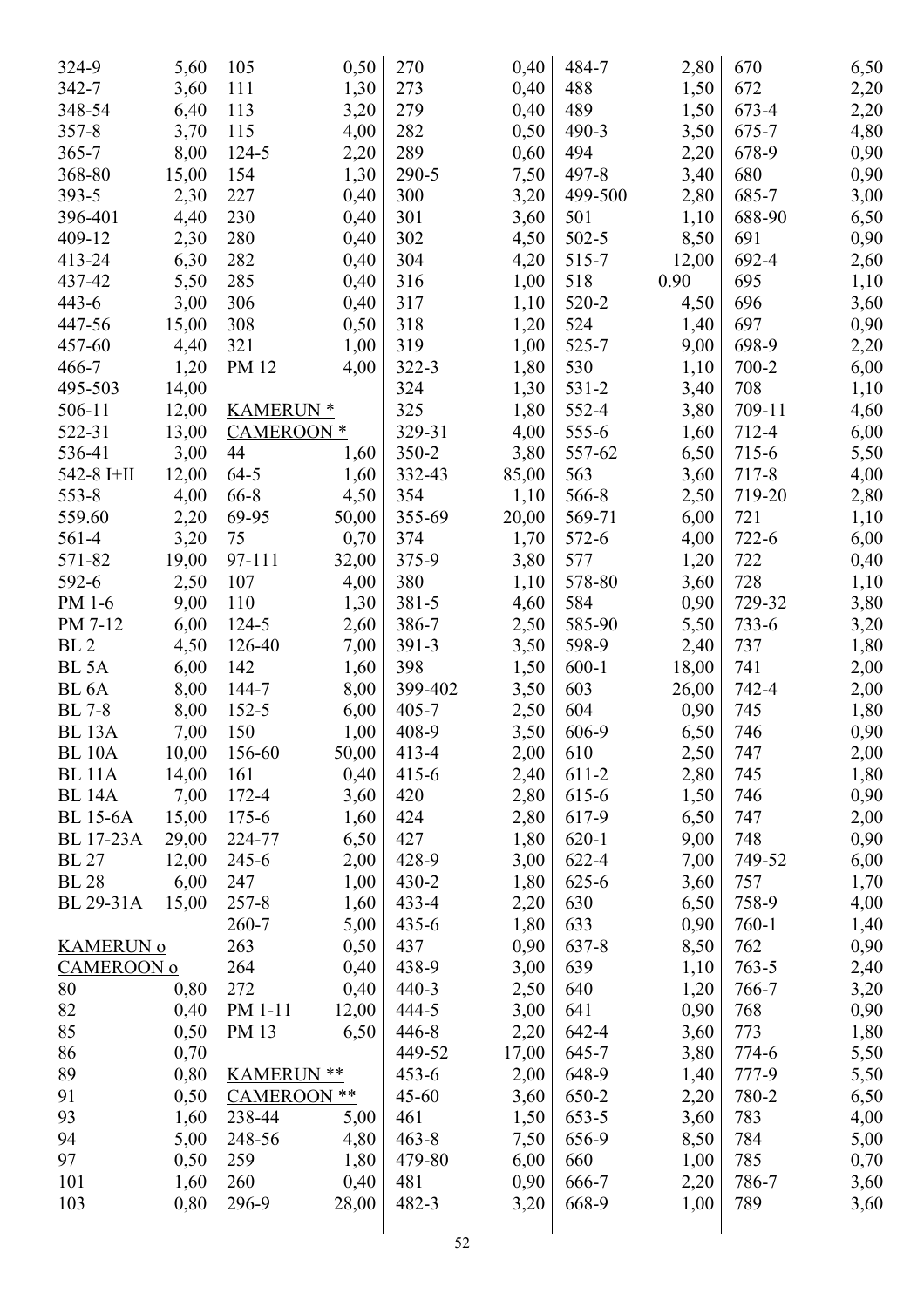| 790-1             | 2,20   | 74           | 4,00          | 323               | 17,00         | 48             | 1,70         | 167-70    | 3,80         |
|-------------------|--------|--------------|---------------|-------------------|---------------|----------------|--------------|-----------|--------------|
| 792-3             | 7,00   | $75-6$       | 2,40          | 330               | 7,00          | 49             | 0,70         | 171       | 3,50         |
| 794-6             | 3,60   | $77 - 8$     | 14,00         | 360               | 7,00          | 51             | 1,20         | $173 - 6$ | 12,00        |
| 799-801           | 4,00   | 85           | 2,60          | $362 - 7$         | 18,00         | $52 - 5$       | 7,00         | 177       | 1,20         |
| 807               | 0,50   | 86           | 5,00          | 369-74            | 10,00         | 56             | 0,60         | 179-80    | 40,00        |
| 808               | 0,70   | 87           | 2,50          | 376a              | 5,00          | 60             | 0,70         | 181       | 1,00         |
| 809-11            | 13,00  | 88-91        | 20,00         | 391               | 11,00         | 61             | 0,60         | 182-3     | 0,80         |
| 812-3             | 1,40   | 92           | 3,60          | 407-12            | 10,00         | 62             | 1,40         | 194-7     | 2,40         |
| 814-5             | 9,00   | 93           | 5,00          | 414               | 12,00         | 63             | 1,20         | $201 - 4$ | 2,40         |
| 819-20            | 2,60   | $94-6$       | 5,00          | $423 - 8$         | 10,00         | 64-6           | 6,00         | 205       | 1,50         |
| 827               | 1,00   | 97-101       | 22,00         | 429-34            | 9,50          | 67             | 2,50         | 206       | 0,80         |
| 828-31            | 13,00  | 102          | 22,00         | PM 1-2            | 1,60          | 68-70          | 1,20         | 207-9     | 11,00        |
| 834-5             | 2,00   | 103          | 1,20          | PM 3-5            | 5,00          | $71 - 4$       | 7,00         | $210 - 1$ | 4,20         |
| 841               | 3,50   | 105          | 5,50          | BL <sub>2</sub> A | 5,50          | 75             | 1,90         | 225-9     | 42,00        |
| 852               | 0,80   | 106-7        | 7,00          | <b>BL 10A</b>     | 17,00         | 76-80          | 5,50         | 240       | 0,80         |
| 853-7             | 8,50   | 108-9        | 3,20          | <b>BL 28A</b>     | 11,00         | 81             | 0,90         | $241 - 2$ | 2,20         |
| 849               | 1,60   | 110-2        | 3,50          | <b>BL 29A</b>     | 4,50          | 82             | 1,30         | $243 - 5$ | 4,00         |
| 859-63            | 8,00   | 123          | 7,50          | <b>BL</b> 44A     | 5,00          | 83             | 0,60         | $255 - 6$ | 3,20         |
| 865               | 1,00   | 124-8        | 17,00         | <b>BL 51A</b>     | 5,00          | 84             | 1,40         | 257-60    | 22,00        |
| 867               | 0,80   | 129-33       | 17,00         | <b>BL 59A</b>     | 15,00         | 85             | 0,60         | $265 - 8$ | 5,50         |
| 868-9             | 9,00   | 134-5        | 7,50          | <b>BL</b> 68A     | 9,50          | 86             | 0,60         | 269-71    | 7,50         |
| 870-3             | 8,00   | 136-8        | 7,50          | <b>BL</b> 90      | 5,50          | 87             | 40,00        | 282-6     | 26,00        |
| 874               | 0,80   | 139-40       | 3,60          | BL 91-6           | 42,00         | 88-90          | 5,50         | 287-9     | 4,20         |
| 885-7             | 14,00  | 141          | 8,00          | <b>BL</b> 105     | 10,00         | 91             | 1,10         | 290       | 1,00         |
| MM1               | 3,50   | 142          | 5,00          | <b>BL</b> 106     | 8,00          | 92             | 0,90         | 299-300   | 3,00         |
| PM 15             | 0,80   | $143 - 6$    | 5,00          | <b>BL 107A</b>    | 5,00          | 93             | 2,60         | 307-10    | 13,00        |
| PM 14-23          | 7,00   | 147          | 10,00         | <b>BL 124A</b>    | 8,50          | 94             | 1,10         | 311       | 32,00        |
| PM 14-9           | 2,00   | 148-9        | 2,50          | <b>BL 125A</b>    | 6,00          | 96-101         | 2,20         | $312 - 3$ | 7,50         |
| PM 25-34          | 7,00   | 150          | 10,00         | <b>BL 139A</b>    | 6,00          | 102            | 1,00         | 318-22    |              |
| PM 27             | 0,40   | 155          | 9,00          | <b>BL 147A</b>    | 9,00          | 106            | 0,70         | 328       | 7,50<br>1,40 |
| PM 35-50          | 10,00  | 156-8        | 2,50          |                   |               | 107            | 2,40         | 329       | 20,00        |
| BL <sub>8</sub>   | 170,00 | 160          | 6,50          | <b>KONGO</b>      |               | 108            | 0,70         | $330 - 1$ | 60,00        |
| BL <sub>9</sub>   | 6,50   | 161          | 6.50          | BRAZZAVILLE **    |               | 110            | 1,50         | 332       |              |
|                   |        |              |               | $\overline{2}$    | 0,90          |                |              | 335       | 1,60         |
| KOMOREN **        |        | 164-5<br>166 | 2,80<br>13,00 | $4 - 5$           | 2,60          | $111-4$<br>115 | 2,60<br>1,70 | 336-7     | 2,00         |
| <b>COMORES</b> ** |        | $167 - 8$    | 9,50          | $6 - 8$           |               | 124            | 0,70         | 338-40    | 1,90         |
| 20-34             |        |              |               |                   | 3,00<br>26,00 | 125            |              | 349       | 2,20         |
|                   | 65,00  | 169-70       | 3,60          | $9 - 11$          |               |                | 1,20         |           | 1,00         |
| 35                | 50,00  | $171 - 4$    | 8,00          | 12                | 1,40          | 126            | 2,00         | 352       | 2,00         |
| 36                | 30,00  | 175          | 2,50          | 21                | 1,70          | 132            | 0,90         | 357-9     | 7,00         |
| 38<br>39          | 11,00  | 179          | 7,00<br>1,70  | $22 - 4$<br>25    | 4,20          | 133<br>134-7   | 1,00         | 364       | 5,00         |
|                   | 5,50   | 180          |               |                   | 1,10          |                | 7,00         | 365       | 2,50         |
| $42 - 7$          | 35,00  | 181          | 7,00          | 26                | 1,00          | 138            | 0,70         | 366       | 1,70         |
| 48                | 30,00  | 183-6        | 14,00         | 28                | 5,00          | 139            | 1,40         | $367 - 8$ | 1,50         |
| 50                | 15,00  | 187-9        | 8,00          | 29                | 1,50          | 142            | 0,70         | 372-7     | 9,00         |
| 51                | 5,00   | 190          | 10,00         | $30-1$            | 2,40          | 143            | 1,50         | 390       | 1,70         |
| 52                | 5,50   | 191          | 7,00          | $32 - 3$          | 1,20          | 144            | 1,80         | 391-3     | 10,00        |
| 53                | 9,00   | 212-47 (34)  | 100,00        | 34                | 9,50          | 145            | 0,70         | 394-5     | 1,90         |
| 54                | 9,00   | 248-53       | 10,00         | 35                | 1,00          | 147            | 0,60         | 396       | 2,00         |
| 55-9              | 18,00  | 255          | 17,00         | 36                | 0,70          | 151            | 0,60         | 397       | 1,20         |
| 60                | 4,50   | 264          | 12,00         | 37                | 1,50          | 153            | 1,20         | 398-9     | 1,40         |
| $61-4$            | 17,00  | 266-71       | 8,00          | 38                | 0,80          | 162            | 1,20         | $402 - 4$ | 2,80         |
| 65                | 7,50   | 275-80       | 9,00          | 39-41             | 3,50          | $163-4$        | 4,00         | $407 - 8$ | 2,60         |
| 66                | 20,00  | 298-303      | 9,00          | 42                | 1,10          | 165            | 1,00         | 409       | 2,00         |
| $72 - 3$          | 11,00  | 312          | 14,00         | 44                | 1,30          | 166            | 0,60         | 411       | 4,20         |
|                   |        |              |               |                   |               |                |              |           |              |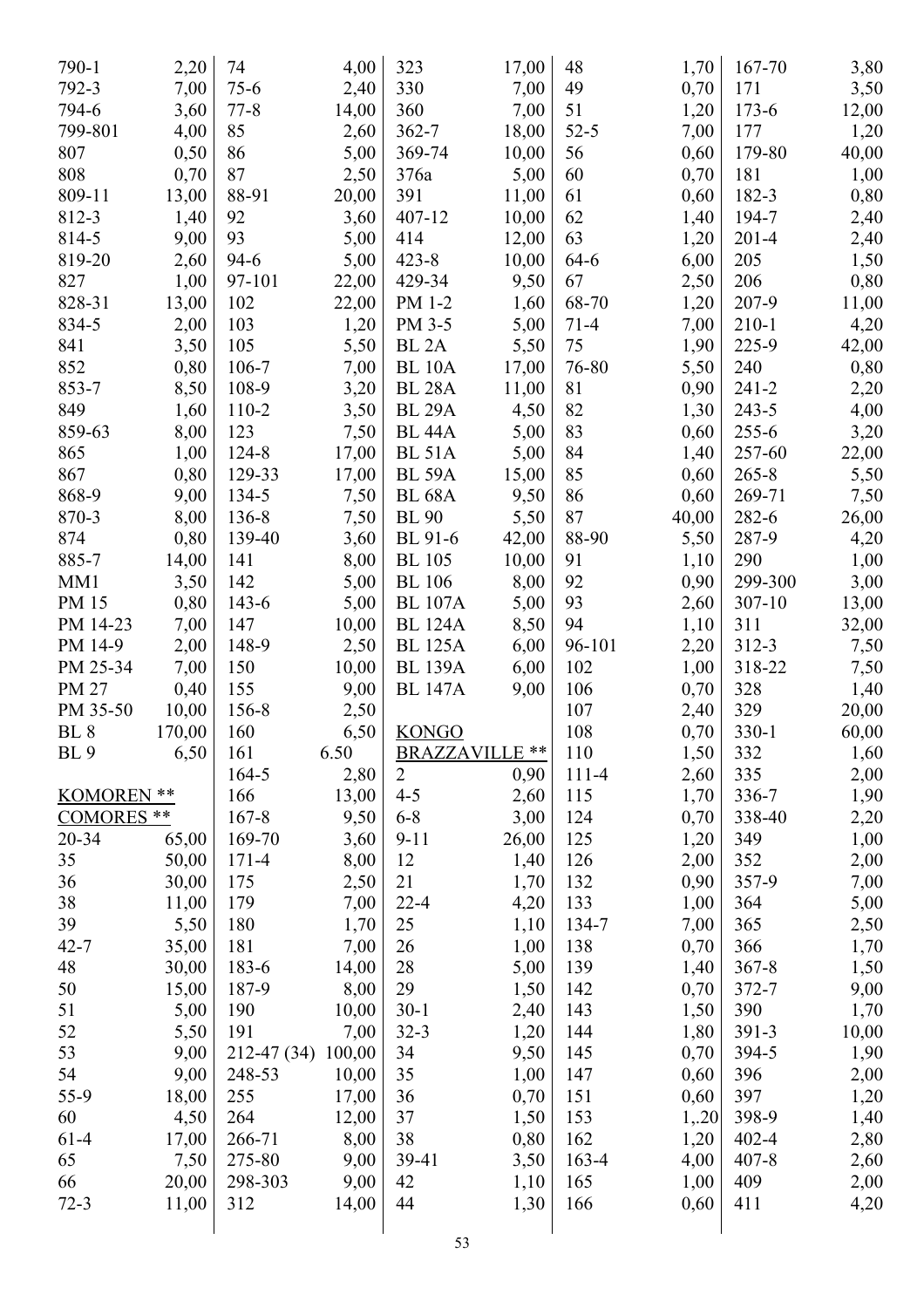| 412-4        | 2,80  | 34        | 1,50               | 201           | 1,10  | 490       | 0,50  | 598    | 6,50 |
|--------------|-------|-----------|--------------------|---------------|-------|-----------|-------|--------|------|
| 415          | 1,20  | 36        | 3,50               | $203 - 6$     | 9,00  | 491       | 0,60  | 599    | 0,50 |
| 416          | 4,00  | 37        | 4,00               | 232           | 0,40  | 492       | 0,70  | 601    | 1,20 |
| $417 - 8$    | 6,50  | 38        | 2,00               | 239           | 1,50  | 493       | 9,00  | 603-4  | 2,20 |
| 419          | 7,50  | 41        | 16,00              | 247-57        | 10,00 | 494       | 0,70  | 605    | 0,60 |
| 422          | 2,40  | 43        | 0,70               | 258           | 12,00 | 502       | 1,00  | 606-7  | 6,00 |
| 425          | 4,00  | 44        | 0,70               | 266           | 20,00 | 504-6     | 5,00  | 608-9  |      |
| 433          |       | 47        |                    | 268-9         |       | $507 - 8$ |       |        | 1,60 |
| 434-5        | 4,00  | 59-72     | 7,00               |               | 3,50  | 509-17    | 2,00  | 610-11 | 1,70 |
|              | 1,90  |           | 150,00             | $270 - 1$     | 1,40  |           | 4,40  | 614    | 0,60 |
| 436-9        | 10,00 | 184       | 0,40               | 281           | 1,50  | 513       | 0,60  | 615    | 0,70 |
| 449          | 1,00  | 185       | 0,40               | 282-3         | 1,00  | 515       | 0,60  | 616    | 1,20 |
| 453          | 0,80  | 186       | 0,40               | 315-30        | 11,00 | 516       | 0,60  | 617    | 2,00 |
| 454          | 0,80  | 187       | 0,40               | $331 - 3$     | 2,40  | 518       | 0,90  | 618-20 | 5,50 |
| 455          | 0,70  | 189       | 0,60               | 334           | 0,80  | 519       | 1,70  | 622-3  | 0,60 |
| 456          | 4,00  | 191       | 0,50               | 345-9         | 6,00  | 520       | 1,00  | 624    | 3,60 |
| 457          | 0,70  | 193       | 1,00               | 348           | 0,80  | 521       | 0,70  | 625    | 0,50 |
| $462 - 3$    | 1,30  | 196       | 0,70               | 350-63        | 5,50  | 522       | 1,20  | 626    | 0,60 |
| 468-9        | 3,00  | 200       | 1,00               | 364-7         | 5,00  | 523-5     | 4,00  | 629    | 0,60 |
| 473          | 0,70  | 201       | 1,10               | 383           | 0,80  | 526       | 0,60  | 630-2  | 1,50 |
| 491          | 1,70  | 214-28    | 26,00              | 373-82        | 5,50  | 527       | 0,60  | 633    | 0,40 |
| 505          | 1,50  | 230       | 0,40               | 377           | 0,60  | 533       | 0,40  | 634    | 0,60 |
| 506-7        | 1,60  | 231       | 0,40               | 384           | 0,80  | 534       | 1,20  | 635    | 1,20 |
| 512-3        | 2,00  | 234       | 0,40               | 387-405       | 8,50  | 535       | 0,70  | 636    | 0,50 |
| 527-8        | 1,60  | 238       | 2,60               | 398           | 0,90  | 536-7     | 2,00  | 637    | 0,90 |
| $535 - 8$    | 7,00  | $240 - 5$ | 8,00               | 399           | 0,40  | 538-9     | 0,80  | 638    | 0,40 |
| 548-51       | 3,60  | 256       | 0,40               | 405           | 1,60  | 545       | 0,60  | 639-41 | 2,60 |
| 552-4        | 1,40  | 259-60    | 2,40               | Porto 8-16    | 3,00  | 554       | 0,70  | 642    | 1,50 |
| 555          | 0,50  | $275 - 8$ | 0,70               | Porto 8       | 0,40  | 555-6     | 6,50  | 645    | 0,80 |
| 556-60       | 9,00  | 286       | 0,80               | Porto 17      | 2,00  | 557       | 0,40  | 650    | 0,60 |
| 564-8        | 9,00  | 308       | 1,30               | Porto 31-40   | 5,00  | 558       | 0,40  | 652    | 1,00 |
| 569          | 1,00  | 357       | 0,40               |               |       | 559       | 0,50  | 653-5  | 3,00 |
| 570-3        | 8,00  | 360       | 0,40               | MADAGASKAR ** |       | 560       | 0,60  | 657    | 0,60 |
| 574-6        | 1,80  | 385-6     | 1,80               | 385-6         | 1,80  | 561       | 0,50  | 658    | 0,70 |
| 577-81       | 9,00  | 395       | 0,40               | 406           | 0,60  | 562-4     | 0,80  | 659    | 0,40 |
| 583          | 0,60  | 396       | 0,40               | 407-9         | 14,00 | 565       | 0,70  | 660    | 0,50 |
| 588          | 2,20  | 397       | 0,40               | 410           | 0,80  | 566-8     | 15,00 | 661    | 0,50 |
| 589          | 9,50  | 400       | 0,40               | $411 - 16$    | 12,00 | 569       | 0,50  | 662-3  | 4,60 |
| 590          | 11,00 | 401       | 0,40               | 418           | 5,00  | 570       | 1,50  | 664    | 0,40 |
| 592          | 1,20  | 402       | 0,40               | 419           | 6,00  | 571       | 0,60  | 666    | 6,00 |
| 593-7        | 9,00  | 403       | 0,40               | 420           | 3,40  | 572       | 1,10  | 667-8  | 3,60 |
| 599-600      | 5,00  | 404       | 0,70               | 422           | 3,40  | 573-5     | 6,00  | 669-70 | 0,70 |
| 601-2        | 5,50  | 405       | 0,70               | 429-30        | 2,60  | 577       | 1,70  | 671    | 5,00 |
| 604-5        | 2,20  | 418       | 3,50               | 439           | 0,70  | 578       | 0,60  | 672    | 0,60 |
| 606-9        | 8,50  |           |                    | $440 - 1$     | 1,40  | 579       | 2,20  | 673-4  | 4,50 |
| 611-3        | 2,20  |           | <b>MADAGASKAR*</b> | 442-4         | 3,00  | 580       | 7,50  | 675-80 | 7,50 |
| 620-4        | 8,00  | 29        | 1,50               | 461           | 1,00  | 581-2     | 7,50  | 681    | 0,70 |
| 636          | 0,60  | 30        | 2.00               | 462           | 0,70  | 586       | 0,60  | 682    | 0,50 |
| 645-6        | 5,50  | 31        | 7,00               | 463           | 0,70  | 587-9     | 1,20  | 691-4  | 9,00 |
| 648          | 0,80  | 32        | 8,00               | 465           | 0,40  | 590-1     | 0,90  | 695    | 1,70 |
| DM3-10       | 11,00 | 180-7     | 1,70               | 466           | 0,70  | 592       | 0,50  | 696    | 1,70 |
|              |       | 189       | 0,60               | 467-72        | 17,00 | 593       | 2,00  | 702    | 4,50 |
| MADAGASKAR o |       | 190-2     | 2,60               | 483           | 0,80  | 594-5     | 1,00  | 703    | 8,00 |
|              |       | 193-4     |                    | 484           |       | 596       |       | 704    |      |
| 28           | 1,00  |           | 2,80               |               | 0,60  | 597       | 3,60  |        | 4,50 |
| 29           | 1,00  | 197       | 7,00               | 485           | 0,70  |           | 2,00  | 710-11 | 3,20 |
|              |       |           |                    |               |       |           |       |        |      |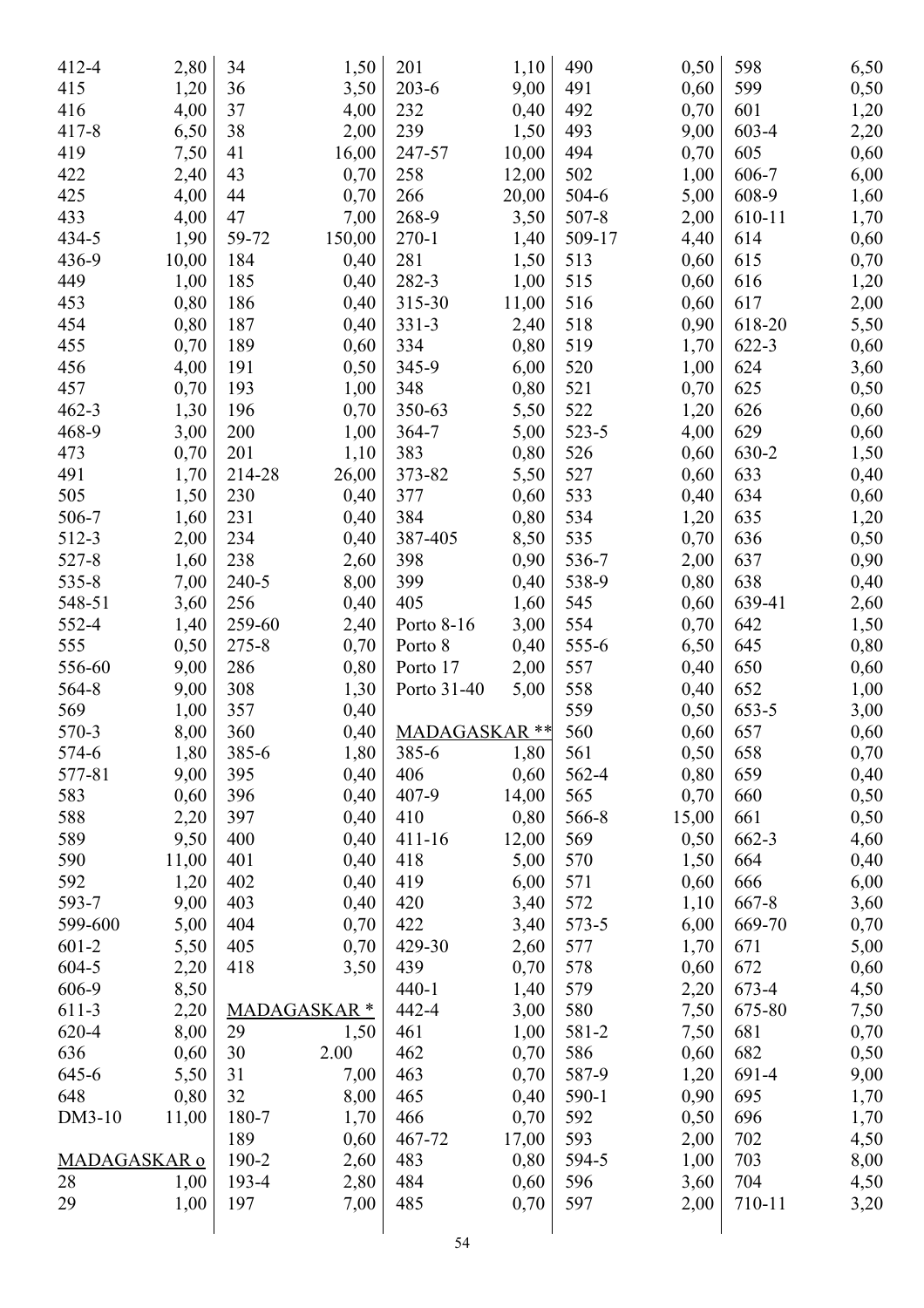| 712                     | 0,40  | 49        | 1,50  | $201 - 3$ | 10,00 | $404 - 8$ | 6,00  | 610                  | 5,00  |
|-------------------------|-------|-----------|-------|-----------|-------|-----------|-------|----------------------|-------|
| 716                     | 4,60  | 50        | 2,00  | 204       | 30,00 | 409       | 5,50  | 611                  | 12,00 |
| 717                     | 0,60  | $51-2$    | 2,00  | 205-9     | 7,00  | 410       | 4,80  | 612-4                | 8,00  |
| 718                     | 7,00  | 54        | 1,70  | 210-11    | 1,40  | $411 - 3$ | 5,00  | 615-7                | 6,00  |
| 719-20                  | 4,60  | $55 - 6$  | 3,00  | 213       | 1,00  | $414 - 5$ | 4,00  | 622-4                | 2,80  |
| 723                     | 2,20  | 57        | 0,80  | 214       | 2,40  | 417-24    | 6,00  | $625 - 7$            | 9,00  |
| 724                     | 2,00  | 58-9      | 6,00  | 217-9     | 7,00  | 429       | 4,00  | $631 - 2$            | 6,50  |
| 726-7                   | 6,50  | $60 - 1$  | 2,00  | 220       | 5,50  | $431 - 2$ | 6,50  | $642 - 3$            | 2,00  |
| 728-31                  | 1,80  | $62 - 4$  | 2,60  | $221 - 2$ | 2,80  | 434-5     | 4,80  | 644-5                | 2,00  |
| 732-3                   | 0,80  | $65 - 8$  | 3,60  | 228-9     | 1,40  | 438       | 2,20  | 646                  | 1,40  |
| 734-5                   | 7,50  | 69-71     | 3,00  | 230-2     | 6,00  | $440 - 1$ | 4,00  | 647                  | 1,40  |
| 736                     | 1,10  | $72 - 4$  | 4,20  | $233 - 6$ | 11,00 | $442 - 3$ | 3,60  | 657-9                | 5,00  |
| 737-9                   | 2,00  | 77        | 1,60  | 237       | 6,00  | 444-5     | 4,00  | 663-4                | 8,00  |
| 740                     | 0,70  | 77-80     | 7,00  | 240       | 3,00  | 460       | 2,80  | Dienst 1-11          | 12,00 |
| 741                     | 3,50  | 86-9      | 4,00  | 241       | 1,40  | 463       | 2,50  | Dienst 12-22         | 6,50  |
| 742-6                   | 10,00 | 91        | 3,00  | 247-50    | 3,00  | 464-6     | 8,00  | Porto 1-6            | 3,00  |
| 748-52                  | 5,50  | 97        | 1,40  | 251       | 14,00 | 467       | 3,00  |                      |       |
| 753-4                   | 4,60  | 98-102    | 5,50  | 252-4     | 8,00  | 470       | 1,80  | MAROKKO <sup>*</sup> |       |
| 761                     | 2,50  | 103-4     | 2,60  | 260-2     | 2,40  | $471 - 2$ | 2,60  | <b>MAROCCO</b>       |       |
| 763-4                   | 1,20  | $105 - 7$ | 3,00  | $263 - 6$ | 2,80  | $473 - 5$ | 8,00  | A20                  | 2,00  |
| 756-6                   | 4,20  | 108-11    | 2,90  | 267       | 80,00 | 480-1     | 7,00  | 22                   | 0,50  |
| 767-71                  | 10,00 | 114       | 2,80  | 272       | 1,60  | 487-9     | 5.50  | 23                   |       |
| 773-4                   |       |           |       |           |       |           |       |                      | 0,40  |
|                         | 2,00  | 115       | 2,80  | $273 - 5$ | 8,00  | 490       | 1,20  | 37                   | 45,00 |
| 775-9                   | 8,50  | 116       | 3,00  | 276       | 1,00  | 491       | 1,40  | 39                   | 0,80  |
| 781                     | 2,00  | 117-9     | 10,00 | $277 - 8$ | 1,40  | 496-8     | 4,20  | 42                   | 0,50  |
| 782                     | 2,00  | $120 - 2$ | 3,60  | 284       | 1,00  | 502       | 1,40  | 110                  | 0,50  |
| 783-8                   | 13,00 | 123-4     | 1,80  | 286-7     | 5,00  | 503-4     | 5,50  | 112                  | 3,00  |
| 790                     | 1,70  | 131       | 4,00  | 292-6     | 8,00  | 505       | 1,20  | 113                  | 55,00 |
| $800 - 1$               | 0,70  | 132-3     | 1,20  | 297       | 1,60  | 510-2     | 8,00  | 114                  | 6,00  |
| 802-6                   | 9,00  | 134       | 2,80  | 309-10    | 3,50  | 513       | 1,40  | 117-22               | 10,00 |
| 814-7                   | 6,50  | 135       | 3,00  | $311 - 3$ | 6,00  | 514-6     | 8,00  | 127-36               | 50,00 |
| 819                     | 0,60  | 136       | 2,40  | 314       | 2,40  | 517       | 1,20  | 137/105              |       |
| 820-1                   | 2,20  | 137       | 1,20  | 315       | 2,00  | 518       | 5,50  | <b>PAAR</b>          | 2,50  |
| 822-6                   | 7,50  | 138-9     | 1,60  | $320-1$   | 6,00  | 519-21    | 6,00  | 138                  | 0,50  |
| 828                     | 0,40  | 140       | 7,00  | 322       | 1,00  | 528       | 1,00  | 139-75               | 20,00 |
| 829-32                  | 2,20  | $141 - 3$ | 7,00  | $323 - 6$ | 3,40  | 530-1     | 5,00  | 139                  | 0,40  |
| 833                     | 0,40  | 144       | 0,80  | 328.30    | 6,00  | $535 - 8$ | 8,00  | 140                  | 0,40  |
| 834                     | 2,60  | 145       | 12,00 | 332       | 4,50  | 539-41    | 4,00  | 141                  | 0,40  |
| 837                     | 0,40  | 154       | 1,20  | 333       | 2,00  | 542-6     | 8,00  | 142                  | 0,40  |
| 839                     | 1,00  | 155       | 1,40  | 334-9     | 6,00  | 548       | 1,80  | 144                  | 0,40  |
| 841                     | 0,60  | 156       | 2,00  | 340       | 1,00  | 549       | 0,80  | 145                  | 0,40  |
| 842                     | 1,20  | 158-9     | 12,00 | 341       | 1,40  | 553       | 1,00  | 146                  | 0,40  |
| 843                     | 0,40  | $160 - 1$ | 3,50  | 342       | 2,00  | 558-60    | 6,50  | 147                  | 0,40  |
| Porto 41-50             | 4,80  | 162       | 1,60  | 369       | 0,80  | 565-6     | 8,00  | 152                  | 0,40  |
|                         |       | 163       | 1,00  | $370-1$   | 4,00  | 569       | 4,40  | 155                  | 0,40  |
| $\frac{\text{MALI}}{2}$ |       | 168       | 1,60  | 372-4     | 4,50  | 570       | 3,50  | 159                  | 0,40  |
|                         | 3,00  | 169       | 1,40  | $375 - 6$ | 6,00  | $571 - 5$ | 10,00 | 171                  | 0,60  |
| $6 - 12$                | 10,00 | 176-7     | 4,50  | 378       | 0,80  | 576-7     | 6,00  | 174                  | 4,20  |
| 18-20                   | 8,50  | 178       | 4,00  | 380       | 3,00  | 585       | 2,00  | 176-82               | 2,60  |
| $21 - 4$                | 11,00 | 179       | 2,40  | 382       | 3,80  | 586-9     | 8,00  | 187                  | 0,40  |
| 29                      | 1,00  | 180-1     | 11,00 | 388-92    | 5,00  | 600       | 2,80  | 188-97, 199-203,     |       |
| 30-44                   | 10,00 | 182-4     | 10,00 | $393 - 5$ | 4,00  | 604-6     | 4,00  | $205 - 6$ I          | 6,00  |
| $45 - 6$                | 1,20  | 185       | 0,80  | 396       | 2,40  | 607       | 0,80  | 204                  | 0,40  |
| $47 - 8$                | 2,00  | 186-7     | 1,60  | 397       | 0,80  | 608-9     | 1,80  | 207-12               | 5,50  |
|                         |       |           |       |           |       |           |       |                      |       |
|                         |       |           |       |           |       |           |       |                      |       |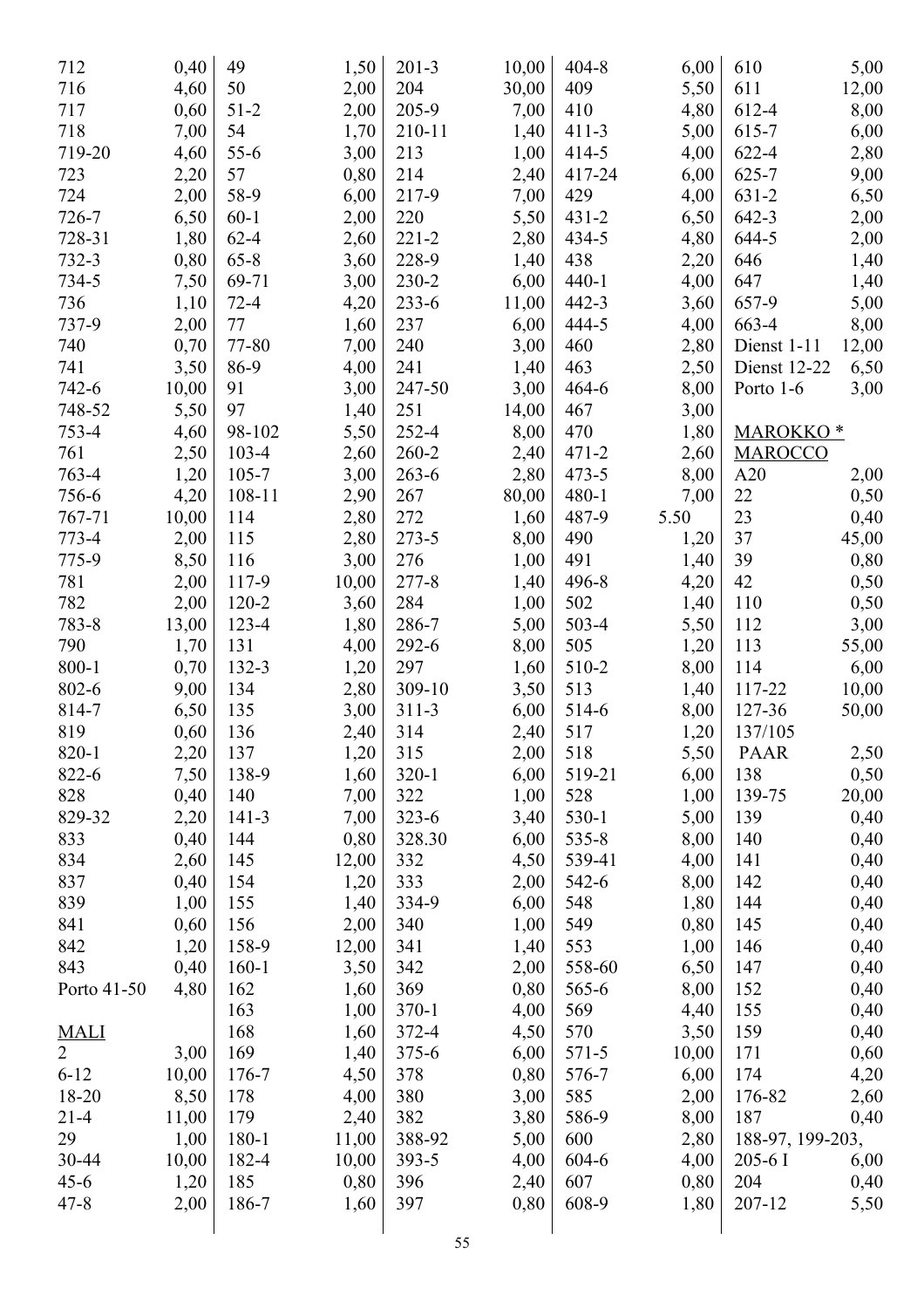| 212            | 3,20  | 11             | 16,00 | 514-7            | 2,50  | 681              | 0,50 | 821-7           | 5,50   |
|----------------|-------|----------------|-------|------------------|-------|------------------|------|-----------------|--------|
| 213            | 1,60  | PORTOMARKEN:   |       | 518-9            | 1,50  | 684              | 0,50 | 828-9           | 1,10   |
|                |       |                |       |                  |       | 686              |      |                 |        |
| 214            | 0,80  | $\mathbf{1}$   | 0,50  | 527              | 0,50  | 687              | 0,40 | 830             | 0,40   |
| 215-31         | 10,00 | $\overline{2}$ | 1,20  | 529              | 0,70  |                  | 0,90 | 831             | 0,80   |
| 232            | 0,50  | 3              | 1,70  | 530              | 3,60  | 688-90           | 2,00 | 834             | 0,80   |
| 233            | 0,50  | 5              | 5,00  | 531-3            | 0,50  | 691-2            | 1,60 | 837             | 5,50   |
| 234            | 0,40  | 6              | 9,00  | 534              | 1,00  | 693              | 0,40 | 838-9           | 1,70   |
| 235            | 0,90  | 7              | 1,00  | 535              | 1,40  | 694              | 0,60 | 840-3           | 2,50   |
| 236-9          | 6,50  | 9              | 2,50  | 536-7            | 1,10  | 695              | 0,70 | 844-9           | 3,80   |
| 240            | 1,30  | $11 - 18$      | 6,50  | 541              | 0,70  | 696              | 0,40 | 851             | 0,50   |
| 242-67         | 13,00 | $19 - 21$      | 17,00 | 542              | 1,20  | 697-9            | 1,60 | 855-6 Paar      | 7,00   |
| 259            | 0,40  | 22-29          | 8,00  | 545              | 0,60  | 700              | 0,80 | 857             | 0,60   |
| 242-56         | 3,60  |                |       | 546-7            | 1,10  | 701              | 0,70 | 859             | 0,50   |
| $261 - 7$      | 7,70  | <b>MAROKKO</b> | **    | 548-9            | 1,00  | 702              | 0,80 | 860-2           | 3,50   |
| 268-72         | 9,00  | <b>MAROCCO</b> |       | 550-2 PAAR       | 9,00  | 705              | 1,10 | 863             | 0,50   |
| $273 - 6$      | 8,00  | 148            | 0,40  | 560              | 0,40  | 707              | 0,60 | 866             | 0,60   |
| 277            | 0,80  | $293 - 5$      | 5,50  | 561              | 0,40  | 712-3            | 1,40 | 867.9           | 2,50   |
| 278            | 1,30  | $307 - 14$     | 15,00 | 562              | 0,50  | 716.7            | 3,20 | 870             | 1,00   |
| 279            | 1,50  | $325 - 8$      | 7,50  | 563-4            | 1,00  | 718              | 0,60 | 871             | 0,50   |
| $280 - 1$      | 3,80  | 330-3          | 7,50  | 565-6            | 1,00  | 719              | 0,40 | 872-4           | 2,50   |
| 282            | 0,80  | 382-5          | 5,50  | 567              | 0,40  | 720              | 0,70 | 876             | 0,80   |
| 283-90         | 12,00 | 386            | 0,60  | 568-9            | 4,00  | 721              | 0,40 | 878-9 Paar      | 2,50   |
| 291            | 1,50  | 387            | 1,40  | 571              | 0,80  | 727              | 0,40 | 883-4           | 2,20   |
| 292            | 1,20  | 388-404        | 17,00 | 577-9 PAAR       | 12,00 | 733              | 0,60 | 886             | 0,80   |
| 296-304        | 1,80  | $405 - 7$      | 15,00 | 580-1            | 1,50  | 737              | 2,50 | 887-8           | 0,60   |
| 296-302        | 1,50  | 408-14         | 14,00 | 582-3            | 1,60  | 740              | 5,50 | 890             | 0,50   |
| 306            | 0,70  | 415-9          | 25,00 | 584-5            |       | 741-2 PAAR       | 9,00 | 894             |        |
|                |       |                |       |                  | 2,00  |                  |      |                 | 0,90   |
| 315-17         | 3,20  | $423 - 5$      | 8,00  | 586-7            | 3,60  | 743              | 0,80 | 895-6           | 1,50   |
| 318-21         | 5,00  | $426 - 8$      | 8,00  | 588              | 0,40  | 744              | 0,40 | 899             | 1,20   |
| 322-4          | 0,60  | 429-31         | 3,20  | 589              | 1,10  | 745              | 0,40 | $900 - 1$       | 1,40   |
| 329            | 18,00 | 435-7          | 1,70  | 590-1            | 1,30  | 746              | 0,50 | $902 - 3$       | 1,60   |
| 334-6          | 0,60  | 438            | 1,00  | 594              | 0,80  | 749-50 PAAR 5,00 |      | 905 Heftchen    | 6,00   |
| 339            | 0,50  | 439-41         | 3,20  | 595-6            | 1,10  | 752              | 0,70 | 911             | 0,80   |
| 341            | 1,40  | 442-4          | 1,80  | 599-617          | 40,00 | 754-5            | 2,20 | BL <sub>2</sub> | 15,00  |
| 342            | 0,70  | 445            | 1,10  | 602              | 0,40  | 758              | 0,50 | BL <sub>3</sub> | 17,00  |
| 343            | 3,60  | 446-50         | 7,50  | 603              | 0,40  | 759-60           | 2,80 | BL <sub>4</sub> | 17,00  |
| 344-7          | 10,00 | $451 - 2$      | 1,00  | $620 - 1$        | 2,60  | 766              | 0,70 | BL <sub>6</sub> | 25,00  |
| 352            | 2,50  | 453            | 1,60  | 622-3            | 2,00  | $767 - 8$        | 1,30 | BL7             | 2,20   |
| 357-60         | 10,00 | 454-8          | 8,00  | 624-7            | 18,00 | 769-70           | 2,20 | <b>BL10</b>     | 3,60   |
| $362 - 3$      | 2,20  | 459            | 0,50  | 641-4 PAAR 15,00 |       | 771              | 0,40 |                 |        |
| 366-7          | 0,70  | $460 - 1$      | 2,50  | 648-9            | 18,00 | 774              | 0,60 | MAROKKO o       |        |
| 368-71         | 9,00  | 462-9          | 6,00  | 651              | 0,80  | 791-2            | 2,20 | <b>MAROCCO</b>  |        |
| 373-4          | 0,90  | $470 - 2$      | 1,70  | 652-3 PAAR       | 7,50  | 793-6            | 4,00 | <b>B20</b>      | 2,60   |
| 375            | 0,70  | $473 - 5$      | 2,50  | 654              | 1,00  | 799-800 Paar     | 3,20 | 23              | 0,40   |
| 376-9          | 10,00 | 476-7          | 1,00  | 658              | 0,70  | 801              | 1,50 | 24              | 0,40   |
| PAKETMARKEN:   |       | 478-9          | 0,90  | 659              | 0,50  | 802-5            | 3,60 | 25              | 0,40   |
| $\overline{2}$ | 0,70  | 480-4          | 13,00 | 660              | 1,30  | 806              | 0,50 | 26              | 0,40   |
| $\overline{3}$ | 0,80  | 485-7          | 2,50  | 663              | 1,30  | 807              | 1,20 | $27\,$          | 2,20   |
| 4              | 1,20  | 489-502        | 13,00 | 666              | 0,60  | 808              | 1,10 | 30              | 1,90   |
| 6              | 2,40  | 497            | 0,80  | 671              | 1,00  | 809              | 0,50 | 31              | 0,50   |
| $\overline{7}$ | 3,50  | 503            | 0,40  | 674              | 0,70  | 810              | 0,50 | 34              | 3,20   |
| $\, 8$         | 4,80  | 508-10         | 3,20  | 675              | 0,60  | 815-7            | 2,50 | 35              | 100,00 |
| 9              | 8,00  | 511-2          | 1,90  | 678              | 0,70  | 818-9            | 2,80 | 39              | 0,40   |
| 10             | 10,00 | 513            | 0,70  | 680              | 0,50  | 820              | 0,40 | 41              | 11,00  |
|                |       |                |       |                  |       |                  |      |                 |        |
|                |       |                |       |                  |       |                  |      |                 |        |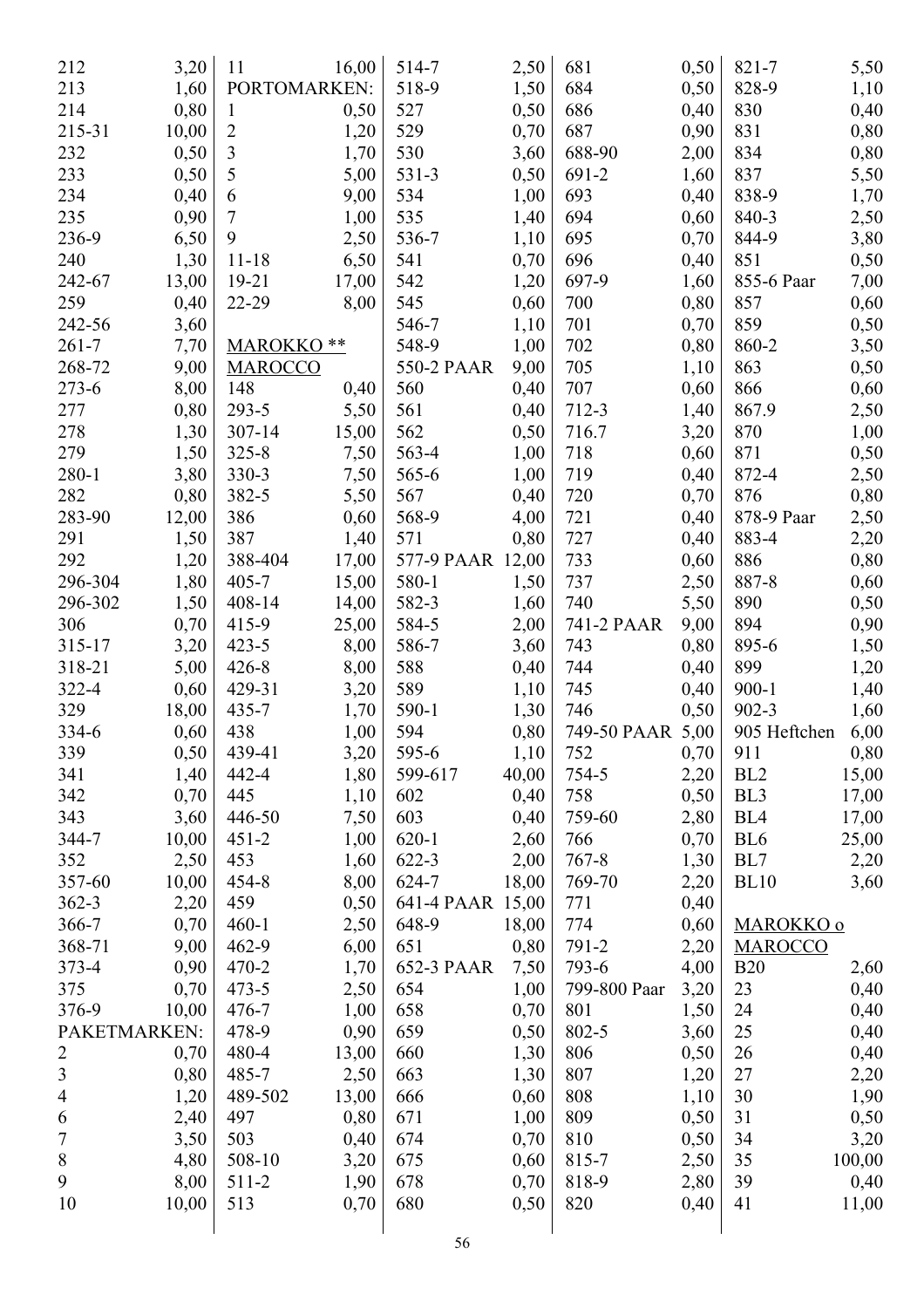| 105    | 0,40  | 282                  | 0,50  | Porto 22-31 | 7,50  | 517-22    | 5,50  | <b>BL115</b>         | 7,50  |
|--------|-------|----------------------|-------|-------------|-------|-----------|-------|----------------------|-------|
| 106    | 0,40  | 287-90               | 12,00 |             |       | 513-6     | 6,50  |                      |       |
| 107    | 0,40  | 306                  | 1,50  | TOGO **     |       | 523       | 1,00  | TOGO o               |       |
| 108    | 0,40  | $315 - 7$            | 0,70  | $60 - 4$    | 1,20  | 524-31    | 7,50  | 99                   | 1,60  |
| 109    | 0,50  | 323                  | 0,40  | 65-84       | 12,00 | 532-9     | 7,00  | 127                  | 1,50  |
| 110    | 0,40  | 324                  | 0,40  | 85-101      | 38,00 | 543-9     | 7,50  | 151                  | 1,50  |
| 112    | 0,40  | 341                  | 0,90  | 115-7       | 3,00  | 559-66    | 7,00  | 152                  | 1,50  |
| 113    | 6,00  | 342                  | 0,60  | 118-9       | 2,40  | 578-84    | 8,00  | 199                  | 0,50  |
| 114    | 1,00  | 343                  | 3,60  | 125-9       | 3,80  | 588-93    | 6,00  | 202                  | 0,70  |
| 115    | 6,50  | 393                  | 0,40  | 156-8       | 3,00  | 594-7     | 3,20  | 204                  | 0,70  |
| 116    | 7,00  | 394                  | 0,40  | 163-4       | 1,40  | 598-605   | 8,50  | 207                  | 0,50  |
| 117    | 0,50  | 396                  | 0,40  | 165-73      | 10,00 | 606       | 2,60  |                      |       |
| 118    | 0,40  | 397                  | 0,40  | 177-84      | 6,00  | 607-13    | 7,50  | TSCHAD <sup>*</sup>  |       |
| 119    | 0,40  | 399                  | 0,40  | 187-94      | 13,00 | 614-21    | 8,00  | 39                   | 1,30  |
| 120    | 0,60  | 400                  | 0,40  | 197         | 0,50  | 625       | 0,90  | 40                   | 0,60  |
| 122    | 1,00  | 402                  | 0,40  | 217         | 8,00  | 626-31    | 6,50  | 41                   | 1,40  |
| 137    | 0,80  | 404                  | 0,80  | 218         | 4,00  | 635-40    | 6,00  | 42                   | 5,00  |
| 138    | 0,40  | 405                  | 0,40  | 219         | 5,50  | $641 - 3$ | 3,00  | 43                   | 13,00 |
| 149    | 0,40  | 408-14               | 2,20  | 220         | 6,00  | 654       | 2,60  | 44                   | 18,00 |
| 150    | 0,40  | 439                  | 0,50  | $221 - 2$   | 2,50  | 671       | 3,80  | 45                   | 0,40  |
| 151    | 0,40  | 441                  | 0,90  | 225         | 4,60  | $672 - 8$ | 6,00  | 48                   | 1,30  |
| 152    | 0,40  | PAKETMARKEN:         |       | $241 - 4$   | 30,00 | 679-84    | 7,00  | PM12-22              | 56,00 |
| 153    | 0,40  | $\mathbf{1}$         | 0,40  | 246         | 1,00  | 685-9     | 7,00  |                      |       |
| 154    | 0,40  | $\overline{2}$       | 0,40  | 247-60      | 8,50  | 693       | 2,80  | TSCHAD <sup>**</sup> |       |
| 155    | 0,40  | 3                    | 0,50  | $271 - 5$   | 3,00  | $703 - 8$ | 5,50  | $62 - 3$             | 1,80  |
| 156    | 0,40  | $\overline{4}$       | 0,50  | 276-82      | 4,60  | 719-24    | 6,50  | 64                   | 1,80  |
| 157    | 0,40  | 5                    | 0,80  | 283-4       | 1,70  | 734-54    | 34,00 | 66-8                 | 4,00  |
| 160    | 0,60  | 6                    | 0,70  | 294-7       | 1,90  | $762 - 6$ | 20,00 | 87                   | 1,00  |
| 161    | 0,40  | 7                    | 1,70  | 298-303     | 2,50  | 790-1     | 3,00  | 88                   | 1,30  |
| 162    | 0,40  | 8                    | 0,50  | 308-12      | 2,40  | 792-9     | 9,00  | 89-91                | 6,00  |
| 163    | 0,40  | 9                    | 0,80  | $313 - 8$   | 5,00  | 808-13    | 8,00  | 92                   | 1,30  |
| 164    | 0,40  | 10                   | 0,80  | 329-34      | 4,00  | 839-42    | 34,00 | 93                   | 1,30  |
| 166    | 0,40  |                      | 0,80  | 335-8       | 2,00  | 843-8     | 14,00 | $94 - 5$             | 2,40  |
| 167    | 0,40  |                      |       | 339a        | 3,50  | 849-55    | 8,00  | $97 - 8$             | 4,00  |
| 168    | 0,40  | <b>MAURETANIA **</b> |       | $340 - 5$   | 2,40  | 856-61    | 7,00  | 99                   | 2,40  |
| 169    | 0,40  | <b>BL34</b>          | 7,00  | 350-5       | 3,80  | 862-7     | 6,50  | 100                  | 1,80  |
| 170    | 0,40  |                      |       | $363 - 6$   | 3,60  | 868-73    | 8,00  | $101 - 5$            | 7,50  |
| 175    | 1,50  | <b>SENEGAL</b>       | **    | 367-70      | 1,90  | 876       | 55,00 | 106                  | 1,00  |
| 176-82 | 2,00  | <b>BL19</b>          | 75,00 | $373 - 6$   | 3,20  | 878-83    | 5,00  | 107                  | 4,00  |
| 183-6  | 48,00 |                      |       | 381-4       | 3,00  | 884-7     | 7,50  | 116-7                | 3,80  |
| 204    | 0,40  | $TOGO*$              |       | 407-10      | 4,00  | 894       | 1,60  | 118                  | 2,40  |
| 205    | 0,40  | 25-41                | 65,00 | 426-9       | 4,80  | 895       | 28,00 | 119                  | 1,80  |
| 206    | 0,70  | 42-58                | 36,00 | 435-9       | 5,50  | 908-10    | 5,50  | 125                  | 1,00  |
| 207-10 | 1,50  | 59                   | 1,20  | 440         | 1,10  | $921 - 2$ | 7,00  | 129-34               | 12,00 |
| 227    | 0,40  | 65-70                | 1,20  | $441 - 5$   | 5,50  | 923-6     | 4,80  | 135-7                | 4,00  |
| 228    | 0,70  | 107-12               | 12,00 | 457-61      | 3,80  | 929       | 7,00  | 139                  | 1,60  |
| 229    | 0,60  | 114                  | 22,00 | $462 - 6$   | 4,60  | 940-4     | 5,50  | 147                  | 1,40  |
| 245-9  | 1,20  | 120-4                | 55,00 | 467-71      | 4,40  | 950       | 0,90  | 149-52               | 5,50  |
| 251-67 | 6,00  | 130-55               | 10,00 | $472 - 6$   | 5,00  | $951 - 2$ | 6,50  | 153                  | 0,80  |
| 265    | 0,40  | 174-5                | 1,60  | 477-81      | 3,60  | 953       | 2,20  | 154-5                | 1,40  |
| 268-71 | 1,50  | 176                  | 0,80  | 482-6       | 3,60  | 954-9     | 8,50  | 156                  | 0,80  |
| 268    | 0,40  | 177                  | 0,40  | 487-8       | 2,20  | $960 - 1$ | 7,00  | $157 - 8$            | 2,20  |
| 269    | 0,40  | Porto 1-8            | 19,00 | 494-9       | 5,00  | 962       | 22,00 | 159                  | 0,80  |
| 277    | 0,80  | Porto 9-13           | 1,70  | 500-6       | 6,50  | 963       | 22,00 | 160                  | 0,80  |
|        |       |                      |       | 57          |       |           |       |                      |       |
|        |       |                      |       |             |       |           |       |                      |       |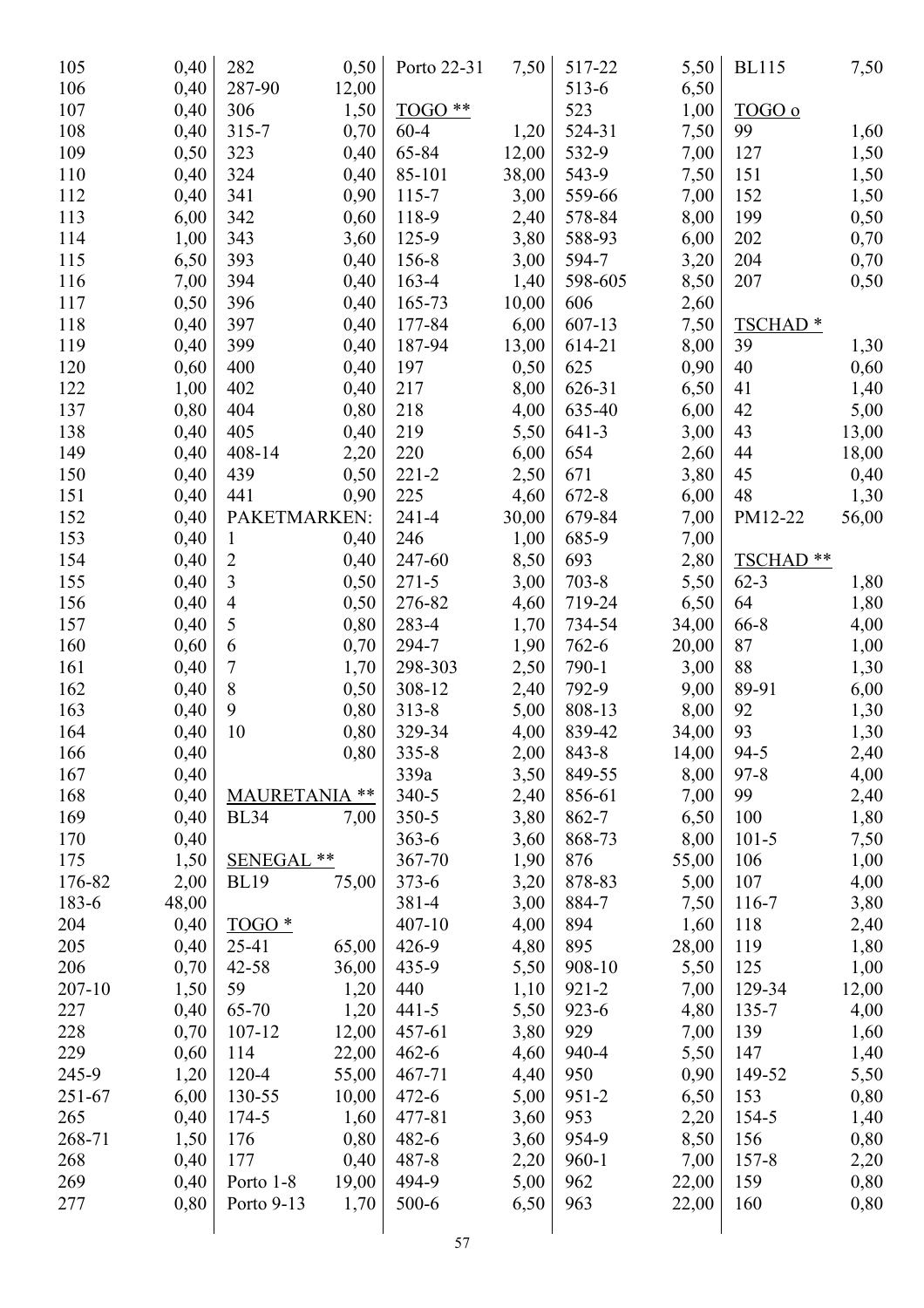| 162               | 0,80          | $600-1$         | 2,00         | BL <sub>4</sub>      | 6,00         | 73                    | 2,00         | CANADA <sup>*</sup> |              |
|-------------------|---------------|-----------------|--------------|----------------------|--------------|-----------------------|--------------|---------------------|--------------|
| 162               | 2,20          | 602             | 1,40         | <b>BL13</b>          | 8,00         | $74 - 7$              | 5,00         | 84                  | 4,00         |
| 170               | 0,80          | 603             | 2,50         | <b>BL28</b>          | 20,00        | $83 - 7$              | 5,00         | 111                 | 25,00        |
| 173               | 0,80          | 604             | 1,40         | <b>BL30</b>          | 8,00         | 93                    | 1,30         | 146                 | 5,50         |
| 178               | 1,60          | 605-6           | 1,80         | <b>BL31-2</b>        | 7,50         | 94                    | 1,20         | 174                 | 11,00        |
| 183               | 2,00          | 610             | 1,00         | BL36-7               | 8,00         | 95                    | 2,80         | 194                 | 55,00        |
| 184               | 0,60          | 614-7           | 6,00         | <b>BL58</b>          | 4,00         | 101                   | 1,20         | 205                 | 9,00         |
| 185-6             | 1,70          | $641 - 5$       | 10,00        | <b>BL63</b>          | 6,00         |                       |              | 265                 | 70,00        |
| 187-8             | 1,70          | 649             | 2,00         | <b>BL65</b>          | 6,00         | AMERIKA               |              |                     |              |
| 194               | 1,40          | 650-2           | 5,50         | <b>BL66</b>          | 7,50         |                       |              | <b>KANADA</b>       | **           |
| 197               | 1,40          | 654             | 5,50         | <b>BL67</b>          | 8,00         | <b>AMERICA</b>        |              | <b>CANADA</b>       | $***$        |
| 198-9             | 1,60          | 667             | 2,20         | <b>BL70</b>          | 6,00         |                       |              | 152                 | 16,00        |
| $201 - 2$         | 9,00          | 691-2           | 4,00         | <b>BL71</b>          | 6,00         | ANGUILLA**            |              | 190                 | 8,00         |
| 203               | 0,70          | 700-2           | 5,00         |                      |              | 446-9                 | 3,20         | 238                 | 5,00         |
| 204               | 1,10          | 703             | 4,00         | TUNISIEN **          |              | <b>BL39</b>           | 5,00         | 261                 | 12,00        |
| $205 - 6$         | 1,70          | 708             | 1,00         | 763                  | 0,50         |                       |              | 497                 | 5,00         |
| $211 - 2$         | 3,80          | 710-1           | 3,50         | 789                  | 0,40         | <b>ANTIGUA</b>        |              | 498                 | 0,40         |
| 217               | 0,80          | 712-8           | 9,50         | BL1B                 | 6,50         | <b>BARBUDA</b>        | **           | 525                 | 0,40         |
| $220 - 1$         | 4,80          | 719-21          | 4,50         |                      |              | <b>BL56</b>           | 60,00        | 526                 | 0,70         |
| 222               | 2,20          | $721 - 3$       | 4,00         | <b>ZENTRAL-AFRI-</b> |              |                       |              | 528                 | 0,40         |
| 223-34 Bogen 6,00 |               | 724             | 2,40         | <b>KANICHE</b>       |              | BAHAMAS **            |              | 531                 | 0,40         |
| 270               | 28,00         | $725 - 8$       | 6,50         | REPUBLIK **          |              | 454-69                | 36,00        | 668                 | 0,80         |
| 271-4             | 4,60          | 729-30          | 3,50         | 3                    | 2,00         |                       |              | 669-71              | 1,10         |
| 275-7             | 8,00          | 731-4           | 8,50         | 15                   | 1,60         | <b>BARBADOS</b> **    |              | 680                 | 0,50         |
| 278-9             | 1,40          | 736-40          | 9,50         | 17                   | 1,20         | 518-22                | 4,00         | 681                 | 0,40         |
| 280               | 0,70          | $742 - 5$       | 8,00         | 18-20                | 2,80         | $523 - 6$             | 4,60         | 682A                | 0,40         |
| 281               | 28,00         | 747-51          | 7,00         | 21                   | 2,20         | 527-9                 | 3,20         | 683A                | 0,40         |
| 282-5             | 8,00          | $753 - 5$       | 4,00         | 23                   | 2,00         | 530-4                 | 2,80         | 683C                |              |
| 288               | 3,40          | 756-8           |              | 24                   |              | 539-42                |              | 684                 | 0,60         |
| 290               | 0,80          | 759             | 2,60<br>6,00 | $25 - 7$             | 1,40<br>4,60 | 547-50                | 3,40<br>3,50 | $85 - 6$            | 0,80<br>1,00 |
| 299-301           | 4,00          | 760-2           | 3,00         | 28-9                 | 1,00         | 558-61                |              | 687-8               |              |
| 305               | 1,00          | $763 - 7$       | 10,00        | 30                   | 1,20         | 562-5                 | 5,00<br>4,60 | 691-3               | 0,80         |
| 317               |               | 769-72          |              | 33                   |              | 566-9                 | 4,20         | 695                 | 3,00         |
|                   | 1,20          |                 | 5,00         |                      | 2,80         |                       |              |                     | 1,40         |
| $321 - 2$<br>323  | 10,00<br>1,60 | 773-4<br>775-9  | 4,00         | 34<br>35             | 1,20<br>0,80 | 571-4                 | 5,00         | 698-701<br>702      | 2,30         |
| 327               | 0,80          | 781             | 12,00        | 36                   |              | 579-82<br><b>BL15</b> | 4,00<br>6,00 | 703                 | 0,40         |
|                   |               | 782             | 1,00         | $37 - 8$             | 2,00         |                       |              | 708-10              | 0,40         |
| 338-40            | 3,20          | 784-8           | 3,50         | 39                   | 2,80         | <b>ECUADOR</b> **     |              | 711-4               | 1,20         |
| 341<br>342-7      | 0,80          | 789-91          | 14,00        | 40                   | 1,00<br>1,00 | BL <sub>1</sub>       | 3,00         | 750-2               | 2,50         |
|                   | 6,00          |                 | 5,50         | 46                   |              |                       |              |                     | 1,50         |
| 355<br>364        | 1,20          | 795<br>796-9    | 1,20<br>8,00 | 51                   | 3,00         |                       |              | 753<br>767          | 0,40         |
|                   | 1,00          |                 |              | 52                   | 1,00         | <b>GRENADA/GREN</b>   |              | 768-9               | 0,40         |
| 378               | 1,80          | 800-2           | 6,00         |                      | 2,50         | $**$                  |              |                     | 0,70         |
| 394               | 5,50          | 803-6           | 4,00         | $53 - 5$             | 7,50         | $470 - 3$             | 8,00         | 773                 | 0,40         |
| 424-5             | 16,00         | 807-9           | 3,00         | 56                   | 1,20         | <b>BL59</b>           | 7,00         | 781-3               | 1,20         |
| 435               | 1,20          | 810             | 3,20         | 57                   | 1,40         |                       |              | 789                 | 0,40         |
| $443 - 8$         | 14,00         | 811-5           | 9,00         | 58                   | 2,00         | <b>GUADELOUPE o</b>   |              | 790-3               | 1,70         |
| $450 - 5$         | 11,00         | 821             | 3,00         | 59-62                | 11,00        | 56                    | 0,60         | 794-5               | 1,40         |
| 458               | 1,80          | $DM1-10$        | 8,50         | 63                   | 3,00         |                       |              | 796-7               | 0,80         |
| 509               | 1,80          | DM11            | 1,00         | $64 - 7$             | 2,50         |                       |              | 798-800             | 1,40         |
| 515-7             | 6,50          | PM23-34         | 14,00        | 68                   | 1,00         | JAMAIKA **            |              | 801-4               | 1,80         |
| 573               | 2,00          | PM              | 1,60         | 69                   | 1,00         | JAMAICA **            |              | 805                 | 0,40         |
| 582-7             | 10,00         | BL1             | 18,00        | 70                   | 1,60         | $500-3$               | 1,50         | 806-7               | 0,80         |
| 592-5             | 11,00         | BL <sub>2</sub> | 12,00        | 71                   | 2,00         |                       |              | 822-6               | 4,50         |
| 598-9             | 4,50          | BL <sub>3</sub> | 15,00        | 72                   | 2,00         | <b>KANADA*</b>        |              | 822                 | 0,70         |
|                   |               |                 |              |                      |              |                       |              |                     |              |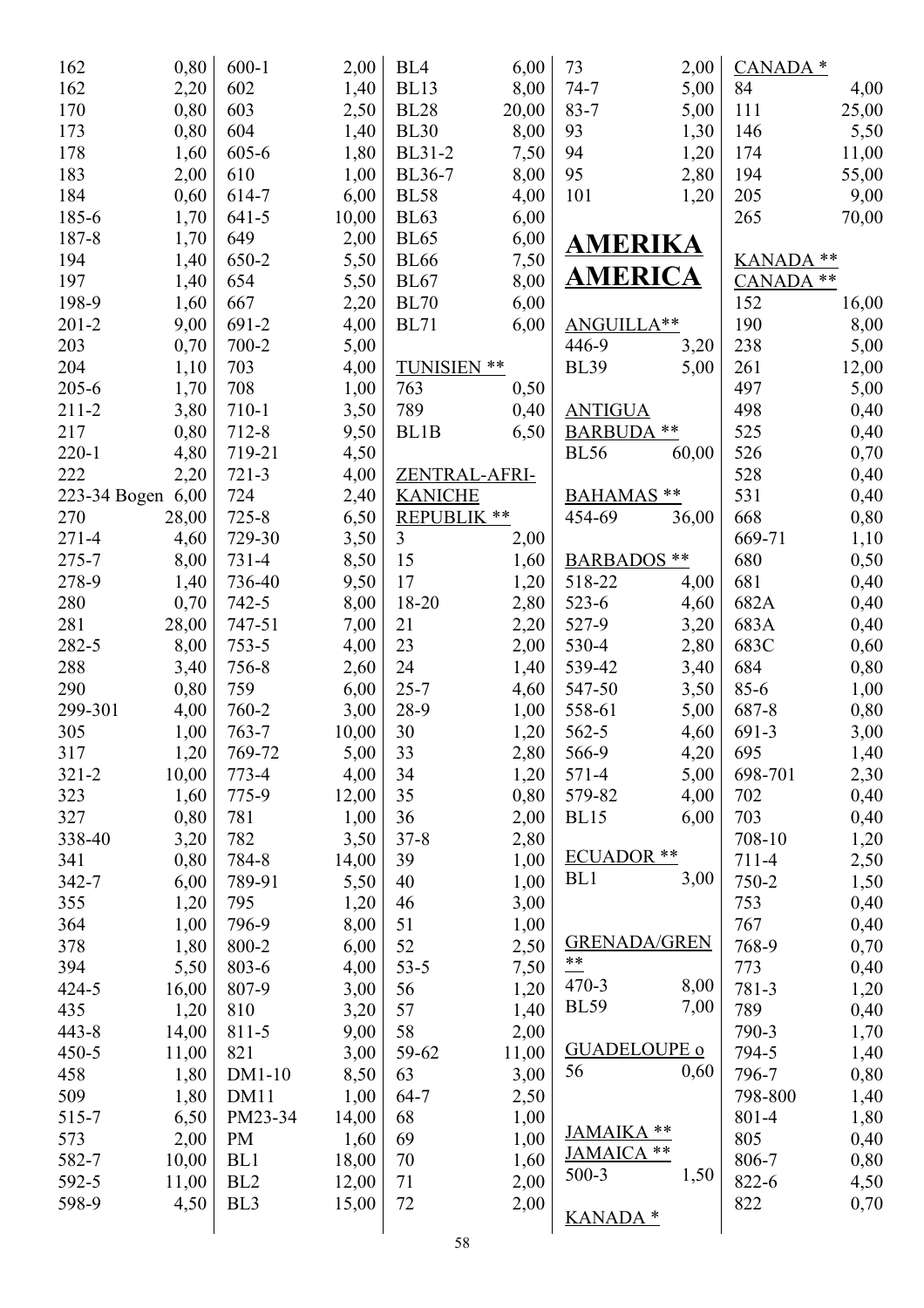| 824                  | 0,80  | 74                  | 1,20         | 144                    | 1,00 | $37 - 8$  | 2,00 | 344-5             | 1,00   |
|----------------------|-------|---------------------|--------------|------------------------|------|-----------|------|-------------------|--------|
| BL1                  | 3,50  | 77                  | 1,50         | 145                    | 0,40 | $53 - 4$  | 0,40 | 346-7             | 1,00   |
| BL <sub>2</sub>      | 4,50  | 79                  | 1,50         | 147-9                  | 4,50 | $57 - 8$  | 0,50 | 348-63            | 3,00   |
| Newfoundland         |       | 80                  | 1,00         | $151 - 4$              | 2,80 | 57        | 0,40 | 364-5             | 1,00   |
| 239                  | 0,40  | $81 - 3$            | 1,00         | 152                    | 0,40 | 59        | 0,40 | 366               | 0,40   |
|                      |       | 84-105              | 36,00        | 179                    | 0,40 | $62 - 3$  | 0,40 | $367 - 8$         | 1,00   |
| KOLUMBIEN **         |       | $85 - 6$            | 0,60         | 181                    | 0,60 | $71 - 2$  | 0,50 | 369-70            | 1,00   |
| KOLUMBIA **          |       | 107                 | 0,40         |                        |      | 71        | 0,40 | $371 - 2$         | 1,20   |
| <b>COLUMBIA</b>      | $***$ | 109-11              | 3,30         | <b>MONTSERRAT</b>      | **   | $76 - 7$  | 0,40 | 389-90            | 1,00   |
| 1652                 | 0,70  | 126-43              | 9,00         | 465-70                 | 9,50 | 78-9      | 0,60 | 391-3             | 1,70   |
|                      |       | 126-7               | 0,40         |                        |      | 84-5      | 0,40 | 394-5             | 1,20   |
| KUBA **              |       | 136                 | 0,40         | PARAGUAY*              |      | 86-7      | 0,40 | 396               | 0,50   |
| KUUBA **             |       | 145-6               | 1,00         | $357 - 8$              | 0,80 | 91        | 0,40 | 397-412           | 4,00   |
| $CUBA$ **            |       | 147 $(*)$           | 0,40         | 359                    | 0,40 | 98        | 0,40 | 397-402           |        |
| 1929-32              | 7,50  | 154                 | 1,20         | 361                    | 0,40 | 104       | 0,40 | Bogen             | 16,00  |
| 1933-7               | 3,20  | 169-70              | 2,00         | 363                    | 0,70 | 138-9     | 0,50 | $413 - 4$         | 1,10   |
| 1938                 | 1,20  | 176-86              | 5,50         | 366                    | 1,00 | $140 - 1$ | 0,50 | $415 - 6$         | 1,20   |
| 1940-5               | 3,80  | 176-78              | 0,80         | 370                    | 2,20 | 159       | 0,70 | $417 - 8$         | 1,20   |
| 1946                 | 1,10  | 176                 |              |                        |      | 168-9     |      | 419               |        |
| 1947-52              |       | 180                 | 0,40<br>0,40 | <b>ST. KITTS</b><br>** |      | 187-8     | 0,50 | $420 - 1$         | 0,50   |
|                      | 3,20  |                     |              | 84-6                   | 1,50 |           | 0,50 |                   | 1,20   |
| 1953                 | 1,80  | 182                 | 0,60         | 87-9                   | 1,50 | 198-9     | 2,50 | 438-9             | 1,50   |
| 1962                 | 1,80  | 183                 | 0,70         | $90 - 2$               | 1,80 | 202       | 0,50 | $440 - 1$         | 1,50   |
| 1963-6               | 3,50  | 186                 | 0,90         | $93 - 6$               | 1,40 | 204-5     | 0,70 | 442-3             | 1,50   |
| 1967                 | 0,70  | 187-9               | 2,00         |                        |      | 208-9     | 0,60 | 444-5             | 1,50   |
| 1975-9               | 2,80  | 192-6               | 2,00         |                        |      | 212       | 0,40 | 446-7             | 1,50   |
| 1986.8               | 1,80  | 199                 | 0,50         | <b>TRINIDAD UND</b>    |      | 229-30    | 0,50 | $464 - 5$         | 1,50   |
| 1989-93              | 10,00 | $200 - 1$           | 1,00         | TOBAGO **              |      | 232-3     | 0,50 | 466               | 0,60   |
| 1994                 | 1,20  | 202                 | 0,80         | 435-40                 | 4,60 | 234       | 0,40 | 467               | 1,20   |
| 2000-4               | 3,50  | 226-31              | 4,50         | 448-50                 | 9,00 | 235       | 0,50 | 468-9             | 6,50   |
| 2005-9               | 2,80  | 256-8               | 40,00        |                        |      | 236-7     | 0,50 | $470-1$           | 1,70   |
| 2010                 | 1,20  | Porto 1-11          | 50,00        | URUGUAY **             |      | 238-9     | 1,20 | 488-9             | 1,30   |
| 2011                 | 1,80  |                     |              | 1656                   | 1,40 | 242       | 2,00 | 490               | 0,60   |
| 2012                 | 0,80  | <b>MARTINIQUE o</b> |              |                        |      | $245 - 8$ | 1,20 | 491-4             | 9,00   |
| 2013                 | 1,10  | 28                  | 1,20         | <b>VEREINTE</b>        |      | 269-74    | 2,00 | 497-8             | 1,50   |
| 2014                 | 0,60  | 29                  | 1,50         | <b>NATIONEN (UNO)</b>  |      | 279-80    | 0,70 | 499-514           | 10,00  |
| 2018                 | 1,80  | 30                  | 1,50         | <b>NEW YORK o</b>      |      | 283-4     | 1,00 | 519               | 0,70   |
| 2020                 | 2,20  | 31                  | 7,50         | <u>YK NY o</u>         |      | 289-92    | 2,20 | $520 - 1$         | 1,70   |
| 2021                 | 0,50  | 33                  | 2,00         | UN NY o                |      | 295-6     | 0,80 | $540-1$           | 1,50   |
| 2023-8               | 3,60  | 39                  | 0,70         | 1                      | 0,40 | 302       | 0,40 | 542-3             | 2,00   |
| <b>BL44</b>          | 4,60  | 40                  | 1,20         | $\overline{c}$         | 0,40 | $303 - 4$ | 0,80 | 544-5             | 2,00   |
| <b>BL139</b>         | 1,20  | 57                  | 0,40         | $\overline{3}$         | 0,40 | 310       | 0,70 | 546               | 0,40   |
|                      |       | 60                  | 0,40         | 4                      | 0,40 | 313-4     | 0,70 | 549-50            | 2,00   |
| <b>MARTINIQUE **</b> |       | 61                  | 0,40         | 12                     | 0,40 | $315 - 7$ | 2,50 | $551-2$           | 2,00   |
| $205 - 6$            | 1,40  | 66                  | 0,40         | 29-30                  | 4,00 | $320 - 1$ | 0,70 | 553-68            | 10,00  |
| 232                  | 1,00  | 67                  | 0,40         | 32                     | 0,50 | 322-3     | 1,00 | 553-68 Bogen40,00 |        |
| 239-55               | 19,00 | 78                  | 1,50         |                        |      | 324-5     | 0,70 | 569               | 0,50   |
| Porto 12-22          | 9,00  | 81                  | 0,40         | <b>VEREINTE</b>        |      | 326-7     | 1,00 | 627-8             | 1,70   |
| Porto 27-36          | 7,00  | 84                  | 0,40         | <b>NATIONEN (UNO)</b>  |      | 328-31    | 1,50 | 627-8 Bogen       | 8,50   |
|                      |       | $87 - 8$            | 1,30         | NEW YORK **            |      | 332-3     | 1,00 | BL1 I             | 150,00 |
| <b>MARTINIQUE *</b>  |       | $94 - 5$            | 1,20         | YK NY **               |      | 334-5     | 1,20 | BL1 II            | 200,00 |
| 27                   | 1,20  | 133                 | 0,40         | $UNNY$ **              |      | 336-7     | 1,00 | BL <sub>2</sub>   | 2,50   |
| 56-72                | 45,00 | 134                 | 0,40         | 3                      | 0,40 | 338-9     | 1,00 | BL <sub>4</sub>   | 1,00   |
| $56 - 7$             | 0,40  | 137                 | 1,70         | 5                      | 0,40 | $340-1$   | 1,00 | BL <sub>6</sub>   | 1,00   |
| 73                   | 0,70  | 140                 | 0,40         | 10                     | 4,00 | 342-3     | 0,70 | BL7               | 1,00   |
|                      |       |                     |              | $12 - 5$               | 2,50 |           |      |                   |        |
|                      |       |                     |              |                        |      |           |      |                   |        |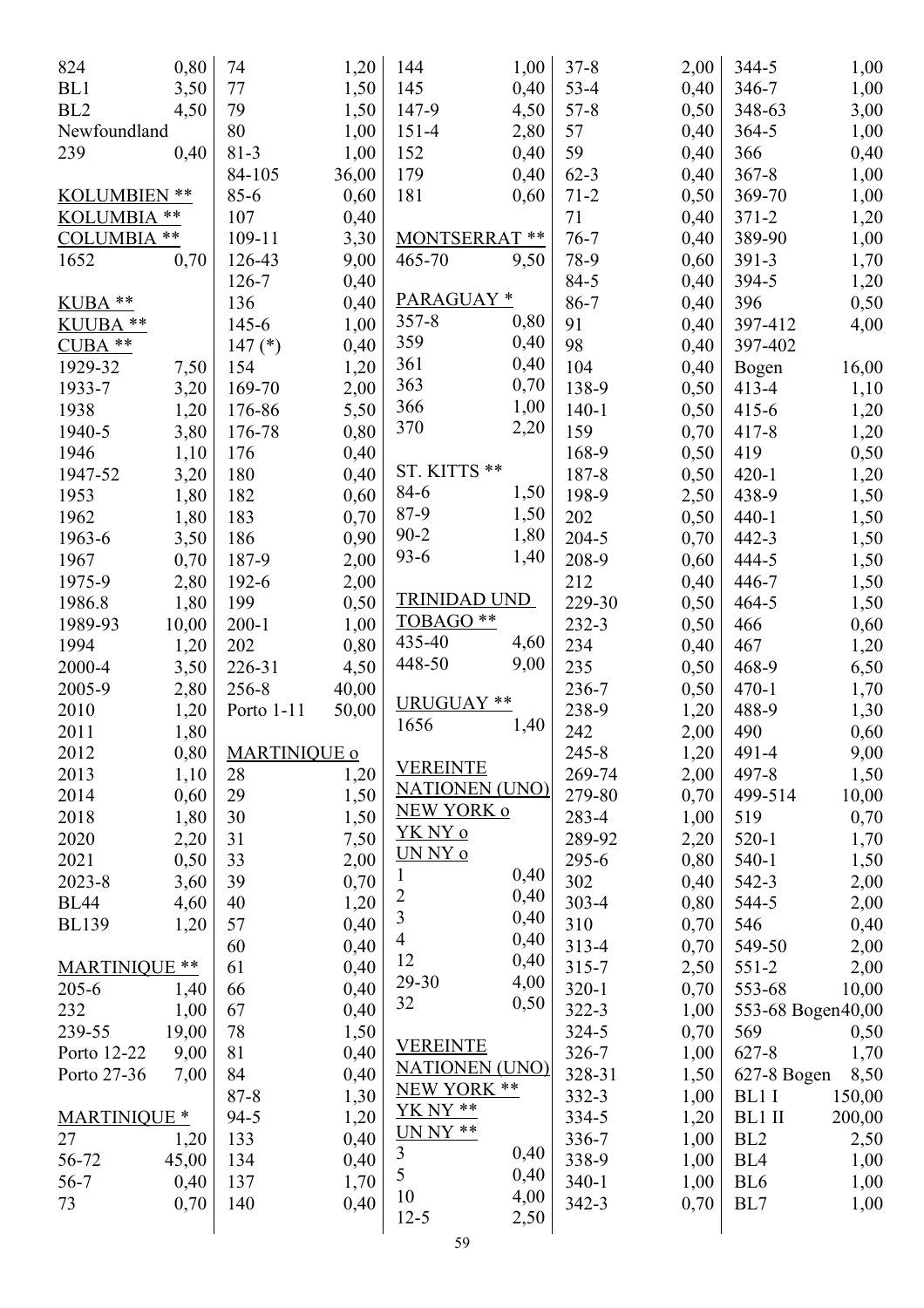| BL <sub>8</sub>      | 1,80 | 375   | 0,60 | 500A   | 0,40 | 580  | 0,40         | 660A   | 0,40 |
|----------------------|------|-------|------|--------|------|------|--------------|--------|------|
| BL9                  | 4,00 | 376   | 0,60 | 501    | 0,40 | 581  | 0,40         | 663A   | 0,40 |
|                      |      | 377   | 0,40 | 502    | 1,50 | 582  | 0,40         | 664A   | 0,50 |
| VEREINIGTE           |      | 378   | 0,40 | 503    | 3,00 | 583  | 0,40         | 665A   | 0,50 |
| <b>STAATEN VON</b>   |      | 379   | 0,40 | 508    | 0,40 | 584  | 0,40         | 669A   | 0,70 |
| <b>AMERIKA</b><br>** |      | 381   | 0,40 | 510    | 0,40 | 585  | 0,40         | 670C   | 1,00 |
| USA **               |      | 382   | 0,40 | 511    | 0,40 | 586  | 0,40         | 676    | 0,40 |
| 189H                 | 5,50 | 387   | 0,40 | 512-24 | 4,50 | 587  | 0,40         | 677    | 0,40 |
| 262                  | 0,40 | 388   | 0,40 | 518    | 0,40 | 588  | 0,40         | 678    | 0,40 |
| 266                  | 0,90 | 389   | 0,40 | 519    | 0,40 | 589  | 0,40         | 679    | 0,40 |
| 289                  | 0,60 | 390-9 | 4,50 | 521    | 0,40 | 590  | 0,40         | 684    | 0,40 |
| 305                  | 2,00 | 402   | 0,40 | 525    | 0,40 | 591  | 0,40         | 685    | 0,40 |
| 309                  | 1,00 | 403   | 0,40 | 526    | 0,40 | 592  | 0,40         | 687    | 0,40 |
| 314                  | 1,20 | 404   | 0,90 | 527    | 0,40 | 593  | 0,40         | 689    | 0,40 |
| 316                  | 0,60 | 405   | 0,40 | 528    | 0,40 | 594  | 0,40         | 690    | 0,40 |
| 318                  | 0,60 | 406   | 0,40 | 531    | 0,40 | 595  | 0,40         | 691    | 0,40 |
| 319                  | 0,80 | 407   | 0,40 | 532    | 0,40 | 596  | 0,40         | 692    | 0,40 |
| 320                  | 0,70 | 408   | 0,40 | 533    | 0,40 | 598  | 0,40         | 693    | 0,40 |
| 323                  | 2,00 | 409   | 0,40 | 534-7  | 1,20 | 599  | 0,40         | 694    | 0,40 |
| 324                  | 0,60 | 411A  | 0,40 | 535    | 0,40 | 600  | 0,40         | 695    | 0,40 |
| 329                  | 1,00 | 412A  | 0,40 | 537    | 0,40 | 605  | 0,40         | 698    | 0,40 |
| 330                  | 0,50 | 415A  | 0,90 | 538    | 0,40 | 607  | 0,40         | 703    | 0,40 |
| 331                  | 0,40 | 417A  | 0,40 | 539    | 0,40 | 609  | 0,40         | 704    | 0,40 |
| 333                  | 0,60 | 419A  | 0,40 | 540    | 0,40 | 614  | 0,40         | 705    | 0,40 |
| 334                  | 0,40 | 420A  | 0,40 | 541    | 0,40 | 616  | 0,40         | 707    | 0,40 |
| 335                  | 0,40 | 421A  | 0,40 | 542    | 0,40 | 618  | 0,40         | 708    | 0,40 |
| 336                  | 0,70 | 422A  | 0,40 | 543    | 0,40 | 625  | 0,40         | 709    | 0,40 |
| 337                  | 0,40 | 423A  | 0,80 | 544    | 0,40 | 628  | 0,40         | 710    |      |
| 338                  | 0,90 | 424A  |      | 545    |      | 629  |              | 711    | 0,40 |
| 339                  | 0,50 | 425A  | 1,60 | 546    | 0,40 | 631  | 0,40<br>0,40 | 712    | 0,40 |
| 340                  |      |       | 1,60 | 547    | 0,40 | 632  |              | 713    | 0,40 |
| 342                  | 2,50 | 426A  | 1,20 |        | 0,40 | 634  | 0,40         | 714    | 0,40 |
|                      | 0,50 | 427A  | 0,60 | 548    | 0,40 |      | 0,40         |        | 0,40 |
| 346                  | 0,60 | 428A  | 1,20 | 550    | 0,40 | 635  | 0,40         | 715    | 0,40 |
| 347                  | 0,40 | 429A  | 1,20 | 551    | 0,40 | 636  | 0,40         | 716    | 0,40 |
| 348-9                | 5,00 | 430A  | 2,40 | 554    | 0,40 | 637  | 0,40         | 718    | 0,40 |
| 350                  | 0,40 | 432A  | 1,00 | 555    | 0,40 | 638  | 0,40         | 719    | 0,40 |
| 351                  | 0,50 | 433A  | 2,00 | 558    | 0,40 | 639  | 0,40         | 722    | 0,40 |
| 352                  | 0,50 | 434A  | 1,50 | 559    | 0,40 | 640  | 0,40         | 723    | 0,40 |
| 353                  | 0,50 | 436A  | 0,90 | 563    | 0,40 | 641  | 0,40         | 724    | 0,40 |
| 354                  | 0,40 | 443   | 0,50 | 564    | 0,40 | 642  | 0,40         | 725    | 0,40 |
| 355-6                | 0,60 | 444   | 0,40 | 565    | 0,40 | 643  | 0,40         | 728    | 0,40 |
| 357                  | 0,40 | 447   | 0,40 | 566    | 0,40 | 644  | 0,40         | 729    | 0,40 |
| 360                  | 0,80 | 448   | 0,40 | 567    | 0,40 | 645  | 0,40         | 730-1  | 0,70 |
| 361                  | 0,40 | 452   | 0,40 | 568    | 0,40 | 646  | 0,40         | 732-3A | 0,60 |
| 362                  | 0,40 | 454   | 0,40 | 569    | 0,40 | 647  | 0,40         | 734    | 0,40 |
| 363                  | 0,40 | 474   | 2,00 | 570    | 0,40 | 648  | 0,40         | 735    | 0,40 |
| 364                  | 0,40 | 490   | 0,40 | 571    | 0,40 | 649  | 0,40         | 736-7  | 0,60 |
| 365                  | 0,40 | 491   | 0,40 | 573    | 0,40 | 651C | 0,40         | 737    | 0,40 |
| 366                  | 0,40 | 492   | 0,40 | 574    | 0,40 | 652A | 0,40         | 739    | 0,40 |
| 367                  | 0,40 | 493   | 0,40 | 575    | 0,40 | 654A | 0,40         | 740    | 0,40 |
| 369                  | 1,60 | 494   | 0,40 | 576    | 0,40 | 654C | 0,50         | 742    | 0,40 |
| 370                  | 0,90 | 495-7 | 0,90 | 577    | 0,40 | 655A | 0,40         | 744-6  | 0,80 |
| 371                  | 2,50 | 498   | 0,40 | 578    | 0,40 | 658A | 0,40         | 746    | 0,40 |
| 372                  | 2,50 | 499   | 0,40 | 579    | 0,40 | 659A | 0,40         | 747    | 0,40 |
|                      |      |       |      |        |      |      |              |        |      |
|                      |      |       |      | 60     |      |      |              |        |      |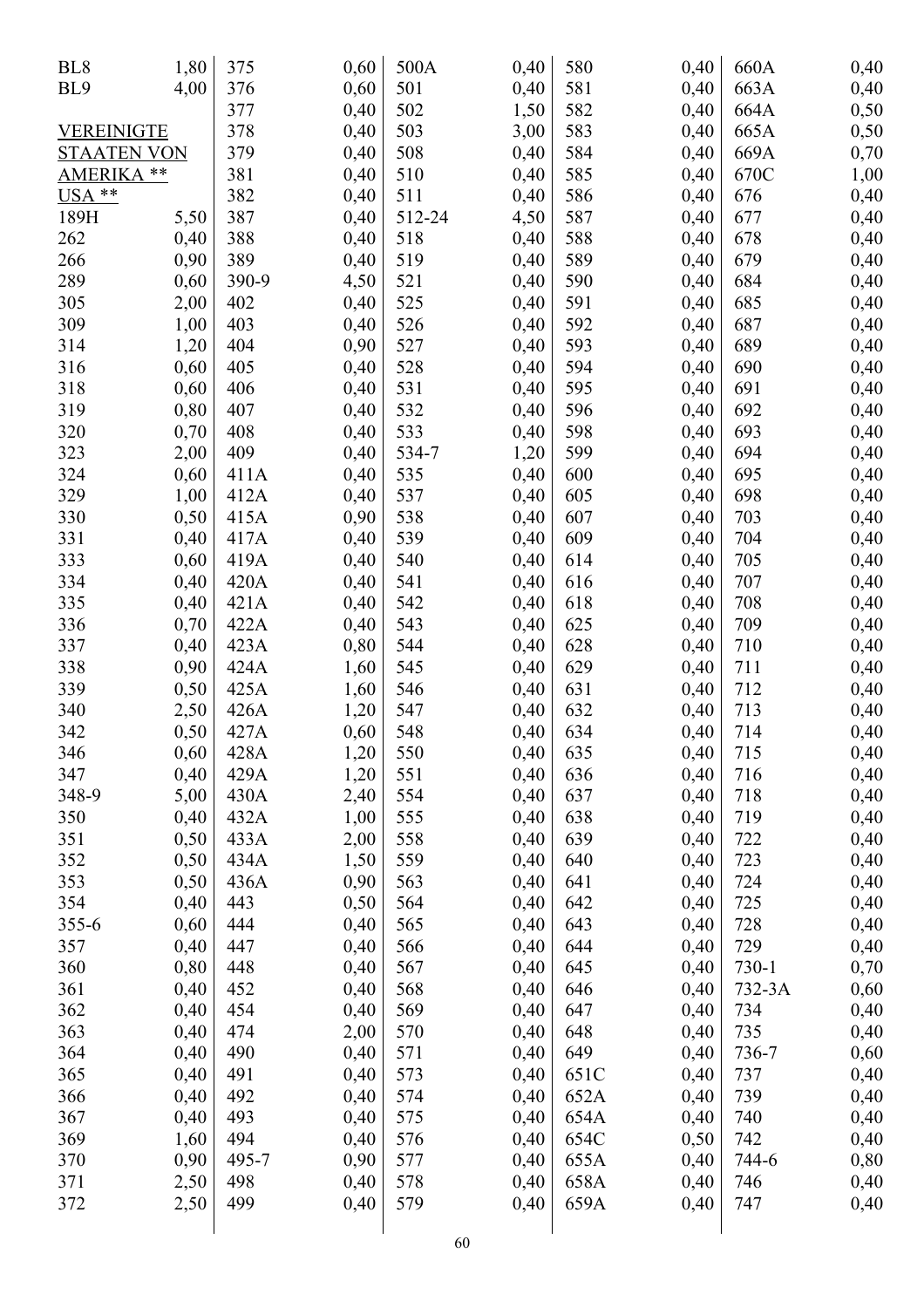| 748-9  | 0,60 | 833  | 0,40 | 906  | 0,40  | 998     | 0,40 | 1326              | 0,40 |
|--------|------|------|------|------|-------|---------|------|-------------------|------|
| 750    | 0,40 | 834  | 0,40 | 907  | 0,40  | 1003    | 0,40 | 1327              | 0,40 |
| 752    | 0,40 | 835  | 0,40 | 908  | 0,40  | 1004    | 0,40 | 1328              | 0,40 |
| 754    | 0,40 | 836A | 0,40 | 909  | 0,40  | 1007    | 0,40 | 1333A             | 0,50 |
| 756    | 0,40 | 836C | 0,70 | 910  | 0,40  | 1008    | 0,40 | 1333C             | 0,50 |
| 757    | 0,40 | 837  | 0,40 | 911  | 0,40  | 1009    | 0,40 | 1335-8            | 1,80 |
| 758    | 0,40 | 838  | 0,40 | 912  | 0,40  | 1010    | 0,40 | 1339              | 0,40 |
| 759    | 0,40 | 839  | 0,40 | 913  | 0,40  | 1011    | 0,40 | 1340              | 0,40 |
| 760    | 0,40 | 840  | 0,80 | 915  | 0,40  | 1016    | 0,40 | 1341MH (24) 17,00 |      |
| 764    | 0,50 | 841  | 0,40 | 916  | 0,90  | 1016V   | 0,40 | 1342              | 2,00 |
| 765    | 0,40 | 842  | 0,40 | 918  | 0,40  | 1017-20 | 2,60 | $1341D+E(4)$      | 3,00 |
| 766-9  | 1,20 | 845  | 0,40 | 919  | 0,40  | 1021    | 0,40 | 1342              | 0,40 |
| 766    | 0,40 | 846  | 0,40 | 920  | 1,20  | 1022    | 0,40 | 1352A             | 0,50 |
| 771    | 0,40 | 847  | 0,40 | 921  | 0,40  | 1028    | 0,70 | 1352C             | 0,50 |
| 772    | 0,40 | 848  | 0,40 | 923  | 0,40  | 1031    | 0,40 | 1353              | 0,50 |
| 776    | 0,40 | 850  | 0,40 | 924  | 0,40  | 1036    | 0,60 | 1354MH (16) 11,00 |      |
| 777    | 0,40 | 851  | 0,40 | 926  | 0,40  | 1041    | 0,40 | 1355              | 0,40 |
| 778    | 0,60 | 853  | 0,40 | 927  | 0,40  | 1042    | 0,40 | 1357              | 0,80 |
| 779    | 0,40 | 856  | 0,40 | 928  | 0,40  | 1052-5  | 1,80 | 1362-3            | 2,00 |
| 780    | 0,40 | 857  | 0,40 | 929C | 0,40  | 1057    | 0,40 | 1368-9            | 1,00 |
| 781-2  | 2,40 | 861  | 0,40 | 932  | 0,40  | 1059    | 0,40 | 1370              | 5,50 |
| 784    | 0,40 | 862  | 0,40 | 933  | 0,40  | 1061    | 0,40 | 1371              | 0,50 |
| 785    | 0,40 | 865  | 0,40 | 934A | 2,80  | 1066    | 0,40 | 1372              | 0,50 |
| 786    | 0,40 | 866  | 0,60 | 936  | 0,40  | 1086    | 0,40 | 1373              | 0,50 |
| 787    | 0,40 | 867  | 0,40 | 937  | 0,40  | 1090    | 0,40 | 1375              | 0,50 |
| 788    | 0,40 | 868  | 0,40 | 938  | 0,40  | 1108    | 0,70 | 1391              | 3,00 |
| 789-90 | 0,60 | 873  | 0,40 | 939A | 0,40  | 1116    | 0,40 | 1392              | 0,50 |
| 791    | 0,40 | 875  | 0,40 | 941A | 0,40  | 1122    | 0,40 | 1394              | 0,90 |
| 792    | 0,40 | 876  | 0,40 | 942  | 1,20  | 1123    | 0,40 | 1396              | 1,40 |
| 793    | 0,40 | 877  | 0,40 | 943  | 0,40  | 1130    | 0,60 | 1398-401          | 2,20 |
| 794    | 0,40 | 878  | 0,40 | 944A | 0,70  | 1135    | 0,40 | 1402-3            | 1,00 |
| 795-6  | 0,60 | 879  | 0,40 | 944C | 0,40  | 1157    | 0,40 | 1404              | 0,40 |
| 797    | 0,40 | 880  | 0,40 | 945x | 13,00 | 1159    | 0,40 | 1405              | 0,90 |
| 800    | 0,40 | 881  | 0,40 | 946  | 0,40  | 1191C   | 0,40 | 1406              | 0,50 |
| 801    | 0,40 | 882  | 0,40 | 947  | 0,40  | 1193    | 0,80 | 1407              | 0,60 |
| 802    | 0,40 | 883  | 0,40 | 949  | 0,40  | 1195A   | 0,40 | 1411-4A           | 2,50 |
| 807    | 0,40 | 885  | 0,40 | 950  | 0,40  | 1195C   | 0,40 | 1411-4F           | 8,50 |
| 808    | 0,40 | 886  | 0,40 | 962  | 1,30  | 1197-9  | 1,30 | 1415-9            | 3,00 |
| 809    | 0,40 | 887  | 0,40 | 964  | 0,40  | 1200-1  | 1,60 | 1420              | 0,60 |
| 811    | 0,40 | 888  | 0,40 | 966  | 0,40  | 1254    | 0,40 | 1427              | 0,50 |
| 812    | 0,40 | 889  | 0,40 | 967  | 0,40  | 1278-81 | 1,80 | 1428              | 0,50 |
| 814    | 0,40 | 890  | 0,40 | 968  | 0,40  | 1282-5  | 2,00 | 1429              | 0,50 |
| 815    | 0,40 | 891  | 0,40 | 969  | 0,40  | 1298    | 0,40 | 1431              | 0,50 |
| 817A   | 0,40 | 892  | 0,40 | 972  | 0,40  | 1316    | 0,40 | 1432              | 0,50 |
| 817C   | 1,40 | 895A | 0,40 | 974  | 0,60  | 1317    | 0,40 | 1433              | 0,50 |
| 822    | 0,40 | 895C | 0,40 | 979  | 0,40  | 1319A   | 0,40 | 1438              | 0,50 |
| 823    | 0,40 | 896  | 0,40 | 980  | 0,40  | 1319C   | 0,40 | 1440              | 0,50 |
| 825    | 0,40 | 897  | 0,40 | 981  | 0,40  | 1320A   | 0,40 | 1449A             |      |
| 826    | 0,40 | 899  | 0,40 | 983  | 0,40  | 1320C   | 0,40 | 1450-1            | 1,10 |
| 827    | 0,40 | 900  | 0,40 | 984  | 0,40  | 1321    | 0,40 | 1452              | 1,00 |
| 828    | 0,40 | 901  | 0,40 | 985  | 0,40  | 1322    | 0,40 | 1453-4            | 0,60 |
| 829    | 0,40 | 903  | 0,40 | 991  | 0,40  | 1323    |      | 1455              | 1,70 |
|        |      |      |      | 992  |       |         | 0,40 |                   | 0,50 |
| 830    | 0,40 | 904  | 0,40 |      | 0,90  | 1324    | 0,40 | 1456              | 0,50 |
| 831    | 0,40 | 905  | 0,40 | 994  | 0,40  | 1325    | 0,40 | 1457A             | 0,60 |
|        |      |      |      | 61   |       |         |      |                   |      |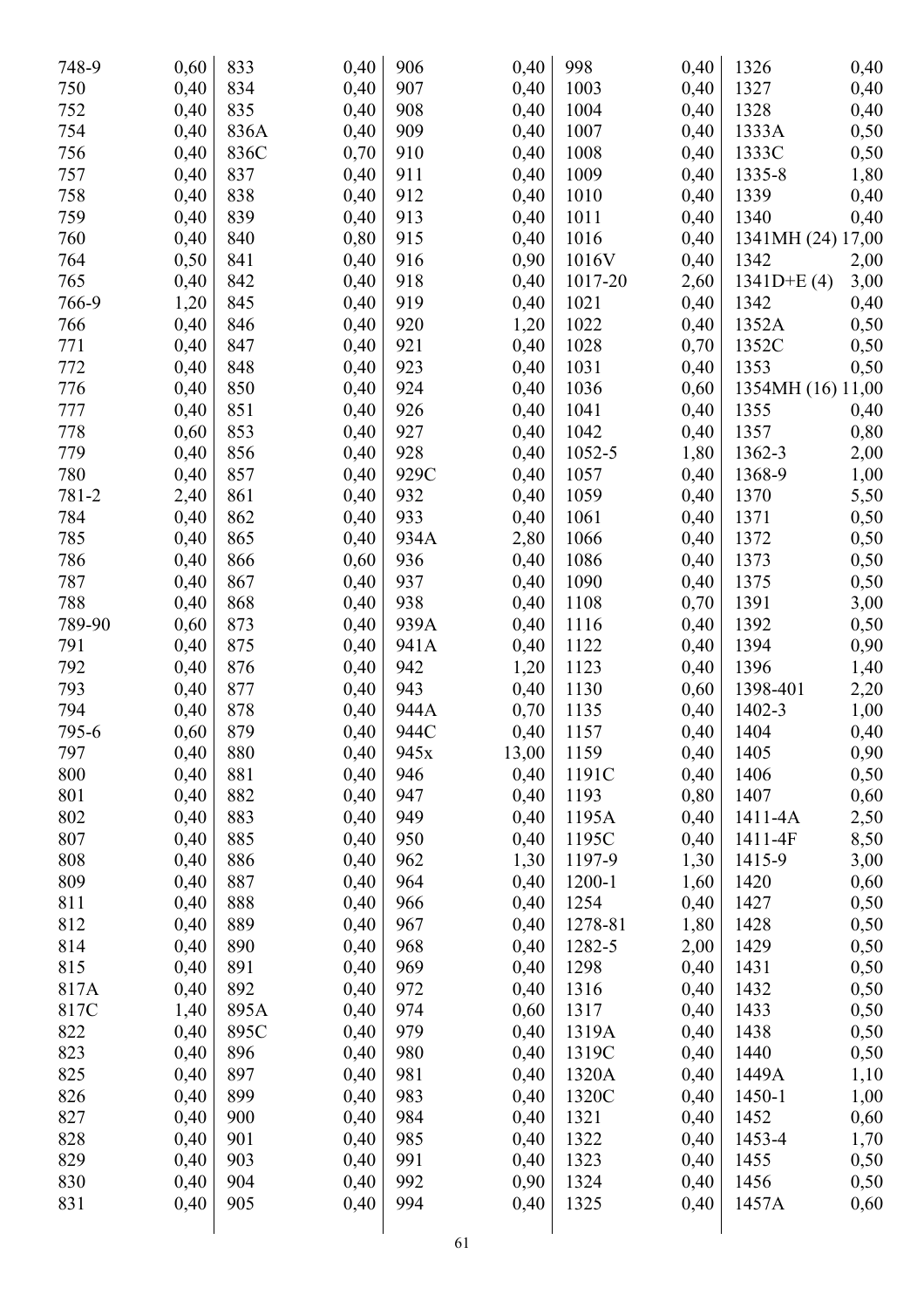| 1457C       | 0,60  | 1671-4             | 3,50  | 2376F                | 20,00 | CHINA-VOLKS-         |       | 177                   | 0,70 |
|-------------|-------|--------------------|-------|----------------------|-------|----------------------|-------|-----------------------|------|
| 1459-62     | 2,50  | 1682               | 1,10  | 2377-83A             | 7,00  | REPUBLIK o           |       | 184-5                 | 0,50 |
| 1463        | 0,90  | 1687               | 0,60  | 2377-83 bogen        |       | <b>KIINA KANSAN-</b> |       | 187-9                 | 1,70 |
| 1464        | 0,60  | 1688               | 0,40  | (35)                 | 38,00 | VALTA o              |       | 190                   | 0,40 |
| 1465        | 0,60  | 1690-3             | 3,50  | 2377-83MH            | 20,00 | 393                  | 5,50  | 192                   | 1,30 |
| 1468        | 0,60  | 1697               | 0,60  | 2384                 | 0,80  | 422                  | 0,40  | 193                   | 1,50 |
| 1469        | 0,60  | 1700               | 0,60  | 2386-9               | 3,20  | 484                  | 12,00 | 194                   | 0,60 |
| 1480        | 0,40  | 1702               | 0,60  | 2390-3               | 3,50  | 518                  | 0,50  | 233                   | 0,70 |
| 1489        | 0,60  | 1749 (4st)         | 10,00 | 2394                 | 0,80  | 522                  | 1,50  | 234                   | 0,40 |
| 1490        | 1,00  | 1753               | 0,70  | 2395-6               | 1,80  | 524                  | 4,50  | 235                   | 0,40 |
| 1491        | 0,60  | 1783-6             | 3,40  | $2397 - 9 +$         |       | 526                  | 6,00  | 237                   | 0,50 |
| 1492        | 0,60  | 1783-6MH           | 6,80  | 2376 II A            | 4,50  | 968-9                | 30,00 | $251 - 3$             | 3,60 |
| 1497        | 0,60  | 1856-7             | 1,40  | 2397-9+2376 IIA      |       | 977                  | 10,00 | $261 - 2$             | 1,80 |
| 1498        | 0,60  | 1953-7             | 4,40  | Bogen $(20)$         | 18,00 |                      |       | $263 - 5$             | 2,80 |
| 1499        | 0,70  | 1953-7 MH          | 17,60 | BL <sub>9</sub>      | 1,00  | <b>FRANZÖSISCH</b>   |       | 266                   | 0,90 |
| 1504-5      | 1,70  | 1974               | 1,50  | <b>BL17-20</b>       | 26,00 | <b>INDIEN</b> *      |       | 267                   | 0,40 |
| 1506        | 0,60  | 2125C              | 0,80  | <b>BL25-30</b>       | 40,00 | <b>RANSKAN INTIA</b> |       | 268                   | 0,40 |
| 1507A       | 0,60  | 2135               | 1,20  | <b>BL31</b>          | 9,00  | $233 - 8$            | 9,00  | 284-5                 | 1,50 |
| 1507C       | 0,80  | 2155-9             | 4,50  | <b>BL312x</b>        | 18,00 | 239-40               | 1,80  | 287                   | 0,80 |
| 1508E       | 2,20  | $2194D+E(10)10,00$ |       | <b>BL32</b>          | 9,00  | 241                  | 0,90  | 298-301               | 7,50 |
| 1509-10     | 1,00  | 2201               | 0,40  |                      |       | 281-98               | 25,00 | 308                   | 0,50 |
| 1511-2      | 1,40  | 2207               | 0,80  |                      |       | 299-301              | 19,00 | 302-12                | 7,00 |
| 1513-4      | 1,20  | 2208               | 0,80  | <b>ASIEN</b>         |       | 304                  | 2,20  | $313 - 5$             | 4,00 |
| 1515        | 0,60  | 2209               | 0,80  | <u>AASIA</u>         |       | $305 - 7$            | 76,00 | 316-7                 | 1,20 |
| 1521        | 0,40  | 2211               | 0,80  |                      |       | PM19-28              | 10,00 | 318                   | 0,70 |
| 1522MH (10) | 7,50  | 2213               | 0,80  | <b>BANGLADESH **</b> |       | PM19                 | 0,40  | 319-29                | 6,00 |
| 1523E       | 8,00  | 2214-7             | 3,80  | $1 - 8$              | 6,00  |                      |       | 322                   | 0,40 |
| 1524        | 0,60  | 2218               | 0,90  | $9 - 11$             | 8,00  | FRANZÖSISCH          |       | $330-1$               | 1,40 |
| 1526        | 1,10  | 2239               | 0,80  |                      |       | INDIEN **            |       | $332 - 3$             | 1,40 |
| 1529        | 0,40  | 2240               | 0,80  | <b>BRUNEI</b><br>**  |       | <b>RANSKAN INTIA</b> |       | 334-5                 | 5,00 |
| 1531        | 0,50  | 2241-5             | 4,20  | 268-73               | 3,00  | 275-80               | 7,00  | 336-8                 | 1,70 |
| 1590        | 0,40  | 2246-50            | 4,50  |                      |       | 303                  | 5,50  | 336                   | 0,40 |
| 1595        | 0,60  | 2251a              | 0,70  | CHINA-VOLKS-         |       | 308                  | 4,50  | $341 - 2$             | 1,60 |
| 1596        | 1,50  | 2251b              | 0,70  | REPUBLIK **          |       | 309                  | 7,00  | 344-5                 | 3,80 |
| 1597        | 0,40  | 2312               | 0,80  | <b>KIINA KANSAN-</b> |       |                      |       | 346-8                 | 2,40 |
| 1598        | 0,60  | 2313               | 0,80  | VALTA **             |       | <b>FRANZÖSISCH</b>   |       | 349-50                | 3,60 |
| 1599        | 0,60  | 2321               | 0,80  | 146-74 (10x4bl) 2d   |       | <b>INDOCHINA</b> *   |       | Dienstmarken          |      |
| 1604        | 0,60  | 2323-7             | 4,50  | print                | 25,00 | <b>RANSKAN INDO-</b> |       | $\tau$                | 0,90 |
| 1605        | 0,60  | 2328D+E(19) 10,00  |       | 448-9                | 13,00 | KIINA *              |       | 11                    | 1,60 |
| 1606        | 0,60  | 2328A              | 0,80  | 450                  | 8,00  | $\tau$               | 5,50  | 14                    | 2,60 |
| 1611        | 0,40  | 2329-32            | 3,60  | 453                  | 12,00 | 24                   | 0,50  | 17                    | 1,00 |
| 1612        | 0,40  | 2335               | 0,90  | 576                  | 4,00  | 27                   | 0,60  | 18                    | 1,00 |
| 1613        | 0,60  | 2335               | 0,90  | 846                  | 0,40  | 43                   | 1,10  | 20                    | 2,40 |
| 1617-20     | 2,50  | 2337-41            | 4,50  | 857                  | 4,00  | 61                   | 0,90  | Portomarken           |      |
| 1623-5A     | 6,50  | 2342               | 0,80  | 873                  | 12,00 | 72                   | 0,40  | 31                    | 0,40 |
| 1623-5F     | 12,00 | 2343               | 0,80  | 1009                 | 40,00 | 102                  | 0,40  | 32                    | 0,40 |
| 1628        | 0,60  | 2344               | 0,80  | 1039-43              | 55,00 | 105                  | 0,40  | 37                    | 1,60 |
| 1632        | 0,40  | 2347               | 0,80  | 1047-52              | 18,00 | $123 - 6$            | 2,70  | 44                    | 0,40 |
| 1635        | 0,70  | 2348-51            | 3,80  | 1053                 | 18,00 | 139                  | 7,00  | $57 - 63$             | 1,50 |
| 1640        | 0,40  | 2352               | 0,80  | 1054                 | 8,00  | $150 - 1$            | 0,40  | II Französisch        |      |
| 1643        | 0,40  | 2353               | 0,80  | 1055-6               | 3,20  | 153-7                | 1,00  | Indochinesische       |      |
| 1649        | 0,40  | 2354               | 0,80  | 1300-2               | 15,00 | 161                  | 0,40  | Postämter in Südchina |      |
| 1657        | 0,40  | 2355-8             | 3,80  | 1682-7               | 8,50  | 173 II               | 0,50  | .84                   | 0,40 |
| 1665-8      | 6,50  | 2359-63            | 4,50  |                      |       | 174                  | 0,40  | 85                    | 0,40 |
|             |       |                    |       | 62                   |       |                      |       |                       |      |
|             |       |                    |       |                      |       |                      |       |                       |      |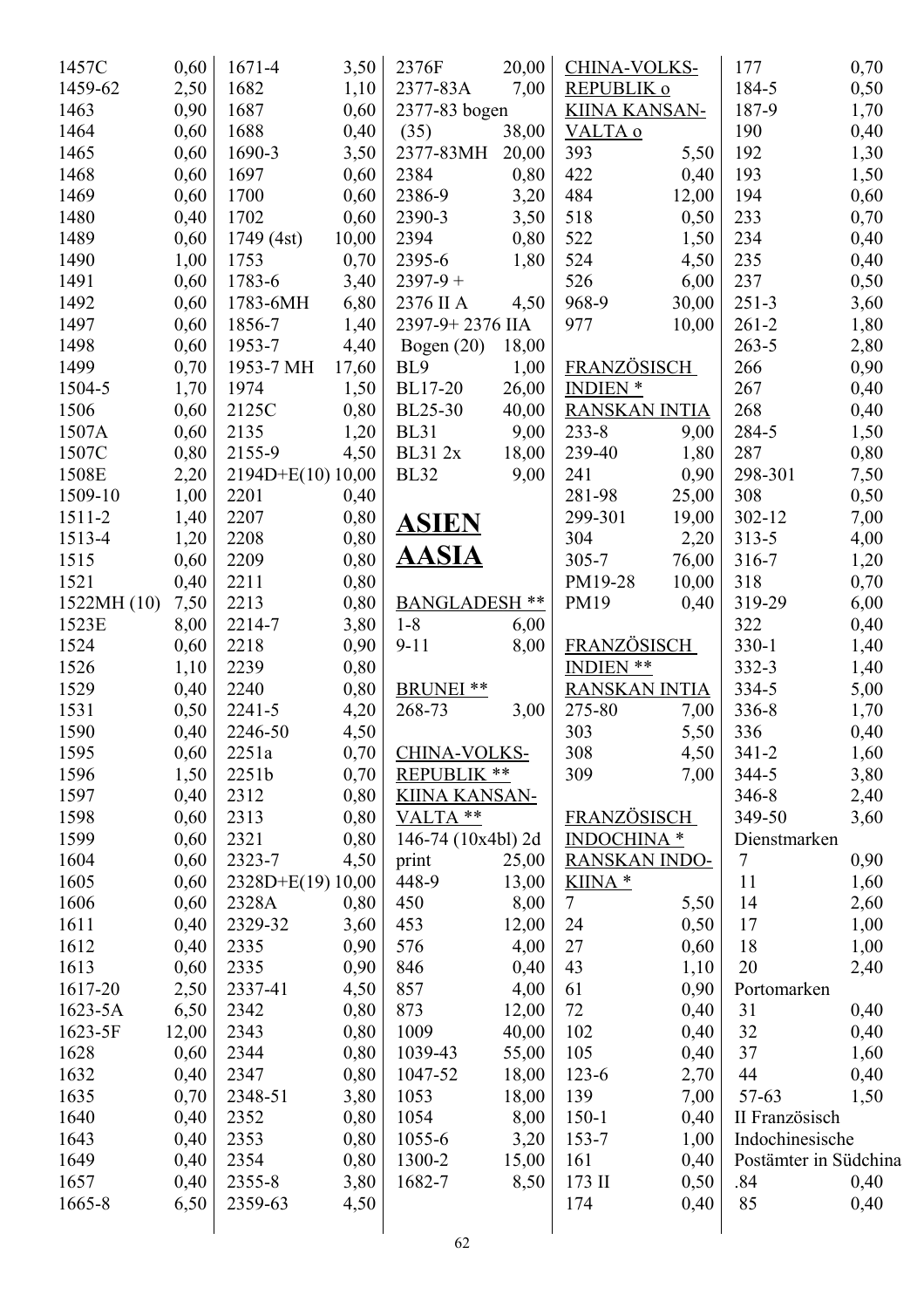| 105                  | 0,40  | 109            | 0,40 | 71                  | 0,40  | 1017-8              | 5,00   | 71Zf        | 18,00  |
|----------------------|-------|----------------|------|---------------------|-------|---------------------|--------|-------------|--------|
| 1129                 | 0,40  | 114            | 0,90 |                     |       | <b>BL19</b>         | 90,00  | 72Zf        | 25,00  |
| 130                  | 0,40  | 117            | 0,50 | INDIEN **           |       | BL <sub>20</sub> A  | 20,00  | $73-6Zf$    | 50,00  |
| 131                  | 0,40  | 127-36         | 8,00 | INTIA <sup>**</sup> |       | <b>BL21</b>         | 11,00  | 77-8Zf      | 22,00  |
| 132                  | 0,40  | 140            | 1,10 | 890                 | 0,80  | BL22A               | 12,00  | 79Zf        | 22,00  |
| 133                  | 0,40  | 141            | 6,50 | 905                 | 0,70  | BL23A               | 12,00  | 80-6Zf      | 140,00 |
| 134                  | 0,40  | 142            | 3,50 | 912                 | 0,80  | <b>BL34</b>         | 6,50   | 89-91Zf     | 15,00  |
| 135                  | 0,40  | 143            | 3,60 | 913                 | 1,50  | <b>BL35</b>         | 20,00  | 92Zf        | 4,50   |
| 137                  | 0,40  | 155            | 0,40 |                     |       | <b>BL39</b>         | 15,00  | 94-7Zf      | 4,60   |
| .139                 | 0,40  | 158-9          | 2,10 | INDONESIEN **       |       | <b>BL40</b>         | 20,00  | 100Zf       | 1,20   |
| .142                 | 0,50  | 164            | 0,40 | <b>INDONESIA</b>    | **    |                     |        | 101Zf       | 0,40   |
| 146b                 | 9,50  | 166            | 0,40 | $22 - 3$            | 3,60  | ISRAEL <sup>*</sup> |        | 104Zf       | 1,20   |
| 151                  | 0,80  | 167            | 0,80 | $65 - 7$            | 22,00 | 16Zf                | 60,00  | 105Zf       | 1,00   |
| 152                  | 0,60  | 168            | 0,50 | 846-9               | 24,00 | $30-1Zf$            | 15,00  | 106Zf       | 0,60   |
| .155                 | 1,00  | 169            | 0,60 | 859A                | 1,40  | 48Zf                | 5,00   | $108-13Zf$  | 3,50   |
|                      |       | $170 - 1$      | 1,60 | 860-2               | 11,00 | 49Zf                | 0,90   | $114-7Zf$   | 1,20   |
| FRANZÖSISCH          |       | 173 I          | 0,40 | 863-5               | 5,00  | 53Zf                | 8,00   | 120Zf       | 0,40   |
| INDOCHINA **         |       | 174-6          | 2,90 | 866-7               | 3,00  | 55Zf                | 25,00  | 121Zf       | 0,40   |
| <b>RANSKAN INDO-</b> |       | 178            | 0,40 | 868-70              | 4,40  | 56Zf                | 3,60   | 122Zf       | 0,40   |
| KIINA **             |       | 179-80         | 1,00 | 871-2               | 3,50  | 57-8Zf              | 60,00  | 123Zf       | 0,40   |
| 351                  | 0,90  | 181            | 0,80 | 892                 | 2,00  | 59-61Zf             | 120,00 | 124Zf       | 0,40   |
| 352-7                | 6,00  | 182-3          | 1,40 | 893-4               | 2,00  | $63-5Zf$            | 4,50   | 125Zf       | 0,40   |
| 358-9                | 25,00 | 184            | 0,40 | 896-7               | 2,60  | $67-8Zf$            | 27,00  | 126Zf       | 0,40   |
| <b>FRANZÖSISCH</b>   |       | 186            | 0,80 | 902                 | 1,40  | 88Zf                | 8,00   | 127Zf       | 0,40   |
| <b>INDOCHINA</b> o   |       | 189-91         | 1,30 | 903                 | 1,60  | 93Zf                | 6,00   | 128Zf       | 0,80   |
| <b>RANSKAN INDO-</b> |       | 190            | 0,40 | 904-5               | 1,80  | 152Zf               | 1,50   | 129Zf       | 1,20   |
| <u>KIINA o</u>       |       | 192            | 0,80 | 906-7               | 2,20  |                     |        | 130Zf       | 2,80   |
| 10                   | 4,00  | 193            | 0,90 | 920-2               | 3,50  | <b>ISRAEL</b><br>** |        | 133Zf       | 0,40   |
| 25                   | 0,50  | 194            | 0,40 | 926-30              | 2,80  | 3AZf                | 6,00   | $135 - 7Zf$ | 0,60   |
| 26                   | 0,40  | 194-7          | 2,50 | 931-2               | 2,20  | 5AZf                | 35,00  | $140-2Zf$   | 0,50   |
| 28                   | 0,50  | 227-30         | 2,50 | 935                 | 1,60  | $10-14Zf$           | 360,00 | 143Zf       | 0,40   |
| 29                   | 0,50  | 234            | 0,40 | 936-8               | 3,80  | 15Zf                | 50,00  | 144Zf       | 0,40   |
| 30                   | 0,90  | 236            | 2,00 | 939                 | 1,40  | 18Zf                | 130,00 | 145-7       | 0,50   |
| 31                   | 0,80  | 240-3          | 5,00 | 942                 | 1,40  | $28-9Zf$            | 100,00 | 158Zf       | 10,00  |
| 32                   | 2,50  | 250            | 0,40 | 943                 | 1,40  | 32Zf                | 35,00  | $160-3Zf$   | 1,40   |
| 33                   | 1,60  | 259-60         | 2,60 | $957 - 8$           | 4,60  | $33-8Zf$            | 260,00 | 167-70Zf    | 1,00   |
| 34                   | 1,20  | 310            | 1,20 | 959                 | 1,40  | 36Zf                | 1,50   | 171Zf       | 0,90   |
| 35                   | 2,20  | 327            | 1,10 | 969                 | 1,10  | 38Zf                | 8,00   | $172 - 5Zf$ | 1,25   |
| 37                   | 5,00  | 328            | 0,40 | 970                 | 1,10  | 39-40Zf             | 50,00  | 177Zf       | 0,40   |
| 41                   | 0,40  | Dienstmarken   |      | $971 - 5$           | 17,00 | 41Zf                | 85,00  | 182Zf       | 0,40   |
| 42                   | 0,40  | 5              | 0,60 | 978-9               | 1,90  | 42                  | 0,40   | 183Zf       | 0,50   |
| 44-55                | 50,00 | Portomarken    |      | 980                 | 0,50  | 43Zf                | 0,40   | 184-6Zf     | 1,00   |
| 45                   | 0,40  | $\mathfrak{S}$ | 1,10 | 981-3               | 4,50  | 43                  | 0,40   | 190Zf       | 0,50   |
| 60                   | 0,60  | 6              | 1,10 | 985                 | 1,60  | 47Zf                | 2,50   | 192-201Zf   | 2,20   |
| 63                   | 1,90  | 7              | 1,10 | 986-7               | 2,20  | 48                  | 0,70   | 192         | 0,40   |
| 75                   | 0,40  | 8              | 1,10 | 999                 | 1,60  | 49                  | 0,40   | 202-11Zf    | 32,00  |
| 76                   | 0,40  | 13             | 1,70 | 1000-2              | 4,00  | 51                  | 0,40   | 212-3Zf     | 0,60   |
| 76 II                | 1,20  | 33             | 0,40 | 1003                | 1,80  | 51Zf                | 2,00   | 220         | 0,50   |
| 77                   | 1,10  | 34             | 0,50 | 1007                | 1,20  | 52                  | 0,40   | 221         | 1,80   |
| 79                   | 1,00  | 35             | 0,80 | 1008-9              | 3,60  | 53                  | 0,70   | 222         | 1,50   |
| 85                   | 3,00  | 38             | 0,70 | 1012                | 1,80  | 54                  | 18,00  | 223         | 0,50   |
| 86                   | 3,00  | 45             | 0,40 | 1013                | 3,00  | 62Zf                | 4,50   | 224-36      | 5,80   |
| 103                  | 0,40  | $64 - 5$       | 0,60 | 1014-5              | 2,40  | 66                  | 24,00  | 226KB       | 35,00  |
| 104                  | 0,40  | 67             | 0,40 | 1016                | 1,20  | 70Zf                | 10,00  | 229+231KB   | 22,00  |
|                      |       |                |      |                     |       |                     |        |             |        |
|                      |       |                |      | 63                  |       |                     |        |             |        |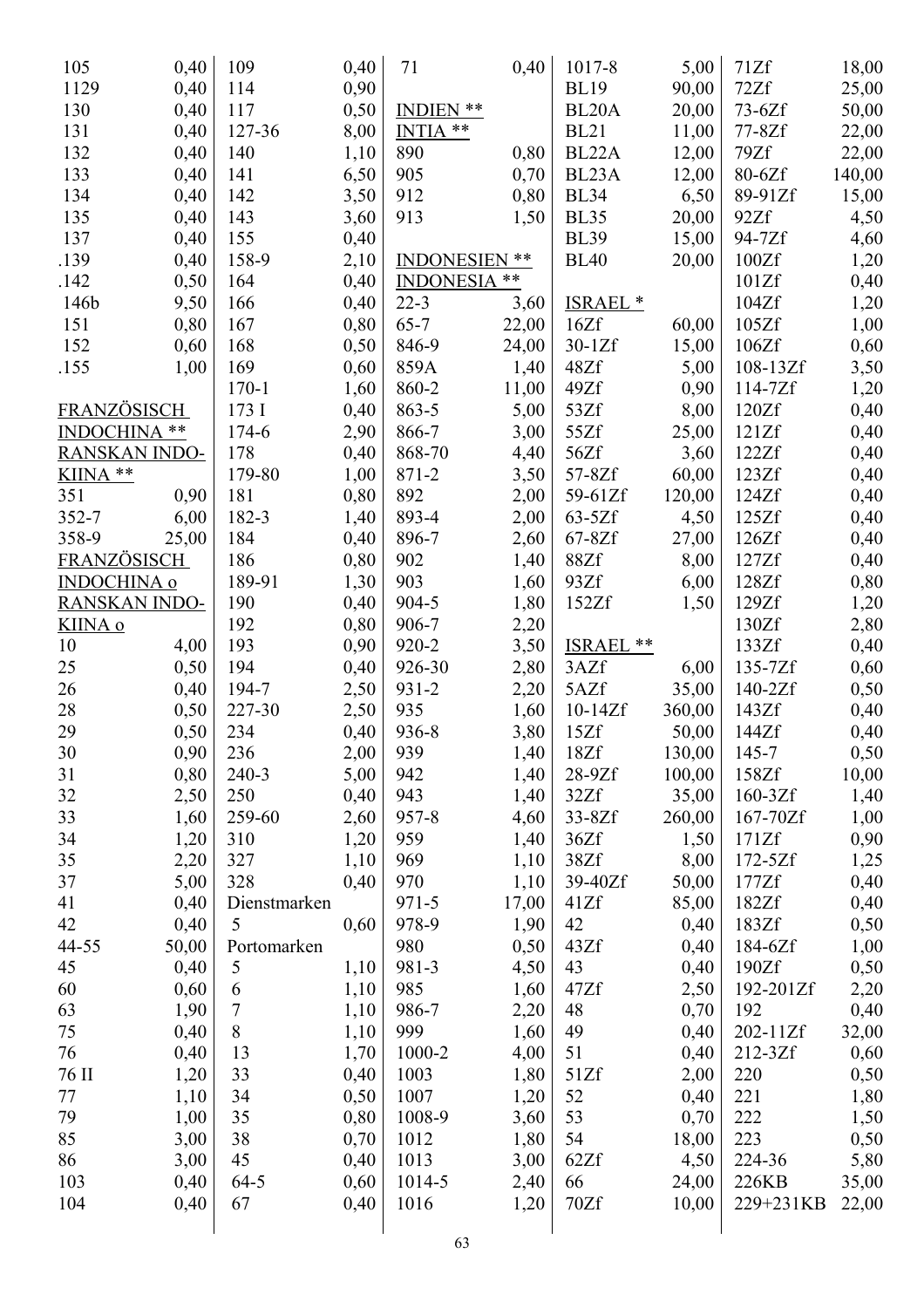| 230KB     | 35,00  | $433 - 5$ | 3,00 | 608       | 0,40 | 793-5           | 1,60   |                      |        |
|-----------|--------|-----------|------|-----------|------|-----------------|--------|----------------------|--------|
| 231KB     | 35,00  | $437 - 8$ | 0,60 | 609-11    | 1,10 | 799-801         | 1,00   | JAPAN <sup>*</sup>   |        |
| 240       | 0,60   | 439       | 0,40 | 612       | 0,40 | 804             | 0,50   | JAPANI <sup>*</sup>  |        |
| 241       | 0,70   | 440       | 0,60 | 613-5     | 0,40 | 808-10          | 0,50   | 140                  | 10,00  |
| 245       | 0,50   | $441 - 8$ | 7,50 | 616-8     | 0,40 | 812             | 0,60   | 214                  | 3,60   |
| 246       | 2,60   | 455       | 1,60 | 619-20    | 0,40 | 817             | 0,80   | 237                  | 5,00   |
| 247-8     | 2,50   | 461       | 0,40 | $621 - 2$ | 0,40 | 818             | 0,50   | 324                  | 0,80   |
| 249-51    |        | 462       |      | 623x      |      | 821             |        | 343                  |        |
|           | 0,40   |           | 1,00 |           | 0,50 |                 | 0,40   |                      | 0,40   |
| 252       | 0,60   | 463       | 0,40 | 624x      | 2,00 | 822-4           | 1,60   | 360                  | 2,00   |
| 253       | 0,60   | 464       | 0,80 | 625x      | 1,00 | 825             | 1,20   | 475                  | 140,00 |
| 254-5     | 2,20   | 465       | 0,40 | 626-8     | 0,40 | 826             | 0,70   | 499                  | 9,00   |
| 256-7     | 1,60   | 467       | 0,40 | 629-31    | 0,40 | 884             | 0,40   |                      |        |
| 258       | 1,00   | 468       | 0,40 | 632       | 0,40 | 885             | 0,60   | JAPAN **             |        |
| 259-61    | 3,00   | 469       | 0,40 | $633 - 5$ | 0,70 | 893             | 0,60   | JAPANI <sup>**</sup> |        |
| 262       | 1,30   | 473-4     | 1,90 | 636       | 0,60 | 893a (9) 4bl    | 20,00  | 144                  | 4,50   |
| 264       | 0,70   | 475       | 0,60 | 637-8     | 0,70 | 896             | 1,50   | 378                  | 0,80   |
| 265       | 0,70   | $476 - 8$ | 1,60 | 639-41    | 0,70 | 952-4           | 1,20   | 436A                 | 5,50   |
| 270-9     | 9,50   | 480-4     | 0,80 | 642-4     | 1,20 | 955-7           | 1,90   | 459                  | 5,50   |
| 282       | 1,30   | 486-8     | 2,40 | 645       | 0,40 | 958-60          | 1,50   | 471-4C 4bl           | 70,00  |
| 286KB     | 120,00 | 489       | 0,70 | 646       | 0,50 | 961             | 0,40   | 477                  | 5,50   |
| 290       | 1,20   | 490       | 0,50 | 647       | 0,40 | 962             | 0,60   | 478                  | 5,50   |
| 291-4     | 1,50   | 492-4     | 1,60 | 648       | 0,50 | 953-5           | 12,00  | 480                  | 15,00  |
| 295       | 2,00   | 495-7     | 1,20 | 655       | 0,40 | 966-7           | 0,80   | 485                  | 38,00  |
| 295Zf     | 10,00  | 502       | 0,50 | 656-8     | 0,70 | 970             | 0,50   | 486                  |        |
| 296-9Zf   |        | $503 - 6$ |      | 659       |      | 971             |        | 501                  | 22,00  |
|           | 12,00  |           | 3,20 |           | 0,40 |                 | 0,90   |                      | 5,50   |
| 300       | 0,40   | $511-3$   | 0,90 | 660       | 0,40 | 975             | 1,80   | 507-10 4bl           | 250,00 |
| $301 - 3$ | 4,00   | 514-6     | 2,20 | 661       | 0,40 | 977             | 1,50   | 513                  | 10,00  |
| 304-7     | 1,20   | 517       | 0,40 | 668       | 0,40 | 981             | 7,50   | 514                  | 22,00  |
| 308       | 1,20   | 518-22    | 1,20 | 670       | 0,60 | 994             | 0,50   | 516                  | 14,00  |
| 309-11    | 1,40   | 523       | 0,50 | 671       | 0,40 | 995             | 1,80   | 517                  | 17,00  |
| 316       | 2,20   | 527x      | 1,80 | 676x      | 2,60 | 996             | 1,20   | 519                  | 13,00  |
| 320       | 0,50   | 529x      | 0,40 | 677-9     | 1,50 | 1011            | 0,50   | 520                  | 17,00  |
| 231-39    | 11,00  | 531x      | 0,40 | 699       | 0,50 | 1012            | 2,40   | 522                  | 15,00  |
| 340       | 0,40   | 536x      | 2,00 | 700       | 0,70 | 1014            | 0,60   | 524                  | 25,00  |
| 343       | 0,70   | 537x      | 2,00 | $701-3$   | 1,00 | 1015            | 1,50   | 525                  | 160,00 |
| 344-5     | 1,10   | 538-41    | 0,60 | 708       | 0,60 | Dienst 2        | 0,40   | 526                  | 12,00  |
| 366-70    | 1,20   | 547-9     | 1,60 | 710-2     | 0,60 | Dienst 3Zf      | 6,00   | 529                  | 12,00  |
| $371 - 6$ | 20,00  | 551       | 0,40 | 717       | 0,50 | Porto 6-11      | 4,00   | 530                  | 14,00  |
| 377       | 0,40   | 560       | 0,40 | 718       | 0,90 | $P$ 12-4+16-20  | 1,65   | 531                  | 11,00  |
| 382-4     | 1,50   | 561       | 3,00 | 720y II   | 1,50 | BL <sub>3</sub> | 40,00  | 537                  | 40,00  |
| 386       | 0,60   | 564       | 0,40 | 730-2     | 1,10 | BL7             | 3,00   | 539-42               | 50,00  |
| 387-9     | 1,20   | $565 - 8$ |      | $733 - 5$ |      | BL <sub>8</sub> |        | 543-5                |        |
|           |        |           | 1,70 |           | 1,20 |                 | 5,00   |                      | 45,00  |
| 383-7     | 1,20   | 569-71    | 0,80 | 735       | 0,50 | BL <sub>9</sub> | 5,00   | 543                  | 3,50   |
| 398-400   | 0,80   | 572       | 0,40 | 760       | 1,20 | <b>BL13</b>     | 0,70   | 550                  | 7,50   |
| $401 - 2$ | 0,50   | 588       | 0,40 | $761 - 2$ | 1,50 | <b>BL15</b>     | 1,50   | 565                  | 18,00  |
| 416       | 0,40   | 589       | 0,40 | 763       | 0,60 | <b>BL19</b>     | 3,00   | 582                  | 0,70   |
| 418       | 0,40   | 592       | 0,40 | 764       | 0,80 | <b>BL22</b>     | 2,50   | 583A                 | 7,00   |
| 419       | 0,40   | 596       | 1,20 | 765x      | 2,50 | <b>BL26</b>     | 8,00   | 585-6                | 0,50   |
| $420 - 1$ | 0,40   | 598x      | 1,00 | 766-7     | 0,40 | BL28-30         | 21,00  | 595                  | 11,00  |
| 422       | 0,40   | 599x      | 1,20 | 771       | 0,60 | <b>BL36</b>     | 4,00   | 593-6                | 80,00  |
| 423       | 0,40   | 600x      | 1,00 | 789       | 0,60 | <b>BL37</b>     | 10,00  | 615-8                | 38,00  |
| 424       | 0,40   | 601x      | 1,80 | 790       | 0,60 |                 |        | 629                  | 8,50   |
| 430       | 0,40   | $602 - 3$ | 0,40 | 791       | 0,60 | <b>ISRAEL o</b> |        | 630                  | 7,00   |
| 432       | 0,40   | 607       | 0,40 | 792       | 0,50 | 66Zf            | 250,00 | 639-40               | 6,00   |
|           |        |           |      |           |      |                 |        |                      |        |
|           |        |           |      | 64        |      |                 |        |                      |        |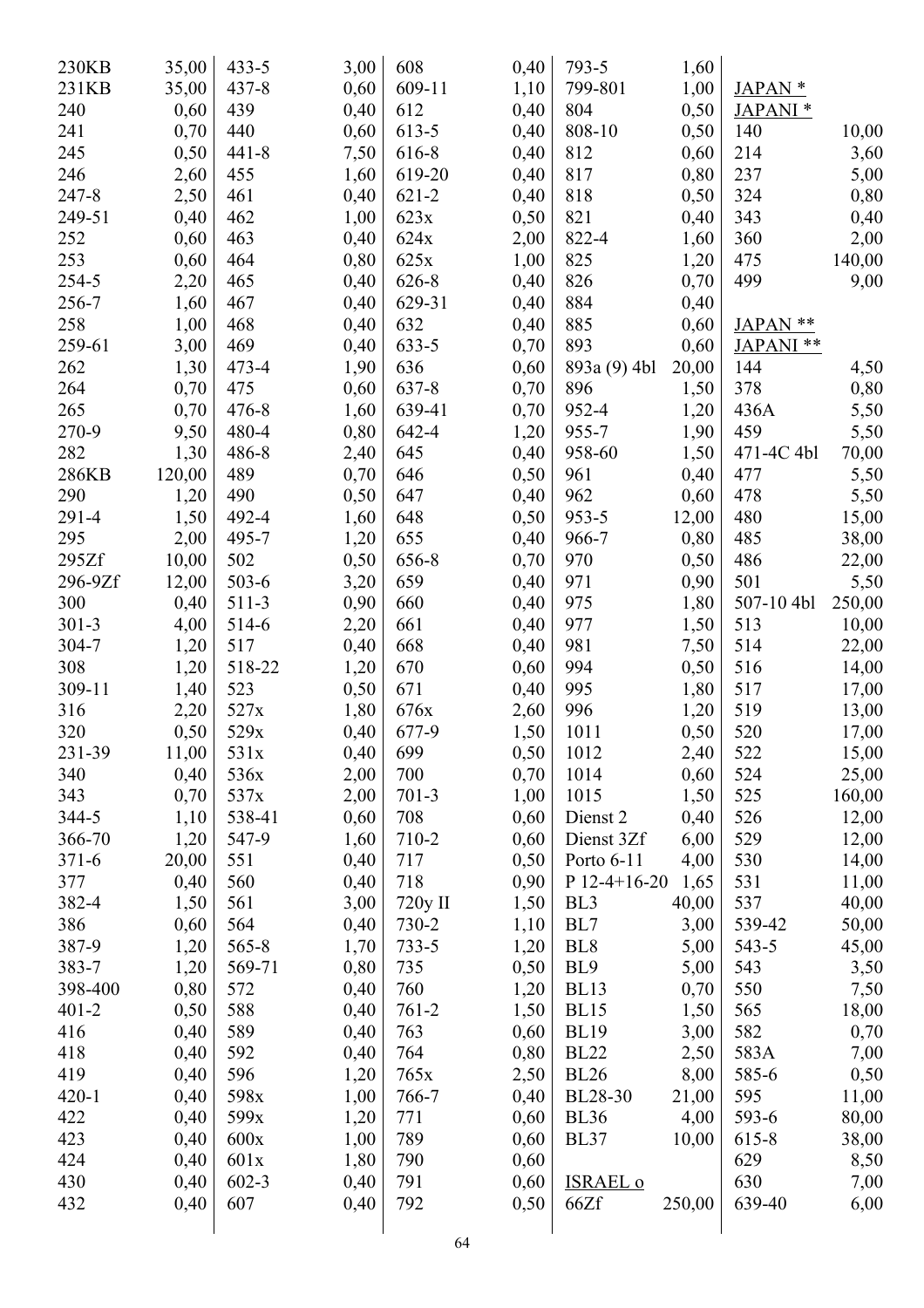| 643A                     | 0,40  | 814         | 0,40         | 948               | 0,40  | 1069         | 0,50 | 1197-8  | 0,80         |
|--------------------------|-------|-------------|--------------|-------------------|-------|--------------|------|---------|--------------|
| 648                      | 20,00 | 841         | 0,40         | 949               | 0,40  | 1070-2       | 1,40 | 1202    | 0,50         |
| 649                      | 3,50  | 843         | 0,40         | 958               | 0,40  | 1070-2 Heft. | 4,50 | 1203-4  | 1,00         |
| 650                      | 2,60  | 844-5 Bogen | 10,00        | 959               | 0,60  | 1073         | 0,40 | 1205    | 0,50         |
| 653                      | 22,00 | 856         | 0,40         | 960               | 0,40  | 1077         | 0,40 | 1207    | 0,40         |
| 655                      | 10,00 | 858         | 0,60         | 962               | 0,40  | 1085-6       | 0,80 | 1208    | 0,40         |
| 658                      | 3,60  | 859         | 0,50         | 964               | 1,30  | 1087         | 0,40 | 1212    | 0,40         |
| 662                      | 17,00 | 860-1       | 1,20         | 965               | 0,50  | 1088-9       | 0,80 | 1213    | 0,50         |
| 667                      | 1,30  | 862         | 0,40         | 966               | 0,40  | 1090         | 1,10 | 1214    | 0,50         |
| 673                      | 3,00  | 868         | 0,40         | $967 - 8$         | 0,70  | 1091         | 0,60 | 1215-7  | 1,20         |
| 675                      | 0,50  | 874         | 0,60         | 969               | 0,40  | 1092         | 0,60 | 1218    | 0,50         |
| 678                      | 1,10  | 875         | 0,90         | 970-1             | 1,70  | 1093-4       | 1,40 | 1219-21 | 1,20         |
| 679                      | 0,50  | 877         | 0,50         | 972-3             | 3,00  | 1096         | 0,60 | 1222    | 6,00         |
| 691                      | 0,70  | 878-9       | 0,70         | 974               | 3,00  | 1097         | 0,60 | 1223    | 6,50         |
| 700-3                    | 7,00  | 881         | 0,40         | 975               | 1,00  | 1101-3       | 1,60 | 1224-5  | 1,20         |
| 708                      | 1,40  | 882-3       | 0,70         | 979               | 1,30  | 1104         | 0,40 | 1227-8  | 1,30         |
| 710                      | 1,10  | 884         | 0,40         | 982               | 0,60  | 1105         | 0,40 | 1229    | 0,40         |
| 712                      | 0,80  | 886         | 0,50         | 985               | 0,40  | 1106         | 0,40 | 1230    | 0,50         |
| 717                      | 1,80  | 887         | 0,40         | 986               | 0,40  | 1116-7       | 1,00 | 1232    | 8,50         |
| 718                      | 0,70  | 888         | 0,40         | 990-1             | 1,00  | 1119         | 1,70 | 1233    | 0,80         |
| 720-2                    | 8,00  | 891         | 0,90         | 992               | 0,80  | 1124         | 0,40 | 1234-5  | 1,70         |
| 723                      | 1,70  | 892-3       | 0,90         | 993               | 0,80  | 1125         | 0,40 | 1236    | 0,40         |
| 724                      | 4,60  | 895         | 0,40         | 994               | 0,40  | 1128-30      | 4,00 | 1237    | 1,00         |
| 725-6                    | 3,00  | 896         | 0,40         | 995               | 0,90  | 1134         | 0,40 | 1245-6  | 1,70         |
| 728                      | 0,70  | 897         | 0,40         | 996-8             | 5,50  | 1135-7       | 1,10 | 1253    | 0,40         |
| 730                      | 1,70  | 899         | 0,40         | 999               | 0,40  | 1135C        | 0,40 | 1254-5  | 1,70         |
| 731                      | 1,10  | 902         | 0,70         | 1000              | 0,40  | 1138-40      | 1,70 | 1256    | 0,40         |
| 735                      | 25,00 | 905         | 0,40         | 1001-4            | 6,00  | 1138-40 Maxi | 5,00 | 1259    |              |
| 736                      | 1,10  | 906         | 0,60         | 1003-4D           | 52,00 | 1141-3       | 1,60 | 1260-2  | 0,40         |
|                          | 16,00 | 907         |              | 1005-6            | 0,80  | 1144         | 0,50 | 1264-5  | 1,90         |
| 737-8 Bogen<br>$741 - 2$ | 1,70  | 908-19      | 0,40<br>7,50 | 1007A             | 2,40  | 1148         | 0,40 | 1267-8  | 1,50         |
| 743-54                   | 20,00 | 923         | 0,40         | 1007C             | 2,40  | 1149         | 0,40 | 1270-1  | 1,50<br>0,80 |
| 743                      |       | 924-5       | 0,80         | 1008              | 0,40  | 1150         |      | 1272    |              |
|                          | 7,50  |             |              |                   |       |              | 0,40 |         | 0,40         |
| 745                      | 2,20  | 926         | 1,20         | 1009-10<br>1014-5 | 2,50  | 1151         | 0,40 | 1273    | 0,40         |
| 746                      | 2,20  | 928x        | 2,50         |                   | 0,70  | 1153-4       | 0,80 | 1274    | 0,60         |
| 747                      | 1,70  | 929         | 0,40         | 1016              | 0,50  | 1155-6       | 0,60 | 1275A   | 1,10         |
| 749                      | 0,70  | 930         | 2,20         | 1021              | 0,60  | 1157-8       | 0,80 | 1276    | 3,50         |
| 750                      | 0,70  | 931         | 0,40         | 1022-3            | 1,20  | 1159-61      | 1,60 | 1277    | 3,40         |
| 751                      | 0,70  | 931C        | 0,80         | 1024              | 0,60  | 1162         | 0,40 | 1278    | 1,20         |
| 752                      | 0,70  | 932         | 4,80         | 1025              | 1,10  | 1163         | 1,00 | 1279-80 | 2,00         |
| 753                      | 0,70  | 933         | 1,00         | 1026              | 0,70  | 1164-5       | 1,40 | 1281    | 1,00         |
| 754                      | 0,70  | 934         | 3,50         | 1027              | 0,60  | 1166         | 0,40 | 1286    | 0,70         |
| 756-62                   | 15,00 | 935         | 1,00         | 1032              | 0,50  | 1167         | 0,50 | 1287    | 1,40         |
| 761                      | 3,20  | 936         | 15,00        | 1035-6            | 0,80  | 1168         | 0,50 | 1288-9  | 2,00         |
| 769                      | 0,50  | 937         | 1,30         | 1038              | 0,40  | 1169         | 0,40 | 1290    | 7,00         |
| 770                      | 0,50  | 938         | 1,50         | 1040              | 0,40  | 1170         | 0,40 | 1291    | 3,00         |
| 771                      | 0,70  | 939         | 20,00        | 1041              | 0,50  | 1177         | 0,40 | 1293    | 1,10         |
| 774-5                    | 1,60  | 940         | 1,70         | 1043-4            | 0,80  | 1178         | 0,50 | 1294-5  | 2,00         |
| 774-5 Bogen              | 10,00 | 942         | 3,20         | 1045              | 0,60  | 1181-2       | 0,70 | 1296-7  | 2,20         |
| 780                      | 0,50  | 943         | 2,80         | 1046              | 0,60  | 1183-4       | 0,70 | 1299    | 0,40         |
| 782-5                    | 5,50  | 944         | 4,00         | 1055-8            | 5,40  | 1190         | 0,40 | 1300    | 1,00         |
| 786                      | 0,80  | 945         | 8,50         | 1064              | 0,60  | 1191         | 0,50 | 1301-2  | 1,40         |
| 800                      | 0,40  | 946         | 0,40         | 1065-6            | 0,70  | 1192         | 2,30 | 1303    | 0,70         |
| 801-4                    | 2,00  | 947         | 0,40         | 1067              | 0,40  | 1196         | 0,40 | 1304    | 0,70         |
|                          |       |             |              | 65                |       |              |      |         |              |
|                          |       |             |              |                   |       |              |      |         |              |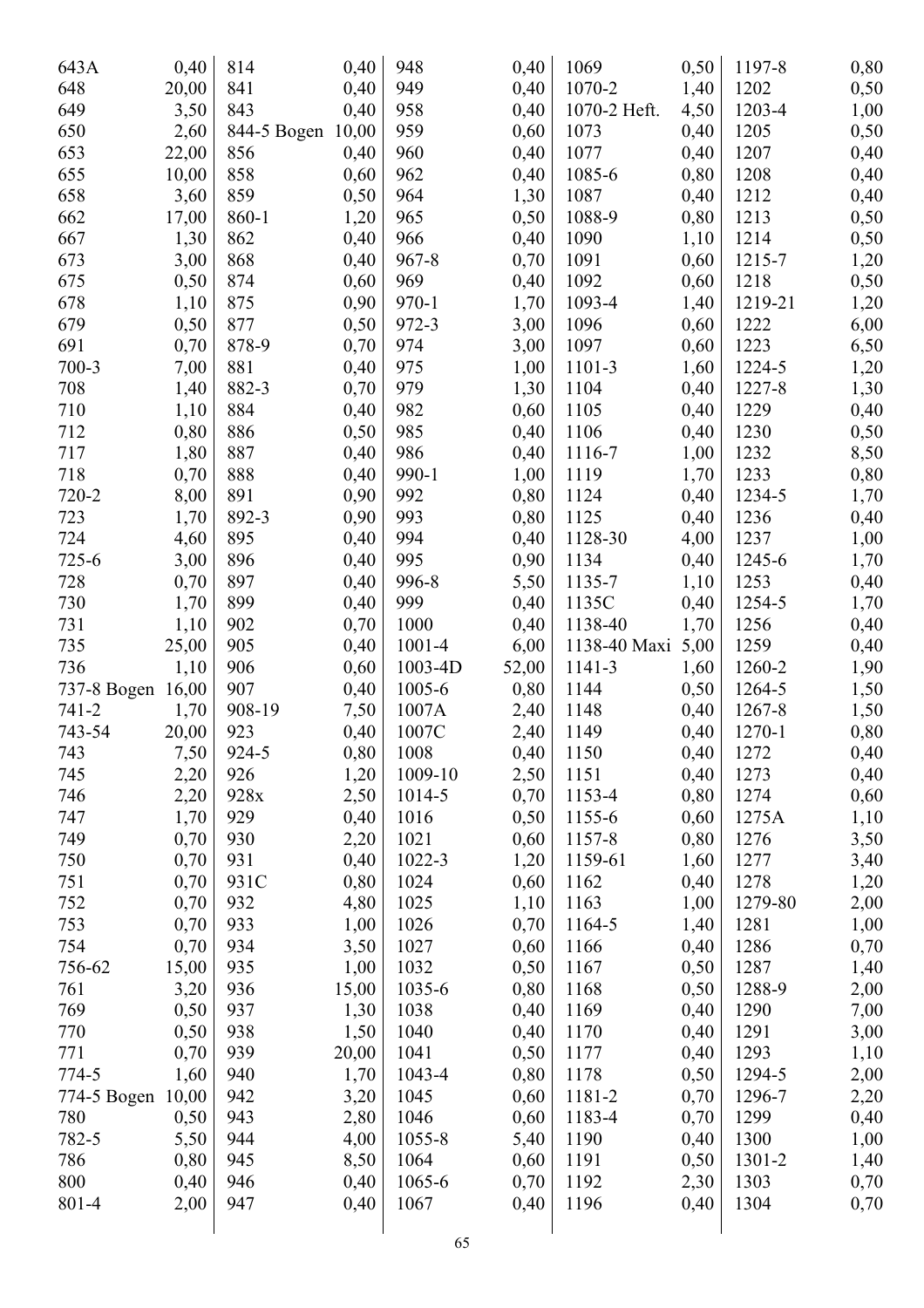| 1305    | 0,50 | 1394-5     | 1,10  | 1519-20      | 2,20  | JAPAN <sub>0</sub>  |       | 420                  | 0,40   |
|---------|------|------------|-------|--------------|-------|---------------------|-------|----------------------|--------|
| 1306-7  | 3,40 | 1396       | 0,70  | 1523-5       | 3,60  | JAPANI <sub>0</sub> |       | 421                  | 0,40   |
| 1310    | 1,00 | 1397-8     | 2,00  | 1526-7       | 2,80  | 80                  | 0,50  | 426                  | 8,50   |
| 1311-2  | 1,40 | $1401 - 2$ | 1,40  | 1529         | 1,00  | 82                  | 0,40  | 436 B                | 2,80   |
| 1314    | 2,00 | 1403-4     | 2,20  | 1530         | 0,70  | 95                  | 0,40  | 440                  | 3,00   |
| 1315    | 1,00 | 1405       | 2,50  | 1532         | 1,00  | 100                 | 2,20  | 458                  | 3,50   |
| 1319    | 0,70 | 1406       | 0,70  | 1533-4       | 2,20  | 103                 | 2,20  | 460                  | 3,50   |
| 1320    | 0,70 | 1407       | 0,40  | 1535-6       | 1,80  | 104                 | 28,00 | 461                  | 3,50   |
| 1323-4  | 2,50 | 1408       | 0,70  | 1537         | 0,70  | 105                 | 4,50  | $462 - 3$            | 7,50   |
| 1325-8  | 4,80 | 1409-10    | 1,40  | 1538-9       | 9,50  | 106                 | 3,00  | 470                  | 2,60   |
| 1329    | 1,00 | 1411-2     | 1,40  | 1540-1       | 1,80  | 110 I               | 0,40  | 471                  | 4,00   |
| 1330    | 1,00 | 1413       | 0,50  | 1542-3       | 1,80  | 111I                | 0,40  | 474                  | 4,00   |
| 1331-2  | 2,50 | 1414       | 1,00  | 1546         | 1,00  | 113 I               | 0,40  | 475                  | 65,00  |
| 1333    | 0,70 | 1418       | 0,70  | 1551         | 1,20  | 114I                | 0,40  | 480                  | 5,50   |
| 1334    | 0,70 | 1419-20    | 1,40  | 1552-3       | 1,80  | 115I                | 3,60  | 484                  | 3,50   |
| 1335    |      | 1425-6     |       | 1554         |       | 117I                |       | 513                  |        |
|         | 1,00 |            | 1,50  |              | 1,00  |                     | 0,40  |                      | 1,40   |
| 1336    | 0,70 | 1427       | 1,20  | 1555-6       | 1,70  | 120 I               | 3,60  | 520                  | 3,60   |
| 1337    | 0,40 | 1429       | 0,80  | 1557-8       | 1,80  | $112$ II            | 0,40  | 532                  | 5,50   |
| 1338    | 2,00 | 1430-1     | 1,60  | 1559         | 1,00  | 116 III             | 2,00  | 533                  | 5,50   |
| 1339    | 2,00 | 1432.3     | 1,60  | 1563         | 0,70  | 123-6               | 55,00 | 539                  | 1,40   |
| 1340-1  | 2,40 | 1434-5     | 1,50  | 1564-5       | 2,00  | 132                 | 10,00 | 548-9                | 0,60   |
| 1342    | 0,50 | 1437       | 0,80  | 1566         | 1,00  | 138                 | 2,20  | 565                  | 1,40   |
| 1343-4  | 2,00 | 1438-9     | 1,60  | 1567         | 1,00  | 148                 | 3,00  | 590                  | 0,40   |
| 1345-6  | 2,40 | 1440       | 0,80  | 1569-70      | 1,60  | 152-4               | 20,00 | 591                  | 0,40   |
| 1347-8  | 2,40 | $1441 - 3$ | 2,40  | 1573         | 0,70  | 156                 | 15,00 | 592                  | 0,40   |
| 1349    | 0,90 | 1445       | 0,40  | 1574         | 1,00  | 162                 | 3,00  | 654                  | 1,00   |
| 1350-1  | 1,70 | 1446-7     | 1,60  | 1577         | 1,20  | 176                 | 0,40  | 699                  | 1,00   |
| 1352    | 1,00 | 1448       | 0,80  | 1578-9       | 1,80  | 188-92              | 4,40  | 710                  | 0,40   |
| 1353    | 0,70 | 1449A      | 0,80  | 1580         | 1,00  | 196                 | 25,00 |                      |        |
| 1354    | 0,80 | 1449C      | 1,10  | <b>BL37</b>  | 32,00 | 203                 | 0,50  | JEMEN **             |        |
| 1355    | 0,70 | 1449 Heft. | 7,50  | <b>BL39</b>  | 13,00 | 216                 | 15,00 | (Nordjemen)          |        |
| 1357    | 1,00 | 1450       | 1,60  | <b>BL61</b>  | 10,00 | 239                 | 0,40  | 1588-9               | 6,00   |
| 1358-60 | 2,00 | 1451       | 1,00  | <b>BL62</b>  | 40,00 | 240                 | 0,50  | <b>BL196</b>         | 7,00   |
| 1361    | 0,90 | 1452       | 0,50  | <b>BL63</b>  | 10,00 | 241                 | 0,40  |                      |        |
| 1362    | 1,60 | 1453-5     | 13,00 | <b>BL64</b>  | 11,00 | 243                 | 0,40  | <b>JORDANIEN</b>     | $***$  |
| 1363    | 0,70 | 1456-7     | 1,60  | <b>BL65</b>  | 11,00 | 244                 | 3,00  | 1125-7B              | 1,40   |
| 1364-6  | 2,00 | 1458-9     | 2,20  | <b>BL74</b>  | 4,00  | 245                 | 0,40  | 1130-2               | 3,00   |
| 1367    | 0,70 | 1460-1     | 2,20  | <b>BL75</b>  | 3,00  | 246                 | 1,00  | 1133-7               | 5,00   |
| 1369    | 0,40 | 1463       | 8,00  | <b>BL76</b>  | 2,50  | 247                 | 5,00  | 1138-42              | 4,60   |
| 1370    | 0,70 | 1464       | 1,00  | <b>BL77</b>  | 2,50  | 249                 | 3,60  | 1146-8               | 3,50   |
| 1371    | 0,70 | 1466-7     | 2,00  | <b>BK78</b>  | 2,20  | 250                 | 1,50  | <b>BL43</b>          | 7,50   |
| 1372-4  | 2,00 | 1469       | 1,00  | <b>BL79</b>  | 2,00  | 255                 | 0,40  | <b>BL44</b>          | 7,50   |
| 1375    | 0,50 | 1470-1     | 1,60  | <b>BL82</b>  | 2,40  | 265                 | 0,40  |                      |        |
| 1376    | 0,70 | 1472       |       | <b>BL87</b>  |       |                     |       | <b>KAMBODSCHA **</b> |        |
| 1377-9  |      | 1482-3     | 1,00  |              | 1,90  | 266                 | 0,40  | KAMBODJA **          |        |
|         | 2,00 |            | 2,00  | <b>BL88</b>  | 1,60  | 353                 | 0,40  |                      |        |
| 1380    | 0,70 | 1485       | 0,80  | <b>BL95</b>  | 1,90  | 370-7               | 11,00 | $1 - 19$             | 110,00 |
| 1381-3  | 2,00 | 1493-4     | 2,00  | <b>BL96</b>  | 2,40  | 382                 | 4,00  | 18-21                | 24,00  |
| 1384    | 0,70 | 1495-6     | 1,60  | <b>BL97</b>  | 2,00  | 393                 | 0,40  | $31 - 50$            | 110,00 |
| 1385    | 0,70 | 1497       | 0,70  | <b>BL98</b>  | 2,00  | 404                 | 3,00  | $75 - 7$             | 10,00  |
| 1386-7  | 1,70 | 1498-9     | 2,00  | <b>BL99</b>  | 2,40  | 413                 | 0,40  | 78-80                | 4,00   |
| 1388    | 0,70 | 1510       | 0,90  | <b>BL100</b> | 2,00  | 414                 | 0,40  | $81 - 5$             | 35,00  |
| 1389-90 | 1,70 | 1513-4     | 1,80  | <b>BL102</b> | 2,20  | 415                 | 0,40  | 86-8                 | 4,00   |
| 1391-2  | 2,40 | 1515-6     | 2,20  | <b>BL104</b> | 2,20  | 418                 | 0,40  | 98-9 II              | 1,60   |
| 1393    | 1,00 | 1517-8     | 0,70  |              |       | 419                 | 0,40  | $101 - 2$            | 11,00  |
|         |      |            |       | 66           |       |                     |       |                      |        |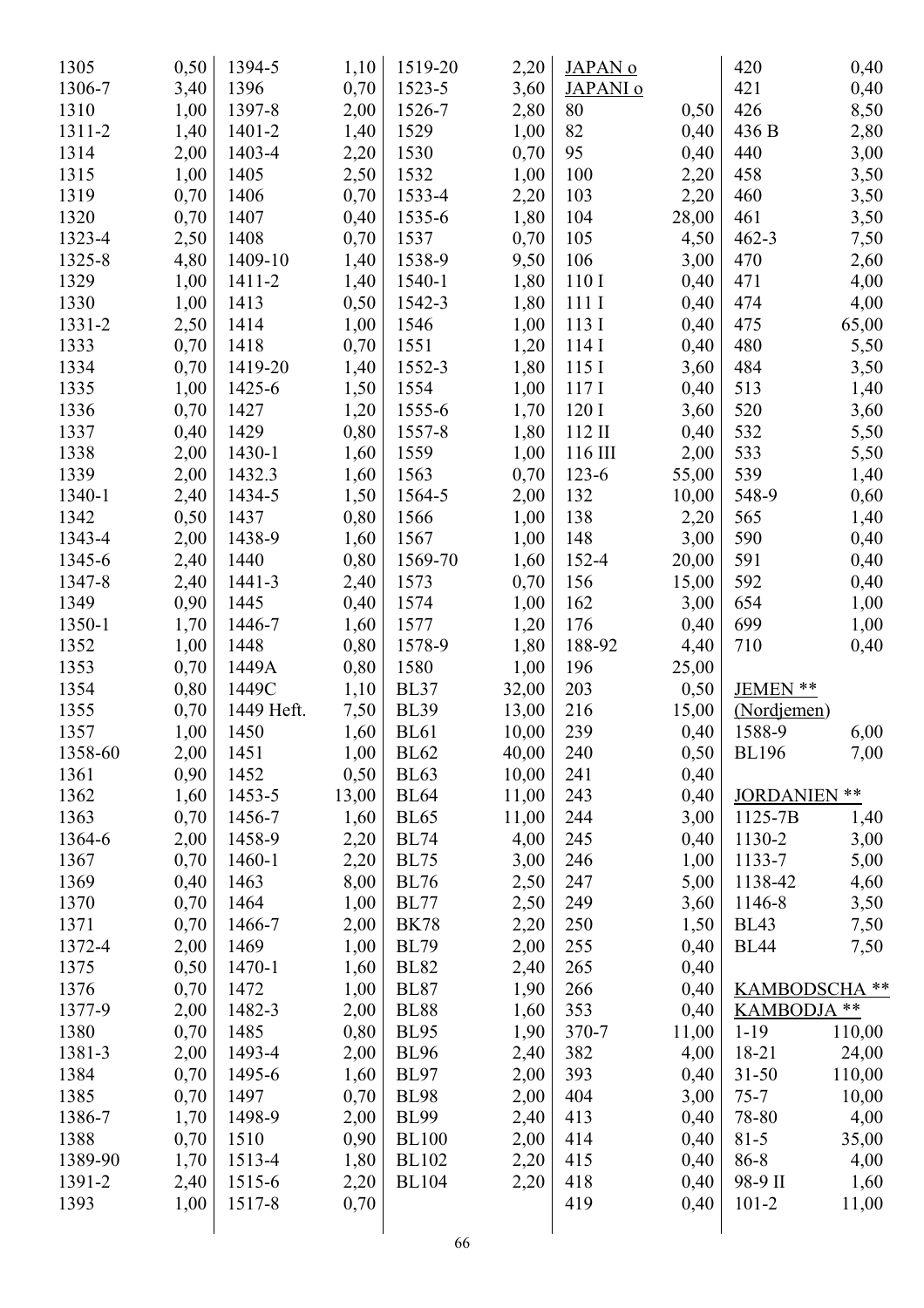| $106 - 11$  | 12,00 | <b>BL33</b>             | 4,00  | 1410-1     | 4,00   | $193-6$     | 2,60  | <b>BL39</b>          | 22,00 |
|-------------|-------|-------------------------|-------|------------|--------|-------------|-------|----------------------|-------|
| 112-4       | 2,20  | <b>BL34</b>             | 6,00  | 1421-2     | 4,00   | 197-9       | 3,60  | <b>BL40</b>          | 3,60  |
| 118-20      | 5,50  |                         |       | 1427-8     | 4,00   | $200 - 3$   | 4,00  | <b>BL43</b>          | 3,50  |
| $130-1$     | 3,60  | <b>KOREA-NORD **</b>    |       | 1435-8     | 8,00   | $204 - 6$   | 2,00  | <b>BL44</b>          | 3,60  |
| $132 - 5$   | 2,30  | <b>KOREA POHJOIS</b>    |       | 1477-8     | 4,00   | $207 - 10$  | 11,00 | <b>BL45</b>          | 7,00  |
| $140 - 2$   | 2,50  | <b>KOREA NORTH</b>      |       | 1483-4     | 4,00   | $211 - 4$   | 5,00  | <b>BL46</b>          | 7,00  |
| 146         | 0,80  | 1659-64                 | 6,00  | 1516-9     | 8,00   | $215 - 7$   | 3,00  | BL47 II              | 25,00 |
| 148         | 2,20  |                         |       | 1541-4     | 8,00   | 218-21      | 12,00 | <b>BL48</b>          | 25,00 |
| $151-3$     | 3,40  | KOREA-SÜD <sup>**</sup> |       | $1551 - 2$ | 4,00   | $222 - 4$   | 2,00  | <b>BL49</b>          | 4,00  |
| 158-9       | 2,50  | <b>KOREA-ETELÄ</b>      |       | 1559-60    | 4,00   | 225-9       | 6,50  | <b>BL50</b>          | 6,00  |
| 160-2       | 3,60  | <b>KOREA SOUTH</b>      |       |            |        | 230-4       | 6,00  | <b>BL52</b>          | 6,50  |
| $163 - 5$   | 5,50  | 1400-1                  | 1,80  | KUWAIT*    |        | $240 - 3$   | 7,00  | BL <sub>62</sub> A   | 11,00 |
| $200 - 2$   | 1,90  | 1410-1                  | 1,80  | 234-6      | 2,50   | 248-9       | 5,50  | BL73A                | 5,50  |
| $203 - 5$   | 1,80  | 1421-2                  | 1,80  |            |        | $253 - 6$   | 9,50  | BL74A                | 5,50  |
| 106-7       | 1,20  | 1427-8                  | 1,80  | KUWAIT**   |        | 258-9       | 1,50  |                      |       |
| 208-11      | 2,50  | 1435-8                  | 3,60  | 237-40     | 2,60   | $261 - 5$   | 8,50  | LIBANON <sup>*</sup> |       |
| 228-30      | 1,80  | 1477-8                  | 4,00  | 247-50     | 2,60   | 268-9       | 5,00  | 37                   | 1,70  |
| 234-5       | 1,70  | 1483-4                  | 4,00  | 247-50 par | 5,20   | 270-2       | 4,50  | 63                   | 2,00  |
| 247-9       |       | 1516-9                  |       | $531 - 2$  |        | 276         |       | 67                   |       |
| 250-2       | 2,00  |                         | 5,50  |            | 1,80   | 277         | 2,50  |                      | 2,00  |
|             | 2,40  | 1541-4                  | 5,50  | $551-3$    | 4,60   |             | 2,50  | 81                   | 3,00  |
| $260 - 2$   | 10,00 | $1551 - 2$              | 2,00  |            |        | 280-7       | 12,00 | 82                   | 3,00  |
| $270-3$     | 3,20  | 1559-60                 | 2,00  | $LAOS **$  |        | 288-90      | 3,50  | 83                   | 4,20  |
| 274-6       | 5,00  | <b>BL500</b>            | 2,50  | $1 - 12$   | 32,00  | $291 - 4$   | 10,00 | 84                   | 4,20  |
| 280-2       | 1,80  | <b>BL504</b>            | 2,50  | $13 - 7$   | 6,00   | 295-7       | 4,60  | 85                   | 3,50  |
| 283-5       | 1,20  | <b>BL507</b>            | 2,50  | 18-20      | 15,00  | 298-300     | 5,50  | 87                   | 4,20  |
| 286-8       | 2,40  | <b>BL508</b>            | 2,50  | $21 - 7$   | 19,00  | $301 - 3$   | 3,80  | 105                  | 0,40  |
| 292-4       | 1,90  | BL510-3                 | 60,00 | 28         | 2,00   | 309-10      | 2,00  | 111                  | 0,70  |
| 295-7       | 1,80  | BL522-3                 | 28,00 | $40 - 2$   | 320,00 | $315 - 7$   | 1,50  | 115                  | 5,50  |
| 298-301     | 1,80  | BL525-6                 | 34,00 | $43 - 8$   | 30,00  | 318-22      | 11,00 | 122                  | 1,30  |
| $302 - 5$   | 3.80  | BL528-31                | 13,00 | 49-53      | 110,00 | $334-6$     | 2,60  | 124                  | 1,30  |
| $306 - 8$   | 1,50  | BL537-40                | 13,00 | 54-9       | 25,00  | $341 - 3$   | 3,20  | 126                  | 1,10  |
| $315 - 7$   | 1,90  | BL542-3                 | 10,00 | $60 - 5$   | 22,00  | $347 - 8$   | 2,50  | 128                  | 1,30  |
| 318-20      | 2,50  | BL544-5                 | 7,00  | 66-9       | 10,00  | 349-53      | 5,00  | 131                  | 3,70  |
| 332-4       | 2,20  |                         |       | 74-80      | 16,00  | 354-7       | 4,60  | 139a                 | 2,00  |
| 335-7       | 1,90  | <b>KOREA-SÜD FDC</b>    |       | $81 - 4$   | 6,50   | 358-60      | 3,20  | 144                  | 0,70  |
| 338-43      | 9,50  | <b>KOREA-ETELÄ</b>      |       | 858        | 2,50   | $376 - 8$   | 4,50  | 145                  | 0,70  |
| 344-8       | 7,50  | <b>KOREA SOUTH</b>      |       | 89-92      | 3,00   | 379-82      | 8,50  | 146                  | 1,20  |
| $361 - 4$   | 12,00 | 1400-1                  | 4,00  | $93-6$     | 3,00   | 386-8       | 4,50  | $165 - 7$            | 1,20  |
| 376-8       | 1,00  | 1410-1                  | 4,00  | 103-4      | 12,00  | 389         | 6,00  | 173                  | 2,20  |
| Porto 1-5   | 5,50  | 1421-2                  | 4,00  | $105 - 8$  | 5,50   | $400 - 2$   | 5,50  | 204                  | 0,40  |
| Porto 6-9   | 2,20  | 1427-8                  | 4,00  | 109-12     | 8,50   | $403 - 4$   | 1,50  | 106                  | 0,40  |
| <b>BL11</b> | 45,00 | 1435-6+1438             | 6,00  | $113-6$    | 6,00   | $405 - 10$  | 10,00 | 211                  | 0,60  |
| <b>BL14</b> | 8,00  | 1477-8                  | 4,00  | 117-20     | 2,60   | $411 - 2$   | 20,00 |                      |       |
| <b>BL15</b> | 8,00  | 1483-4                  | 4,00  | $121 - 3$  | 2,20   | 415-20      | 9,50  | LIBANON **           |       |
| <b>BL16</b> | 22,00 | 1516-9                  | 8,00  | 124-7      | 4,00   | 437-41      | 5,50  | 1300-2               | 13,00 |
| BL17        | 15,00 | 1541-4                  | 8,00  | 132-4      | 2,60   | 442-7       | 11,00 |                      |       |
| <b>BL18</b> | 10,00 | $1551 - 2$              | 4,00  | 135        | 1,70   | 448-51      | 3,00  | LIBANON <sub>o</sub> |       |
| <b>BL19</b> | 4,50  | 1559-60                 | 4,00  | 147-50     | 4,20   | $452 - 7$   | 6,50  | 59                   | 0,40  |
| <b>BL22</b> | 10,00 |                         |       | 163-4      | 0,70   | Porto 1-7   | 4,00  | 68                   | 1,60  |
| <b>BL23</b> | 7,50  | <b>KOREA-SÜD</b>        |       | 166-70     | 10,00  | <b>BL32</b> | 7,00  | 69                   | 2,20  |
| <b>BL25</b> | 3,50  | <b>MAXI CARD</b>        |       | $171-3$    | 1,80   | <b>BL34</b> | 5,00  | 70                   | 8,50  |
| <b>BL27</b> | 4,50  | <b>KOREA-ETELÄ</b>      |       | 182-4      | 2,00   | BL36A       | 6,00  | 96                   | 1,10  |
| <b>BL28</b> | 2,80  | <b>KOREA SOUTH</b>      |       | 185-8      | 3,00   | BL36B       | 40,00 | 98                   | 1,70  |
| <b>BL29</b> | 4,00  | 1400-1                  | 4,00  | 189-92     | 2,60   | <b>BL38</b> | 5,00  | 101                  |       |
|             |       |                         |       |            |        |             |       |                      | 1,40  |
|             |       |                         |       | 67         |        |             |       |                      |       |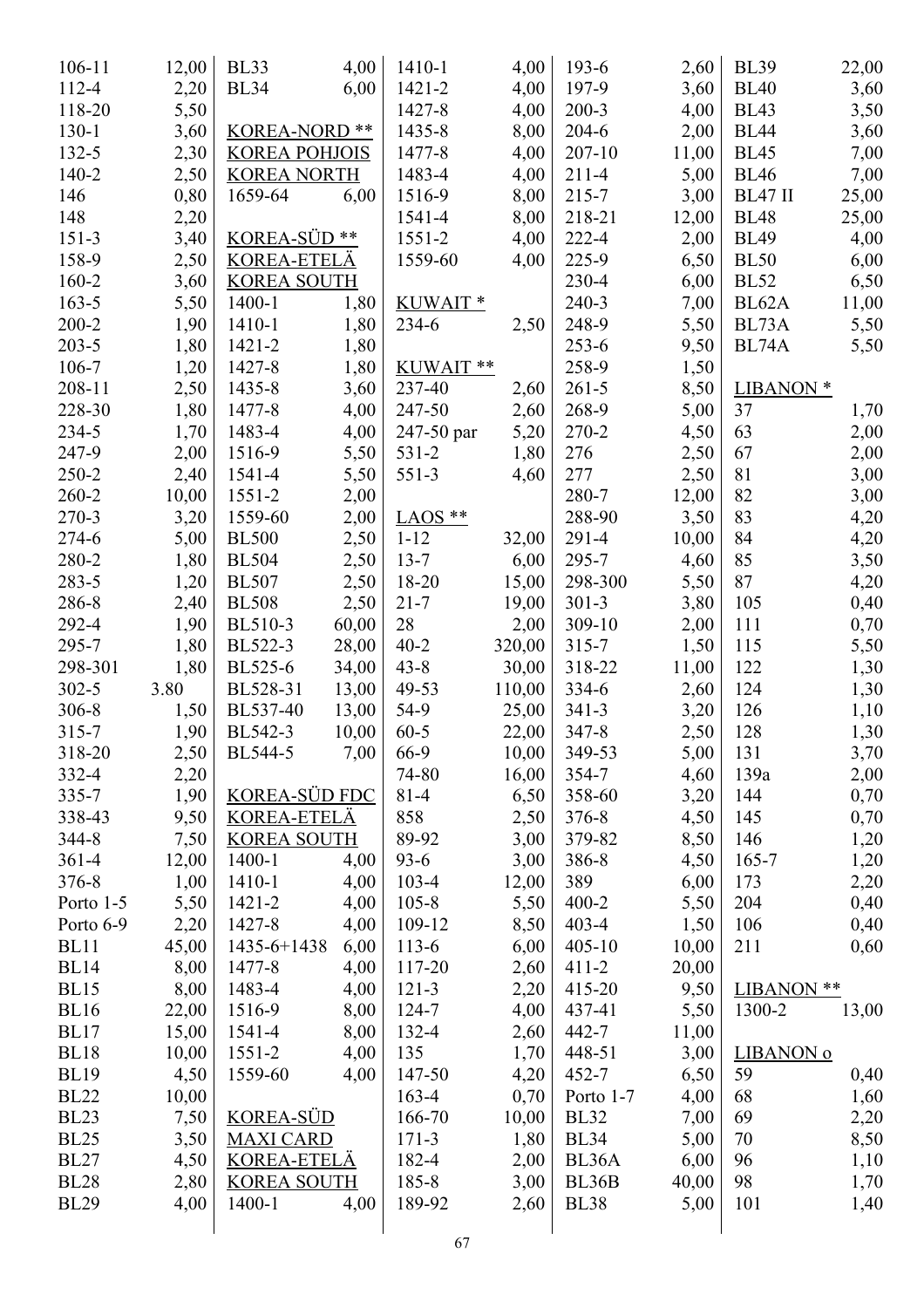| 107               | 0,50         | 111                  | 0,40  | 90                 | 1,50   | 333-45              | 21,00  | 352                  | 1,00         |
|-------------------|--------------|----------------------|-------|--------------------|--------|---------------------|--------|----------------------|--------------|
| 108               | 0,70         | 114                  | 0,40  | 106                | 0,70   | 334                 | 0,70   | 353                  | 1,60         |
| 109               | 0,40         | 117                  | 0,40  | $121 - 3$          | 8,50   | 347-53              | 12,00  | 358                  | 1,40         |
| 110               | 0,40         | 118                  | 0,40  | 124-6              | 9,00   | 355                 | 110,00 | 362                  | 1,40         |
| 113               | 0,50         | 121                  | 0,40  | 127                | 1,10   | 356                 | 1,00   | 363                  | 1,80         |
| 114               | 1,40         | 122                  | 2,20  | 129                | 2,60   | 359-66              | 19,00  | 419                  | 0,50         |
| 127               | 1,10         | 123                  | 0,40  | 130-2              | 7,00   | 418                 | 0,50   | 422                  | 1,20         |
| 129               | 2,50         | 145                  | 0,40  | 136                | 6,00   | 429 (*)             | 0,40   | 423                  | 1,00         |
| 130               | 2,50         | 146                  | 0,40  | 139-41             | 5,00   | 436                 | 1,30   | 424                  | 3,60         |
| 133               | 7,60         | 148                  | 0,50  | $161 - 5$          | 25,00  | 437                 | 1,30   | 431                  | 0,40         |
| 143               | 0,70         | 150                  | 0,50  | 196-8              | 20,00  | 439-48              | 5,00   | 432                  | 0,70         |
| 145               | 0,70         | 166                  | 0,50  | 199-201            | 15,00  | 449-51              | 0,40   | 433                  | 1,00         |
| 168 I             | 2,00         | 178                  | 0,40  | $202 - 5$          | 17,00  | 450                 | 0,40   | 434                  | 1,10         |
| $168~\mathrm{II}$ | 11,00        | 242                  | 0,40  |                    |        |                     |        | 435-7                | 2,00         |
| 169               | 1,50         |                      |       | <b>SINGAPUR **</b> |        | <b>SYRIEN **</b>    |        | 446-7                | 1,10         |
| 170               | 1,50         | PAKISTAN **          |       | SINGAPORE **       |        | <b>SYYRIA</b><br>** |        | 495                  | 0,40         |
| 171               | 1,50         | 571                  | 4,00  | $101 - 6$          | 140,00 | 1478-82             | 3,00   | 496                  | 0,40         |
| 172               | 2,50         | 573                  | 0,40  |                    |        | 1488                | 1,00   | 500                  | 1,20         |
| 173               | 1,60         | 575                  | 0,40  | <b>SRI LANKA</b>   | **     | 1551                | 2,00   | 502                  | 0,40         |
| 174               | 2,00         | 576                  | 1,50  | 556                | 1,10   | <b>BL62</b>         | 10,00  | 504-6                | 1,90         |
| 175               | 2,00         | <b>576 PAR</b>       | 3,00  | 559-60             | 3,20   |                     |        | 508                  | 2,50         |
| 176               | 0,90         | 585                  | 1,90  | 572                | 1,10   | <b>SYRIEN o</b>     |        | 509                  | 5,00         |
| 177               | 2,50         | <b>585 PAR</b>       | 3,80  | 573                | 1,10   | SYYRIA o            |        | 511 I                | 5,00         |
| 178               | 1,60         |                      |       | 574                | 4,00   | 120a                | 0,40   | 512                  |              |
| 179               | 3,20         | RIU-KIU INSELN       |       | 575                | 7,00   | 122                 | 0,40   | 519                  | 2,50         |
| 180               |              | $***$                |       | 576-9              |        | 154                 | 0,40   | 520                  | 0,40<br>0,40 |
| 181               | 1,80<br>1,80 | 55                   |       | 585                | 4,50   |                     |        |                      |              |
|                   |              | 94                   | 1,30  |                    | 1,60   | 156                 | 0,40   | 521                  | 0,40         |
| 183               | 4,00         | 98-9                 | 2,00  | 587                | 1,60   | 159                 | 1,00   |                      |              |
| 184<br>207        | 17,00        |                      | 9,00  | 589                | 1,60   | 159                 | 0,40   | VIETNAM <sup>*</sup> |              |
|                   | 0,40         | 163                  | 0,40  | <b>SYRIEN*</b>     |        | 160                 | 0,60   | $\overline{4}$<br>5  | 2,00         |
| 209               | 1,20         | 164                  | 0,40  |                    |        | 161                 | 2,60   |                      | 2,00         |
| 211               | 0,60         | 174                  | 0,40  | SYYRIA *           |        | 164                 | 0,40   | 8                    | 3,00         |
| 244b              | 1,40         | 175                  | 0,40  | 121                | 1,00   | 165                 | 1,10   | 11                   | 5,00         |
| 248               | 4,00         | 178                  | 0,40  | 180                | 1,20   | 166                 | 0,60   | 19                   | 3,00         |
| 249               | 0,50         | 179                  | 0,60  | 182                | 1,70   | 189                 | 0,60   | 20                   | 3,00         |
| 253               | 0,40         | 185                  | 0,40  | 220-3              | 12,00  | 190                 | 1,30   | 22                   | 5,00         |
| 294               | 2,50         | 191                  | 0,40  | 263                | 0,40   | 215                 | 0,70   | 29                   | 3,00         |
|                   |              | 196                  | 0,40  | $266$ (*)          | 0,40   | 217                 | 3,20   | 30                   | 2,00         |
| MALAYSIA **       |              | 197                  | 0,40  | 268                | 2,20   | 269                 | 0,40   | 32                   | 5,00         |
| $107 - 8$         | 6,00         | 208                  | 0,50  | $274$ (*)          | 5,00   | 272                 | 0,40   | $74 - 7$             | 5,50         |
|                   |              | 210                  | 0,50  | 276-9              | 8,00   | 273                 | 0,40   |                      |              |
| MONGOLIA **       |              |                      |       | 280-3              | 9,00   | 305                 | 0,80   | VIETNAM **           |              |
| 1171-9            | 7,00         | <b>SAUDI-ARABIEN</b> |       | 284-99             | 50,00  | 310                 | 0,40   | 61-73                | 250,00       |
| <b>BL66</b>       | 6,00         | $***$                |       | $300 - 8$          | 19,00  | 312                 | 0,40   | $82 - 6$             | 15,00        |
|                   |              | <b>SAUDI ARABIA</b>  |       | 300                | 1,40   | 332                 | 0,40   | 87                   | 4,50         |
| NEDERLÄNDISCHE61  |              |                      | 2,20  | 304 $(*)$          | 1,40   | 337                 | 1,20   | 90                   | 3,50         |
| <b>INDIEN 0</b>   |              | $62 - 4$             | 7,00  | 306 (*)            | 2,20   | 339                 | 0,40   |                      |              |
| 23                | 0,50         | $65 - 7$             | 12,00 | 307                | 2,20   | 341                 | 0,40   | VIETNAM <sup>o</sup> |              |
| 46                | 0,40         | 68-70                | 2,00  | 309                | 0,60   | 342                 | 0,40   | 69                   | 0,40         |
| 47                | 0,40         | 74                   | 1,60  | 311                | 1,50   | 344                 | 4,00   |                      |              |
| 49                | 1,80         | 75                   | 1,60  | $313 - 7$          | 16,00  | 345                 | 0,40   | VIETNAM SÜD **       |              |
| 51                | 0,40         | 79                   | 1,60  | 313                | 1,20   | 348                 | 0,70   | <b>VIETNAM ETELÄ</b> |              |
| 52                | 0,40         | 81                   | 1,80  | 315                | 2,20   | 349                 | 1,20   | 98-100               | 7,50         |
| 60                | 0,40         | 88                   | 1,50  | 325-31             | 22,00  | 350                 | 0,60   | $102 - 7$            | 140,00       |
|                   |              |                      |       |                    |        |                     |        |                      |              |
|                   |              |                      |       | 68                 |        |                     |        |                      |              |